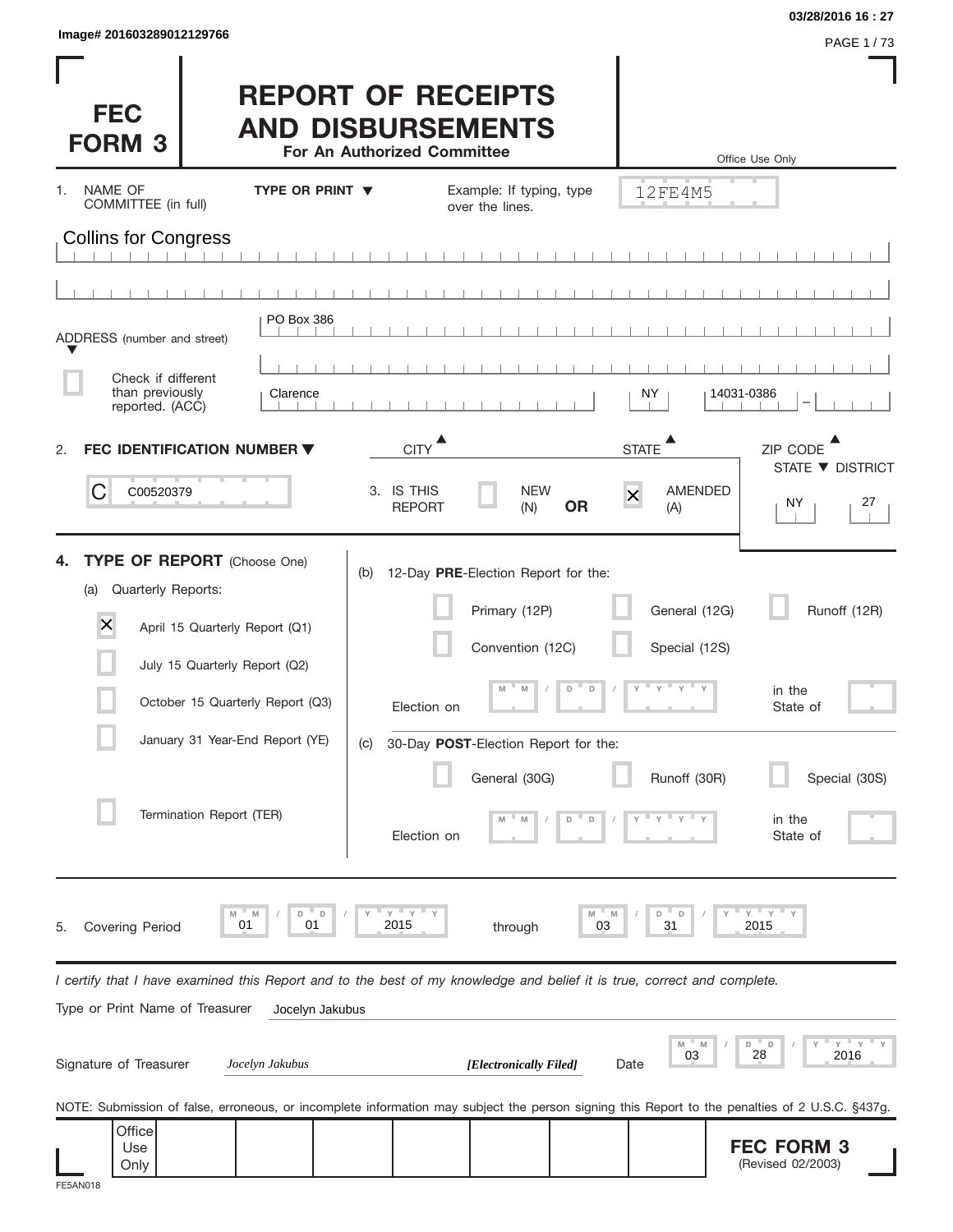|    | Image# 201603289012129767                                                                           |                                                      |                                                   |
|----|-----------------------------------------------------------------------------------------------------|------------------------------------------------------|---------------------------------------------------|
|    | FEC Form 3 (Revised 02/2003)                                                                        | <b>SUMMARY PAGE</b><br>of Receipts and Disbursements | PAGE 2/73                                         |
|    | Write or Type Committee Name<br><b>Collins for Congress</b>                                         |                                                      |                                                   |
|    | Report Covering the Period:<br>From:                                                                | $Y =$<br>Y<br>D<br>D<br>M<br>01<br>01<br>2015<br>To: | $Y = Y =$<br>D<br>M<br>M<br>D<br>31<br>2015<br>03 |
|    |                                                                                                     | <b>COLUMN A</b><br><b>This Period</b>                | <b>COLUMN B</b><br><b>Election Cycle-to-Date</b>  |
| 6. | Net Contributions (other than loans)                                                                |                                                      |                                                   |
|    | <b>Total Contributions</b><br>(a)<br>(other than loans) (from Line 11(e))                           | 134325.00                                            | 159525.00                                         |
|    | <b>Total Contribution Refunds</b><br>(b)                                                            | 0.00                                                 | 0.00                                              |
|    | Net Contributions (other than loans)<br>(C)<br>(subtract Line 6(b) from Line 6(a))                  | 134325.00                                            | 159525.00                                         |
| 7. | Net Operating Expenditures                                                                          |                                                      |                                                   |
|    | <b>Total Operating Expenditures</b><br>(a)                                                          | 40458.50                                             | 68624.79                                          |
|    | Total Offsets to Operating<br>(b)<br>Expenditures (from Line 14)                                    | 0.00                                                 | 4634.20                                           |
|    | Net Operating Expenditures<br>(C)<br>(subtract Line 7(b) from Line 7(a))                            | 40458.50                                             | 63990.59                                          |
| 8. | Cash on Hand at Close of<br>Reporting Period (from Line 27)                                         | 699160.30                                            |                                                   |
| 9. | Debts and Obligations Owed TO<br>the Committee (Itemize all on<br>Schedule C and/or Schedule D)     | 0.00                                                 |                                                   |
|    | 10. Debts and Obligations Owed BY<br>the Committee (Itemize all on<br>Schedule C and/or Schedule D) | 500000.00                                            |                                                   |

## **For further information contact:**

Federal Election Commission 999 E Street, NW Washington, DC 20463

Toll Free 800-424-9530 Local 202-694-1100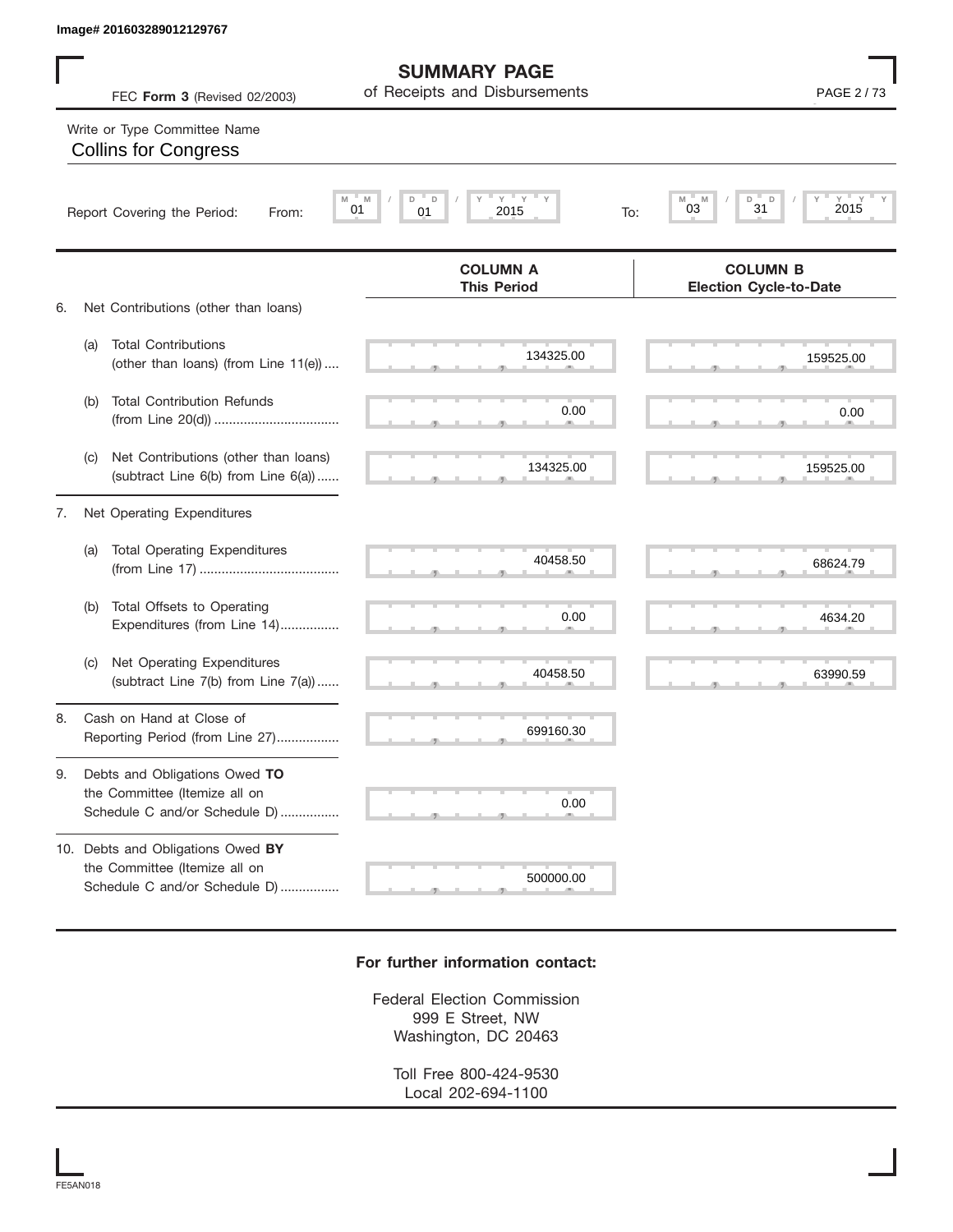| <b>DETAILED SUMMARY PAGE</b><br>of Receipts<br>FEC Form 3 (Revised 12/2003)<br>Write or Type Committee Name<br><b>Collins for Congress</b><br>$Y$ $Y$ $Y$<br>$M = M$<br>D<br>D<br>M<br>D<br>31<br>2015<br>03<br>01<br>01<br>Report Covering the Period:<br>To:<br>From: | PAGE 3/73<br>$Y = Y =$<br>2015 |
|-------------------------------------------------------------------------------------------------------------------------------------------------------------------------------------------------------------------------------------------------------------------------|--------------------------------|
|                                                                                                                                                                                                                                                                         |                                |
|                                                                                                                                                                                                                                                                         |                                |
|                                                                                                                                                                                                                                                                         |                                |
|                                                                                                                                                                                                                                                                         |                                |
|                                                                                                                                                                                                                                                                         |                                |
| <b>COLUMN B</b><br><b>COLUMN A</b><br><b>I. RECEIPTS</b><br><b>Total This Period</b><br><b>Election Cycle-to-Date</b>                                                                                                                                                   |                                |
| 11. CONTRIBUTIONS (other than loans) FROM:                                                                                                                                                                                                                              |                                |
| Individuals/Persons Other Than<br>(a)<br><b>Political Committees</b>                                                                                                                                                                                                    |                                |
| 91000.00<br>Itemized (use Schedule A)<br>(i)                                                                                                                                                                                                                            | 97700.00                       |
| 0.00<br>(ii)                                                                                                                                                                                                                                                            | 0.00                           |
| (iii) TOTAL of contributions<br>91000.00<br>from individuals                                                                                                                                                                                                            | 97700.00                       |
| 1000.00<br>Political Party Committees<br>(b)                                                                                                                                                                                                                            | 1000.00                        |
| <b>Other Political Committees</b><br>(c)<br>42325.00                                                                                                                                                                                                                    | 60825.00                       |
| 0.00                                                                                                                                                                                                                                                                    | 0.00                           |
| (d)<br>TOTAL CONTRIBUTIONS<br>(e)                                                                                                                                                                                                                                       |                                |
| (other than loans)<br>134325.00<br>(add Lines 11(a)(iii), (b), (c), and (d))                                                                                                                                                                                            | 159525.00                      |
| 12. TRANSFERS FROM OTHER                                                                                                                                                                                                                                                |                                |
| 0.00<br>AUTHORIZED COMMITTEES                                                                                                                                                                                                                                           | 0.00                           |
| 13. LOANS:                                                                                                                                                                                                                                                              |                                |
| Made or Guaranteed by the<br>(a)<br>0.00                                                                                                                                                                                                                                | 0.00                           |
| 0.00<br>(b)                                                                                                                                                                                                                                                             | 0.00                           |
| TOTAL LOANS<br>(c)<br>0.00<br>(add Lines 13(a) and (b))                                                                                                                                                                                                                 | 0.00                           |
|                                                                                                                                                                                                                                                                         |                                |
| 14. OFFSETS TO OPERATING<br><b>EXPENDITURES</b>                                                                                                                                                                                                                         |                                |
| 0.00<br>(Refunds, Rebates, etc.)                                                                                                                                                                                                                                        | 4634.20                        |
| 15. OTHER RECEIPTS<br>0.00                                                                                                                                                                                                                                              |                                |
|                                                                                                                                                                                                                                                                         | 2500.00                        |
| 16. TOTAL RECEIPTS (add Lines<br>11(e), 12, 13(c), 14, and 15)<br>134325.00<br>(Carry Total to Line 24, page 4)                                                                                                                                                         | 166659.20                      |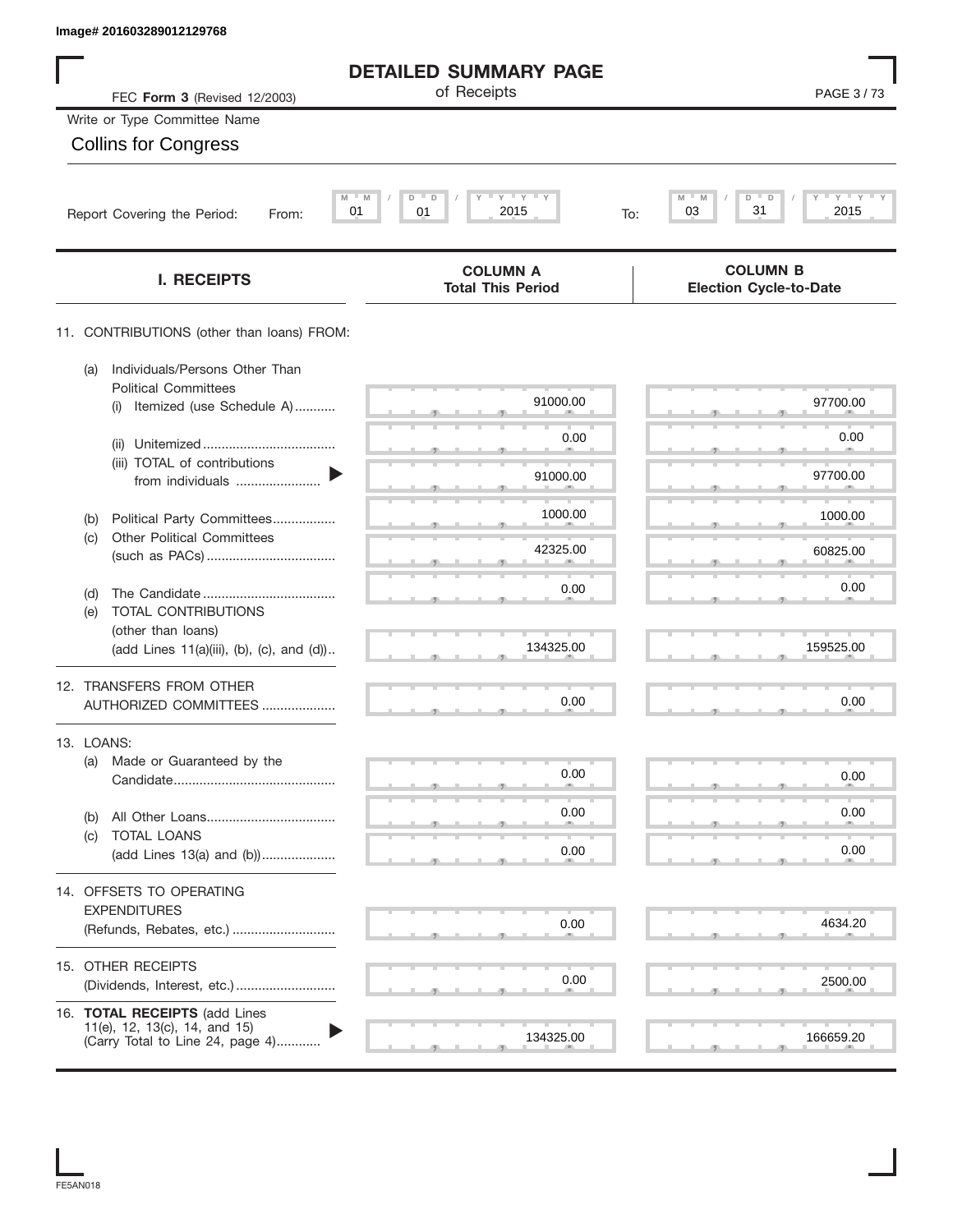| FEC Form 3 (Revised 02/2003)                                                | <b>DETAILED SUMMARY PAGE</b><br>of Disbursements | PAGE 4/73                                        |
|-----------------------------------------------------------------------------|--------------------------------------------------|--------------------------------------------------|
| <b>II. DISBURSEMENTS</b>                                                    | <b>COLUMN A</b><br><b>Total This Period</b>      | <b>COLUMN B</b><br><b>Election Cycle-to-Date</b> |
| 17. OPERATING EXPENDITURES                                                  | 40458.50                                         | 68624.79                                         |
| 18. TRANSFERS TO OTHER<br>AUTHORIZED COMMITTEES                             | 0.00                                             | 0.00                                             |
| 19. LOAN REPAYMENTS:<br>(a) Of Loans Made or Guaranteed<br>by the Candidate | 0.00                                             | 0.00                                             |
| Of All Other Loans<br>(b)                                                   | 0.00                                             | 0.00                                             |
| TOTAL LOAN REPAYMENTS<br>(c)<br>(add Lines 19(a) and (b))                   | 0.00                                             | 0.00                                             |
| 20. REFUNDS OF CONTRIBUTIONS TO:                                            |                                                  |                                                  |
| Individuals/Persons Other<br>(a)<br>Than Political Committees               | 0.00                                             | 0.00                                             |
| Political Party Committees<br>(b)                                           | 0.00                                             | 0.00                                             |
| <b>Other Political Committees</b><br>(c)                                    | 0.00                                             | 0.00                                             |
| TOTAL CONTRIBUTION REFUNDS<br>(d)<br>(add Lines 20(a), (b), and (c))        | 0.00                                             | 0.00                                             |
| 21. OTHER DISBURSEMENTS                                                     | 5500.00                                          | 5500.00                                          |
| 22. TOTAL DISBURSEMENTS<br>(add Lines 17, 18, 19(c), 20(d), and 21)         | 45958.50                                         | 74124.79                                         |
| <b>III. CASH SUMMARY</b>                                                    |                                                  |                                                  |
|                                                                             |                                                  | 610793.80                                        |
| 24                                                                          |                                                  | 134325.00                                        |
|                                                                             |                                                  | 745118.80                                        |
|                                                                             |                                                  | 45958.50                                         |
| 27. CASH ON HAND AT CLOSE OF REPORTING PERIOD                               |                                                  | 699160.30                                        |

## **III. CASH SUMMARY**

|                                               | 610793.80 |
|-----------------------------------------------|-----------|
|                                               | 134325.00 |
|                                               | 745118.80 |
|                                               | 45958.50  |
| 27. CASH ON HAND AT CLOSE OF REPORTING PERIOD | 699160.30 |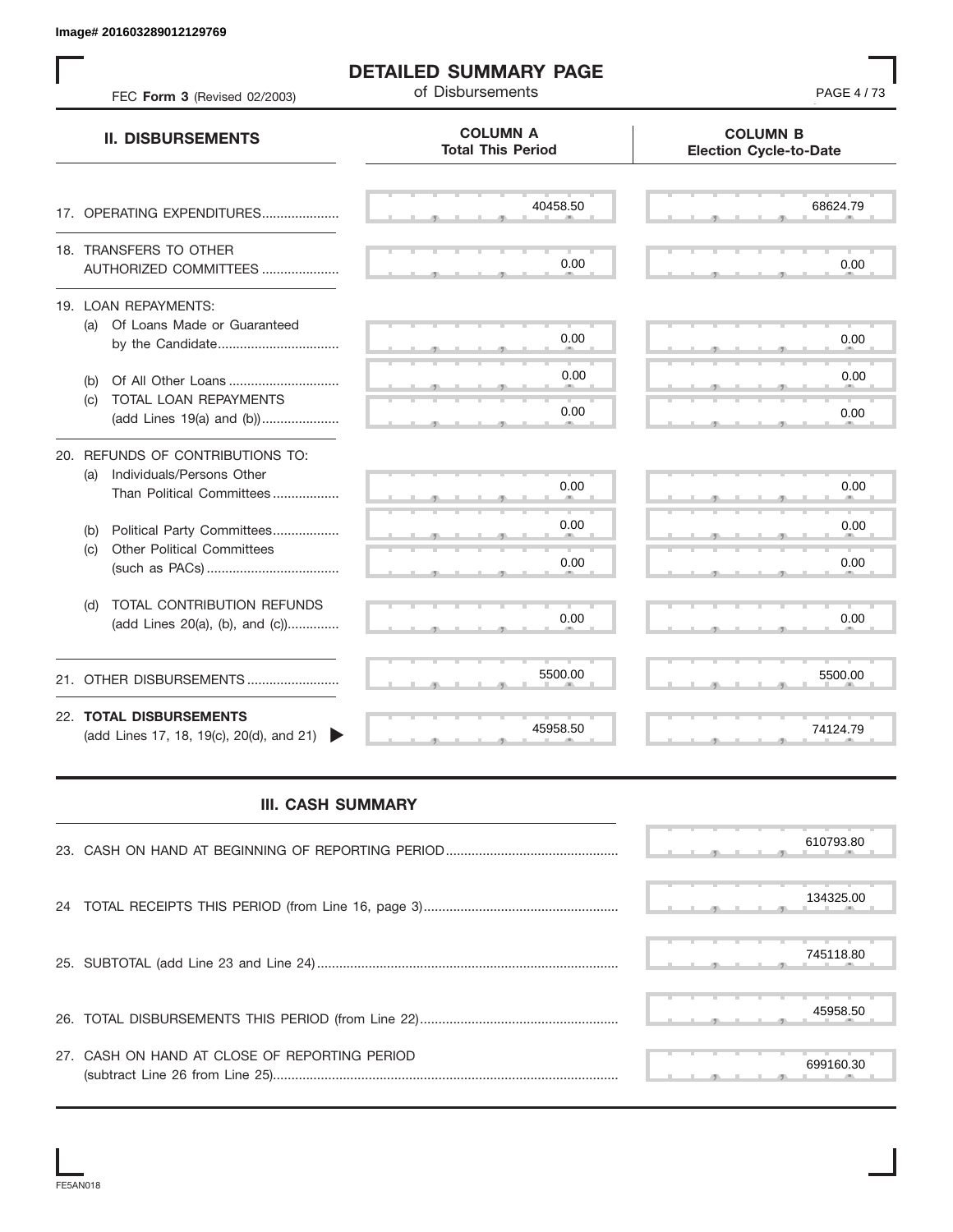|    | Image# 201603289012129770                                       |                                                           |                                                   |                                                                                                                                                                                                                                                                                                                                     |
|----|-----------------------------------------------------------------|-----------------------------------------------------------|---------------------------------------------------|-------------------------------------------------------------------------------------------------------------------------------------------------------------------------------------------------------------------------------------------------------------------------------------------------------------------------------------|
|    | <b>SCHEDULE A (FEC Form 3)</b>                                  |                                                           | Use separate schedule(s)                          | OF<br><b>PAGE</b><br>5<br>73<br>FOR LINE NUMBER:<br>(check only one)                                                                                                                                                                                                                                                                |
|    | <b>ITEMIZED RECEIPTS</b>                                        |                                                           | for each category of the<br>Detailed Summary Page | $\times$<br>11a<br>11 <sub>b</sub><br>11c<br>11d                                                                                                                                                                                                                                                                                    |
|    |                                                                 |                                                           |                                                   | 12<br>13a<br>14<br>13 <sub>b</sub><br>15<br>Any information copied from such Reports and Statements may not be sold or used by any person for the purpose of soliciting contributions<br>or for commercial purposes, other than using the name and address of any political committee to solicit contributions from such committee. |
|    | NAME OF COMMITTEE (In Full)<br><b>Collins for Congress</b>      |                                                           |                                                   |                                                                                                                                                                                                                                                                                                                                     |
| Α. | Full Name (Last, First, Middle Initial)<br><b>Richard Miner</b> |                                                           |                                                   | Date of Receipt                                                                                                                                                                                                                                                                                                                     |
|    | Mailing Address 501B N Forest Road                              | $M - M$<br><b>LYLYLY</b><br>$D$ $D$<br>03<br>20<br>2015   |                                                   |                                                                                                                                                                                                                                                                                                                                     |
|    | City<br>Williamsville                                           | State<br><b>NY</b>                                        | Zip Code<br>14221-5059                            | Transaction ID: AECD6F43E33974CC699B                                                                                                                                                                                                                                                                                                |
|    | FEC ID number of contributing<br>federal political committee.   | C                                                         |                                                   | Amount of Each Receipt this Period<br>1000.00                                                                                                                                                                                                                                                                                       |
|    | Name of Employer<br>MDI                                         | Occupation                                                | <b>Business Development</b>                       | Memo Item                                                                                                                                                                                                                                                                                                                           |
|    | Receipt For: 2016<br>Primary<br>General<br>Other (specify)      |                                                           | Election Cycle-to-Date<br>1000.00                 |                                                                                                                                                                                                                                                                                                                                     |
| В. | Full Name (Last, First, Middle Initial)<br><b>Brian D Rusk</b>  |                                                           |                                                   | Date of Receipt                                                                                                                                                                                                                                                                                                                     |
|    | Mailing Address 340 Wellingwood Drive                           | <b>LY LY LY</b><br>$M - M$<br>$D$ $D$<br>02<br>17<br>2015 |                                                   |                                                                                                                                                                                                                                                                                                                                     |
|    | City<br>East Amherst                                            | <b>State</b><br>NY                                        | Zip Code<br>14051-1753                            | <b>Transaction ID: A1407E19A827F4F53935</b>                                                                                                                                                                                                                                                                                         |
|    | FEC ID number of contributing<br>federal political committee.   | C                                                         |                                                   | Amount of Each Receipt this Period                                                                                                                                                                                                                                                                                                  |
|    | Name of Employer                                                | Occupation                                                |                                                   | 150.00                                                                                                                                                                                                                                                                                                                              |
|    | <b>WWKB Radio</b>                                               | <b>Public Affairs Host</b>                                |                                                   | Memo Item                                                                                                                                                                                                                                                                                                                           |
|    | Receipt For: 2016<br>General<br>Primary<br>Other (specify)      |                                                           | Election Cycle-to-Date<br>600.00                  |                                                                                                                                                                                                                                                                                                                                     |
| C. | Full Name (Last, First, Middle Initial)<br>Hratch Karamanoukian |                                                           |                                                   | Date of Receipt                                                                                                                                                                                                                                                                                                                     |
|    | Mailing Address 151 Jackman Lane                                |                                                           |                                                   | $\mathbf{I}$ $\mathbf{Y}$ $\mathbf{I}$ $\mathbf{Y}$ $\mathbf{I}$ $\mathbf{Y}$<br>$M - M$<br>$D$ $D$<br>2015<br>03<br>20                                                                                                                                                                                                             |
|    | City<br>Elma                                                    | State<br>NY                                               | Zip Code<br>14059-9444                            | Transaction ID: AAB219D2168974ADC9F1                                                                                                                                                                                                                                                                                                |
|    | FEC ID number of contributing<br>federal political committee.   | C                                                         |                                                   | Amount of Each Receipt this Period                                                                                                                                                                                                                                                                                                  |
|    |                                                                 | Occupation                                                |                                                   | 2700.00                                                                                                                                                                                                                                                                                                                             |
|    | Name of Employer                                                |                                                           |                                                   |                                                                                                                                                                                                                                                                                                                                     |
|    | <b>Advanced Cardiac Surgical</b>                                | Physician                                                 |                                                   | Memo Item                                                                                                                                                                                                                                                                                                                           |
|    | Receipt For: 2016<br>Primary<br>General<br>Other (specify)      |                                                           | Election Cycle-to-Date<br>2700.00                 |                                                                                                                                                                                                                                                                                                                                     |
|    |                                                                 |                                                           |                                                   | 3850.00                                                                                                                                                                                                                                                                                                                             |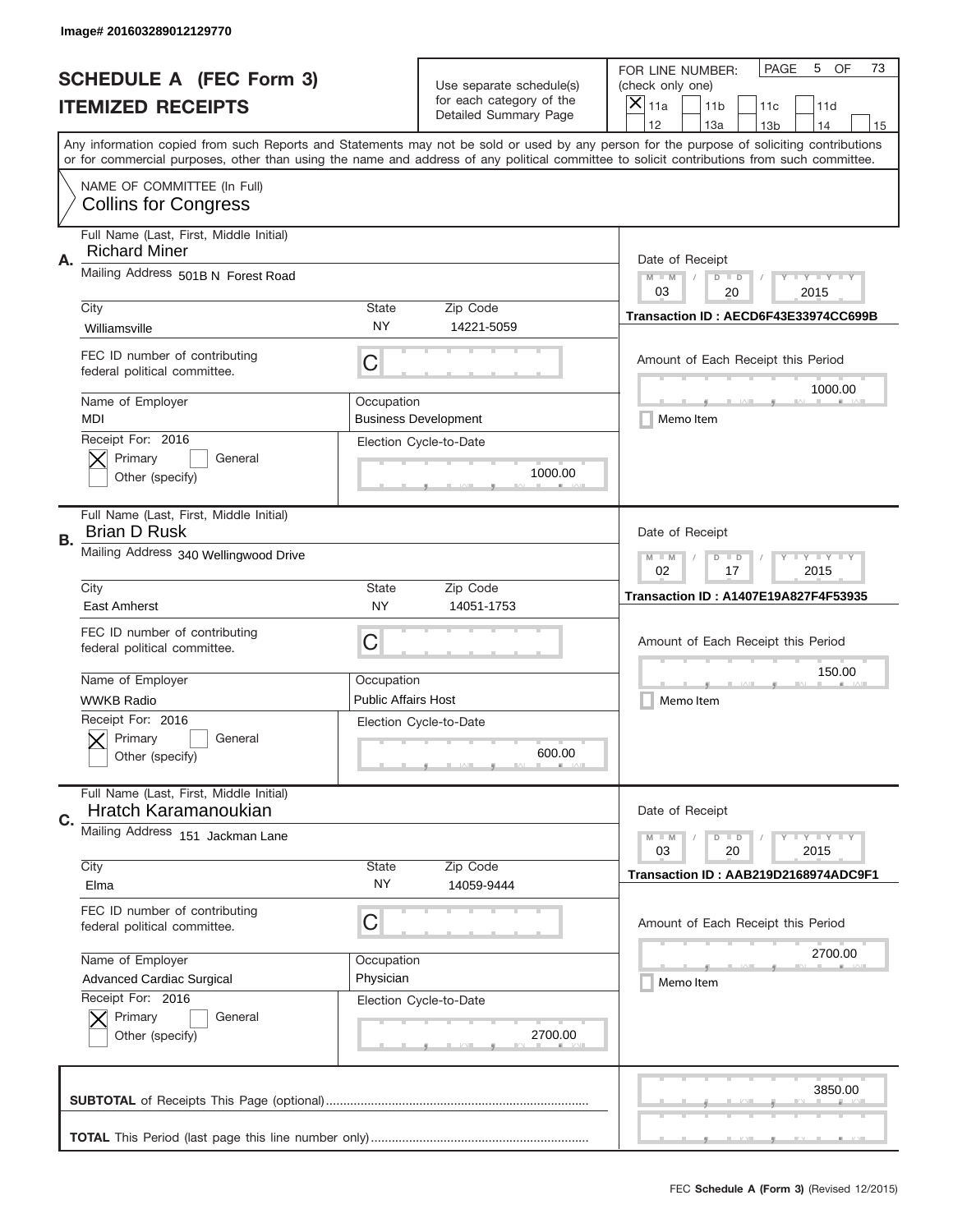|    | Image# 201603289012129771                                          |                                                           |                                                   |                                                                                                                                                                                                                                                                                                                                     |
|----|--------------------------------------------------------------------|-----------------------------------------------------------|---------------------------------------------------|-------------------------------------------------------------------------------------------------------------------------------------------------------------------------------------------------------------------------------------------------------------------------------------------------------------------------------------|
|    | <b>SCHEDULE A (FEC Form 3)</b>                                     |                                                           | Use separate schedule(s)                          | OF<br><b>PAGE</b><br>6<br>73<br>FOR LINE NUMBER:<br>(check only one)                                                                                                                                                                                                                                                                |
|    | <b>ITEMIZED RECEIPTS</b>                                           |                                                           | for each category of the<br>Detailed Summary Page | ×<br>11a<br>11 <sub>b</sub><br>11c<br>11d                                                                                                                                                                                                                                                                                           |
|    |                                                                    |                                                           |                                                   | 12<br>13a<br>14<br>13 <sub>b</sub><br>15<br>Any information copied from such Reports and Statements may not be sold or used by any person for the purpose of soliciting contributions<br>or for commercial purposes, other than using the name and address of any political committee to solicit contributions from such committee. |
|    | NAME OF COMMITTEE (In Full)<br><b>Collins for Congress</b>         |                                                           |                                                   |                                                                                                                                                                                                                                                                                                                                     |
| Α. | Full Name (Last, First, Middle Initial)<br><b>Brian D Rusk</b>     |                                                           |                                                   | Date of Receipt                                                                                                                                                                                                                                                                                                                     |
|    | Mailing Address 340 Wellingwood Drive                              | <b>LY LY LY</b><br>$M - M$<br>$D$ $D$<br>03<br>30<br>2015 |                                                   |                                                                                                                                                                                                                                                                                                                                     |
|    | City<br>East Amherst                                               | <b>State</b><br><b>NY</b>                                 | Zip Code<br>14051-1753                            | Transaction ID: AF9FC07130CE141E8939                                                                                                                                                                                                                                                                                                |
|    | FEC ID number of contributing<br>federal political committee.      | C                                                         |                                                   | Amount of Each Receipt this Period<br>150.00                                                                                                                                                                                                                                                                                        |
|    | Name of Employer<br><b>WWKB Radio</b>                              | Occupation<br><b>Public Affairs Host</b>                  |                                                   | Memo Item                                                                                                                                                                                                                                                                                                                           |
|    | Receipt For: 2016<br>Primary<br>General<br>Other (specify)         |                                                           | Election Cycle-to-Date<br>800.00                  |                                                                                                                                                                                                                                                                                                                                     |
| В. | Full Name (Last, First, Middle Initial)<br><b>Mary Slisz</b>       |                                                           |                                                   | Date of Receipt                                                                                                                                                                                                                                                                                                                     |
|    | Mailing Address 133 Chatham Avenue                                 | <b>LY LY LY</b><br>$M$ $M$<br>$D$ $D$<br>03<br>20<br>2015 |                                                   |                                                                                                                                                                                                                                                                                                                                     |
|    | City<br><b>Buffalo</b>                                             | <b>State</b><br><b>NY</b>                                 | Zip Code<br>14216-3138                            | Transaction ID: ABE13B1B695E749A3B09                                                                                                                                                                                                                                                                                                |
|    | FEC ID number of contributing<br>federal political committee.      | C                                                         |                                                   | Amount of Each Receipt this Period                                                                                                                                                                                                                                                                                                  |
|    | Name of Employer<br>LoTempio PC Law Group                          | Occupation<br>Attorney                                    |                                                   | 125.00<br>Memo Item                                                                                                                                                                                                                                                                                                                 |
|    | Receipt For: 2016<br>General<br>Primary<br>Other (specify)         |                                                           | Election Cycle-to-Date<br>125.00                  |                                                                                                                                                                                                                                                                                                                                     |
| C. | Full Name (Last, First, Middle Initial)<br><b>Elizabeth Reszka</b> |                                                           |                                                   | Date of Receipt                                                                                                                                                                                                                                                                                                                     |
|    | Mailing Address 3615 Lake Avenue                                   |                                                           |                                                   | <b>LYLYLY</b><br>$M - M$<br>$D$ $D$<br>02<br>05<br>2015                                                                                                                                                                                                                                                                             |
|    | City<br>Blasdell                                                   | State<br>NY.                                              | Zip Code<br>14219-1509                            | Transaction ID: A01178D7D413946C9B3B                                                                                                                                                                                                                                                                                                |
|    | FEC ID number of contributing<br>federal political committee.      | C                                                         |                                                   | Amount of Each Receipt this Period                                                                                                                                                                                                                                                                                                  |
|    | Name of Employer<br><b>NA</b>                                      | Occupation<br><b>Disabled</b>                             |                                                   | 10.00<br>Memo Item                                                                                                                                                                                                                                                                                                                  |
|    | Receipt For: 2016<br>Primary<br>General<br>Other (specify)         |                                                           | Election Cycle-to-Date<br>70.00                   |                                                                                                                                                                                                                                                                                                                                     |
|    |                                                                    |                                                           |                                                   | 285.00                                                                                                                                                                                                                                                                                                                              |
|    |                                                                    |                                                           |                                                   |                                                                                                                                                                                                                                                                                                                                     |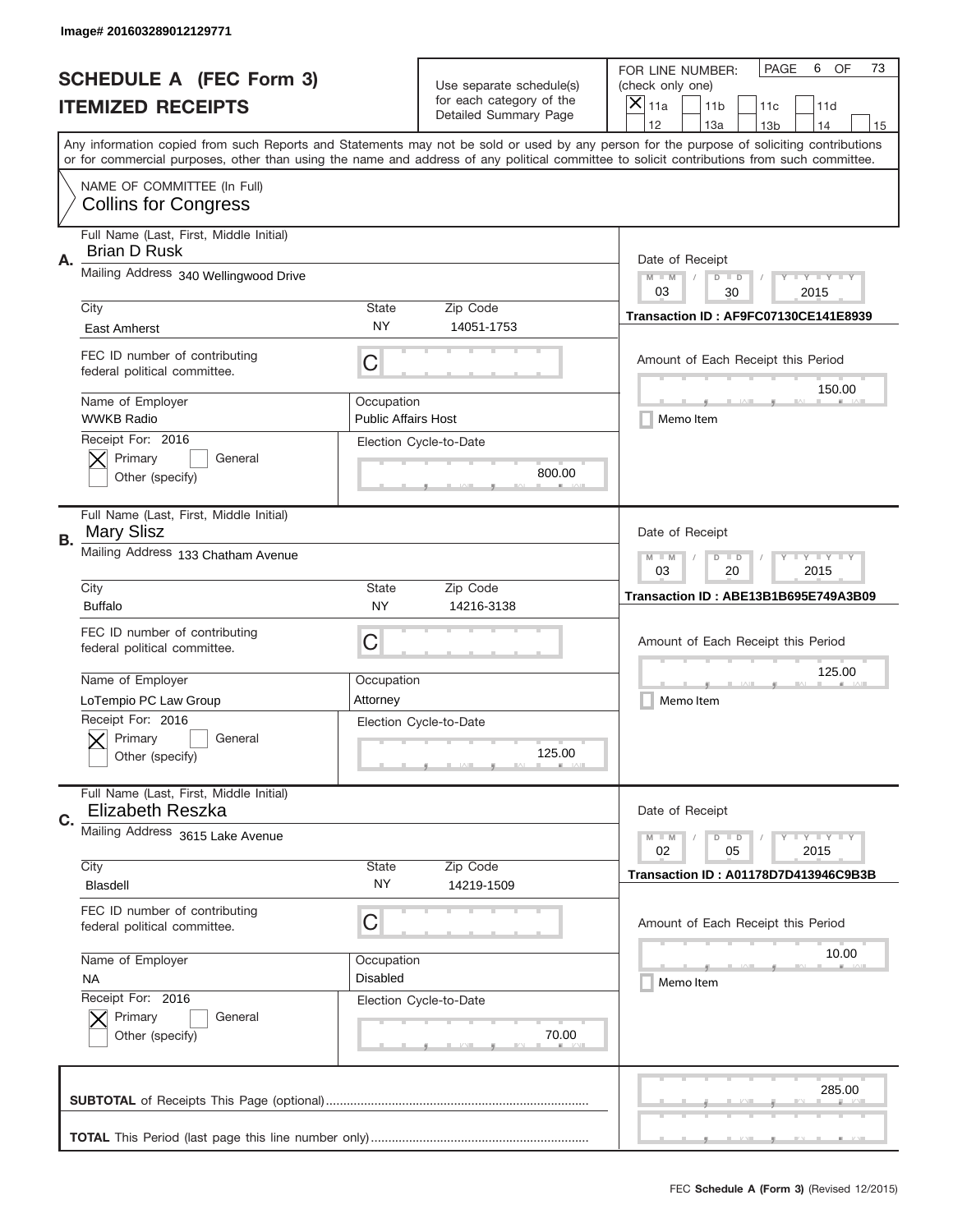|    | Image# 201603289012129772                                     |                                                           |                                                   |                                                                                                                                                                                                                                                                                                                                     |
|----|---------------------------------------------------------------|-----------------------------------------------------------|---------------------------------------------------|-------------------------------------------------------------------------------------------------------------------------------------------------------------------------------------------------------------------------------------------------------------------------------------------------------------------------------------|
|    | <b>SCHEDULE A (FEC Form 3)</b>                                |                                                           | Use separate schedule(s)                          | OF<br><b>PAGE</b><br>$7\phantom{.}$<br>73<br>FOR LINE NUMBER:<br>(check only one)                                                                                                                                                                                                                                                   |
|    | <b>ITEMIZED RECEIPTS</b>                                      |                                                           | for each category of the<br>Detailed Summary Page | $\times$<br>11a<br>11 <sub>b</sub><br>11c<br>11d                                                                                                                                                                                                                                                                                    |
|    |                                                               |                                                           |                                                   | 12<br>13a<br>14<br>13 <sub>b</sub><br>15<br>Any information copied from such Reports and Statements may not be sold or used by any person for the purpose of soliciting contributions<br>or for commercial purposes, other than using the name and address of any political committee to solicit contributions from such committee. |
|    | NAME OF COMMITTEE (In Full)<br><b>Collins for Congress</b>    |                                                           |                                                   |                                                                                                                                                                                                                                                                                                                                     |
| Α. | Full Name (Last, First, Middle Initial)<br>John Zachau        |                                                           |                                                   | Date of Receipt                                                                                                                                                                                                                                                                                                                     |
|    | Mailing Address 392 Paradise Road                             |                                                           |                                                   | $M - M$<br><b>LYLYLY</b><br>$D$ $D$<br>03<br>17<br>2015                                                                                                                                                                                                                                                                             |
|    | City<br>East Amherst                                          | State<br><b>NY</b>                                        | Zip Code<br>14051-1767                            | Transaction ID: A0BFAD2D06CEA4F99A77                                                                                                                                                                                                                                                                                                |
|    | FEC ID number of contributing<br>federal political committee. | C                                                         |                                                   | Amount of Each Receipt this Period<br>200.00                                                                                                                                                                                                                                                                                        |
|    | Name of Employer<br>NA                                        | Occupation<br>Retired                                     |                                                   | Memo Item                                                                                                                                                                                                                                                                                                                           |
|    | Receipt For: 2016<br>Primary<br>General<br>Other (specify)    |                                                           | Election Cycle-to-Date<br>200.00                  |                                                                                                                                                                                                                                                                                                                                     |
| В. | Full Name (Last, First, Middle Initial)<br>Robert Rich, Jr.   |                                                           |                                                   | Date of Receipt                                                                                                                                                                                                                                                                                                                     |
|    | Mailing Address 81100 Old Highway                             | <b>LY LY LY</b><br>$M - M$<br>$D$ $D$<br>03<br>09<br>2015 |                                                   |                                                                                                                                                                                                                                                                                                                                     |
|    | City<br>Islamorada                                            | State<br>FL                                               | Zip Code<br>33036-3715                            | Transaction ID: A6DF8E19059414EDF81C                                                                                                                                                                                                                                                                                                |
|    | FEC ID number of contributing<br>federal political committee. | C                                                         |                                                   | Amount of Each Receipt this Period                                                                                                                                                                                                                                                                                                  |
|    | Name of Employer<br><b>Rich Products</b>                      | Occupation<br>CEO                                         |                                                   | 2700.00<br>Memo Item                                                                                                                                                                                                                                                                                                                |
|    | Receipt For: 2016<br>General<br>Primary<br>Other (specify)    |                                                           | Election Cycle-to-Date<br>2700.00                 |                                                                                                                                                                                                                                                                                                                                     |
| C. | Full Name (Last, First, Middle Initial)<br>Peter C Grollitsch |                                                           |                                                   | Date of Receipt                                                                                                                                                                                                                                                                                                                     |
|    | Mailing Address PO Box 875                                    |                                                           |                                                   | <b>LYLYLY</b><br>$M - M$<br>$D$ $D$<br>03<br>02<br>2015                                                                                                                                                                                                                                                                             |
|    | City<br>Williamsville                                         | State<br>NY.                                              | Zip Code<br>14231-0875                            | Transaction ID: A6B532D0C29A04906BFE                                                                                                                                                                                                                                                                                                |
|    | FEC ID number of contributing<br>federal political committee. | C                                                         |                                                   | Amount of Each Receipt this Period                                                                                                                                                                                                                                                                                                  |
|    | Name of Employer<br><b>NA</b>                                 | Occupation<br>Retired                                     |                                                   | 125.00<br>Memo Item                                                                                                                                                                                                                                                                                                                 |
|    | Receipt For: 2016<br>Primary<br>General<br>Other (specify)    |                                                           | Election Cycle-to-Date<br>125.00                  |                                                                                                                                                                                                                                                                                                                                     |
|    |                                                               |                                                           |                                                   | 3025.00                                                                                                                                                                                                                                                                                                                             |
|    |                                                               |                                                           |                                                   |                                                                                                                                                                                                                                                                                                                                     |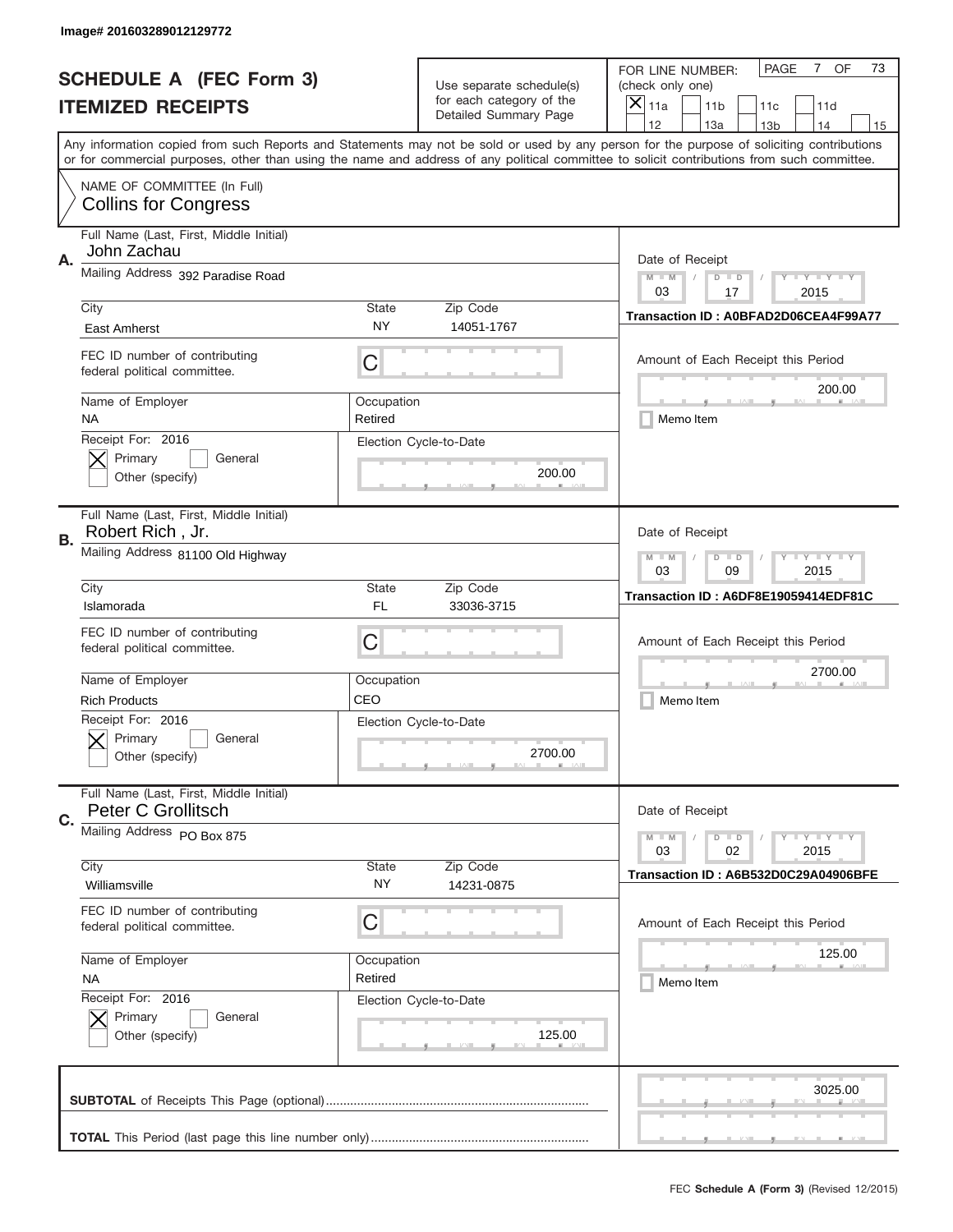|    | Image# 201603289012129773                                          |                                                                                                                       |                                                      |                                                                                                                                                                                                                                                                                                                               |
|----|--------------------------------------------------------------------|-----------------------------------------------------------------------------------------------------------------------|------------------------------------------------------|-------------------------------------------------------------------------------------------------------------------------------------------------------------------------------------------------------------------------------------------------------------------------------------------------------------------------------|
|    | <b>SCHEDULE A (FEC Form 3)</b>                                     |                                                                                                                       | Use separate schedule(s)<br>for each category of the | PAGE<br>OF<br>8<br>73<br>FOR LINE NUMBER:<br>(check only one)                                                                                                                                                                                                                                                                 |
|    | <b>ITEMIZED RECEIPTS</b>                                           |                                                                                                                       | Detailed Summary Page                                | ×<br>11a<br>11 <sub>b</sub><br>11c<br>11d<br>12                                                                                                                                                                                                                                                                               |
|    |                                                                    |                                                                                                                       |                                                      | 13a<br>14<br>13 <sub>b</sub><br>15<br>Any information copied from such Reports and Statements may not be sold or used by any person for the purpose of soliciting contributions<br>or for commercial purposes, other than using the name and address of any political committee to solicit contributions from such committee. |
|    | NAME OF COMMITTEE (In Full)<br><b>Collins for Congress</b>         |                                                                                                                       |                                                      |                                                                                                                                                                                                                                                                                                                               |
| Α. | Full Name (Last, First, Middle Initial)<br>Philip M Corwin         |                                                                                                                       |                                                      | Date of Receipt                                                                                                                                                                                                                                                                                                               |
|    | Mailing Address 5151 Rockledge Drive                               |                                                                                                                       |                                                      | $M - M$<br>$\mathbf{I}$ $\mathbf{Y}$ $\mathbf{I}$ $\mathbf{Y}$ $\mathbf{I}$ $\mathbf{Y}$<br>$D$ $D$<br>02<br>24<br>2015                                                                                                                                                                                                       |
|    | City<br>Clarence                                                   | <b>State</b><br><b>NY</b>                                                                                             | Zip Code<br>14031-2441                               | Transaction ID: A209F82A4090C445E835                                                                                                                                                                                                                                                                                          |
|    | FEC ID number of contributing<br>federal political committee.      | C                                                                                                                     |                                                      | Amount of Each Receipt this Period<br>2700.00                                                                                                                                                                                                                                                                                 |
|    | Name of Employer<br>Corwin Development Company                     | Occupation<br><b>Real Estate Investor</b>                                                                             |                                                      | Memo Item                                                                                                                                                                                                                                                                                                                     |
|    | Receipt For: 2016<br>Primary<br>General<br>Other (specify)         |                                                                                                                       | Election Cycle-to-Date<br>2700.00                    |                                                                                                                                                                                                                                                                                                                               |
| В. | Full Name (Last, First, Middle Initial)<br>Carl M Balmas           |                                                                                                                       |                                                      | Date of Receipt                                                                                                                                                                                                                                                                                                               |
|    | Mailing Address 143 Brockmoore Drive                               | $M$ M<br>$\mathbf{I}$ $\mathbf{Y}$ $\mathbf{I}$ $\mathbf{Y}$ $\mathbf{I}$ $\mathbf{Y}$<br>$D$ $D$<br>03<br>13<br>2015 |                                                      |                                                                                                                                                                                                                                                                                                                               |
|    | City<br>East Amherst                                               | State<br><b>NY</b>                                                                                                    | Zip Code<br>14051-2138                               | Transaction ID: A9FFCE4A993004F468FB                                                                                                                                                                                                                                                                                          |
|    | FEC ID number of contributing<br>federal political committee.      | C                                                                                                                     |                                                      | Amount of Each Receipt this Period                                                                                                                                                                                                                                                                                            |
|    | Name of Employer                                                   | Occupation<br>Retired                                                                                                 |                                                      | 125.00<br>Memo Item                                                                                                                                                                                                                                                                                                           |
|    |                                                                    |                                                                                                                       |                                                      |                                                                                                                                                                                                                                                                                                                               |
|    | Receipt For: 2016<br>General<br>Primary<br>Other (specify)         |                                                                                                                       | Election Cycle-to-Date<br>125.00                     |                                                                                                                                                                                                                                                                                                                               |
| C. | Full Name (Last, First, Middle Initial)<br><b>Elizabeth Reszka</b> |                                                                                                                       |                                                      | Date of Receipt                                                                                                                                                                                                                                                                                                               |
|    | Mailing Address 3615 Lake Avenue                                   |                                                                                                                       |                                                      | $D$ $D$<br><b>LYLYLY</b><br>$M - M$<br>02<br>2015<br>17                                                                                                                                                                                                                                                                       |
|    | City<br>Blasdell                                                   | <b>State</b><br>NY.                                                                                                   | Zip Code<br>14219-1509                               | Transaction ID: A0B8AC55E55CF42E6987                                                                                                                                                                                                                                                                                          |
|    | FEC ID number of contributing<br>federal political committee.      | C                                                                                                                     |                                                      | Amount of Each Receipt this Period                                                                                                                                                                                                                                                                                            |
|    | Name of Employer<br><b>NA</b>                                      | Occupation<br><b>Disabled</b>                                                                                         |                                                      | 10.00<br>Memo Item                                                                                                                                                                                                                                                                                                            |
|    | Receipt For: 2016<br>Primary<br>General<br>Other (specify)         |                                                                                                                       | Election Cycle-to-Date<br>90.00                      |                                                                                                                                                                                                                                                                                                                               |
|    |                                                                    |                                                                                                                       |                                                      | 2835.00                                                                                                                                                                                                                                                                                                                       |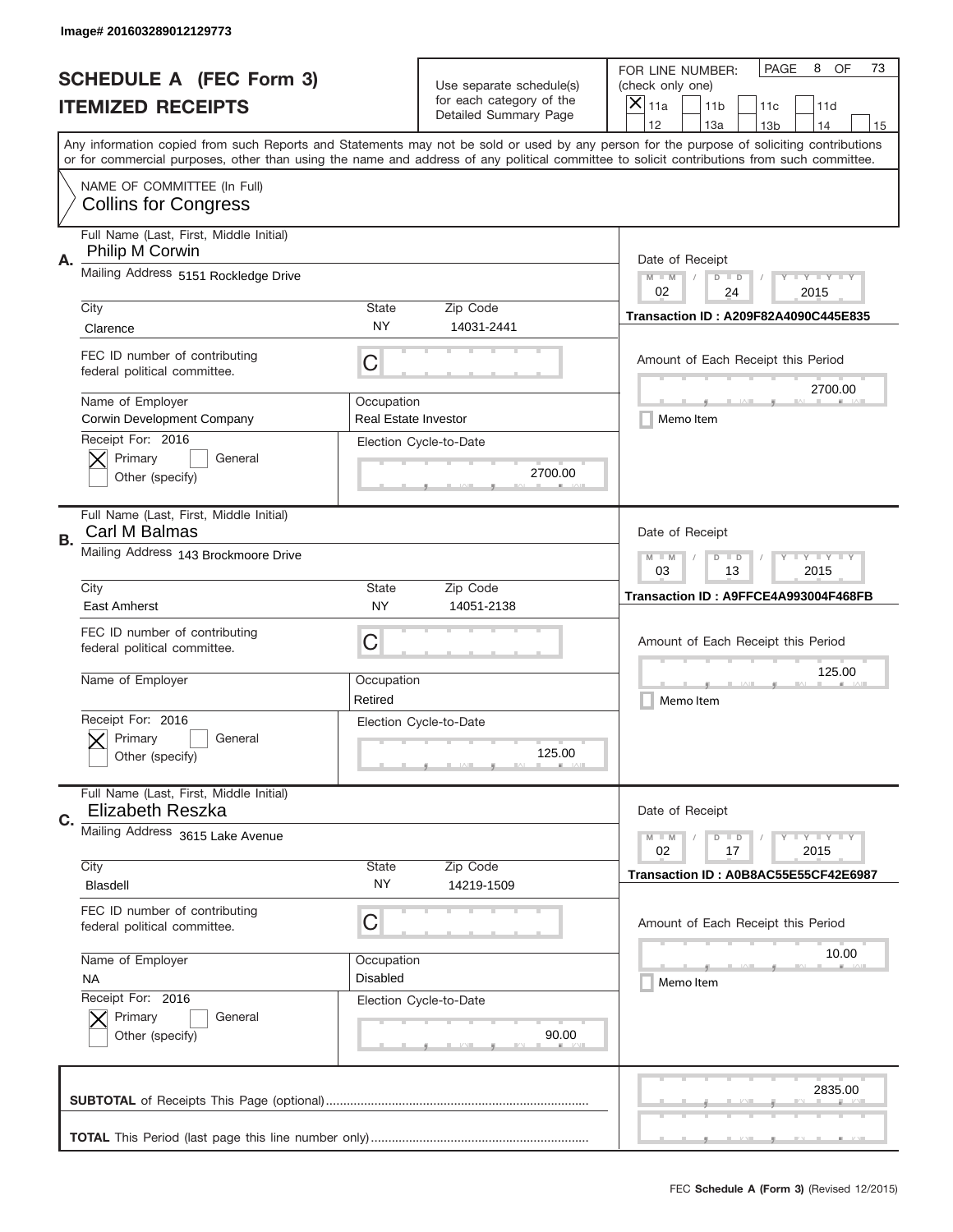|    | Image# 201603289012129774                                     |                                                                                                                       |                                                   |                                                                                                                                                                                                                                                                                                                                     |
|----|---------------------------------------------------------------|-----------------------------------------------------------------------------------------------------------------------|---------------------------------------------------|-------------------------------------------------------------------------------------------------------------------------------------------------------------------------------------------------------------------------------------------------------------------------------------------------------------------------------------|
|    | <b>SCHEDULE A (FEC Form 3)</b>                                |                                                                                                                       | Use separate schedule(s)                          | PAGE<br>OF<br>9<br>73<br>FOR LINE NUMBER:<br>(check only one)                                                                                                                                                                                                                                                                       |
|    | <b>ITEMIZED RECEIPTS</b>                                      |                                                                                                                       | for each category of the<br>Detailed Summary Page | ×<br>11a<br>11 <sub>b</sub><br>11c<br>11d                                                                                                                                                                                                                                                                                           |
|    |                                                               |                                                                                                                       |                                                   | 12<br>13a<br>14<br>13 <sub>b</sub><br>15<br>Any information copied from such Reports and Statements may not be sold or used by any person for the purpose of soliciting contributions<br>or for commercial purposes, other than using the name and address of any political committee to solicit contributions from such committee. |
|    | NAME OF COMMITTEE (In Full)<br><b>Collins for Congress</b>    |                                                                                                                       |                                                   |                                                                                                                                                                                                                                                                                                                                     |
| Α. | Full Name (Last, First, Middle Initial)<br><b>Robert Roth</b> |                                                                                                                       |                                                   | Date of Receipt                                                                                                                                                                                                                                                                                                                     |
|    | Mailing Address PO Box 29                                     |                                                                                                                       |                                                   | $M - M$<br>$\mathbf{I}$ $\mathbf{Y}$ $\mathbf{I}$ $\mathbf{Y}$ $\mathbf{I}$ $\mathbf{Y}$<br>$D$ $D$<br>03<br>17<br>2015                                                                                                                                                                                                             |
|    | City<br>Holland                                               | State<br>NY                                                                                                           | Zip Code<br>14080-0029                            | Transaction ID: A9E4813035C2E4803980                                                                                                                                                                                                                                                                                                |
|    | FEC ID number of contributing<br>federal political committee. | C                                                                                                                     |                                                   | Amount of Each Receipt this Period<br>200.00                                                                                                                                                                                                                                                                                        |
|    | Name of Employer<br><b>Holland Aurora Construction</b>        | Occupation<br><b>General Contractor</b>                                                                               |                                                   | Memo Item                                                                                                                                                                                                                                                                                                                           |
|    | Receipt For: 2016<br>Primary<br>General<br>Other (specify)    |                                                                                                                       | Election Cycle-to-Date<br>200.00                  |                                                                                                                                                                                                                                                                                                                                     |
| В. | Full Name (Last, First, Middle Initial)<br>Carl Paladino      |                                                                                                                       |                                                   | Date of Receipt                                                                                                                                                                                                                                                                                                                     |
|    | Mailing Address 282 Potters Road                              | $M$ M<br>$\mathbf{I}$ $\mathbf{Y}$ $\mathbf{I}$ $\mathbf{Y}$ $\mathbf{I}$ $\mathbf{Y}$<br>$D$ $D$<br>03<br>09<br>2015 |                                                   |                                                                                                                                                                                                                                                                                                                                     |
|    | City<br><b>Buffalo</b>                                        | State<br>NY                                                                                                           | Zip Code<br>14220-2526                            | <b>Transaction ID: A99A7C2191C2345B6B28</b>                                                                                                                                                                                                                                                                                         |
|    | FEC ID number of contributing<br>federal political committee. | C                                                                                                                     |                                                   | Amount of Each Receipt this Period                                                                                                                                                                                                                                                                                                  |
|    | Name of Employer                                              | Occupation                                                                                                            |                                                   | 2000.00                                                                                                                                                                                                                                                                                                                             |
|    | <b>Ellicott Development</b>                                   | CEO                                                                                                                   |                                                   | Memo Item                                                                                                                                                                                                                                                                                                                           |
|    | Receipt For: 2016<br>General<br>Primary<br>Other (specify)    |                                                                                                                       | Election Cycle-to-Date<br>2000.00                 |                                                                                                                                                                                                                                                                                                                                     |
| C. | Full Name (Last, First, Middle Initial)<br><b>Robert Ziff</b> |                                                                                                                       |                                                   | Date of Receipt                                                                                                                                                                                                                                                                                                                     |
|    | Mailing Address<br>350 Park Avenue                            |                                                                                                                       |                                                   | $I - Y - I - Y - I - Y$<br>$M - M$<br>$D$ $D$<br>2015                                                                                                                                                                                                                                                                               |
|    | Floor 11<br>City                                              | State                                                                                                                 | Zip Code                                          | 03<br>20                                                                                                                                                                                                                                                                                                                            |
|    | New York                                                      | NY.                                                                                                                   | 10022-6022                                        | Transaction ID: AE9009C365ECD4BB5BDB                                                                                                                                                                                                                                                                                                |
|    | FEC ID number of contributing<br>federal political committee. | C                                                                                                                     |                                                   | Amount of Each Receipt this Period                                                                                                                                                                                                                                                                                                  |
|    | Name of Employer                                              | Occupation                                                                                                            |                                                   | 2700.00                                                                                                                                                                                                                                                                                                                             |
|    | Ziff Brothers Investments                                     | Co-chairman                                                                                                           |                                                   | Memo Item                                                                                                                                                                                                                                                                                                                           |
|    | Receipt For: 2016<br>Primary<br>General<br>Other (specify)    |                                                                                                                       | Election Cycle-to-Date<br>2700.00                 |                                                                                                                                                                                                                                                                                                                                     |
|    |                                                               |                                                                                                                       |                                                   | 4900.00                                                                                                                                                                                                                                                                                                                             |
|    |                                                               |                                                                                                                       |                                                   |                                                                                                                                                                                                                                                                                                                                     |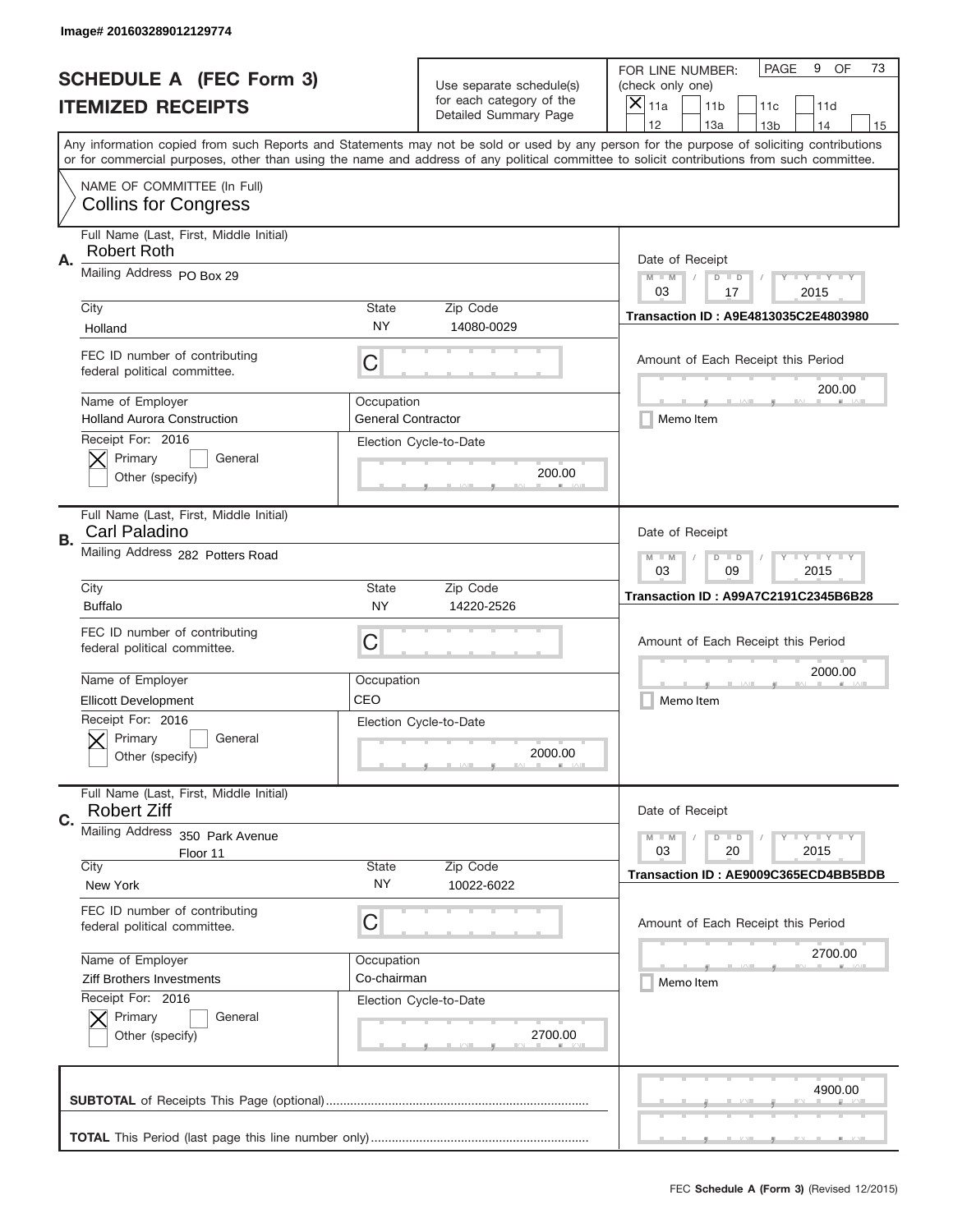|                          | Image# 201603289012129775                                       |                                                                                                                         |                                                   |                                                                                                                                                                                                                                                                                                                                     |
|--------------------------|-----------------------------------------------------------------|-------------------------------------------------------------------------------------------------------------------------|---------------------------------------------------|-------------------------------------------------------------------------------------------------------------------------------------------------------------------------------------------------------------------------------------------------------------------------------------------------------------------------------------|
|                          | <b>SCHEDULE A (FEC Form 3)</b>                                  |                                                                                                                         | Use separate schedule(s)                          | 10 OF<br>PAGE<br>73<br>FOR LINE NUMBER:<br>(check only one)                                                                                                                                                                                                                                                                         |
| <b>ITEMIZED RECEIPTS</b> |                                                                 |                                                                                                                         | for each category of the<br>Detailed Summary Page | ×<br>11a<br>11 <sub>b</sub><br>11c<br>11d                                                                                                                                                                                                                                                                                           |
|                          |                                                                 |                                                                                                                         |                                                   | 12<br>13a<br>14<br>13 <sub>b</sub><br>15<br>Any information copied from such Reports and Statements may not be sold or used by any person for the purpose of soliciting contributions<br>or for commercial purposes, other than using the name and address of any political committee to solicit contributions from such committee. |
|                          | NAME OF COMMITTEE (In Full)<br><b>Collins for Congress</b>      |                                                                                                                         |                                                   |                                                                                                                                                                                                                                                                                                                                     |
| Α.                       | Full Name (Last, First, Middle Initial)<br>Geoffrey Rosenberger |                                                                                                                         |                                                   | Date of Receipt                                                                                                                                                                                                                                                                                                                     |
|                          | Mailing Address 7 Lily Pond Lane                                |                                                                                                                         |                                                   | $M - M$<br>$\mathbf{I}$ $\mathbf{Y}$ $\mathbf{I}$ $\mathbf{Y}$ $\mathbf{I}$ $\mathbf{Y}$<br>$D$ $D$<br>02<br>17<br>2015                                                                                                                                                                                                             |
|                          | City<br>Pittsford                                               | State<br>NY                                                                                                             | Zip Code<br>14534-3907                            | Transaction ID: A4F494B45E1A544968B2                                                                                                                                                                                                                                                                                                |
|                          | FEC ID number of contributing<br>federal political committee.   | C                                                                                                                       |                                                   | Amount of Each Receipt this Period<br>2700.00                                                                                                                                                                                                                                                                                       |
|                          | Name of Employer<br>Lily Pond Ventures, LLC                     | Occupation<br>Investments                                                                                               |                                                   | Memo Item                                                                                                                                                                                                                                                                                                                           |
|                          | Receipt For: 2016<br>Primary<br>General<br>Other (specify)      |                                                                                                                         | Election Cycle-to-Date<br>5400.00                 |                                                                                                                                                                                                                                                                                                                                     |
| В.                       | Full Name (Last, First, Middle Initial)<br>Joseph Gozelski      |                                                                                                                         |                                                   | Date of Receipt                                                                                                                                                                                                                                                                                                                     |
|                          | Mailing Address PO Box 331                                      | $M - M$<br>$\mathbf{I}$ $\mathbf{Y}$ $\mathbf{I}$ $\mathbf{Y}$ $\mathbf{I}$ $\mathbf{Y}$<br>$D$ $D$<br>03<br>20<br>2015 |                                                   |                                                                                                                                                                                                                                                                                                                                     |
|                          | City<br><b>Silver Springs</b>                                   | <b>State</b><br><b>NY</b>                                                                                               | Zip Code<br>14550-0331                            | Transaction ID: A689810BFE43C4BD48B8                                                                                                                                                                                                                                                                                                |
|                          | FEC ID number of contributing<br>federal political committee.   | C                                                                                                                       |                                                   | Amount of Each Receipt this Period                                                                                                                                                                                                                                                                                                  |
|                          | Name of Employer<br>NA                                          | Occupation<br>Retired                                                                                                   |                                                   | 125.00<br>Memo Item                                                                                                                                                                                                                                                                                                                 |
|                          | Receipt For: 2016<br>General<br>Primary<br>Other (specify)      |                                                                                                                         | Election Cycle-to-Date<br>125.00                  |                                                                                                                                                                                                                                                                                                                                     |
| C.                       | Full Name (Last, First, Middle Initial)<br>Daniel Manelli       |                                                                                                                         |                                                   | Date of Receipt                                                                                                                                                                                                                                                                                                                     |
|                          | Mailing Address 4515 Willard Avenue<br>Apt. S1121               |                                                                                                                         |                                                   | $I - Y - I - Y - I - Y$<br>$M - M$<br>$D$ $D$<br>03<br>2015<br>30                                                                                                                                                                                                                                                                   |
|                          | City<br>Chevy Chase                                             | State<br>MD                                                                                                             | Zip Code<br>20815-3655                            | Transaction ID: A540AA5451E6849DF945                                                                                                                                                                                                                                                                                                |
|                          | FEC ID number of contributing<br>federal political committee.   | С                                                                                                                       |                                                   | Amount of Each Receipt this Period                                                                                                                                                                                                                                                                                                  |
|                          | Name of Employer                                                | Occupation                                                                                                              |                                                   | 25.00                                                                                                                                                                                                                                                                                                                               |
|                          | Self employed<br>Receipt For: 2016                              | Attorney                                                                                                                | Election Cycle-to-Date                            | Memo Item                                                                                                                                                                                                                                                                                                                           |
|                          | Primary<br>General<br>Other (specify)                           |                                                                                                                         | 25.00                                             |                                                                                                                                                                                                                                                                                                                                     |
|                          |                                                                 |                                                                                                                         |                                                   | 2850.00                                                                                                                                                                                                                                                                                                                             |
|                          |                                                                 |                                                                                                                         |                                                   |                                                                                                                                                                                                                                                                                                                                     |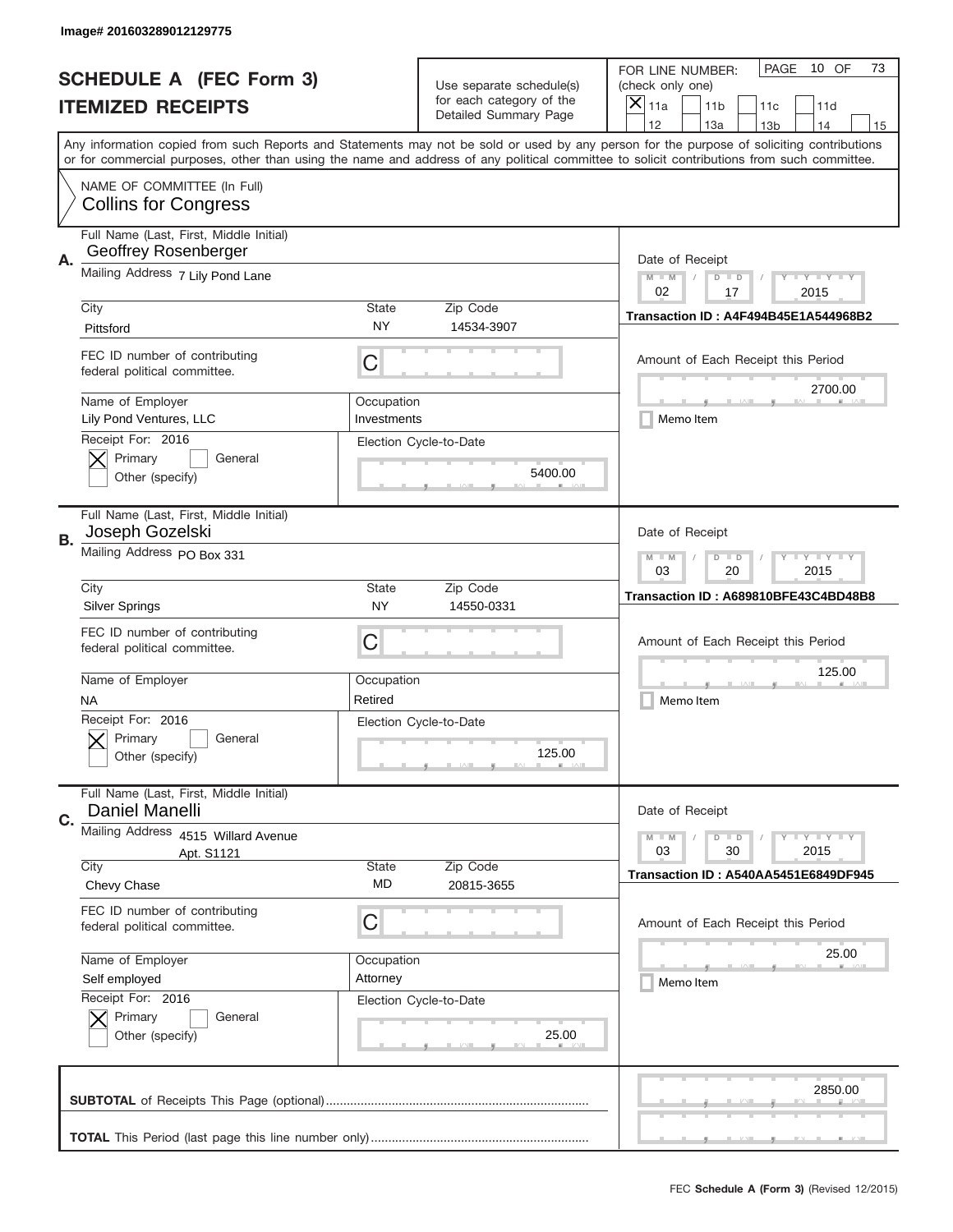|    | Image# 201603289012129776                                     |                                                                                                                       |                                                      |                                                                                                                                                                                                                                                                                                                                     |
|----|---------------------------------------------------------------|-----------------------------------------------------------------------------------------------------------------------|------------------------------------------------------|-------------------------------------------------------------------------------------------------------------------------------------------------------------------------------------------------------------------------------------------------------------------------------------------------------------------------------------|
|    | <b>SCHEDULE A (FEC Form 3)</b>                                |                                                                                                                       | Use separate schedule(s)<br>for each category of the | PAGE<br>11 OF<br>73<br>FOR LINE NUMBER:<br>(check only one)                                                                                                                                                                                                                                                                         |
|    | <b>ITEMIZED RECEIPTS</b>                                      |                                                                                                                       | Detailed Summary Page                                | ×<br>11a<br>11 <sub>b</sub><br>11c<br>11d                                                                                                                                                                                                                                                                                           |
|    |                                                               |                                                                                                                       |                                                      | 12<br>13a<br>14<br>13 <sub>b</sub><br>15<br>Any information copied from such Reports and Statements may not be sold or used by any person for the purpose of soliciting contributions<br>or for commercial purposes, other than using the name and address of any political committee to solicit contributions from such committee. |
|    | NAME OF COMMITTEE (In Full)<br><b>Collins for Congress</b>    |                                                                                                                       |                                                      |                                                                                                                                                                                                                                                                                                                                     |
|    | Full Name (Last, First, Middle Initial)<br>Guy Agostinelli    |                                                                                                                       |                                                      |                                                                                                                                                                                                                                                                                                                                     |
| Α. | Mailing Address 209 McNair Road                               |                                                                                                                       |                                                      | Date of Receipt<br>$M - M$<br>$\mathbf{I}$ $\mathbf{Y}$ $\mathbf{I}$ $\mathbf{Y}$ $\mathbf{I}$ $\mathbf{Y}$<br>$D$ $D$<br>03<br>20<br>2015                                                                                                                                                                                          |
|    | City<br>Williamsville                                         | State<br>ΝY                                                                                                           | Zip Code<br>14221-3717                               | Transaction ID: AAE23F46EA7F5470E994                                                                                                                                                                                                                                                                                                |
|    | FEC ID number of contributing<br>federal political committee. | C                                                                                                                     |                                                      | Amount of Each Receipt this Period                                                                                                                                                                                                                                                                                                  |
|    | Name of Employer<br>Zdarsky Sawicki & Agostineli              | Occupation<br>Attorney                                                                                                |                                                      | 125.00<br>Memo Item                                                                                                                                                                                                                                                                                                                 |
|    | Receipt For: 2016<br>Primary<br>General<br>Other (specify)    |                                                                                                                       | Election Cycle-to-Date<br>125.00                     |                                                                                                                                                                                                                                                                                                                                     |
| В. | Full Name (Last, First, Middle Initial)<br>Frank B. Silvestro |                                                                                                                       |                                                      | Date of Receipt                                                                                                                                                                                                                                                                                                                     |
|    | Mailing Address 10470 Tillman Road                            | $M$ M<br>$\mathbf{I}$ $\mathbf{Y}$ $\mathbf{I}$ $\mathbf{Y}$ $\mathbf{I}$ $\mathbf{Y}$<br>$D$ $D$<br>02<br>24<br>2015 |                                                      |                                                                                                                                                                                                                                                                                                                                     |
|    | City<br>Clarence                                              | State<br>NY                                                                                                           | Zip Code<br>14031-2321                               | Transaction ID: A7E82F0E4414642BE858                                                                                                                                                                                                                                                                                                |
|    | FEC ID number of contributing<br>federal political committee. | C                                                                                                                     |                                                      | Amount of Each Receipt this Period                                                                                                                                                                                                                                                                                                  |
|    | Name of Employer                                              | Occupation                                                                                                            |                                                      | 2700.00                                                                                                                                                                                                                                                                                                                             |
|    | Ecology & Environment                                         | Executive                                                                                                             |                                                      | Memo Item                                                                                                                                                                                                                                                                                                                           |
|    | Receipt For: 2016<br>General<br>Primary<br>Other (specify)    |                                                                                                                       | Election Cycle-to-Date<br>2700.00                    |                                                                                                                                                                                                                                                                                                                                     |
| C. | Full Name (Last, First, Middle Initial)<br>David Zarnoch      |                                                                                                                       |                                                      | Date of Receipt                                                                                                                                                                                                                                                                                                                     |
|    | Mailing Address 14741 Bagdad Road                             |                                                                                                                       |                                                      | $I - Y - I - Y - I - Y$<br>$M - M$<br>$D$ $D$                                                                                                                                                                                                                                                                                       |
|    | Route 62<br>City                                              | <b>State</b>                                                                                                          | Zip Code                                             | 02<br>2015<br>03                                                                                                                                                                                                                                                                                                                    |
|    | Gowanda                                                       | NY.                                                                                                                   | 14070-9755                                           | Transaction ID: AF1C41254AC6D4C56A0F                                                                                                                                                                                                                                                                                                |
|    | FEC ID number of contributing                                 | C                                                                                                                     |                                                      | Amount of Each Receipt this Period                                                                                                                                                                                                                                                                                                  |
|    | federal political committee.                                  |                                                                                                                       |                                                      |                                                                                                                                                                                                                                                                                                                                     |
|    | Name of Employer                                              | Occupation                                                                                                            |                                                      | 25.00                                                                                                                                                                                                                                                                                                                               |
|    | <b>Custom Auto Truck Service</b>                              | Auto tech                                                                                                             |                                                      | Memo Item                                                                                                                                                                                                                                                                                                                           |
|    | Receipt For: 2016<br>Primary<br>General<br>Other (specify)    |                                                                                                                       | Election Cycle-to-Date<br>25.00                      |                                                                                                                                                                                                                                                                                                                                     |
|    |                                                               |                                                                                                                       |                                                      | 2850.00                                                                                                                                                                                                                                                                                                                             |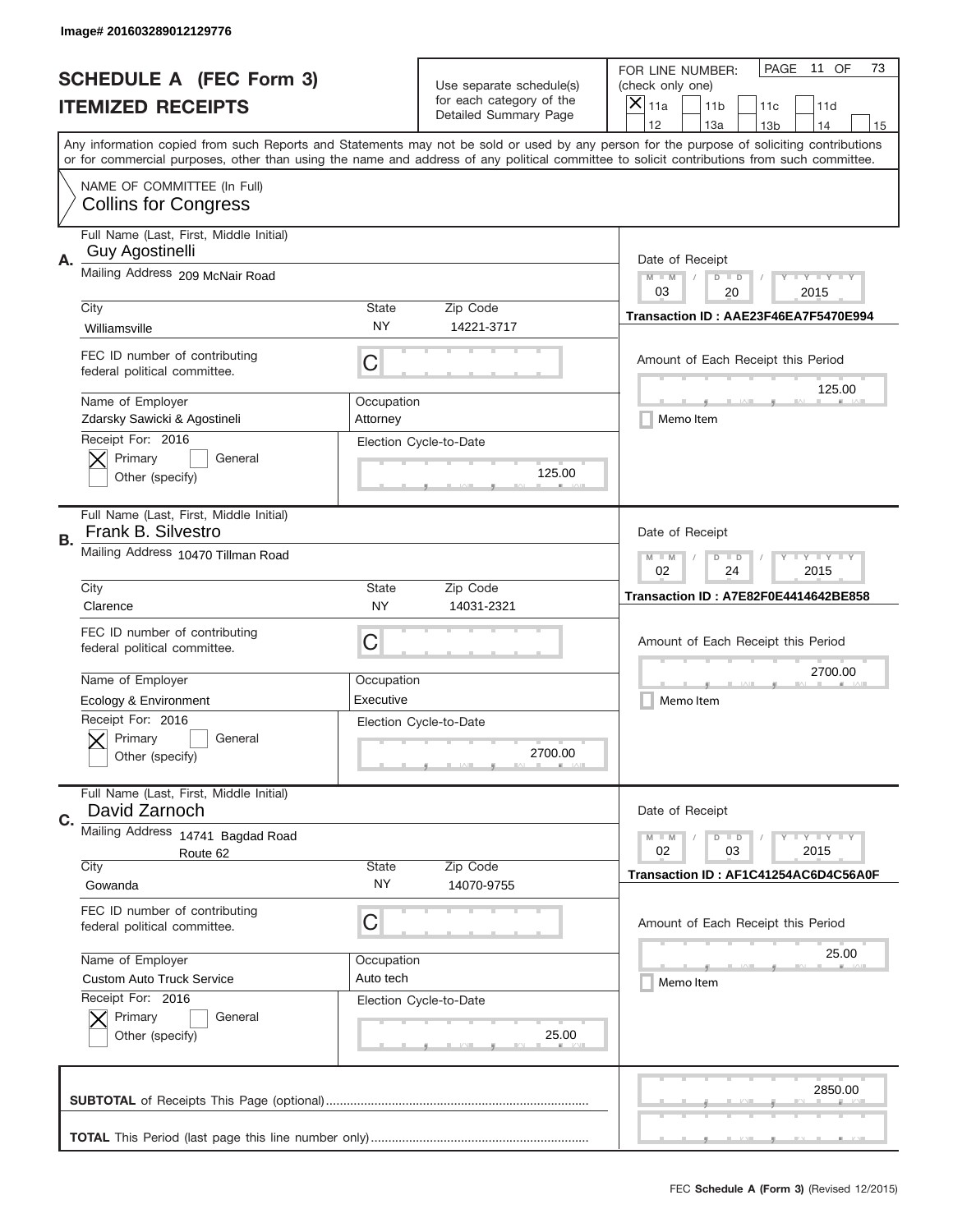|    | Image# 201603289012129777                                         |                                                                                                   |                                                      |                                                                                                                                                                                                                                                                                                                                     |
|----|-------------------------------------------------------------------|---------------------------------------------------------------------------------------------------|------------------------------------------------------|-------------------------------------------------------------------------------------------------------------------------------------------------------------------------------------------------------------------------------------------------------------------------------------------------------------------------------------|
|    | <b>SCHEDULE A (FEC Form 3)</b>                                    |                                                                                                   | Use separate schedule(s)<br>for each category of the | 12 OF<br>PAGE<br>73<br>FOR LINE NUMBER:<br>(check only one)                                                                                                                                                                                                                                                                         |
|    | <b>ITEMIZED RECEIPTS</b>                                          |                                                                                                   | Detailed Summary Page                                | $\times$<br>11a<br>11 <sub>b</sub><br>11c<br>11d                                                                                                                                                                                                                                                                                    |
|    |                                                                   |                                                                                                   |                                                      | 12<br>13a<br>14<br>13 <sub>b</sub><br>15<br>Any information copied from such Reports and Statements may not be sold or used by any person for the purpose of soliciting contributions<br>or for commercial purposes, other than using the name and address of any political committee to solicit contributions from such committee. |
|    | NAME OF COMMITTEE (In Full)<br><b>Collins for Congress</b>        |                                                                                                   |                                                      |                                                                                                                                                                                                                                                                                                                                     |
| А. | Full Name (Last, First, Middle Initial)<br>Sharon Sloma-Haberman  |                                                                                                   |                                                      | Date of Receipt                                                                                                                                                                                                                                                                                                                     |
|    | Mailing Address 3555 Kelsey Lane                                  |                                                                                                   |                                                      | $M - M$<br>$I - Y - I - Y - I - Y$<br>$D$ $D$<br>03<br>13<br>2015                                                                                                                                                                                                                                                                   |
|    | City<br>North Tonawanda                                           | State<br><b>NY</b>                                                                                | Zip Code<br>14120-3614                               | Transaction ID: AB27A4B2B9D644EFA977                                                                                                                                                                                                                                                                                                |
|    | FEC ID number of contributing<br>federal political committee.     | C                                                                                                 |                                                      | Amount of Each Receipt this Period<br>100.00                                                                                                                                                                                                                                                                                        |
|    | Name of Employer<br>Niagara County                                | Occupation                                                                                        | Deputy Commissioner of Social Services               | Memo Item                                                                                                                                                                                                                                                                                                                           |
|    | Receipt For: 2016<br>Primary<br>General<br>Other (specify)        |                                                                                                   | Election Cycle-to-Date<br>100.00                     |                                                                                                                                                                                                                                                                                                                                     |
| В. | Full Name (Last, First, Middle Initial)<br>Carmen Vacco           |                                                                                                   |                                                      | Date of Receipt                                                                                                                                                                                                                                                                                                                     |
|    | Mailing Address 1505 Cain Road                                    | $M$ M<br>$\Box$ $\Upsilon$ $\Box$ $\Upsilon$ $\Upsilon$ $\Upsilon$<br>$D$ $D$<br>03<br>20<br>2015 |                                                      |                                                                                                                                                                                                                                                                                                                                     |
|    | City<br>Angola                                                    | State<br><b>NY</b>                                                                                | Zip Code<br>14006-9114                               | Transaction ID: A5BBA86456FAB4A11A20                                                                                                                                                                                                                                                                                                |
|    | FEC ID number of contributing                                     |                                                                                                   |                                                      |                                                                                                                                                                                                                                                                                                                                     |
|    | federal political committee.                                      | C                                                                                                 |                                                      | Amount of Each Receipt this Period                                                                                                                                                                                                                                                                                                  |
|    | Name of Employer                                                  | Occupation                                                                                        |                                                      | 125.00                                                                                                                                                                                                                                                                                                                              |
|    | self employeed                                                    | Argiculture                                                                                       |                                                      | Memo Item                                                                                                                                                                                                                                                                                                                           |
|    | Receipt For: 2016<br>Primary<br>General<br>Other (specify)        |                                                                                                   | Election Cycle-to-Date<br>125.00                     |                                                                                                                                                                                                                                                                                                                                     |
| C. | Full Name (Last, First, Middle Initial)<br><b>Kelly Childress</b> |                                                                                                   |                                                      | Date of Receipt                                                                                                                                                                                                                                                                                                                     |
|    | Mailing Address 207 S Royal Street                                |                                                                                                   |                                                      | <b>LYLYLY</b><br>$M - M$<br>$D$ $D$<br>03<br>17<br>2015                                                                                                                                                                                                                                                                             |
|    | City<br>Alexandria                                                | State<br>VA                                                                                       | Zip Code<br>22314-3329                               | Transaction ID: AFA3C99C4AF8046B7856                                                                                                                                                                                                                                                                                                |
|    | FEC ID number of contributing<br>federal political committee.     | C                                                                                                 |                                                      | Amount of Each Receipt this Period                                                                                                                                                                                                                                                                                                  |
|    | Name of Employer                                                  | Occupation                                                                                        |                                                      | 500.00                                                                                                                                                                                                                                                                                                                              |
|    | East End Group                                                    | Partner                                                                                           |                                                      | Memo Item                                                                                                                                                                                                                                                                                                                           |
|    | Receipt For: 2016<br>Primary<br>General<br>Other (specify)        |                                                                                                   | Election Cycle-to-Date<br>500.00                     |                                                                                                                                                                                                                                                                                                                                     |
|    |                                                                   |                                                                                                   |                                                      | 725.00                                                                                                                                                                                                                                                                                                                              |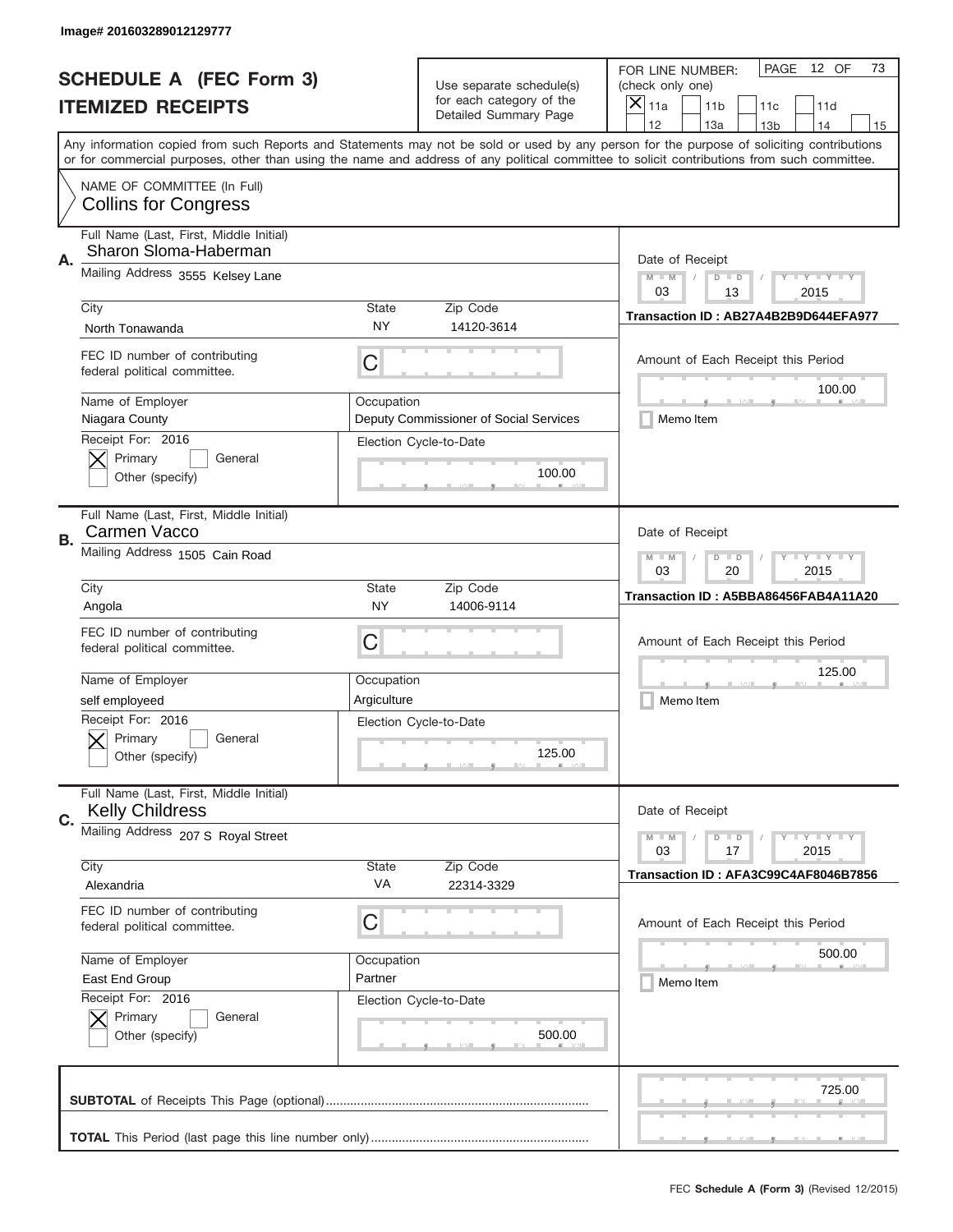|    | Image# 201603289012129778                                        |                                                       |                                                   |                                                                                                                                                                                       |
|----|------------------------------------------------------------------|-------------------------------------------------------|---------------------------------------------------|---------------------------------------------------------------------------------------------------------------------------------------------------------------------------------------|
|    | <b>SCHEDULE A (FEC Form 3)</b>                                   |                                                       | Use separate schedule(s)                          | PAGE<br>13 OF<br>73<br>FOR LINE NUMBER:<br>(check only one)                                                                                                                           |
|    | <b>ITEMIZED RECEIPTS</b>                                         |                                                       | for each category of the<br>Detailed Summary Page | ×<br>11a<br>11 <sub>b</sub><br>11c<br>11d                                                                                                                                             |
|    |                                                                  |                                                       |                                                   | 12<br>13a<br>14<br>13 <sub>b</sub><br>15<br>Any information copied from such Reports and Statements may not be sold or used by any person for the purpose of soliciting contributions |
|    |                                                                  |                                                       |                                                   | or for commercial purposes, other than using the name and address of any political committee to solicit contributions from such committee.                                            |
|    | NAME OF COMMITTEE (In Full)<br><b>Collins for Congress</b>       |                                                       |                                                   |                                                                                                                                                                                       |
| Α. | Full Name (Last, First, Middle Initial)<br>Amelia Habib          |                                                       |                                                   | Date of Receipt                                                                                                                                                                       |
|    | Mailing Address 845 Lebrun Road                                  |                                                       |                                                   | $M - M$<br>$\mathbf{I}$ $\mathbf{Y}$ $\mathbf{I}$ $\mathbf{Y}$ $\mathbf{I}$ $\mathbf{Y}$<br>$D$ $D$<br>03<br>24<br>2015                                                               |
|    | City<br><b>Buffalo</b>                                           | State<br>ΝY                                           | Zip Code<br>14226-4206                            | <b>Transaction ID: A2D9110CF0361473997F</b>                                                                                                                                           |
|    | FEC ID number of contributing<br>federal political committee.    | C                                                     |                                                   | Amount of Each Receipt this Period<br>200.00                                                                                                                                          |
|    | Name of Employer<br>ΝA                                           | Occupation<br>Retired                                 |                                                   | Memo Item                                                                                                                                                                             |
|    | Receipt For: 2016<br>Primary<br>General<br>Other (specify)       |                                                       | Election Cycle-to-Date<br>200.00                  |                                                                                                                                                                                       |
| В. | Full Name (Last, First, Middle Initial)<br>Annie Lawrence        |                                                       |                                                   | Date of Receipt                                                                                                                                                                       |
|    | Mailing Address 2495 Brown Road                                  | $M$ M<br><b>LYLYLY</b><br>$D$ $D$<br>03<br>20<br>2015 |                                                   |                                                                                                                                                                                       |
|    | City<br>Corfu                                                    | State<br>NY.                                          | Zip Code<br>14036-9697                            | Transaction ID: A0907F729782142A1A63                                                                                                                                                  |
|    | FEC ID number of contributing<br>federal political committee.    | C                                                     |                                                   | Amount of Each Receipt this Period                                                                                                                                                    |
|    |                                                                  |                                                       |                                                   |                                                                                                                                                                                       |
|    | Name of Employer                                                 | Occupation                                            |                                                   | 25.00                                                                                                                                                                                 |
|    | Western OTB                                                      | <b>Benefits Coordinator</b>                           |                                                   | Memo Item                                                                                                                                                                             |
|    | Receipt For: 2016<br>General<br>Primary<br>Other (specify)       |                                                       | Election Cycle-to-Date<br>25.00                   |                                                                                                                                                                                       |
| C. | Full Name (Last, First, Middle Initial)<br><b>Michael Meyers</b> |                                                       |                                                   | Date of Receipt                                                                                                                                                                       |
|    | Mailing Address PO Box 565                                       |                                                       |                                                   | <b>LYLYLY</b><br>$M - M$<br>$D$ $D$<br>03<br>2015<br>17                                                                                                                               |
|    | City<br>Hamburg                                                  | State<br>NY.                                          | Zip Code<br>14075-0565                            | Transaction ID: ABC41A3F1F8C844F2839                                                                                                                                                  |
|    | FEC ID number of contributing<br>federal political committee.    | C                                                     |                                                   | Amount of Each Receipt this Period                                                                                                                                                    |
|    | Name of Employer                                                 | Occupation                                            |                                                   | 2700.00                                                                                                                                                                               |
|    | <b>APEX</b>                                                      | Partner                                               |                                                   | Memo Item                                                                                                                                                                             |
|    | Receipt For: 2016<br>Primary<br>General<br>Other (specify)       |                                                       | Election Cycle-to-Date<br>2700.00                 |                                                                                                                                                                                       |
|    |                                                                  |                                                       |                                                   | 2925.00                                                                                                                                                                               |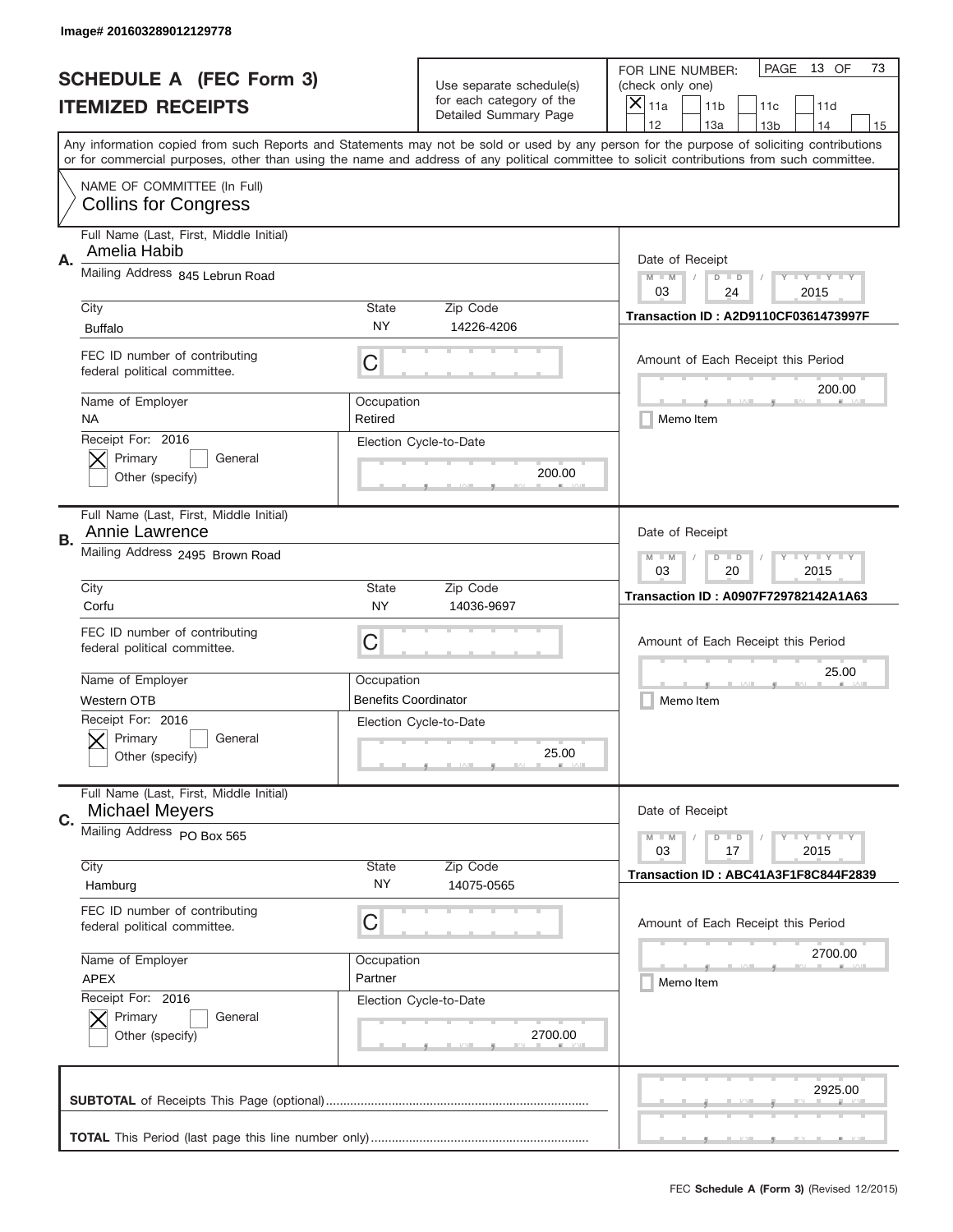|    | Image# 201603289012129779                                          |                                                       |                                                      |                                                                                                                                                                                                                                                                                                                                     |
|----|--------------------------------------------------------------------|-------------------------------------------------------|------------------------------------------------------|-------------------------------------------------------------------------------------------------------------------------------------------------------------------------------------------------------------------------------------------------------------------------------------------------------------------------------------|
|    | <b>SCHEDULE A (FEC Form 3)</b>                                     |                                                       | Use separate schedule(s)<br>for each category of the | PAGE<br>14 OF<br>73<br>FOR LINE NUMBER:<br>(check only one)                                                                                                                                                                                                                                                                         |
|    | <b>ITEMIZED RECEIPTS</b>                                           |                                                       | Detailed Summary Page                                | ×<br>11a<br>11 <sub>b</sub><br>11c<br>11d                                                                                                                                                                                                                                                                                           |
|    |                                                                    |                                                       |                                                      | 12<br>13a<br>14<br>13 <sub>b</sub><br>15<br>Any information copied from such Reports and Statements may not be sold or used by any person for the purpose of soliciting contributions<br>or for commercial purposes, other than using the name and address of any political committee to solicit contributions from such committee. |
|    | NAME OF COMMITTEE (In Full)<br><b>Collins for Congress</b>         |                                                       |                                                      |                                                                                                                                                                                                                                                                                                                                     |
| Α. | Full Name (Last, First, Middle Initial)<br>David A Huck            |                                                       |                                                      | Date of Receipt                                                                                                                                                                                                                                                                                                                     |
|    | Mailing Address 6278 Gott Creek Trail                              |                                                       |                                                      | $M - M$<br>$\mathbf{I}$ $\mathbf{Y}$ $\mathbf{I}$ $\mathbf{Y}$ $\mathbf{I}$ $\mathbf{Y}$<br>$D$ $D$<br>03<br>09<br>2015                                                                                                                                                                                                             |
|    | City<br>East Amherst                                               | State<br><b>NY</b>                                    | Zip Code<br>14051-1951                               | Transaction ID: AEA8DF42946FA488ABB4                                                                                                                                                                                                                                                                                                |
|    | FEC ID number of contributing<br>federal political committee.      | C                                                     |                                                      | Amount of Each Receipt this Period<br>2700.00                                                                                                                                                                                                                                                                                       |
|    | Name of Employer<br><b>RDI</b>                                     | Occupation<br>Engineer                                |                                                      | Memo Item                                                                                                                                                                                                                                                                                                                           |
|    | Receipt For: 2016<br>Primary<br>General<br>Other (specify)         |                                                       | Election Cycle-to-Date<br>2700.00                    |                                                                                                                                                                                                                                                                                                                                     |
| В. | Full Name (Last, First, Middle Initial)<br><b>William Robinson</b> |                                                       |                                                      | Date of Receipt                                                                                                                                                                                                                                                                                                                     |
|    | Mailing Address 16 Gennis Drive                                    | $M$ M<br><b>LYLYLY</b><br>$D$ $D$<br>03<br>20<br>2015 |                                                      |                                                                                                                                                                                                                                                                                                                                     |
|    | City<br>Rochester                                                  | State<br><b>NY</b>                                    | Zip Code<br>14625-2637                               | Transaction ID: A4DD3D73F4FF04BFEAFE                                                                                                                                                                                                                                                                                                |
|    | FEC ID number of contributing<br>federal political committee.      | C                                                     |                                                      | Amount of Each Receipt this Period                                                                                                                                                                                                                                                                                                  |
|    | Name of Employer<br>Self                                           | Occupation<br><b>Security Consultant</b>              |                                                      | 125.00<br>Memo Item                                                                                                                                                                                                                                                                                                                 |
|    | Receipt For: 2016<br>General<br>Primary<br>Other (specify)         |                                                       | Election Cycle-to-Date<br>125.00                     |                                                                                                                                                                                                                                                                                                                                     |
| C. | Full Name (Last, First, Middle Initial)<br>Gerard J. Sentz         |                                                       |                                                      | Date of Receipt                                                                                                                                                                                                                                                                                                                     |
|    | Mailing Address 218 Shetland Drive                                 |                                                       |                                                      | $D$ $D$<br><b>LYLYLY</b><br>$M - M$<br>2015<br>03<br>02                                                                                                                                                                                                                                                                             |
|    | City<br>Williamsville                                              | <b>State</b><br>NY.                                   | Zip Code<br>14221-4732                               | Transaction ID: ADBF73F87E03A405F968                                                                                                                                                                                                                                                                                                |
|    | FEC ID number of contributing<br>federal political committee.      | C                                                     |                                                      | Amount of Each Receipt this Period                                                                                                                                                                                                                                                                                                  |
|    | Name of Employer                                                   | Occupation                                            |                                                      | 125.00                                                                                                                                                                                                                                                                                                                              |
|    | <b>Foit-Albert Associates</b><br>Receipt For: 2016                 | Engineer                                              |                                                      | Memo Item                                                                                                                                                                                                                                                                                                                           |
|    | Primary<br>General<br>Other (specify)                              |                                                       | Election Cycle-to-Date<br>125.00                     |                                                                                                                                                                                                                                                                                                                                     |
|    |                                                                    |                                                       |                                                      | 2950.00                                                                                                                                                                                                                                                                                                                             |
|    |                                                                    |                                                       |                                                      |                                                                                                                                                                                                                                                                                                                                     |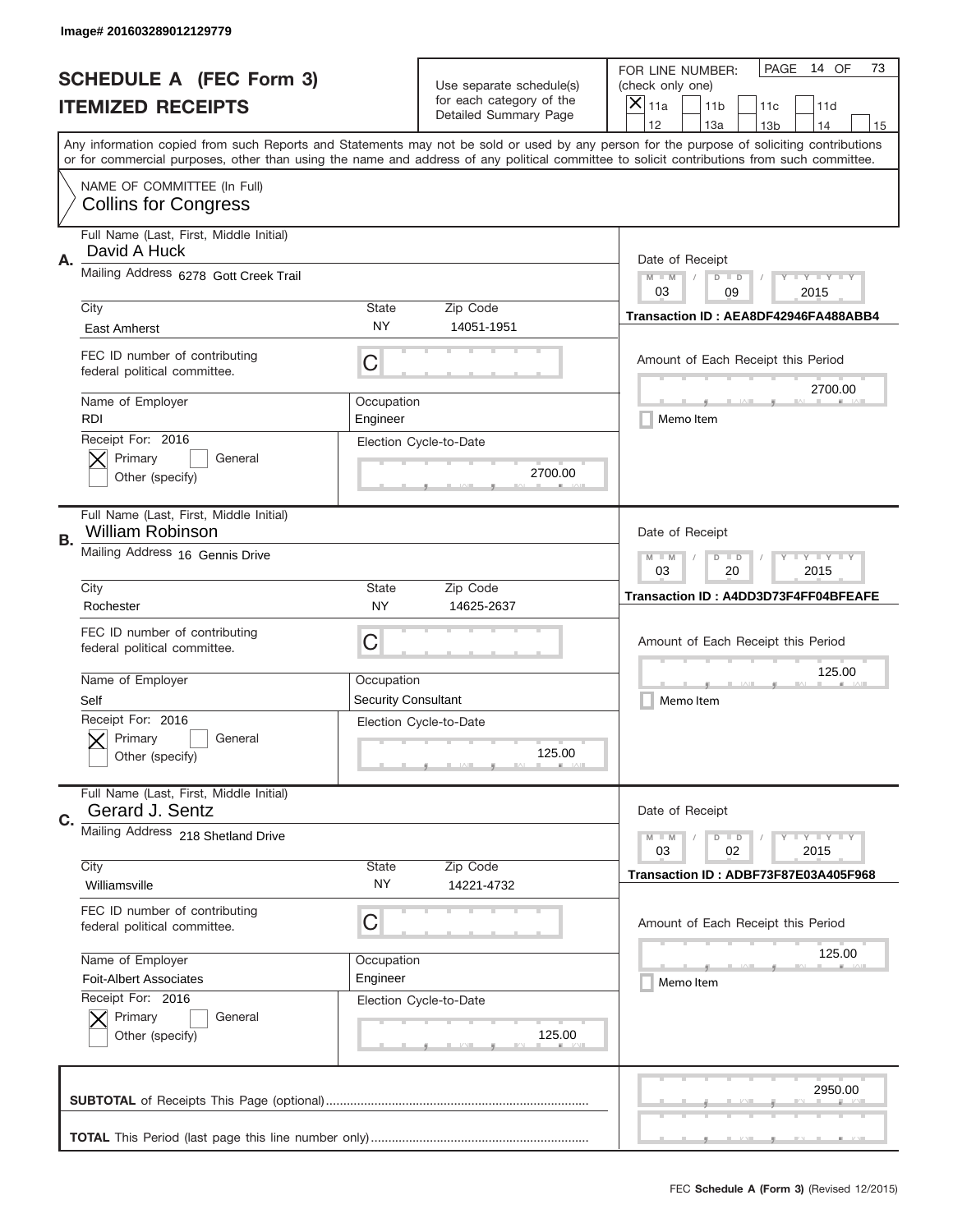|    | Image# 201603289012129780                                     |                                                                                                                       |                                                   |                                                                                                                                                                                                                                                                                                                                     |
|----|---------------------------------------------------------------|-----------------------------------------------------------------------------------------------------------------------|---------------------------------------------------|-------------------------------------------------------------------------------------------------------------------------------------------------------------------------------------------------------------------------------------------------------------------------------------------------------------------------------------|
|    | <b>SCHEDULE A (FEC Form 3)</b>                                |                                                                                                                       | Use separate schedule(s)                          | PAGE<br>15 OF<br>73<br>FOR LINE NUMBER:<br>(check only one)                                                                                                                                                                                                                                                                         |
|    | <b>ITEMIZED RECEIPTS</b>                                      |                                                                                                                       | for each category of the<br>Detailed Summary Page | ×<br>11a<br>11 <sub>b</sub><br>11c<br>11d                                                                                                                                                                                                                                                                                           |
|    |                                                               |                                                                                                                       |                                                   | 12<br>13a<br>14<br>13 <sub>b</sub><br>15<br>Any information copied from such Reports and Statements may not be sold or used by any person for the purpose of soliciting contributions<br>or for commercial purposes, other than using the name and address of any political committee to solicit contributions from such committee. |
|    | NAME OF COMMITTEE (In Full)<br><b>Collins for Congress</b>    |                                                                                                                       |                                                   |                                                                                                                                                                                                                                                                                                                                     |
| Α. | Full Name (Last, First, Middle Initial)<br>Elaine Wolfe       |                                                                                                                       |                                                   | Date of Receipt                                                                                                                                                                                                                                                                                                                     |
|    | Mailing Address 10110 Greiner Road                            |                                                                                                                       |                                                   | $M - M$<br>$\mathbf{I}$ $\mathbf{Y}$ $\mathbf{I}$ $\mathbf{Y}$ $\mathbf{I}$ $\mathbf{Y}$<br>$D$ $D$<br>03<br>02<br>2015                                                                                                                                                                                                             |
|    | City<br>Clarence                                              | State<br><b>NY</b>                                                                                                    | Zip Code<br>14031-1375                            | Transaction ID: AE48C90ECAE1E4FA484C                                                                                                                                                                                                                                                                                                |
|    | FEC ID number of contributing<br>federal political committee. | C                                                                                                                     |                                                   | Amount of Each Receipt this Period<br>200.00                                                                                                                                                                                                                                                                                        |
|    | Name of Employer<br>Elaine Wolfe Design                       | Occupation<br>Sales                                                                                                   |                                                   | Memo Item                                                                                                                                                                                                                                                                                                                           |
|    | Receipt For: 2016<br>Primary<br>General<br>Other (specify)    |                                                                                                                       | Election Cycle-to-Date<br>200.00                  |                                                                                                                                                                                                                                                                                                                                     |
| В. | Full Name (Last, First, Middle Initial)<br>John R Yurtchuk    |                                                                                                                       |                                                   | Date of Receipt                                                                                                                                                                                                                                                                                                                     |
|    | Mailing Address 27 S Woodside Lane                            | $M$ M<br>$\mathbf{I}$ $\mathbf{Y}$ $\mathbf{I}$ $\mathbf{Y}$ $\mathbf{I}$ $\mathbf{Y}$<br>$D$ $D$<br>02<br>24<br>2015 |                                                   |                                                                                                                                                                                                                                                                                                                                     |
|    | City<br>Williamsville                                         | State<br><b>NY</b>                                                                                                    | Zip Code<br>14221-5950                            | Transaction ID: AFC1804A21D9740D483F                                                                                                                                                                                                                                                                                                |
|    | FEC ID number of contributing<br>federal political committee. | C                                                                                                                     |                                                   | Amount of Each Receipt this Period                                                                                                                                                                                                                                                                                                  |
|    | Name of Employer                                              | Occupation                                                                                                            |                                                   | 2700.00                                                                                                                                                                                                                                                                                                                             |
|    | Calspan Corp.                                                 | Chairman                                                                                                              |                                                   | Memo Item                                                                                                                                                                                                                                                                                                                           |
|    | Receipt For: 2016<br>General<br>Primary<br>Other (specify)    |                                                                                                                       | Election Cycle-to-Date<br>2700.00                 |                                                                                                                                                                                                                                                                                                                                     |
| C. | Full Name (Last, First, Middle Initial)<br>Paul Reid          |                                                                                                                       |                                                   | Date of Receipt                                                                                                                                                                                                                                                                                                                     |
|    | Mailing Address 11 Harding Avenue<br>City                     | <b>State</b>                                                                                                          | Zip Code                                          | $\mathbf{I}$ $\mathbf{Y}$ $\mathbf{I}$ $\mathbf{Y}$ $\mathbf{I}$ $\mathbf{Y}$<br>$M - M$<br>$D$ $D$<br>09<br>2015<br>03                                                                                                                                                                                                             |
|    | Lockport                                                      | NY.                                                                                                                   | 14094-6020                                        | Transaction ID: A7BD82935C2D14E2E934                                                                                                                                                                                                                                                                                                |
|    | FEC ID number of contributing<br>federal political committee. | C                                                                                                                     |                                                   | Amount of Each Receipt this Period                                                                                                                                                                                                                                                                                                  |
|    | Name of Employer                                              | Occupation                                                                                                            |                                                   | 2700.00                                                                                                                                                                                                                                                                                                                             |
|    | The Reid Group<br>Receipt For: 2016                           | CEO                                                                                                                   | Election Cycle-to-Date                            | Memo Item                                                                                                                                                                                                                                                                                                                           |
|    | Primary<br>General<br>Other (specify)                         |                                                                                                                       | 2700.00                                           |                                                                                                                                                                                                                                                                                                                                     |
|    |                                                               |                                                                                                                       |                                                   | 5600.00                                                                                                                                                                                                                                                                                                                             |
|    |                                                               |                                                                                                                       |                                                   |                                                                                                                                                                                                                                                                                                                                     |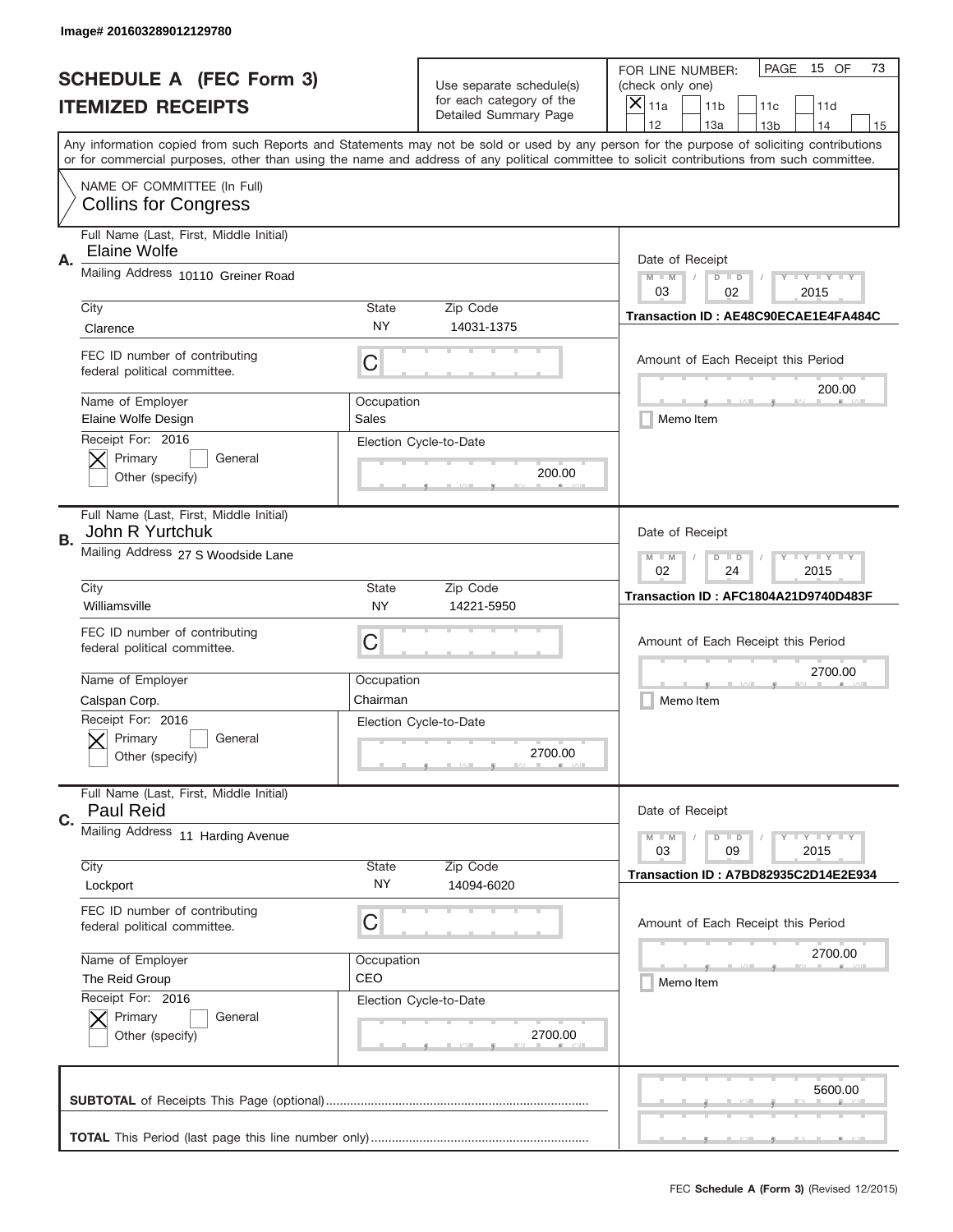|    | Image# 201603289012129781                                       |                                                       |                                                      |                                                                                                                                                                                                                                                                                                                                     |
|----|-----------------------------------------------------------------|-------------------------------------------------------|------------------------------------------------------|-------------------------------------------------------------------------------------------------------------------------------------------------------------------------------------------------------------------------------------------------------------------------------------------------------------------------------------|
|    | <b>SCHEDULE A (FEC Form 3)</b>                                  |                                                       | Use separate schedule(s)<br>for each category of the | PAGE<br>16 OF<br>73<br>FOR LINE NUMBER:<br>(check only one)                                                                                                                                                                                                                                                                         |
|    | <b>ITEMIZED RECEIPTS</b>                                        |                                                       | Detailed Summary Page                                | ×<br>11a<br>11 <sub>b</sub><br>11c<br>11d                                                                                                                                                                                                                                                                                           |
|    |                                                                 |                                                       |                                                      | 12<br>13a<br>14<br>13 <sub>b</sub><br>15<br>Any information copied from such Reports and Statements may not be sold or used by any person for the purpose of soliciting contributions<br>or for commercial purposes, other than using the name and address of any political committee to solicit contributions from such committee. |
|    |                                                                 |                                                       |                                                      |                                                                                                                                                                                                                                                                                                                                     |
|    | NAME OF COMMITTEE (In Full)<br><b>Collins for Congress</b>      |                                                       |                                                      |                                                                                                                                                                                                                                                                                                                                     |
| Α. | Full Name (Last, First, Middle Initial)<br>Kenneth Hann         |                                                       |                                                      | Date of Receipt                                                                                                                                                                                                                                                                                                                     |
|    | Mailing Address 8 Old Settlers Drive                            |                                                       |                                                      | $M - M$<br>$\mathbf{I}$ $\mathbf{Y}$ $\mathbf{I}$ $\mathbf{Y}$ $\mathbf{I}$ $\mathbf{Y}$<br>$D$ $D$<br>03<br>20<br>2015                                                                                                                                                                                                             |
|    | City<br>Pittsford                                               | State<br><b>NY</b>                                    | Zip Code<br>14534-4625                               | Transaction ID: AFA2C385A434B4E33BB0                                                                                                                                                                                                                                                                                                |
|    | FEC ID number of contributing<br>federal political committee.   | C                                                     |                                                      | Amount of Each Receipt this Period<br>125.00                                                                                                                                                                                                                                                                                        |
|    | Name of Employer<br>ΝA                                          | Occupation<br>Retired                                 |                                                      | Memo Item                                                                                                                                                                                                                                                                                                                           |
|    | Receipt For: 2016<br>Primary<br>General<br>Other (specify)      |                                                       | Election Cycle-to-Date<br>125.00                     |                                                                                                                                                                                                                                                                                                                                     |
| В. | Full Name (Last, First, Middle Initial)<br>Elizabeth Reszka     |                                                       |                                                      | Date of Receipt                                                                                                                                                                                                                                                                                                                     |
|    | Mailing Address 3615 Lake Avenue                                | $M$ M<br><b>LYLYLY</b><br>$D$ $D$<br>03<br>13<br>2015 |                                                      |                                                                                                                                                                                                                                                                                                                                     |
|    | City<br><b>Blasdell</b>                                         | State<br><b>NY</b>                                    | Zip Code<br>14219-1509                               | Transaction ID: ADA184F55656044ADA05                                                                                                                                                                                                                                                                                                |
|    | FEC ID number of contributing<br>federal political committee.   | C                                                     |                                                      | Amount of Each Receipt this Period                                                                                                                                                                                                                                                                                                  |
|    | Name of Employer<br><b>NA</b>                                   | Occupation<br><b>Disabled</b>                         |                                                      | 10.00<br>Memo Item                                                                                                                                                                                                                                                                                                                  |
|    | Receipt For: 2016<br>General<br>Primary<br>Other (specify)      |                                                       | Election Cycle-to-Date<br>100.00                     |                                                                                                                                                                                                                                                                                                                                     |
| C. | Full Name (Last, First, Middle Initial)<br><b>Richard Young</b> |                                                       |                                                      | Date of Receipt                                                                                                                                                                                                                                                                                                                     |
|    | Mailing Address 44 Lakeside Crescent                            |                                                       |                                                      | <b>LYLYLY</b><br>$M - M$<br>$D$ $D$<br>2015<br>03<br>17                                                                                                                                                                                                                                                                             |
|    | City<br>Lancaster                                               | <b>State</b><br>NY.                                   | Zip Code<br>14086-2645                               | Transaction ID: A19E11D5F6BEF48A4A04                                                                                                                                                                                                                                                                                                |
|    | FEC ID number of contributing<br>federal political committee.   | C                                                     |                                                      | Amount of Each Receipt this Period                                                                                                                                                                                                                                                                                                  |
|    | Name of Employer                                                | Occupation                                            |                                                      | 2700.00                                                                                                                                                                                                                                                                                                                             |
|    | Performance Advantage Co.<br>Receipt For: 2016                  | CEO                                                   |                                                      | Memo Item                                                                                                                                                                                                                                                                                                                           |
|    |                                                                 |                                                       | Election Cycle-to-Date                               |                                                                                                                                                                                                                                                                                                                                     |
|    | Primary<br>General<br>Other (specify)                           |                                                       | 2700.00                                              |                                                                                                                                                                                                                                                                                                                                     |
|    |                                                                 |                                                       |                                                      | 2835.00                                                                                                                                                                                                                                                                                                                             |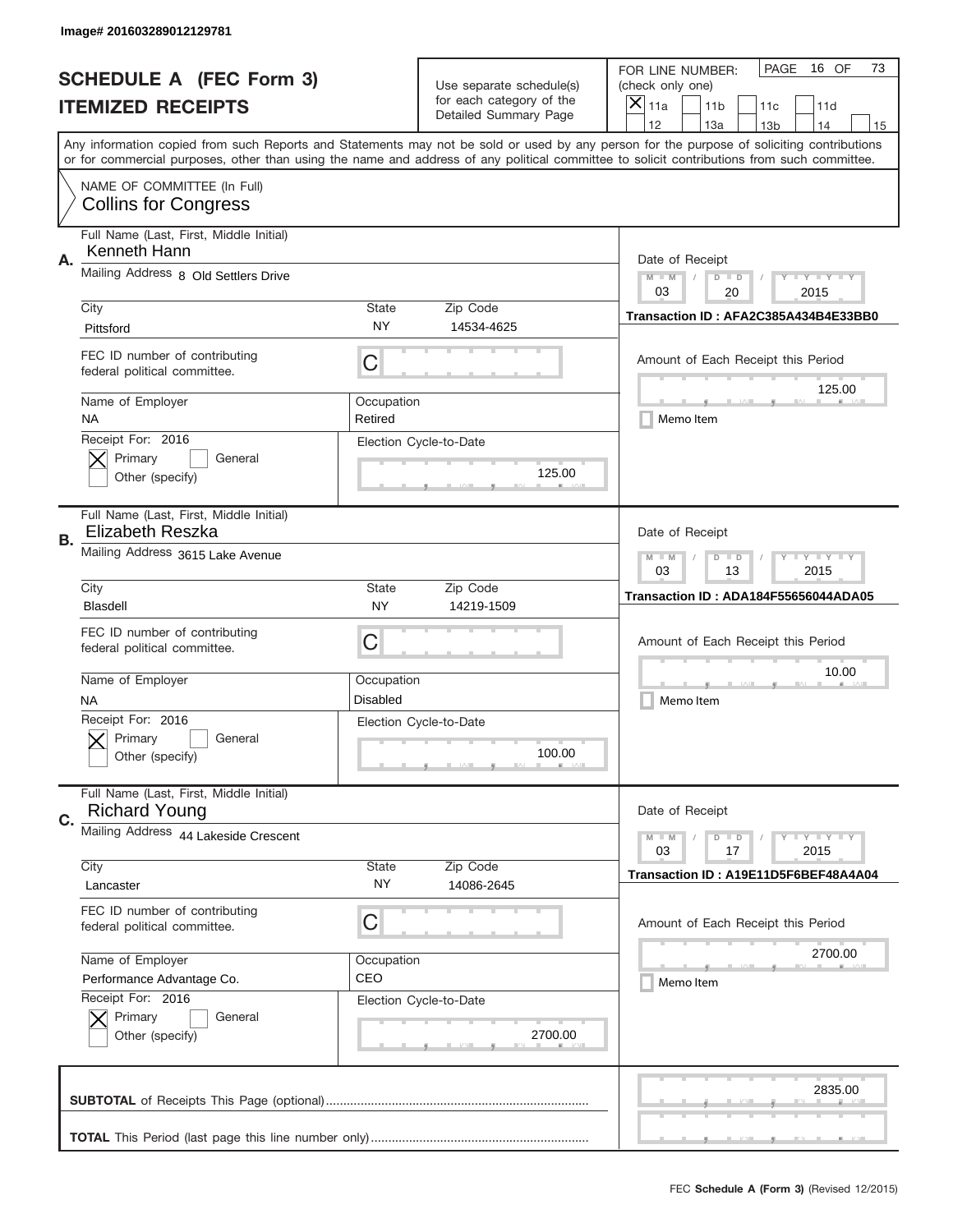|           | Image# 201603289012129782                                        |                                                         |                                                   |                                                                                                                                                                                                                                                                                                                                     |
|-----------|------------------------------------------------------------------|---------------------------------------------------------|---------------------------------------------------|-------------------------------------------------------------------------------------------------------------------------------------------------------------------------------------------------------------------------------------------------------------------------------------------------------------------------------------|
|           | <b>SCHEDULE A (FEC Form 3)</b>                                   |                                                         | Use separate schedule(s)                          | PAGE<br>17 OF<br>73<br>FOR LINE NUMBER:<br>(check only one)                                                                                                                                                                                                                                                                         |
|           | <b>ITEMIZED RECEIPTS</b>                                         |                                                         | for each category of the<br>Detailed Summary Page | ×<br>11a<br>11 <sub>b</sub><br>11c<br>11d                                                                                                                                                                                                                                                                                           |
|           |                                                                  |                                                         |                                                   | 12<br>13a<br>14<br>13 <sub>b</sub><br>15<br>Any information copied from such Reports and Statements may not be sold or used by any person for the purpose of soliciting contributions<br>or for commercial purposes, other than using the name and address of any political committee to solicit contributions from such committee. |
|           | NAME OF COMMITTEE (In Full)<br><b>Collins for Congress</b>       |                                                         |                                                   |                                                                                                                                                                                                                                                                                                                                     |
| Α.        | Full Name (Last, First, Middle Initial)<br>Michael F Newman      |                                                         |                                                   | Date of Receipt                                                                                                                                                                                                                                                                                                                     |
|           | Mailing Address 23 Four Seasons Road W                           |                                                         |                                                   | $M - M$<br>$\mathbf{I}$ $\mathbf{Y}$ $\mathbf{I}$ $\mathbf{Y}$ $\mathbf{I}$ $\mathbf{Y}$<br>$D$ $D$<br>03<br>20<br>2015                                                                                                                                                                                                             |
|           | City<br><b>Buffalo</b>                                           | State<br>NY                                             | Zip Code<br>14226-4246                            | Transaction ID: A9A65DE17CA364874B56                                                                                                                                                                                                                                                                                                |
|           | FEC ID number of contributing<br>federal political committee.    | C                                                       |                                                   | Amount of Each Receipt this Period<br>500.00                                                                                                                                                                                                                                                                                        |
|           | Name of Employer<br>NOCO Energy Corp.                            | Occupation<br>Manager                                   |                                                   | Memo Item                                                                                                                                                                                                                                                                                                                           |
|           | Receipt For: 2016<br>Primary<br>General<br>Other (specify)       |                                                         | Election Cycle-to-Date<br>500.00                  |                                                                                                                                                                                                                                                                                                                                     |
| <b>B.</b> | Full Name (Last, First, Middle Initial)<br><b>Timothy Hudson</b> |                                                         |                                                   | Date of Receipt                                                                                                                                                                                                                                                                                                                     |
|           | Mailing Address 88 Highland Avenue                               | $M - M$<br><b>LYLYLY</b><br>$D$ $D$<br>03<br>17<br>2015 |                                                   |                                                                                                                                                                                                                                                                                                                                     |
|           | City<br><b>Buffalo</b>                                           | State<br>NY                                             | Zip Code<br>14222-1814                            | <b>Transaction ID: A744D216053194368AEA</b>                                                                                                                                                                                                                                                                                         |
|           | FEC ID number of contributing<br>federal political committee.    | C                                                       |                                                   | Amount of Each Receipt this Period                                                                                                                                                                                                                                                                                                  |
|           | Name of Employer                                                 | Occupation                                              |                                                   | 200.00                                                                                                                                                                                                                                                                                                                              |
|           | Paul William Beltz PC                                            | Attorney                                                |                                                   | Memo Item                                                                                                                                                                                                                                                                                                                           |
|           | Receipt For: 2016<br>Primary<br>General<br>Other (specify)       |                                                         | Election Cycle-to-Date<br>200.00                  |                                                                                                                                                                                                                                                                                                                                     |
| C.        | Full Name (Last, First, Middle Initial)<br>Lisa Basil-Fox        |                                                         |                                                   | Date of Receipt                                                                                                                                                                                                                                                                                                                     |
|           | Mailing Address 47 The Cmn                                       |                                                         |                                                   | <b>LYLYLY</b><br>$M - M$<br>$D$ $D$<br>2015<br>03<br>09                                                                                                                                                                                                                                                                             |
|           | City<br>Williamsville                                            | State<br>ΝY                                             | Zip Code<br>14221-5818                            | <b>Transaction ID: A9440F37E7768445899B</b>                                                                                                                                                                                                                                                                                         |
|           | FEC ID number of contributing<br>federal political committee.    | С                                                       |                                                   | Amount of Each Receipt this Period                                                                                                                                                                                                                                                                                                  |
|           | Name of Employer                                                 | Occupation                                              |                                                   | 2700.00                                                                                                                                                                                                                                                                                                                             |
|           | <b>NA</b><br>Receipt For: 2016                                   | Homemaker                                               |                                                   | Memo Item                                                                                                                                                                                                                                                                                                                           |
|           | Primary<br>General<br>Other (specify)                            |                                                         | Election Cycle-to-Date<br>2700.00                 |                                                                                                                                                                                                                                                                                                                                     |
|           |                                                                  |                                                         |                                                   | 3400.00                                                                                                                                                                                                                                                                                                                             |
|           |                                                                  |                                                         |                                                   |                                                                                                                                                                                                                                                                                                                                     |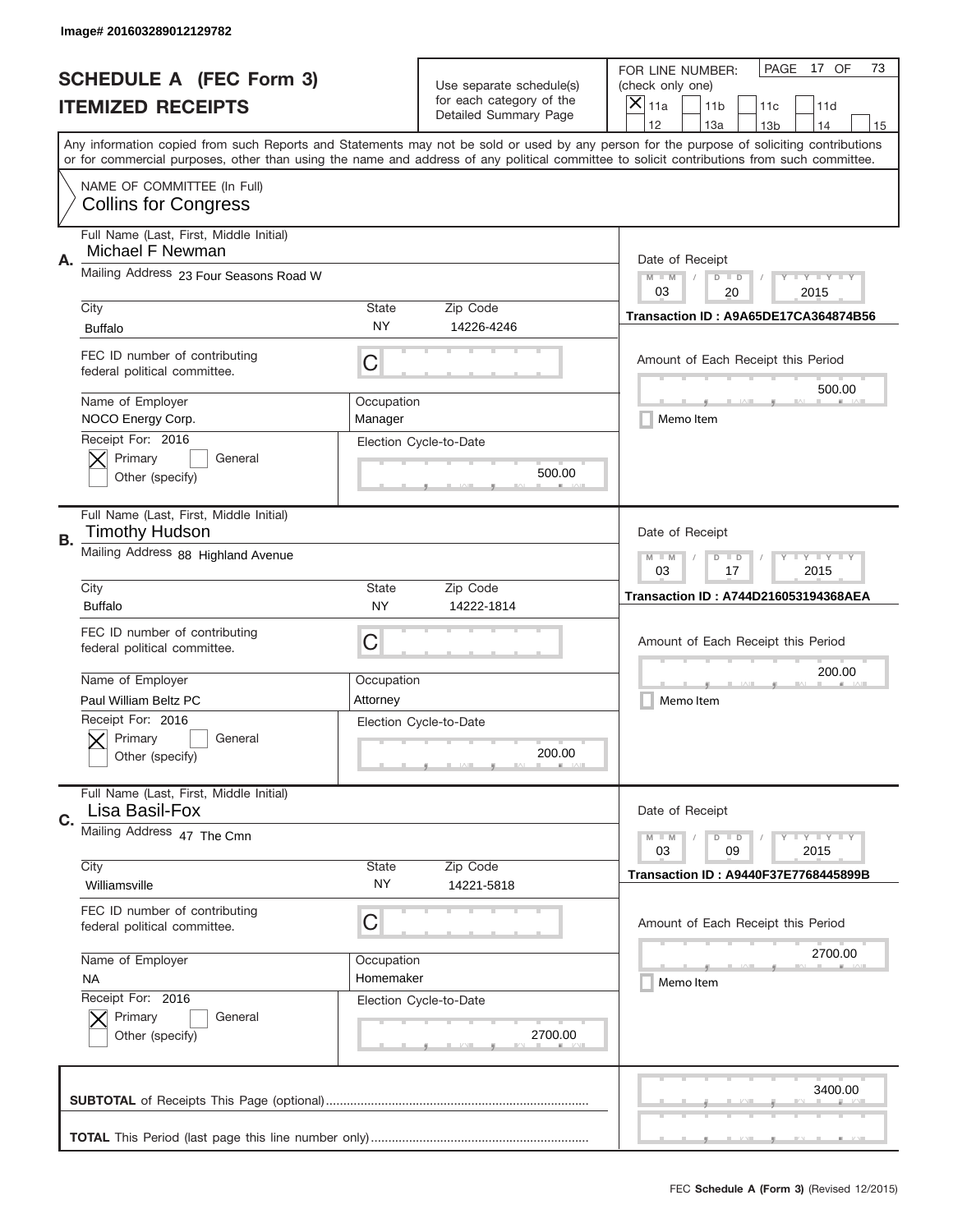|    | Image# 201603289012129783                                        |                                                                                                                       |                                                   |                                                                                                                                                                                                                                                                                                                                     |
|----|------------------------------------------------------------------|-----------------------------------------------------------------------------------------------------------------------|---------------------------------------------------|-------------------------------------------------------------------------------------------------------------------------------------------------------------------------------------------------------------------------------------------------------------------------------------------------------------------------------------|
|    | <b>SCHEDULE A (FEC Form 3)</b>                                   |                                                                                                                       | Use separate schedule(s)                          | PAGE<br>18 OF<br>73<br>FOR LINE NUMBER:<br>(check only one)                                                                                                                                                                                                                                                                         |
|    | <b>ITEMIZED RECEIPTS</b>                                         |                                                                                                                       | for each category of the<br>Detailed Summary Page | ×<br>11a<br>11 <sub>b</sub><br>11c<br>11d                                                                                                                                                                                                                                                                                           |
|    |                                                                  |                                                                                                                       |                                                   | 12<br>13a<br>14<br>13 <sub>b</sub><br>15<br>Any information copied from such Reports and Statements may not be sold or used by any person for the purpose of soliciting contributions<br>or for commercial purposes, other than using the name and address of any political committee to solicit contributions from such committee. |
|    | NAME OF COMMITTEE (In Full)<br><b>Collins for Congress</b>       |                                                                                                                       |                                                   |                                                                                                                                                                                                                                                                                                                                     |
| Α. | Full Name (Last, First, Middle Initial)<br>Kirk Graham           |                                                                                                                       |                                                   | Date of Receipt                                                                                                                                                                                                                                                                                                                     |
|    | Mailing Address 6423 Kevinton Place                              |                                                                                                                       |                                                   | $M - M$<br>$\mathbf{I}$ $\mathbf{Y}$ $\mathbf{I}$ $\mathbf{Y}$ $\mathbf{I}$ $\mathbf{Y}$<br>$D$ $D$<br>03<br>09<br>2015                                                                                                                                                                                                             |
|    | City<br><b>Boston</b>                                            | State<br>ΝY                                                                                                           | Zip Code<br>14025-9642                            | Transaction ID: A97B7F86812B64075A22                                                                                                                                                                                                                                                                                                |
|    | FEC ID number of contributing<br>federal political committee.    | C                                                                                                                     |                                                   | Amount of Each Receipt this Period<br>2700.00                                                                                                                                                                                                                                                                                       |
|    | Name of Employer<br><b>Volland Electric Equipment</b>            | Occupation<br>Manager                                                                                                 |                                                   | Memo Item                                                                                                                                                                                                                                                                                                                           |
|    | Receipt For: 2016<br>Primary<br>General<br>Other (specify)       |                                                                                                                       | Election Cycle-to-Date<br>2700.00                 |                                                                                                                                                                                                                                                                                                                                     |
| В. | Full Name (Last, First, Middle Initial)<br>George Stege          |                                                                                                                       |                                                   | Date of Receipt                                                                                                                                                                                                                                                                                                                     |
|    | Mailing Address 9642 Cobblestone Drive                           | $M$ M<br>$\mathbf{I}$ $\mathbf{Y}$ $\mathbf{I}$ $\mathbf{Y}$ $\mathbf{I}$ $\mathbf{Y}$<br>$D$ $D$<br>03<br>09<br>2015 |                                                   |                                                                                                                                                                                                                                                                                                                                     |
|    | City<br>Clarence                                                 | State<br><b>NY</b>                                                                                                    | Zip Code<br>14031-1576                            | Transaction ID: A77FE7E3CA00E47DABE9                                                                                                                                                                                                                                                                                                |
|    | FEC ID number of contributing<br>federal political committee.    | C                                                                                                                     |                                                   | Amount of Each Receipt this Period                                                                                                                                                                                                                                                                                                  |
|    | Name of Employer                                                 | Occupation                                                                                                            |                                                   | 200.00                                                                                                                                                                                                                                                                                                                              |
|    | Ford Gum & Machine Co.<br>Receipt For: 2016                      | Manager                                                                                                               |                                                   | Memo Item                                                                                                                                                                                                                                                                                                                           |
|    | General<br>Primary<br>Other (specify)                            |                                                                                                                       | Election Cycle-to-Date<br>200.00                  |                                                                                                                                                                                                                                                                                                                                     |
| C. | Full Name (Last, First, Middle Initial)<br><b>Thomas Casarsa</b> |                                                                                                                       |                                                   | Date of Receipt                                                                                                                                                                                                                                                                                                                     |
|    | Mailing Address 679 Busti Avenue<br>City                         | State                                                                                                                 | Zip Code                                          | <b>LYLYLY</b><br>$M - M$<br>$D$ $D$<br>02<br>2015<br>26                                                                                                                                                                                                                                                                             |
|    | <b>Buffalo</b>                                                   | NY.                                                                                                                   | 14213-2404                                        | Transaction ID: A512D5F1FED0E4A118A3                                                                                                                                                                                                                                                                                                |
|    | FEC ID number of contributing<br>federal political committee.    | C                                                                                                                     |                                                   | Amount of Each Receipt this Period                                                                                                                                                                                                                                                                                                  |
|    | Name of Employer                                                 | Occupation                                                                                                            |                                                   | 25.00                                                                                                                                                                                                                                                                                                                               |
|    | C.S. Behler Inc<br>Receipt For: 2016                             | Sales                                                                                                                 |                                                   | Memo Item                                                                                                                                                                                                                                                                                                                           |
|    | Primary<br>General<br>Other (specify)                            |                                                                                                                       | Election Cycle-to-Date<br>25.00                   |                                                                                                                                                                                                                                                                                                                                     |
|    |                                                                  |                                                                                                                       |                                                   | 2925.00                                                                                                                                                                                                                                                                                                                             |
|    |                                                                  |                                                                                                                       |                                                   |                                                                                                                                                                                                                                                                                                                                     |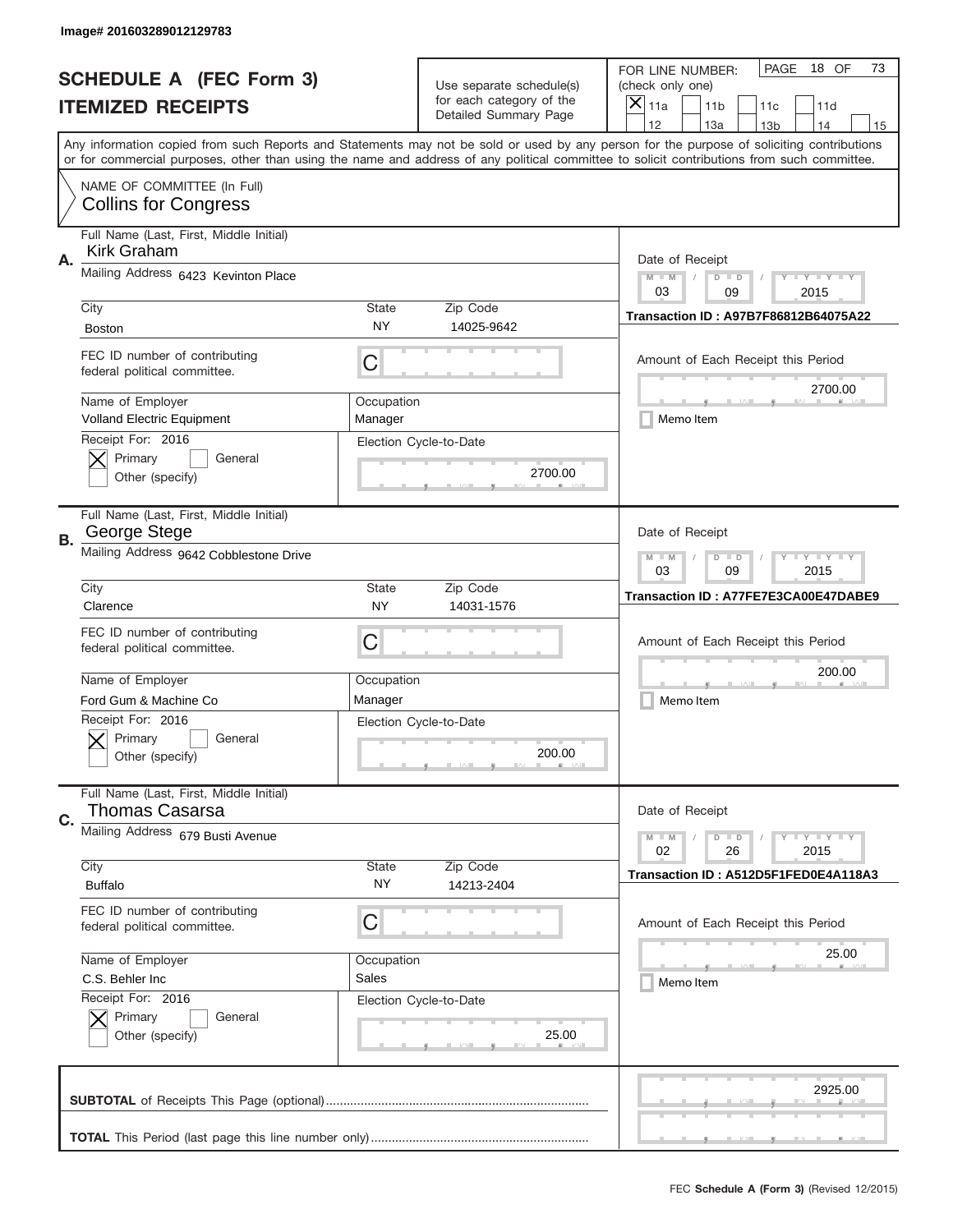|           | Image# 201603289012129784                                                     |                                                                                                                         |                                                   |                                                                                                                                                                                                                                                                                         |
|-----------|-------------------------------------------------------------------------------|-------------------------------------------------------------------------------------------------------------------------|---------------------------------------------------|-----------------------------------------------------------------------------------------------------------------------------------------------------------------------------------------------------------------------------------------------------------------------------------------|
|           | <b>SCHEDULE A (FEC Form 3)</b>                                                | Use separate schedule(s)                                                                                                |                                                   | PAGE<br>19 OF<br>73<br>FOR LINE NUMBER:<br>(check only one)                                                                                                                                                                                                                             |
|           | <b>ITEMIZED RECEIPTS</b>                                                      |                                                                                                                         | for each category of the<br>Detailed Summary Page | ×<br>11a<br>11 <sub>b</sub><br>11c<br>11d<br>12<br>13a<br>14<br>13 <sub>b</sub><br>15                                                                                                                                                                                                   |
|           |                                                                               |                                                                                                                         |                                                   | Any information copied from such Reports and Statements may not be sold or used by any person for the purpose of soliciting contributions<br>or for commercial purposes, other than using the name and address of any political committee to solicit contributions from such committee. |
|           | NAME OF COMMITTEE (In Full)<br><b>Collins for Congress</b>                    |                                                                                                                         |                                                   |                                                                                                                                                                                                                                                                                         |
| А.        | Full Name (Last, First, Middle Initial)<br><b>Excelsior Orthopaedics, LLP</b> |                                                                                                                         |                                                   | Date of Receipt                                                                                                                                                                                                                                                                         |
|           | Mailing Address 3925 Sheridan Drive<br>Suite 200                              |                                                                                                                         |                                                   | $M - M$<br>$\mathbf{I}$ $\mathbf{Y}$ $\mathbf{I}$ $\mathbf{Y}$ $\mathbf{I}$ $\mathbf{Y}$<br>$D$ $D$<br>03<br>20<br>2015                                                                                                                                                                 |
|           | City<br>Amherst                                                               | State<br>NY                                                                                                             | Zip Code<br>14226-1738                            | <b>Transaction ID: A103505A2B57C4744A77</b>                                                                                                                                                                                                                                             |
|           | FEC ID number of contributing<br>federal political committee.                 | C                                                                                                                       |                                                   | Amount of Each Receipt this Period<br>500.00                                                                                                                                                                                                                                            |
|           | Name of Employer                                                              | Occupation                                                                                                              |                                                   | Memo Item                                                                                                                                                                                                                                                                               |
|           | Receipt For: 2016<br>Primary<br>General<br>Other (specify)                    |                                                                                                                         | Election Cycle-to-Date<br>500.00                  |                                                                                                                                                                                                                                                                                         |
| <b>B.</b> | Full Name (Last, First, Middle Initial)<br><b>Gary Moore</b>                  |                                                                                                                         |                                                   | Date of Receipt                                                                                                                                                                                                                                                                         |
|           | Mailing Address 2085 Dunkley Road                                             | $M - M$<br>$\mathbf{I}$ $\mathbf{Y}$ $\mathbf{I}$ $\mathbf{Y}$ $\mathbf{I}$ $\mathbf{Y}$<br>$D$ $D$<br>02<br>05<br>2015 |                                                   |                                                                                                                                                                                                                                                                                         |
|           | City<br>Leicester                                                             | State<br>NY                                                                                                             | Zip Code<br>14481-9732                            | Transaction ID: AEE4606BBB2AC4526BAA                                                                                                                                                                                                                                                    |
|           | FEC ID number of contributing<br>federal political committee.                 | C                                                                                                                       |                                                   | Amount of Each Receipt this Period                                                                                                                                                                                                                                                      |
|           | Name of Employer<br>NA                                                        | Occupation<br>Retired                                                                                                   |                                                   | 250.00<br>Memo Item                                                                                                                                                                                                                                                                     |
|           | Receipt For: 2016<br>General<br>Primary<br>Other (specify)                    |                                                                                                                         | Election Cycle-to-Date<br>250.00                  |                                                                                                                                                                                                                                                                                         |
| C.        | Full Name (Last, First, Middle Initial)<br><b>Mark Davis</b>                  |                                                                                                                         |                                                   | Date of Receipt                                                                                                                                                                                                                                                                         |
|           | Mailing Address 1830 Plumago Lane                                             |                                                                                                                         |                                                   | <b>LYLYLY</b><br>$M - M$<br>$D$ $D$<br>03<br>2015<br>02                                                                                                                                                                                                                                 |
|           | City<br>Naples                                                                | State<br>FL                                                                                                             | Zip Code<br>34105-3060                            | Transaction ID: AB5C6B478026A42F8A28                                                                                                                                                                                                                                                    |
|           | FEC ID number of contributing<br>federal political committee.                 | С                                                                                                                       |                                                   | Amount of Each Receipt this Period                                                                                                                                                                                                                                                      |
|           | Name of Employer<br><b>NA</b>                                                 | Occupation<br>Retired                                                                                                   |                                                   | 2700.00<br>Memo Item                                                                                                                                                                                                                                                                    |
|           | Receipt For: 2016<br>Primary<br>General<br>Other (specify)                    |                                                                                                                         | Election Cycle-to-Date<br>2700.00                 |                                                                                                                                                                                                                                                                                         |
|           |                                                                               |                                                                                                                         |                                                   | 3450.00                                                                                                                                                                                                                                                                                 |
|           |                                                                               |                                                                                                                         |                                                   |                                                                                                                                                                                                                                                                                         |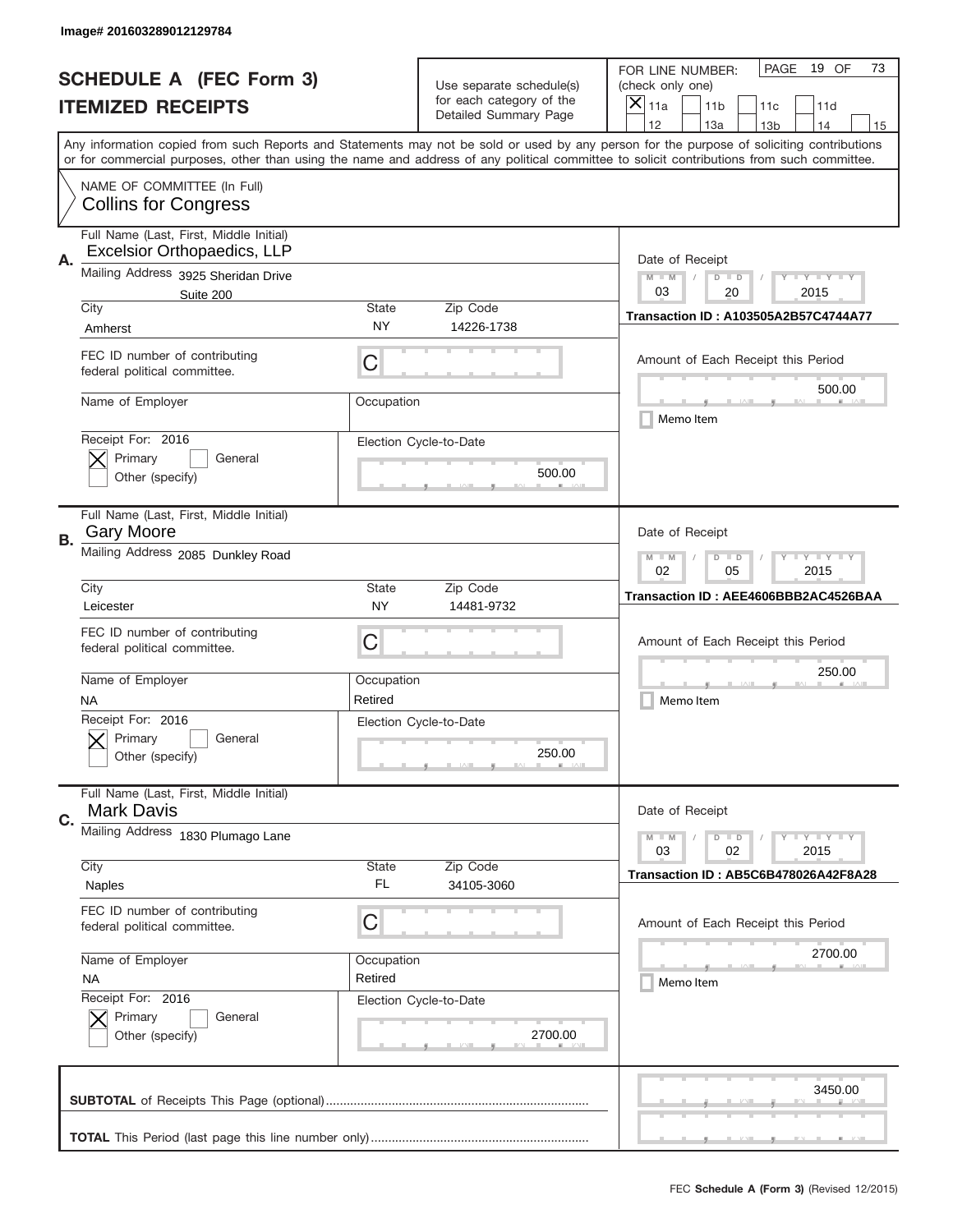|           | Image# 201603289012129785                                     |                                                           |                                                   |                                                                                                                                                                                                                                                                                                                                     |
|-----------|---------------------------------------------------------------|-----------------------------------------------------------|---------------------------------------------------|-------------------------------------------------------------------------------------------------------------------------------------------------------------------------------------------------------------------------------------------------------------------------------------------------------------------------------------|
|           | <b>SCHEDULE A (FEC Form 3)</b>                                |                                                           | Use separate schedule(s)                          | PAGE<br>20 OF<br>73<br>FOR LINE NUMBER:<br>(check only one)                                                                                                                                                                                                                                                                         |
|           | <b>ITEMIZED RECEIPTS</b>                                      |                                                           | for each category of the<br>Detailed Summary Page | $\times$<br>11a<br>11 <sub>b</sub><br>11c<br>11d                                                                                                                                                                                                                                                                                    |
|           |                                                               |                                                           |                                                   | 12<br>13a<br>14<br>13 <sub>b</sub><br>15<br>Any information copied from such Reports and Statements may not be sold or used by any person for the purpose of soliciting contributions<br>or for commercial purposes, other than using the name and address of any political committee to solicit contributions from such committee. |
|           | NAME OF COMMITTEE (In Full)<br><b>Collins for Congress</b>    |                                                           |                                                   |                                                                                                                                                                                                                                                                                                                                     |
| Α.        | Full Name (Last, First, Middle Initial)<br>Carl Reggentine    |                                                           |                                                   | Date of Receipt                                                                                                                                                                                                                                                                                                                     |
|           | Mailing Address PO Box 612                                    |                                                           |                                                   | $M$ $M$<br>Y TY TY TY<br>$D$ $D$<br>03<br>02<br>2015                                                                                                                                                                                                                                                                                |
|           | City<br>Lockport                                              | State<br>NY                                               | Zip Code<br>14095-0612                            | Transaction ID: AE22A66954D7E4968BE4                                                                                                                                                                                                                                                                                                |
|           | FEC ID number of contributing<br>federal political committee. | C                                                         |                                                   | Amount of Each Receipt this Period<br>50.00                                                                                                                                                                                                                                                                                         |
|           | Name of Employer<br><b>NA</b>                                 | Occupation<br>Retired                                     |                                                   | Memo Item                                                                                                                                                                                                                                                                                                                           |
|           | Receipt For: 2016<br>Primary<br>General<br>Other (specify)    |                                                           | Election Cycle-to-Date<br>50.00                   |                                                                                                                                                                                                                                                                                                                                     |
| <b>B.</b> | Full Name (Last, First, Middle Initial)<br>William N. Hudson  |                                                           |                                                   | Date of Receipt                                                                                                                                                                                                                                                                                                                     |
|           | Mailing Address 670 Lagoon Road                               | $M - M$<br><b>LY LY LY</b><br>$D$ $D$<br>03<br>20<br>2015 |                                                   |                                                                                                                                                                                                                                                                                                                                     |
|           | City<br>Vero Beach                                            | State<br>FL                                               | Zip Code<br>32963-2259                            | Transaction ID: AB599149981BA4B68B90                                                                                                                                                                                                                                                                                                |
|           | FEC ID number of contributing<br>federal political committee. | C                                                         |                                                   | Amount of Each Receipt this Period                                                                                                                                                                                                                                                                                                  |
|           | Name of Employer                                              | Occupation                                                |                                                   | 2700.00                                                                                                                                                                                                                                                                                                                             |
|           | Hudson Advisor Services, Inc.                                 | <b>Investment Advisor</b>                                 |                                                   | Memo Item                                                                                                                                                                                                                                                                                                                           |
|           | Receipt For: 2016<br>General<br>Primary<br>Other (specify)    |                                                           | Election Cycle-to-Date<br>2700.00                 |                                                                                                                                                                                                                                                                                                                                     |
| C.        | Full Name (Last, First, Middle Initial)<br>John Klodzinski    |                                                           |                                                   | Date of Receipt                                                                                                                                                                                                                                                                                                                     |
|           | Mailing Address 7019 Draper Road                              |                                                           |                                                   | $D$ $D$<br>$\mathbf{I}$ $\mathbf{Y}$ $\mathbf{I}$ $\mathbf{Y}$ $\mathbf{I}$ $\mathbf{Y}$<br>$M - M$<br>03<br>09<br>2015                                                                                                                                                                                                             |
|           | City                                                          | <b>State</b><br>ΝY                                        | Zip Code                                          | Transaction ID: A84EF6840258F415F9FF                                                                                                                                                                                                                                                                                                |
|           | Akron                                                         |                                                           | 14001-9498                                        |                                                                                                                                                                                                                                                                                                                                     |
|           | FEC ID number of contributing<br>federal political committee. | C                                                         |                                                   | Amount of Each Receipt this Period                                                                                                                                                                                                                                                                                                  |
|           | Name of Employer                                              | Occupation                                                |                                                   | 125.00                                                                                                                                                                                                                                                                                                                              |
|           | <b>Buffalo Metal Casting</b>                                  | President                                                 |                                                   | Memo Item                                                                                                                                                                                                                                                                                                                           |
|           | Receipt For: 2016<br>Primary<br>General<br>Other (specify)    |                                                           | Election Cycle-to-Date<br>125.00                  |                                                                                                                                                                                                                                                                                                                                     |
|           |                                                               |                                                           |                                                   | 2875.00                                                                                                                                                                                                                                                                                                                             |
|           |                                                               |                                                           |                                                   |                                                                                                                                                                                                                                                                                                                                     |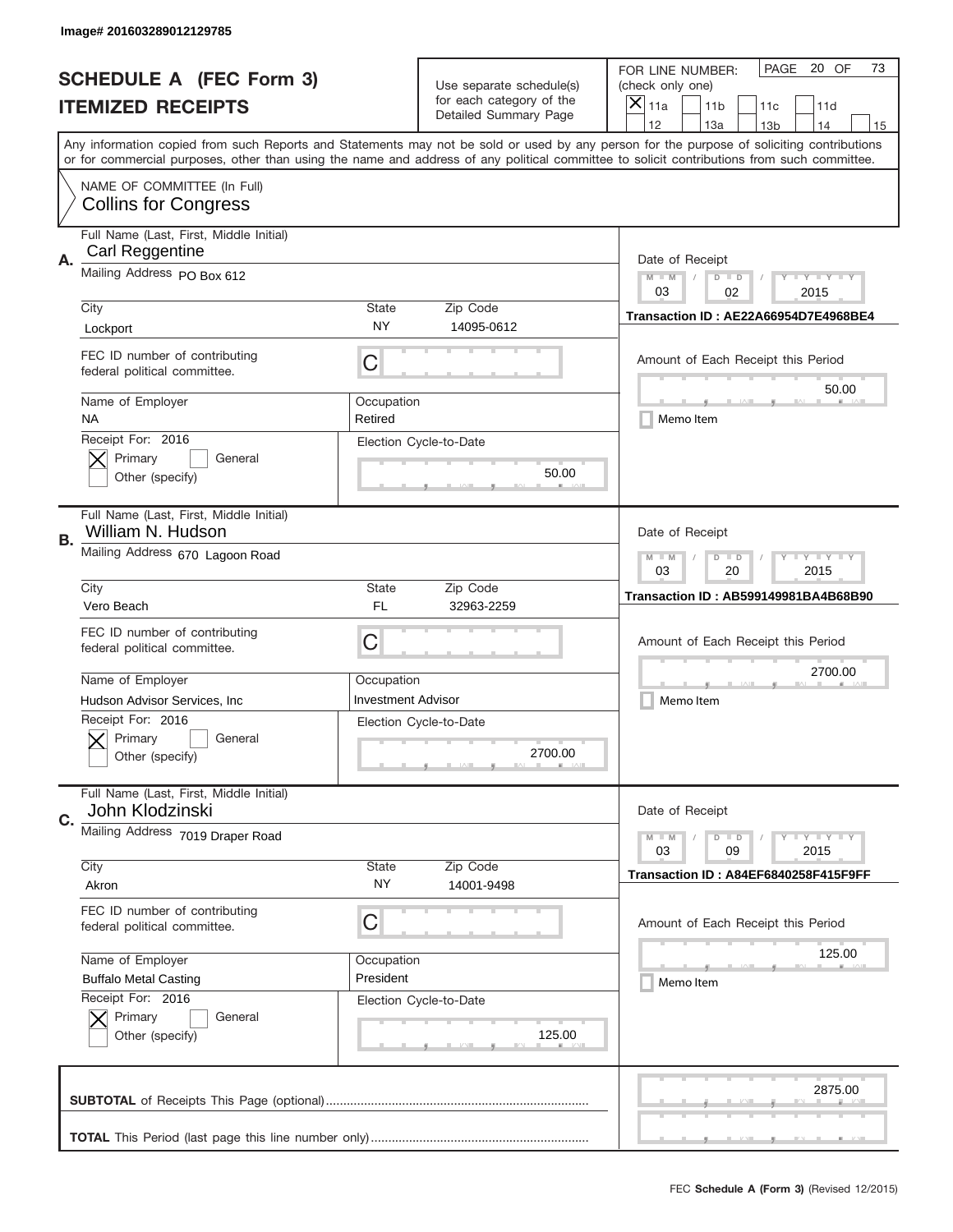|           | Image# 201603289012129786                                     |                                                         |                                                   |                                                                                                                                                                                                                                                                                                                                     |
|-----------|---------------------------------------------------------------|---------------------------------------------------------|---------------------------------------------------|-------------------------------------------------------------------------------------------------------------------------------------------------------------------------------------------------------------------------------------------------------------------------------------------------------------------------------------|
|           | <b>SCHEDULE A (FEC Form 3)</b>                                |                                                         | Use separate schedule(s)                          | PAGE 21 OF<br>73<br>FOR LINE NUMBER:<br>(check only one)                                                                                                                                                                                                                                                                            |
|           | <b>ITEMIZED RECEIPTS</b>                                      |                                                         | for each category of the<br>Detailed Summary Page | ×<br>11a<br>11 <sub>b</sub><br>11c<br>11d                                                                                                                                                                                                                                                                                           |
|           |                                                               |                                                         |                                                   | 12<br>13a<br>14<br>13 <sub>b</sub><br>15<br>Any information copied from such Reports and Statements may not be sold or used by any person for the purpose of soliciting contributions<br>or for commercial purposes, other than using the name and address of any political committee to solicit contributions from such committee. |
|           | NAME OF COMMITTEE (In Full)<br><b>Collins for Congress</b>    |                                                         |                                                   |                                                                                                                                                                                                                                                                                                                                     |
| Α.        | Full Name (Last, First, Middle Initial)<br>Elizabeth Reszka   |                                                         |                                                   | Date of Receipt                                                                                                                                                                                                                                                                                                                     |
|           | Mailing Address 3615 Lake Avenue                              |                                                         |                                                   | $M - M$<br><b>LYLYLY</b><br>$D$ $D$<br>02<br>17<br>2015                                                                                                                                                                                                                                                                             |
|           | City<br><b>Blasdell</b>                                       | State<br>NY                                             | Zip Code<br>14219-1509                            | Transaction ID: A9111702A2DB44799BA8                                                                                                                                                                                                                                                                                                |
|           | FEC ID number of contributing<br>federal political committee. | C                                                       |                                                   | Amount of Each Receipt this Period<br>10.00                                                                                                                                                                                                                                                                                         |
|           | Name of Employer<br><b>NA</b>                                 | Occupation<br><b>Disabled</b>                           |                                                   | Memo Item                                                                                                                                                                                                                                                                                                                           |
|           | Receipt For: 2016<br>Primary<br>General<br>Other (specify)    |                                                         | Election Cycle-to-Date<br>90.00                   |                                                                                                                                                                                                                                                                                                                                     |
| <b>B.</b> | Full Name (Last, First, Middle Initial)<br>Patrick Hotung     |                                                         |                                                   | Date of Receipt                                                                                                                                                                                                                                                                                                                     |
|           | Mailing Address 424 Main Street<br>Room 2100                  | $M - M$<br>$D$ $D$<br><b>LYLYLY</b><br>02<br>17<br>2015 |                                                   |                                                                                                                                                                                                                                                                                                                                     |
|           | City<br><b>Buffalo</b>                                        | State<br>NY                                             | Zip Code<br>14202-3620                            | <b>Transaction ID: A0885C073C3EE4590B93</b>                                                                                                                                                                                                                                                                                         |
|           | FEC ID number of contributing<br>federal political committee. | C                                                       |                                                   | Amount of Each Receipt this Period                                                                                                                                                                                                                                                                                                  |
|           | Name of Employer                                              | Occupation                                              |                                                   | 2700.00                                                                                                                                                                                                                                                                                                                             |
|           | Main Place Liberty Group                                      | Principal                                               |                                                   | Memo Item                                                                                                                                                                                                                                                                                                                           |
|           | Receipt For: 2016                                             |                                                         | Election Cycle-to-Date                            |                                                                                                                                                                                                                                                                                                                                     |
|           | General<br>Primary<br>Other (specify)                         |                                                         | 2700.00                                           |                                                                                                                                                                                                                                                                                                                                     |
| C.        | Full Name (Last, First, Middle Initial)<br>Norman Lent        |                                                         |                                                   | Date of Receipt                                                                                                                                                                                                                                                                                                                     |
|           | Mailing Address 3529 Malvern Ct                               |                                                         |                                                   | <b>LYLYLY</b><br>$M - M$<br>$D$ $D$<br>2015<br>03<br>20                                                                                                                                                                                                                                                                             |
|           | City<br>Alexandria                                            | State<br>VA                                             | Zip Code<br>22304-1852                            | Transaction ID: A0D6F939F55C94909A8F                                                                                                                                                                                                                                                                                                |
|           | FEC ID number of contributing<br>federal political committee. | С                                                       |                                                   | Amount of Each Receipt this Period                                                                                                                                                                                                                                                                                                  |
|           | Name of Employer                                              | Occupation                                              |                                                   | 250.00                                                                                                                                                                                                                                                                                                                              |
|           | Aren't Fox LLP                                                | Attorney                                                |                                                   | Memo Item                                                                                                                                                                                                                                                                                                                           |
|           | Receipt For: 2016<br>Primary<br>General<br>Other (specify)    |                                                         | Election Cycle-to-Date<br>250.00                  |                                                                                                                                                                                                                                                                                                                                     |
|           |                                                               |                                                         |                                                   | 2960.00                                                                                                                                                                                                                                                                                                                             |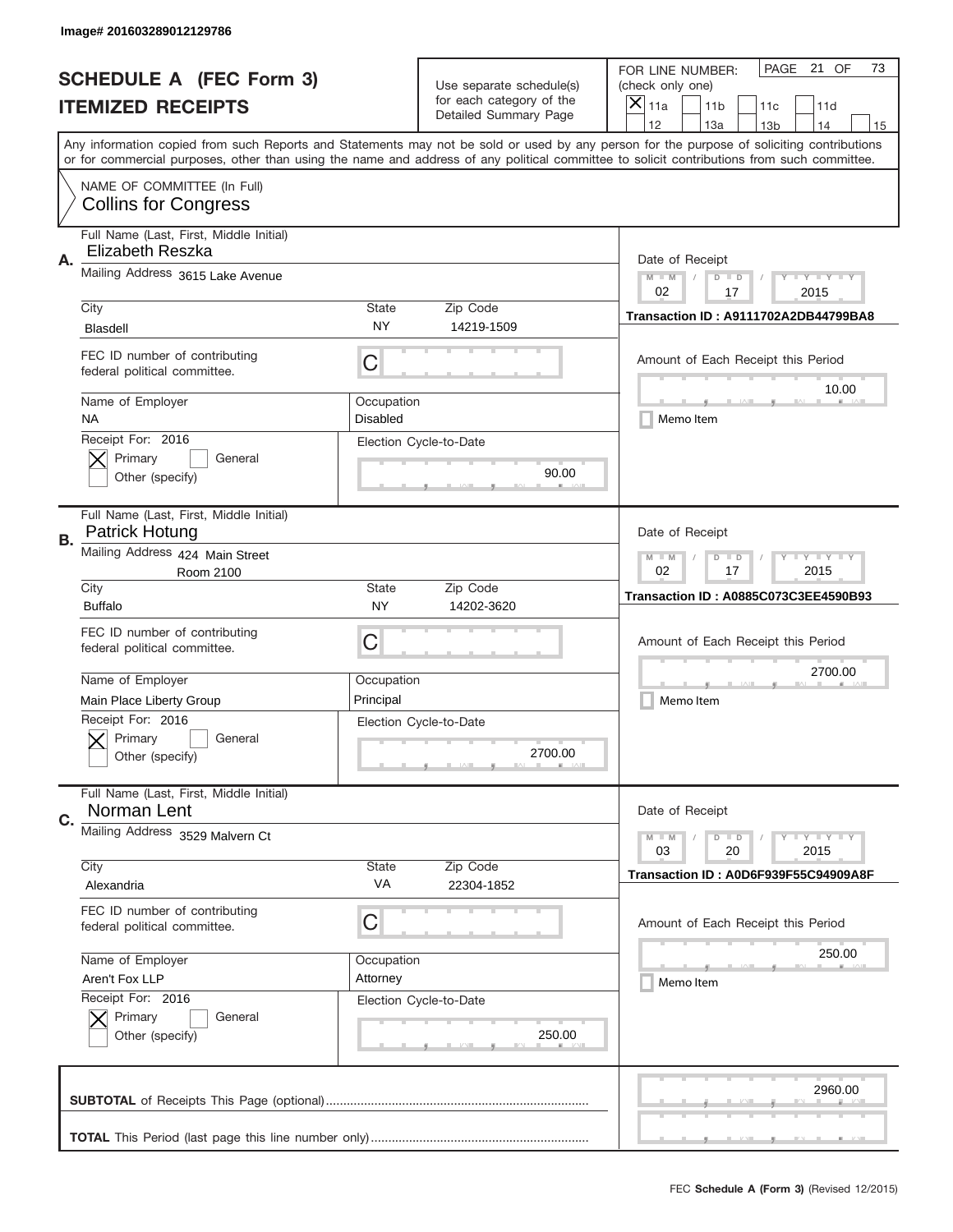|    | Image# 201603289012129787                                          |                                                           |                                                      |                                                                                                                                                                                                                                                                                                                                     |
|----|--------------------------------------------------------------------|-----------------------------------------------------------|------------------------------------------------------|-------------------------------------------------------------------------------------------------------------------------------------------------------------------------------------------------------------------------------------------------------------------------------------------------------------------------------------|
|    | <b>SCHEDULE A (FEC Form 3)</b>                                     |                                                           | Use separate schedule(s)<br>for each category of the | PAGE 22 OF<br>73<br>FOR LINE NUMBER:<br>(check only one)                                                                                                                                                                                                                                                                            |
|    | <b>ITEMIZED RECEIPTS</b>                                           |                                                           | Detailed Summary Page                                | $\times$<br>11a<br>11 <sub>b</sub><br>11c<br>11d                                                                                                                                                                                                                                                                                    |
|    |                                                                    |                                                           |                                                      | 12<br>13a<br>14<br>13 <sub>b</sub><br>15<br>Any information copied from such Reports and Statements may not be sold or used by any person for the purpose of soliciting contributions<br>or for commercial purposes, other than using the name and address of any political committee to solicit contributions from such committee. |
|    | NAME OF COMMITTEE (In Full)<br><b>Collins for Congress</b>         |                                                           |                                                      |                                                                                                                                                                                                                                                                                                                                     |
| А. | Full Name (Last, First, Middle Initial)<br>Michael Rayhill         |                                                           |                                                      | Date of Receipt                                                                                                                                                                                                                                                                                                                     |
|    | Mailing Address 255 Timberlink Drive                               |                                                           |                                                      | $M - M$<br><b>LY LY LY</b><br>$D$ $D$<br>03<br>20<br>2015                                                                                                                                                                                                                                                                           |
|    | City<br><b>Grand Island</b>                                        | State<br><b>NY</b>                                        | Zip Code<br>14072-2183                               | Transaction ID: A8C7D81A414AC40B897A                                                                                                                                                                                                                                                                                                |
|    | FEC ID number of contributing<br>federal political committee.      | C                                                         |                                                      | Amount of Each Receipt this Period<br>125.00                                                                                                                                                                                                                                                                                        |
|    | Name of Employer<br>Jiffy-title company                            | Occupation<br>President                                   |                                                      | Memo Item                                                                                                                                                                                                                                                                                                                           |
|    | Receipt For: 2016<br>Primary<br>General<br>Other (specify)         |                                                           | Election Cycle-to-Date<br>125.00                     |                                                                                                                                                                                                                                                                                                                                     |
| В. | Full Name (Last, First, Middle Initial)<br>James Gardner           |                                                           |                                                      | Date of Receipt                                                                                                                                                                                                                                                                                                                     |
|    | Mailing Address 24 Greenwood Place                                 | <b>LY LY LY</b><br>$M - M$<br>$D$ $D$<br>03<br>2015<br>20 |                                                      |                                                                                                                                                                                                                                                                                                                                     |
|    | City<br><b>Buffalo</b>                                             | State<br>NY                                               | Zip Code<br>14213-1424                               | Transaction ID: AF6044D9168CA43C5867                                                                                                                                                                                                                                                                                                |
|    | FEC ID number of contributing<br>federal political committee.      | C                                                         |                                                      | Amount of Each Receipt this Period                                                                                                                                                                                                                                                                                                  |
|    | Name of Employer<br><b>Erie County</b>                             | Occupation<br>Lawyer                                      |                                                      | 125.00<br>Memo Item                                                                                                                                                                                                                                                                                                                 |
|    | Receipt For: 2016<br>General<br>Primary<br>Other (specify)         |                                                           | Election Cycle-to-Date<br>125.00                     |                                                                                                                                                                                                                                                                                                                                     |
| C. | Full Name (Last, First, Middle Initial)<br>Anthony J. Colucci, Jr. |                                                           |                                                      | Date of Receipt                                                                                                                                                                                                                                                                                                                     |
|    | Mailing Address<br>350 Main Street<br><b>Suite 1400</b><br>City    |                                                           | Zip Code                                             | $\mathbf{I}$ $\mathbf{Y}$ $\mathbf{I}$ $\mathbf{Y}$ $\mathbf{I}$ $\mathbf{Y}$<br>$M - M$<br>$D$ $D$<br>03<br>02<br>2015                                                                                                                                                                                                             |
|    | <b>Buffalo</b>                                                     | State<br>NY                                               | 14202-3750                                           | Transaction ID: ADA511343FB13480B8CB                                                                                                                                                                                                                                                                                                |
|    | FEC ID number of contributing<br>federal political committee.      | C                                                         |                                                      | Amount of Each Receipt this Period                                                                                                                                                                                                                                                                                                  |
|    | Name of Employer<br>Block & Colucci                                | Occupation<br>Attorney                                    |                                                      | 125.00<br>Memo Item                                                                                                                                                                                                                                                                                                                 |
|    | Receipt For: 2016<br>Primary<br>General<br>Other (specify)         |                                                           | Election Cycle-to-Date<br>125.00                     |                                                                                                                                                                                                                                                                                                                                     |
|    |                                                                    |                                                           |                                                      | 375.00                                                                                                                                                                                                                                                                                                                              |
|    |                                                                    |                                                           |                                                      |                                                                                                                                                                                                                                                                                                                                     |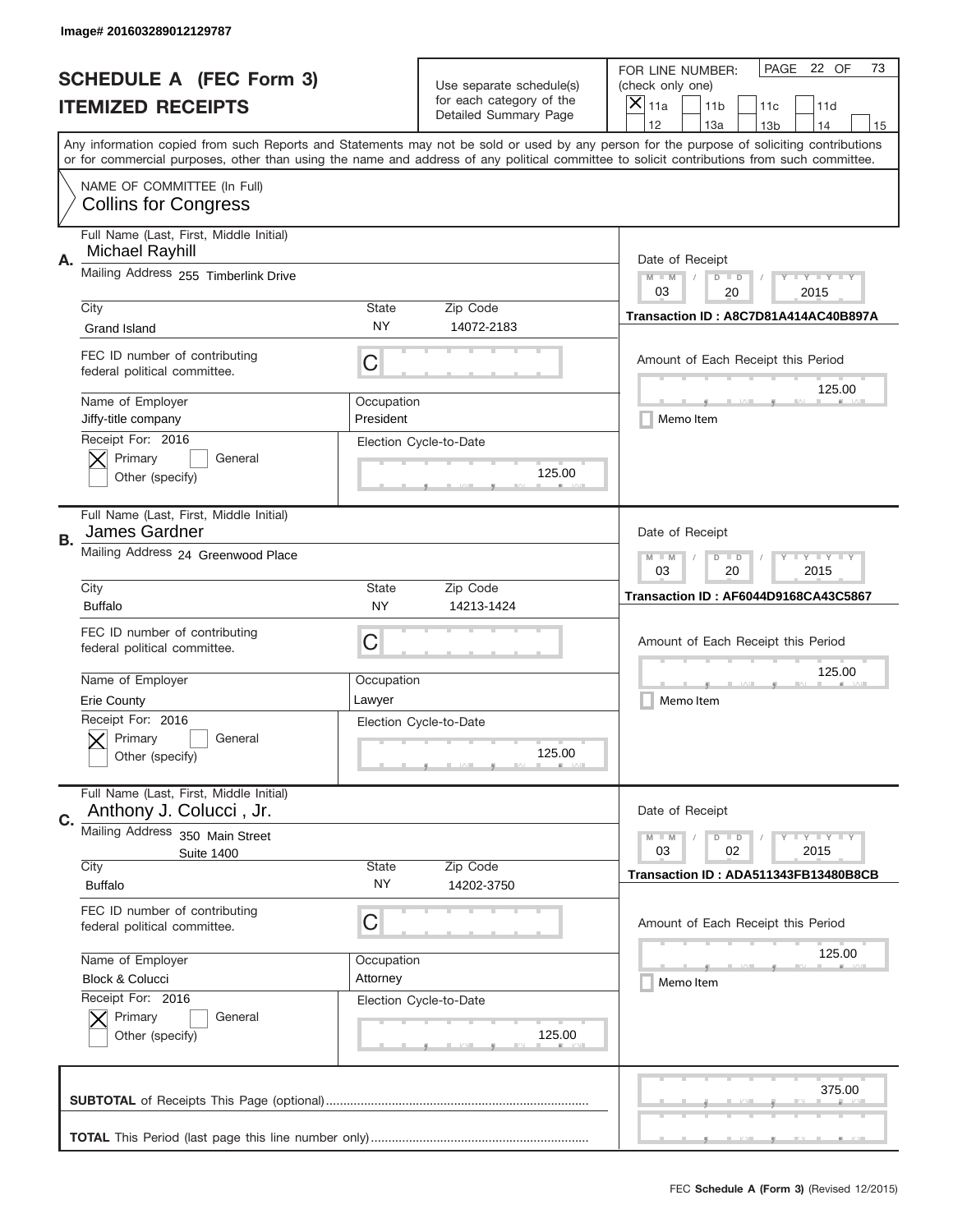|    | Image# 201603289012129788                                              |                                                                                                                         |                                                      |                                                                                                                                                                                                                                                                                                                                     |
|----|------------------------------------------------------------------------|-------------------------------------------------------------------------------------------------------------------------|------------------------------------------------------|-------------------------------------------------------------------------------------------------------------------------------------------------------------------------------------------------------------------------------------------------------------------------------------------------------------------------------------|
|    | <b>SCHEDULE A (FEC Form 3)</b>                                         |                                                                                                                         | Use separate schedule(s)<br>for each category of the | PAGE 23 OF<br>73<br>FOR LINE NUMBER:<br>(check only one)                                                                                                                                                                                                                                                                            |
|    | <b>ITEMIZED RECEIPTS</b>                                               |                                                                                                                         | Detailed Summary Page                                | ×<br>11a<br>11 <sub>b</sub><br>11c<br>11d                                                                                                                                                                                                                                                                                           |
|    |                                                                        |                                                                                                                         |                                                      | 12<br>13a<br>14<br>13 <sub>b</sub><br>15<br>Any information copied from such Reports and Statements may not be sold or used by any person for the purpose of soliciting contributions<br>or for commercial purposes, other than using the name and address of any political committee to solicit contributions from such committee. |
|    | NAME OF COMMITTEE (In Full)<br><b>Collins for Congress</b>             |                                                                                                                         |                                                      |                                                                                                                                                                                                                                                                                                                                     |
| Α. | Full Name (Last, First, Middle Initial)<br>Nicholas Sinatra            |                                                                                                                         |                                                      | Date of Receipt                                                                                                                                                                                                                                                                                                                     |
|    | Mailing Address 38 Nassau Avenue                                       |                                                                                                                         |                                                      | $M - M$<br>$\mathbf{I}$ $\mathbf{Y}$ $\mathbf{I}$ $\mathbf{Y}$ $\mathbf{I}$ $\mathbf{Y}$<br>$D$ $D$<br>03<br>13<br>2015                                                                                                                                                                                                             |
|    | City<br>Kenmore                                                        | State<br>NY                                                                                                             | Zip Code<br>14217-2118                               | <b>Transaction ID: A10AA3538DE1644D1814</b>                                                                                                                                                                                                                                                                                         |
|    | FEC ID number of contributing<br>federal political committee.          | C                                                                                                                       |                                                      | Amount of Each Receipt this Period<br>2700.00                                                                                                                                                                                                                                                                                       |
|    | Name of Employer<br>Sinatra & Company                                  | Occupation<br>President                                                                                                 |                                                      | Memo Item                                                                                                                                                                                                                                                                                                                           |
|    | Receipt For: 2016<br>Primary<br>General<br>Other (specify)             |                                                                                                                         | Election Cycle-to-Date<br>2700.00                    |                                                                                                                                                                                                                                                                                                                                     |
| В. | Full Name (Last, First, Middle Initial)<br>Wayne D. Wisbaum            |                                                                                                                         |                                                      | Date of Receipt                                                                                                                                                                                                                                                                                                                     |
|    | Mailing Address 726 Exchange Street<br>Suite 800                       | $M - M$<br>$\mathbf{I}$ $\mathbf{Y}$ $\mathbf{I}$ $\mathbf{Y}$ $\mathbf{I}$ $\mathbf{Y}$<br>$D$ $D$<br>02<br>26<br>2015 |                                                      |                                                                                                                                                                                                                                                                                                                                     |
|    | City<br><b>Buffalo</b>                                                 | State<br>NY.                                                                                                            | Zip Code<br>14210-1465                               | Transaction ID: A4840C3117AFC4D96912                                                                                                                                                                                                                                                                                                |
|    | FEC ID number of contributing<br>federal political committee.          | C                                                                                                                       |                                                      | Amount of Each Receipt this Period                                                                                                                                                                                                                                                                                                  |
|    | Name of Employer                                                       | Occupation                                                                                                              |                                                      | 100.00                                                                                                                                                                                                                                                                                                                              |
|    | Kavinoky Cook<br>Receipt For: 2016                                     | <b>Senior Partner</b>                                                                                                   |                                                      | Memo Item                                                                                                                                                                                                                                                                                                                           |
|    | General<br>Primary<br>Other (specify)                                  |                                                                                                                         | Election Cycle-to-Date<br>100.00                     |                                                                                                                                                                                                                                                                                                                                     |
| C. | Full Name (Last, First, Middle Initial)<br><b>Geoffrey Rosenberger</b> |                                                                                                                         |                                                      | Date of Receipt                                                                                                                                                                                                                                                                                                                     |
|    | Mailing Address 7 Lily Pond Lane<br>City                               | State                                                                                                                   | Zip Code                                             | $\mathbf{I}$ $\mathbf{Y}$ $\mathbf{I}$ $\mathbf{Y}$ $\mathbf{I}$ $\mathbf{Y}$<br>$M - M$<br>$D$ $D$<br>02<br>2015<br>17                                                                                                                                                                                                             |
|    | Pittsford                                                              | NY.                                                                                                                     | 14534-3907                                           | Transaction ID: A4F9B6F0C39B24009A22                                                                                                                                                                                                                                                                                                |
|    | FEC ID number of contributing<br>federal political committee.          | C                                                                                                                       |                                                      | Amount of Each Receipt this Period                                                                                                                                                                                                                                                                                                  |
|    | Name of Employer                                                       | Occupation                                                                                                              |                                                      | 2700.00                                                                                                                                                                                                                                                                                                                             |
|    | Lily Pond Ventures, LLC                                                | Investments                                                                                                             |                                                      | Memo Item                                                                                                                                                                                                                                                                                                                           |
|    | Receipt For: 2016<br>Primary<br>IХ<br>General<br>Other (specify)       |                                                                                                                         | Election Cycle-to-Date<br>5400.00                    |                                                                                                                                                                                                                                                                                                                                     |
|    |                                                                        |                                                                                                                         |                                                      |                                                                                                                                                                                                                                                                                                                                     |
|    |                                                                        |                                                                                                                         |                                                      | 5500.00                                                                                                                                                                                                                                                                                                                             |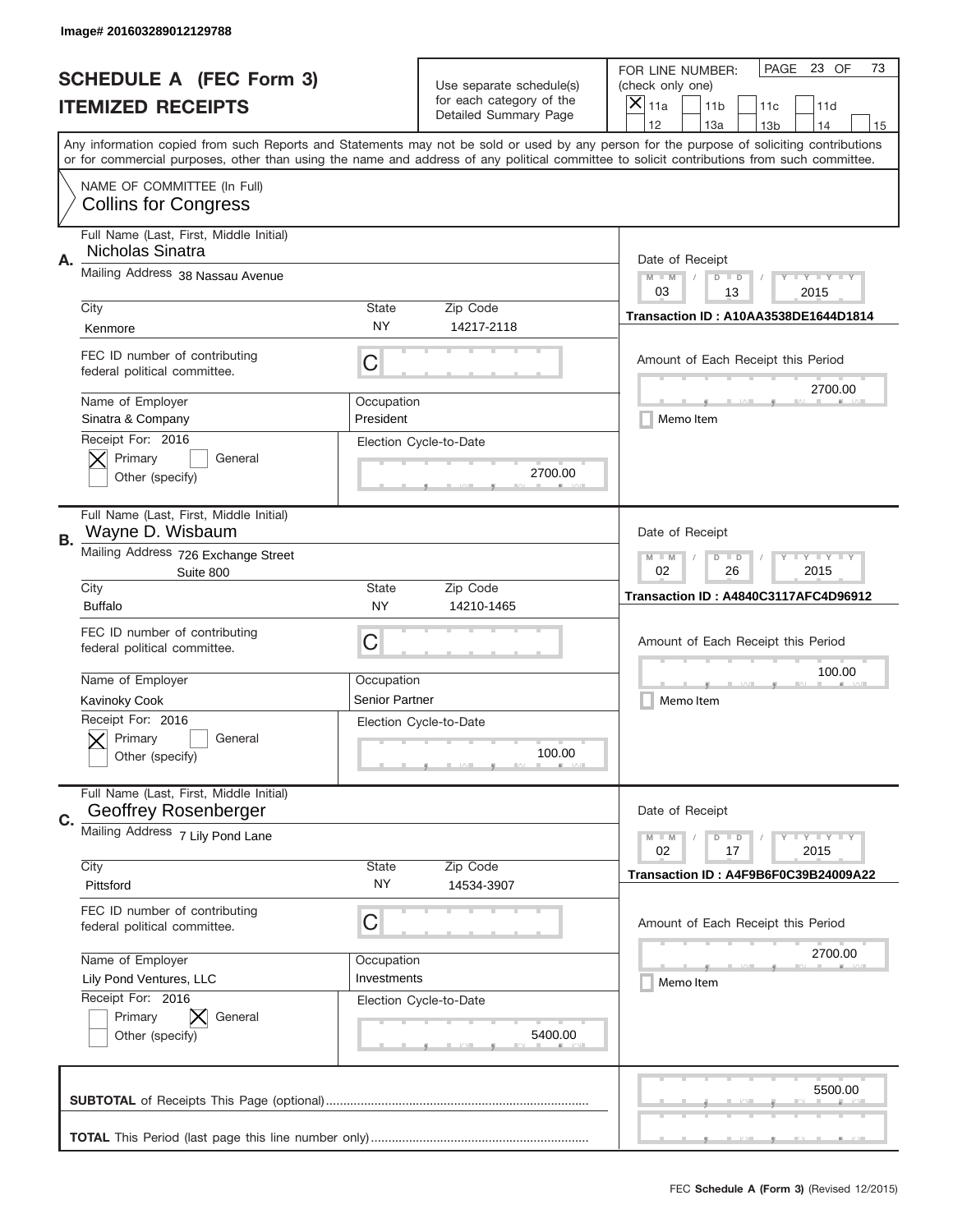|    | Image# 201603289012129789                                          |                                                                                                                         |                                                      |                                                                                                                                                                                                                                                                                                                               |
|----|--------------------------------------------------------------------|-------------------------------------------------------------------------------------------------------------------------|------------------------------------------------------|-------------------------------------------------------------------------------------------------------------------------------------------------------------------------------------------------------------------------------------------------------------------------------------------------------------------------------|
|    | <b>SCHEDULE A (FEC Form 3)</b>                                     |                                                                                                                         | Use separate schedule(s)<br>for each category of the | PAGE 24 OF<br>73<br>FOR LINE NUMBER:<br>(check only one)                                                                                                                                                                                                                                                                      |
|    | <b>ITEMIZED RECEIPTS</b>                                           |                                                                                                                         | Detailed Summary Page                                | ×<br>11a<br>11 <sub>b</sub><br>11c<br>11d<br>12                                                                                                                                                                                                                                                                               |
|    |                                                                    |                                                                                                                         |                                                      | 13a<br>14<br>13 <sub>b</sub><br>15<br>Any information copied from such Reports and Statements may not be sold or used by any person for the purpose of soliciting contributions<br>or for commercial purposes, other than using the name and address of any political committee to solicit contributions from such committee. |
|    | NAME OF COMMITTEE (In Full)<br><b>Collins for Congress</b>         |                                                                                                                         |                                                      |                                                                                                                                                                                                                                                                                                                               |
| Α. | Full Name (Last, First, Middle Initial)<br>David Flaum             |                                                                                                                         |                                                      | Date of Receipt                                                                                                                                                                                                                                                                                                               |
|    | Mailing Address 220 Sandringham Road                               |                                                                                                                         |                                                      | $M - M$<br>$\mathbf{I}$ $\mathbf{Y}$ $\mathbf{I}$ $\mathbf{Y}$ $\mathbf{I}$ $\mathbf{Y}$<br>$D$ $D$<br>03<br>20<br>2015                                                                                                                                                                                                       |
|    | City<br>Rochester                                                  | <b>State</b><br>NY                                                                                                      | Zip Code<br>14610-3458                               | Transaction ID: A24628B6C5090425B80A                                                                                                                                                                                                                                                                                          |
|    | FEC ID number of contributing<br>federal political committee.      | C                                                                                                                       |                                                      | Amount of Each Receipt this Period<br>500.00                                                                                                                                                                                                                                                                                  |
|    | Name of Employer<br>Falum Management                               | Occupation                                                                                                              | Real Estate Development                              | Memo Item                                                                                                                                                                                                                                                                                                                     |
|    | Receipt For: 2016<br>Primary<br>General<br>Other (specify)         |                                                                                                                         | Election Cycle-to-Date<br>500.00                     |                                                                                                                                                                                                                                                                                                                               |
| В. | Full Name (Last, First, Middle Initial)<br>Eugene Blabey           |                                                                                                                         |                                                      | Date of Receipt                                                                                                                                                                                                                                                                                                               |
|    | Mailing Address PO Box 92                                          | $M - M$<br>$\mathbf{I}$ $\mathbf{Y}$ $\mathbf{I}$ $\mathbf{Y}$ $\mathbf{I}$ $\mathbf{Y}$<br>$D$ $D$<br>02<br>26<br>2015 |                                                      |                                                                                                                                                                                                                                                                                                                               |
|    | City<br>Forestburgh                                                | State<br><b>NY</b>                                                                                                      | Zip Code<br>12777-0092                               | Transaction ID: A6A6CB8D0923B4DDA88E                                                                                                                                                                                                                                                                                          |
|    | FEC ID number of contributing<br>federal political committee.      | C                                                                                                                       |                                                      | Amount of Each Receipt this Period                                                                                                                                                                                                                                                                                            |
|    | Name of Employer                                                   | Occupation                                                                                                              |                                                      | 500.00                                                                                                                                                                                                                                                                                                                        |
|    | WNY & Pennsylvania Railroad                                        | Chairman & CEO                                                                                                          |                                                      | Memo Item                                                                                                                                                                                                                                                                                                                     |
|    | Receipt For: 2016<br>General<br>Primary<br>Other (specify)         |                                                                                                                         | Election Cycle-to-Date<br>500.00                     |                                                                                                                                                                                                                                                                                                                               |
| C. | Full Name (Last, First, Middle Initial)<br><b>Elizabeth Reszka</b> |                                                                                                                         |                                                      | Date of Receipt                                                                                                                                                                                                                                                                                                               |
|    | Mailing Address 3615 Lake Avenue                                   |                                                                                                                         |                                                      | <b>LYLYLY</b><br>$M - M$<br>$D$ $D$<br>02<br>2015<br>05                                                                                                                                                                                                                                                                       |
|    | City<br>Blasdell                                                   | <b>State</b><br>NY.                                                                                                     | Zip Code<br>14219-1509                               | Transaction ID: AE1130757E37A49E19B7                                                                                                                                                                                                                                                                                          |
|    | FEC ID number of contributing<br>federal political committee.      | C                                                                                                                       |                                                      | Amount of Each Receipt this Period                                                                                                                                                                                                                                                                                            |
|    | Name of Employer                                                   | Occupation                                                                                                              |                                                      | 10.00                                                                                                                                                                                                                                                                                                                         |
|    | <b>NA</b>                                                          | <b>Disabled</b>                                                                                                         |                                                      | Memo Item                                                                                                                                                                                                                                                                                                                     |
|    | Receipt For: 2016<br>Primary<br>General<br>Other (specify)         |                                                                                                                         | Election Cycle-to-Date<br>70.00                      |                                                                                                                                                                                                                                                                                                                               |
|    |                                                                    |                                                                                                                         |                                                      | 1010.00                                                                                                                                                                                                                                                                                                                       |
|    |                                                                    |                                                                                                                         |                                                      |                                                                                                                                                                                                                                                                                                                               |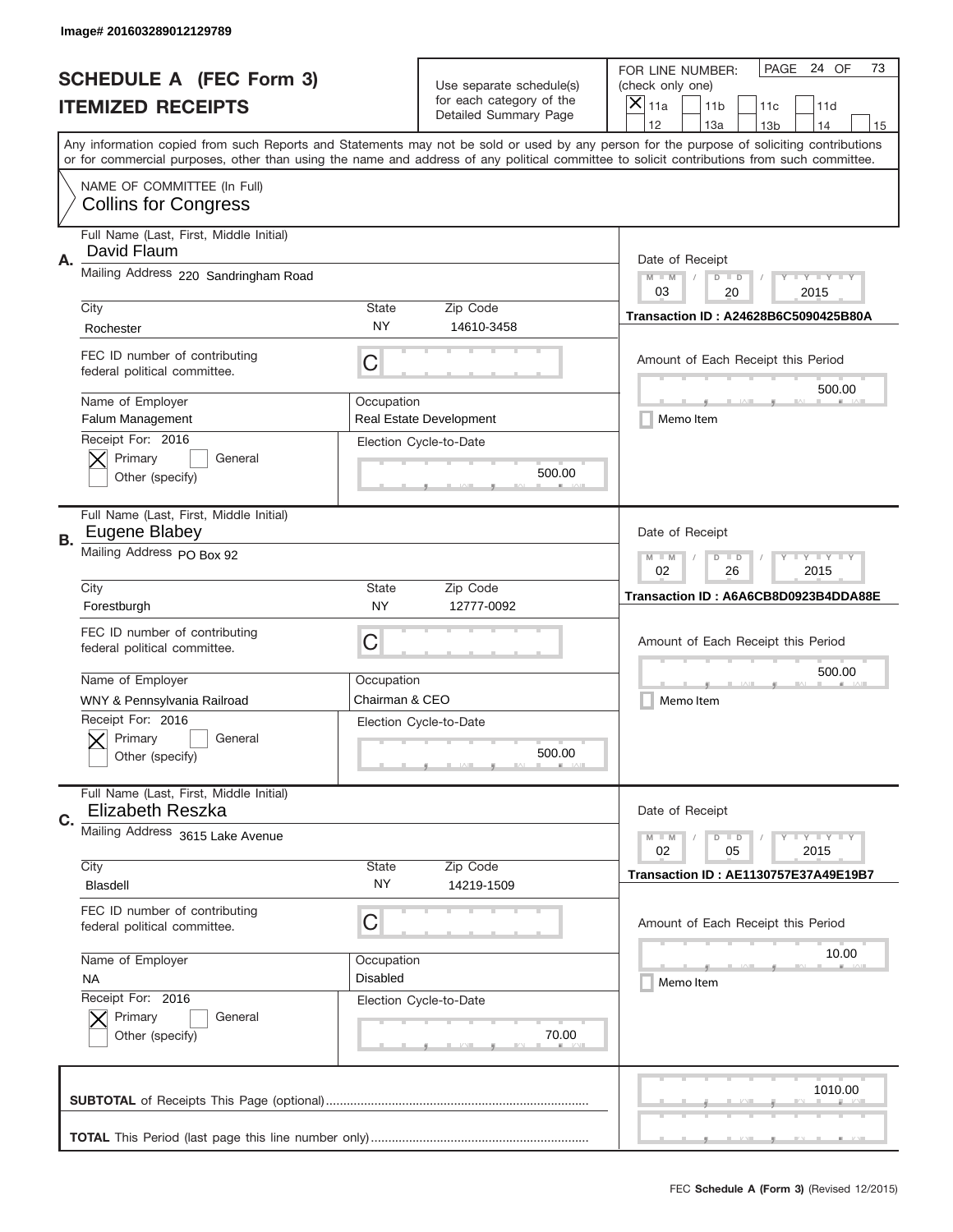|    | Image# 201603289012129790                                           |                                                         |                                                   |                                                                                                                                                                                                                                                                                                                                     |
|----|---------------------------------------------------------------------|---------------------------------------------------------|---------------------------------------------------|-------------------------------------------------------------------------------------------------------------------------------------------------------------------------------------------------------------------------------------------------------------------------------------------------------------------------------------|
|    | <b>SCHEDULE A (FEC Form 3)</b>                                      |                                                         | Use separate schedule(s)                          | PAGE 25 OF<br>73<br>FOR LINE NUMBER:<br>(check only one)                                                                                                                                                                                                                                                                            |
|    | <b>ITEMIZED RECEIPTS</b>                                            |                                                         | for each category of the<br>Detailed Summary Page | ×<br>11a<br>11 <sub>b</sub><br>11c<br>11d                                                                                                                                                                                                                                                                                           |
|    |                                                                     |                                                         |                                                   | 12<br>13a<br>14<br>13 <sub>b</sub><br>15<br>Any information copied from such Reports and Statements may not be sold or used by any person for the purpose of soliciting contributions<br>or for commercial purposes, other than using the name and address of any political committee to solicit contributions from such committee. |
|    | NAME OF COMMITTEE (In Full)<br><b>Collins for Congress</b>          |                                                         |                                                   |                                                                                                                                                                                                                                                                                                                                     |
| А. | Full Name (Last, First, Middle Initial)<br>John B Long              |                                                         |                                                   | Date of Receipt                                                                                                                                                                                                                                                                                                                     |
|    | Mailing Address 1550 Colvin Boulevard                               |                                                         |                                                   | $M - M$<br>$\mathbf{I}$ $\mathbf{Y}$ $\mathbf{I}$ $\mathbf{Y}$ $\mathbf{I}$ $\mathbf{Y}$<br>$D$ $D$<br>03<br>02<br>2015                                                                                                                                                                                                             |
|    | City<br><b>Buffalo</b>                                              | State<br>NY                                             | Zip Code<br>14223-1120                            | Transaction ID: A957CB956A35245C38E9                                                                                                                                                                                                                                                                                                |
|    | FEC ID number of contributing<br>federal political committee.       | C                                                       |                                                   | Amount of Each Receipt this Period<br>125.00                                                                                                                                                                                                                                                                                        |
|    | Name of Employer<br>ΝA                                              | Occupation<br>Retired                                   |                                                   | Memo Item                                                                                                                                                                                                                                                                                                                           |
|    | Receipt For: 2016<br>Primary<br>General<br>Other (specify)          |                                                         | Election Cycle-to-Date<br>125.00                  |                                                                                                                                                                                                                                                                                                                                     |
| В. | Full Name (Last, First, Middle Initial)<br><b>Carl Calabrese</b>    |                                                         |                                                   | Date of Receipt                                                                                                                                                                                                                                                                                                                     |
|    | Mailing Address 15 Forest Lake Drive                                | $M - M$<br><b>LYLYLY</b><br>$D$ $D$<br>03<br>09<br>2015 |                                                   |                                                                                                                                                                                                                                                                                                                                     |
|    | City<br>North Tonawanda                                             | State<br>NY.                                            | Zip Code<br>14120-3710                            | Transaction ID: A3D18A3785CBD4402A00                                                                                                                                                                                                                                                                                                |
|    | FEC ID number of contributing<br>federal political committee.       | C                                                       |                                                   | Amount of Each Receipt this Period                                                                                                                                                                                                                                                                                                  |
|    | Name of Employer                                                    | Occupation                                              |                                                   | 125.00                                                                                                                                                                                                                                                                                                                              |
|    | Masiello, Martucci Calabrese                                        | Partner                                                 |                                                   | Memo Item                                                                                                                                                                                                                                                                                                                           |
|    | Receipt For: 2016<br>General<br>Primary<br>Other (specify)          |                                                         | Election Cycle-to-Date<br>125.00                  |                                                                                                                                                                                                                                                                                                                                     |
| C. | Full Name (Last, First, Middle Initial)<br><b>Charles Wiles III</b> |                                                         |                                                   | Date of Receipt                                                                                                                                                                                                                                                                                                                     |
|    | Mailing Address 670 Baseline Road                                   |                                                         |                                                   | $I - Y - I - Y - I - Y$<br>$M - M$<br>$D$ $D$<br>2015<br>03<br>02                                                                                                                                                                                                                                                                   |
|    | City<br>Grand Island                                                | <b>State</b><br>NY.                                     | Zip Code<br>14072-2535                            | <b>Transaction ID: A013360F681B04BDF985</b>                                                                                                                                                                                                                                                                                         |
|    | FEC ID number of contributing<br>federal political committee.       | C                                                       |                                                   | Amount of Each Receipt this Period                                                                                                                                                                                                                                                                                                  |
|    | Name of Employer                                                    | Occupation                                              |                                                   | 500.00                                                                                                                                                                                                                                                                                                                              |
|    | University at Buffalo Surgeons Inc.<br>Receipt For: 2016            |                                                         | Attending Traumatologist/Intensivist              | Memo Item                                                                                                                                                                                                                                                                                                                           |
|    | Primary<br>General<br>Other (specify)                               |                                                         | Election Cycle-to-Date<br>500.00                  |                                                                                                                                                                                                                                                                                                                                     |
|    |                                                                     |                                                         |                                                   | 750.00                                                                                                                                                                                                                                                                                                                              |
|    |                                                                     |                                                         |                                                   |                                                                                                                                                                                                                                                                                                                                     |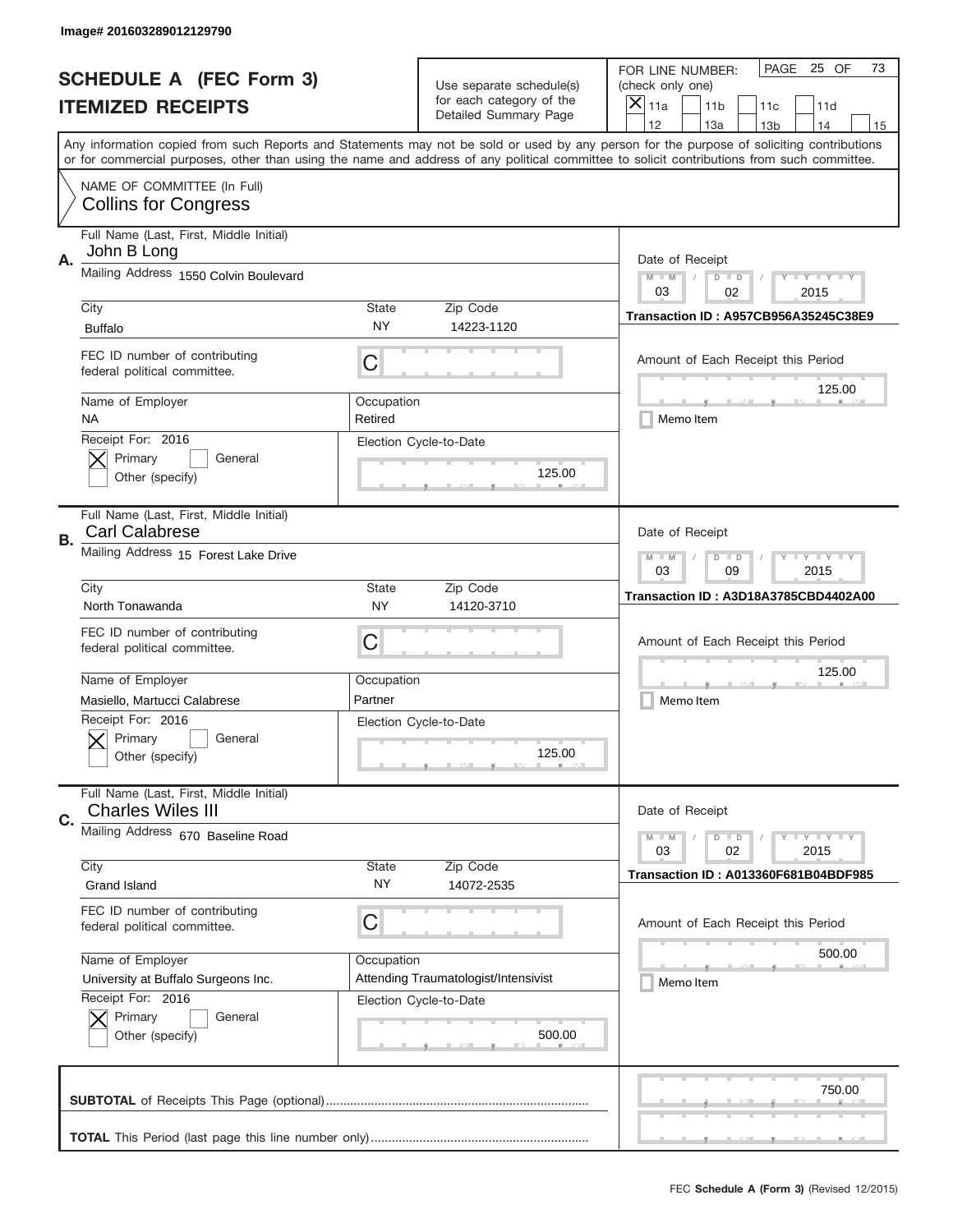|    | Image# 201603289012129791                                         |                                                         |                                                   |                                                                                                                                                                                                                                                                                                                                     |
|----|-------------------------------------------------------------------|---------------------------------------------------------|---------------------------------------------------|-------------------------------------------------------------------------------------------------------------------------------------------------------------------------------------------------------------------------------------------------------------------------------------------------------------------------------------|
|    | <b>SCHEDULE A (FEC Form 3)</b>                                    |                                                         | Use separate schedule(s)                          | PAGE<br>26 OF<br>73<br>FOR LINE NUMBER:<br>(check only one)                                                                                                                                                                                                                                                                         |
|    | <b>ITEMIZED RECEIPTS</b>                                          |                                                         | for each category of the<br>Detailed Summary Page | $\times$<br>11a<br>11 <sub>b</sub><br>11c<br>11d                                                                                                                                                                                                                                                                                    |
|    |                                                                   |                                                         |                                                   | 12<br>13a<br>14<br>13 <sub>b</sub><br>15<br>Any information copied from such Reports and Statements may not be sold or used by any person for the purpose of soliciting contributions<br>or for commercial purposes, other than using the name and address of any political committee to solicit contributions from such committee. |
|    | NAME OF COMMITTEE (In Full)<br><b>Collins for Congress</b>        |                                                         |                                                   |                                                                                                                                                                                                                                                                                                                                     |
| Α. | Full Name (Last, First, Middle Initial)<br><b>Dennis M Powers</b> |                                                         |                                                   | Date of Receipt                                                                                                                                                                                                                                                                                                                     |
|    | Mailing Address 140 Valley View Drive                             |                                                         |                                                   | $M$ $M$<br>Y TY TY TY<br>$D$ $D$<br>03<br>24<br>2015                                                                                                                                                                                                                                                                                |
|    | City<br>Elma                                                      | <b>State</b><br>NY                                      | Zip Code<br>14059-9261                            | <b>Transaction ID: ACA8976845361450B960</b>                                                                                                                                                                                                                                                                                         |
|    | FEC ID number of contributing<br>federal political committee.     | C                                                       |                                                   | Amount of Each Receipt this Period<br>50.00                                                                                                                                                                                                                                                                                         |
|    | Name of Employer<br>Town of Elma                                  | Occupation<br>Supervisor                                |                                                   | Memo Item                                                                                                                                                                                                                                                                                                                           |
|    | Receipt For: 2016<br>Primary<br>General<br>Other (specify)        |                                                         | Election Cycle-to-Date<br>50.00                   |                                                                                                                                                                                                                                                                                                                                     |
| В. | Full Name (Last, First, Middle Initial)<br>Terry S. Galanis, Jr.  |                                                         |                                                   | Date of Receipt                                                                                                                                                                                                                                                                                                                     |
|    | Mailing Address 11370 Suemartom Court                             | <b>LYLYLY</b><br>$M - M$<br>$D$ $D$<br>03<br>09<br>2015 |                                                   |                                                                                                                                                                                                                                                                                                                                     |
|    | City<br>Marilla                                                   | <b>State</b><br><b>NY</b>                               | Zip Code<br>14102-9707                            | Transaction ID: A4E7999A1B8504F7F98B                                                                                                                                                                                                                                                                                                |
|    | FEC ID number of contributing<br>federal political committee.     | C                                                       |                                                   | Amount of Each Receipt this Period                                                                                                                                                                                                                                                                                                  |
|    | Name of Employer                                                  | Occupation                                              |                                                   | 2700.00                                                                                                                                                                                                                                                                                                                             |
|    | Sealing Devices Inc.                                              | CEO                                                     |                                                   | Memo Item                                                                                                                                                                                                                                                                                                                           |
|    | Receipt For: 2016<br>General<br>Primary<br>Other (specify)        |                                                         | Election Cycle-to-Date<br>2700.00                 |                                                                                                                                                                                                                                                                                                                                     |
| C. | Full Name (Last, First, Middle Initial)<br><b>Richard Shine</b>   |                                                         |                                                   | Date of Receipt                                                                                                                                                                                                                                                                                                                     |
|    | Mailing Address 8100 Clarence Center Road                         |                                                         |                                                   | $I - Y - I - Y - I - Y$<br>$M - M$<br>$D$ $D$<br>03<br>09<br>2015                                                                                                                                                                                                                                                                   |
|    | City<br><b>East Amherst</b>                                       | <b>State</b><br>NY                                      | Zip Code<br>14051-1986                            | Transaction ID: A804AA5C88027453F96D                                                                                                                                                                                                                                                                                                |
|    | FEC ID number of contributing<br>federal political committee.     | C                                                       |                                                   | Amount of Each Receipt this Period                                                                                                                                                                                                                                                                                                  |
|    | Name of Employer                                                  | Occupation                                              |                                                   | 200.00                                                                                                                                                                                                                                                                                                                              |
|    | Manatoba                                                          | Executive                                               |                                                   | Memo Item                                                                                                                                                                                                                                                                                                                           |
|    | Receipt For: 2016<br>Primary<br>General<br>Other (specify)        |                                                         | Election Cycle-to-Date<br>200.00                  |                                                                                                                                                                                                                                                                                                                                     |
|    |                                                                   |                                                         |                                                   | 2950.00                                                                                                                                                                                                                                                                                                                             |
|    |                                                                   |                                                         |                                                   |                                                                                                                                                                                                                                                                                                                                     |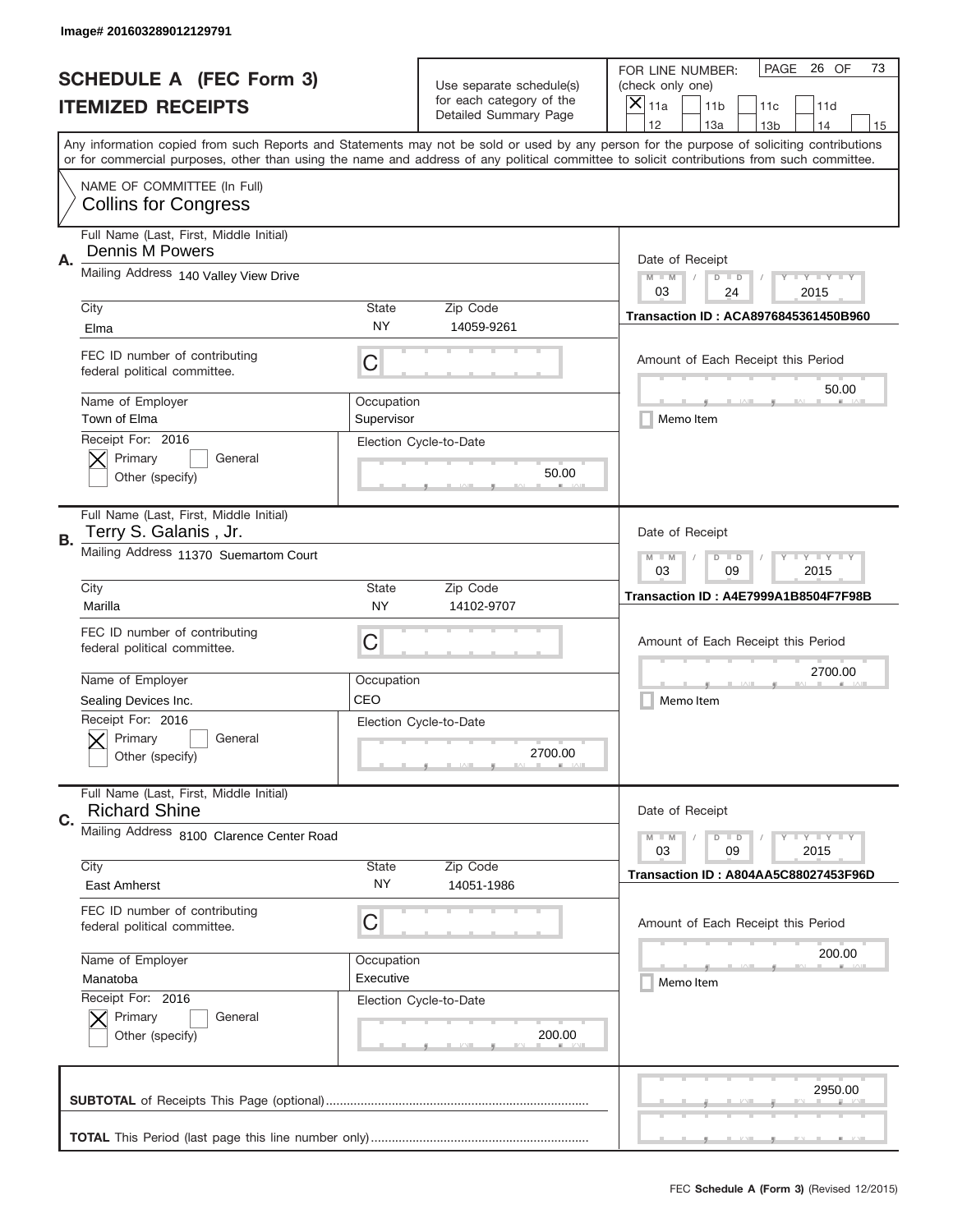|    | Image# 201603289012129792                                       |                                                       |                                                   |                                                                                                                                                                                                                                                                                                                                     |
|----|-----------------------------------------------------------------|-------------------------------------------------------|---------------------------------------------------|-------------------------------------------------------------------------------------------------------------------------------------------------------------------------------------------------------------------------------------------------------------------------------------------------------------------------------------|
|    | <b>SCHEDULE A (FEC Form 3)</b>                                  |                                                       | Use separate schedule(s)                          | PAGE 27 OF<br>73<br>FOR LINE NUMBER:<br>(check only one)                                                                                                                                                                                                                                                                            |
|    | <b>ITEMIZED RECEIPTS</b>                                        |                                                       | for each category of the<br>Detailed Summary Page | ×<br>11a<br>11 <sub>b</sub><br>11c<br>11d                                                                                                                                                                                                                                                                                           |
|    |                                                                 |                                                       |                                                   | 12<br>13a<br>14<br>13 <sub>b</sub><br>15<br>Any information copied from such Reports and Statements may not be sold or used by any person for the purpose of soliciting contributions<br>or for commercial purposes, other than using the name and address of any political committee to solicit contributions from such committee. |
|    | NAME OF COMMITTEE (In Full)<br><b>Collins for Congress</b>      |                                                       |                                                   |                                                                                                                                                                                                                                                                                                                                     |
| Α. | Full Name (Last, First, Middle Initial)<br><b>Gerald Hace</b>   |                                                       |                                                   | Date of Receipt                                                                                                                                                                                                                                                                                                                     |
|    | Mailing Address 5568 Davison Road                               |                                                       |                                                   | $M - M$<br>$\mathbf{I}$ $\mathbf{Y}$ $\mathbf{I}$ $\mathbf{Y}$ $\mathbf{I}$ $\mathbf{Y}$<br>$D$ $D$<br>03<br>18<br>2015                                                                                                                                                                                                             |
|    | City<br>Lockport                                                | State<br><b>NY</b>                                    | Zip Code<br>14094-9090                            | Transaction ID: A662C82B4F1B844779D3                                                                                                                                                                                                                                                                                                |
|    | FEC ID number of contributing<br>federal political committee.   | C                                                     |                                                   | Amount of Each Receipt this Period<br>250.00                                                                                                                                                                                                                                                                                        |
|    | Name of Employer<br>Gooding Co. Inc.                            | Occupation<br>Owner                                   |                                                   | Memo Item                                                                                                                                                                                                                                                                                                                           |
|    | Receipt For: 2016<br>Primary<br>General<br>Other (specify)      |                                                       | Election Cycle-to-Date<br>250.00                  |                                                                                                                                                                                                                                                                                                                                     |
| В. | Full Name (Last, First, Middle Initial)<br>Chris A Graham       |                                                       |                                                   | Date of Receipt                                                                                                                                                                                                                                                                                                                     |
|    | Mailing Address 4087 Susan Drive                                | $M$ M<br><b>LYLYLY</b><br>$D$ $D$<br>02<br>17<br>2015 |                                                   |                                                                                                                                                                                                                                                                                                                                     |
|    | City<br><b>Buffalo</b>                                          | State<br><b>NY</b>                                    | Zip Code<br>14221-7319                            | Transaction ID: A16D49C0CF04C4B0D8ED                                                                                                                                                                                                                                                                                                |
|    | FEC ID number of contributing<br>federal political committee.   | C                                                     |                                                   | Amount of Each Receipt this Period                                                                                                                                                                                                                                                                                                  |
|    | Name of Employer                                                | Occupation                                            |                                                   | 2700.00                                                                                                                                                                                                                                                                                                                             |
|    | <b>Volland Electric Equipment</b>                               | President                                             |                                                   | Memo Item                                                                                                                                                                                                                                                                                                                           |
|    | Receipt For: 2016<br>General<br>Primary<br>Other (specify)      |                                                       | Election Cycle-to-Date<br>2700.00                 |                                                                                                                                                                                                                                                                                                                                     |
| C. | Full Name (Last, First, Middle Initial)<br>Stanley Jemiolo, Jr. |                                                       |                                                   | Date of Receipt                                                                                                                                                                                                                                                                                                                     |
|    | Mailing Address 610 Schultz Road                                |                                                       |                                                   | $\mathbf{I}$ $\mathbf{Y}$ $\mathbf{I}$ $\mathbf{Y}$ $\mathbf{I}$ $\mathbf{Y}$<br>$M - M$<br>$D$ $D$<br>02<br>2015<br>15                                                                                                                                                                                                             |
|    | City<br>Elma                                                    | <b>State</b><br>NY.                                   | Zip Code<br>14059-9260                            | Transaction ID: A9A64D75A51314FDC809                                                                                                                                                                                                                                                                                                |
|    | FEC ID number of contributing<br>federal political committee.   | C                                                     |                                                   | Amount of Each Receipt this Period                                                                                                                                                                                                                                                                                                  |
|    | Name of Employer                                                | Occupation                                            |                                                   | 125.00                                                                                                                                                                                                                                                                                                                              |
|    | <b>Erie County Water Authority</b><br>Receipt For: 2016         |                                                       | <b>Administrative Assistant</b>                   | Memo Item                                                                                                                                                                                                                                                                                                                           |
|    | Primary<br>General<br>Other (specify)                           |                                                       | Election Cycle-to-Date<br>125.00                  |                                                                                                                                                                                                                                                                                                                                     |
|    |                                                                 |                                                       |                                                   | 3075.00                                                                                                                                                                                                                                                                                                                             |
|    |                                                                 |                                                       |                                                   |                                                                                                                                                                                                                                                                                                                                     |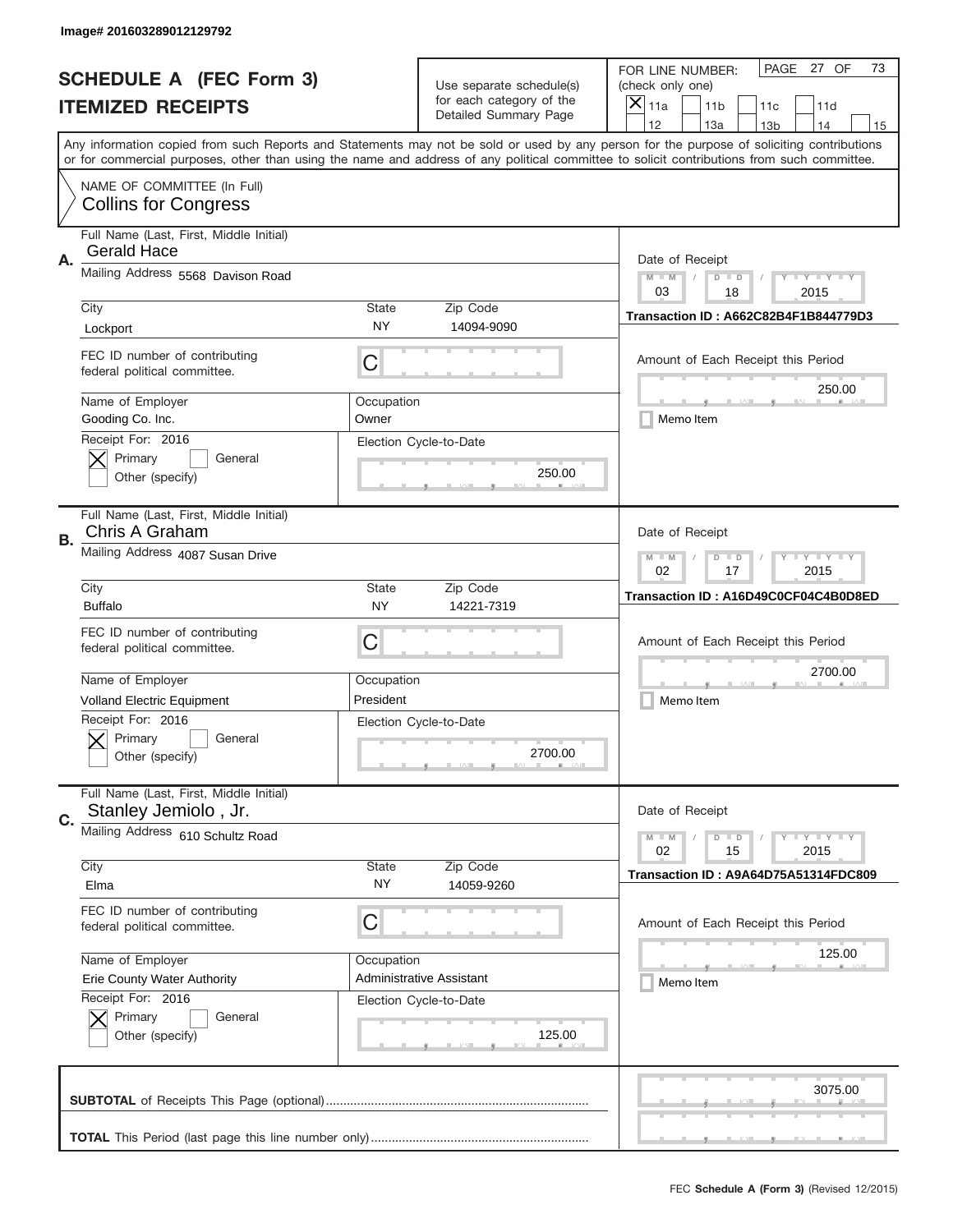|    | Image# 201603289012129793                                     |                                                       |                                                   |                                                                                                                                                                                       |
|----|---------------------------------------------------------------|-------------------------------------------------------|---------------------------------------------------|---------------------------------------------------------------------------------------------------------------------------------------------------------------------------------------|
|    | <b>SCHEDULE A (FEC Form 3)</b>                                |                                                       | Use separate schedule(s)                          | PAGE 28 OF<br>73<br>FOR LINE NUMBER:<br>(check only one)                                                                                                                              |
|    | <b>ITEMIZED RECEIPTS</b>                                      |                                                       | for each category of the<br>Detailed Summary Page | ×<br>11a<br>11 <sub>b</sub><br>11c<br>11d                                                                                                                                             |
|    |                                                               |                                                       |                                                   | 12<br>13a<br>14<br>13 <sub>b</sub><br>15<br>Any information copied from such Reports and Statements may not be sold or used by any person for the purpose of soliciting contributions |
|    |                                                               |                                                       |                                                   | or for commercial purposes, other than using the name and address of any political committee to solicit contributions from such committee.                                            |
|    | NAME OF COMMITTEE (In Full)<br><b>Collins for Congress</b>    |                                                       |                                                   |                                                                                                                                                                                       |
| Α. | Full Name (Last, First, Middle Initial)<br>Todd Brason        |                                                       |                                                   | Date of Receipt                                                                                                                                                                       |
|    | Mailing Address 58 Tudor Place                                |                                                       |                                                   | $M - M$<br>$\mathbf{I}$ $\mathbf{Y}$ $\mathbf{I}$ $\mathbf{Y}$ $\mathbf{I}$ $\mathbf{Y}$<br>$D$ $D$<br>03<br>24<br>2015                                                               |
|    | City                                                          | State                                                 | Zip Code                                          | <b>Transaction ID: A82799713576A4340AFB</b>                                                                                                                                           |
|    | <b>Buffalo</b>                                                | NY                                                    | 14222-1616                                        |                                                                                                                                                                                       |
|    | FEC ID number of contributing<br>federal political committee. | C                                                     |                                                   | Amount of Each Receipt this Period<br>2700.00                                                                                                                                         |
|    | Name of Employer<br>Willcare                                  | Occupation<br>Executive                               |                                                   | Memo Item                                                                                                                                                                             |
|    | Receipt For: 2016<br>Primary<br>General<br>Other (specify)    |                                                       | Election Cycle-to-Date<br>2700.00                 |                                                                                                                                                                                       |
| В. | Full Name (Last, First, Middle Initial)<br>Mark E Hamister    |                                                       |                                                   | Date of Receipt                                                                                                                                                                       |
|    | Mailing Address 136 Harbridge Manor                           | $M$ M<br><b>LYLYLY</b><br>$D$ $D$<br>03<br>30<br>2015 |                                                   |                                                                                                                                                                                       |
|    | City<br>Williamsville                                         | State<br><b>NY</b>                                    | Zip Code<br>14221-5829                            | Transaction ID: A40D0EE32CE2549DBA6B                                                                                                                                                  |
|    | FEC ID number of contributing<br>federal political committee. | C                                                     |                                                   | Amount of Each Receipt this Period                                                                                                                                                    |
|    | Name of Employer                                              | Occupation                                            |                                                   | 2700.00                                                                                                                                                                               |
|    |                                                               |                                                       |                                                   |                                                                                                                                                                                       |
|    | <b>Hamister Group</b>                                         | CEO                                                   |                                                   | Memo Item                                                                                                                                                                             |
|    | Receipt For: 2016<br>General<br>Primary<br>Other (specify)    |                                                       | Election Cycle-to-Date<br>2700.00                 |                                                                                                                                                                                       |
| C. | Full Name (Last, First, Middle Initial)<br><b>Kent Frey</b>   |                                                       |                                                   | Date of Receipt                                                                                                                                                                       |
|    | Mailing Address 5329 Green Valley Drive                       |                                                       |                                                   | $\mathbf{I}$ $\mathbf{Y}$ $\mathbf{I}$ $\mathbf{Y}$ $\mathbf{I}$ $\mathbf{Y}$<br>$M - M$<br>$D$ $D$<br>02<br>2015<br>24                                                               |
|    | City<br>Clarence                                              | State<br>NY.                                          | Zip Code<br>14031-1232                            | Transaction ID: A5BB9E8E18C354CD492B                                                                                                                                                  |
|    | FEC ID number of contributing<br>federal political committee. | C                                                     |                                                   | Amount of Each Receipt this Period                                                                                                                                                    |
|    | Name of Employer                                              | Occupation                                            |                                                   | 2700.00                                                                                                                                                                               |
|    | <b>Frey Electric</b>                                          | President                                             |                                                   | Memo Item                                                                                                                                                                             |
|    | Receipt For: 2016<br>Primary<br>General<br>Other (specify)    |                                                       | Election Cycle-to-Date<br>2700.00                 |                                                                                                                                                                                       |
|    |                                                               |                                                       |                                                   | 8100.00                                                                                                                                                                               |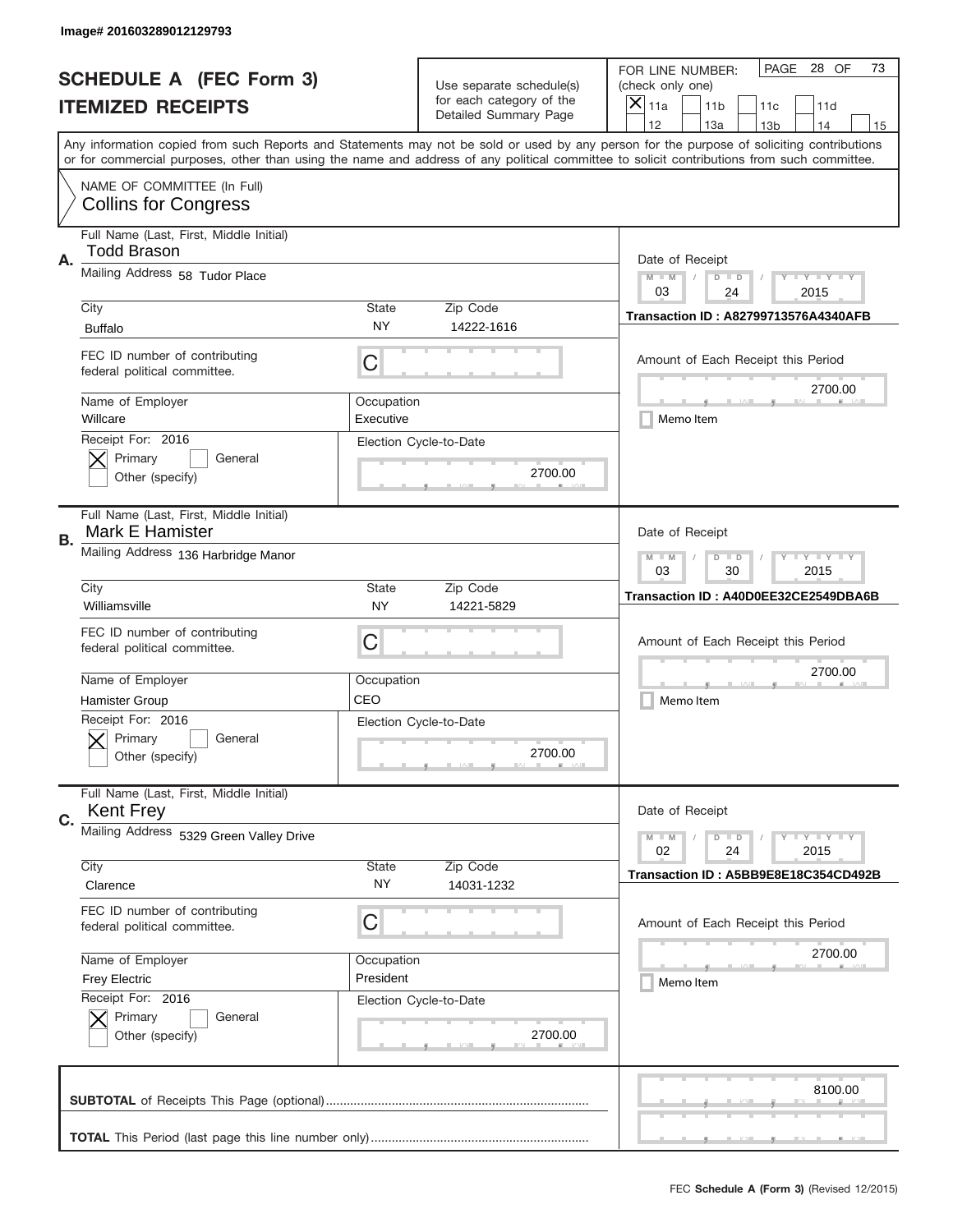|    | Image# 201603289012129794                                       |                                                           |                                                   |                                                                                                                                                                                                                                                                                                                                     |
|----|-----------------------------------------------------------------|-----------------------------------------------------------|---------------------------------------------------|-------------------------------------------------------------------------------------------------------------------------------------------------------------------------------------------------------------------------------------------------------------------------------------------------------------------------------------|
|    | <b>SCHEDULE A (FEC Form 3)</b>                                  |                                                           | Use separate schedule(s)                          | PAGE 29 OF<br>73<br>FOR LINE NUMBER:<br>(check only one)                                                                                                                                                                                                                                                                            |
|    | <b>ITEMIZED RECEIPTS</b>                                        |                                                           | for each category of the<br>Detailed Summary Page | $\times$<br>11a<br>11 <sub>b</sub><br>11c<br>11d                                                                                                                                                                                                                                                                                    |
|    |                                                                 |                                                           |                                                   | 12<br>13a<br>14<br>13 <sub>b</sub><br>15<br>Any information copied from such Reports and Statements may not be sold or used by any person for the purpose of soliciting contributions<br>or for commercial purposes, other than using the name and address of any political committee to solicit contributions from such committee. |
|    | NAME OF COMMITTEE (In Full)<br><b>Collins for Congress</b>      |                                                           |                                                   |                                                                                                                                                                                                                                                                                                                                     |
| Α. | Full Name (Last, First, Middle Initial)<br><b>Richard Tocha</b> |                                                           |                                                   | Date of Receipt                                                                                                                                                                                                                                                                                                                     |
|    | Mailing Address 5279 Willow Lake Court                          |                                                           |                                                   | $M - M$<br><b>LY LY LY</b><br>$D$ $D$<br>03<br>24<br>2015                                                                                                                                                                                                                                                                           |
|    | City<br>Clarence                                                | State<br><b>NY</b>                                        | Zip Code<br>14031-1227                            | <b>Transaction ID: A546E4E660624485CB8F</b>                                                                                                                                                                                                                                                                                         |
|    | FEC ID number of contributing<br>federal political committee.   | C                                                         |                                                   | Amount of Each Receipt this Period<br>100.00                                                                                                                                                                                                                                                                                        |
|    | Name of Employer<br>Self                                        | Occupation<br><b>Real Estate</b>                          |                                                   | Memo Item                                                                                                                                                                                                                                                                                                                           |
|    | Receipt For: 2016<br>Primary<br>General<br>Other (specify)      |                                                           | Election Cycle-to-Date<br>100.00                  |                                                                                                                                                                                                                                                                                                                                     |
| В. | Full Name (Last, First, Middle Initial)<br>Frank Aquino         |                                                           |                                                   | Date of Receipt                                                                                                                                                                                                                                                                                                                     |
|    | Mailing Address 168 Parwood Train                               | <b>LY LY LY</b><br>$M - M$<br>$D$ $D$<br>03<br>02<br>2015 |                                                   |                                                                                                                                                                                                                                                                                                                                     |
|    | City<br>Depew                                                   | State<br>NY                                               | Zip Code<br>14043                                 | Transaction ID: A836CF32712404695965                                                                                                                                                                                                                                                                                                |
|    | FEC ID number of contributing<br>federal political committee.   | C                                                         |                                                   | Amount of Each Receipt this Period                                                                                                                                                                                                                                                                                                  |
|    | Name of Employer<br>Ryerson Steel Co                            | Occupation<br>General Manager                             |                                                   | 100.00<br>Memo Item                                                                                                                                                                                                                                                                                                                 |
|    | Receipt For: 2016<br>General<br>Primary<br>Other (specify)      |                                                           | Election Cycle-to-Date<br>100.00                  |                                                                                                                                                                                                                                                                                                                                     |
| C. | Full Name (Last, First, Middle Initial)<br>Cheryl Jaeger        |                                                           |                                                   | Date of Receipt                                                                                                                                                                                                                                                                                                                     |
|    | Mailing Address 120 Cameron Street<br>Apt. 202                  |                                                           |                                                   | $I - Y - I - Y - I - Y$<br>$M - M$<br>$D$ $D$<br>03<br>19<br>2015                                                                                                                                                                                                                                                                   |
|    | City<br>Alexandria                                              | State<br>VA                                               | Zip Code<br>22314-3236                            | Transaction ID: A84A8B758DAD34C45AB1                                                                                                                                                                                                                                                                                                |
|    | FEC ID number of contributing<br>federal political committee.   | C                                                         |                                                   | Amount of Each Receipt this Period                                                                                                                                                                                                                                                                                                  |
|    | Name of Employer<br>Williams & Jensen                           | Occupation                                                | Principal, government affairs                     | 500.00<br>Memo Item                                                                                                                                                                                                                                                                                                                 |
|    | Receipt For: 2016<br>Primary<br>General<br>Other (specify)      |                                                           | Election Cycle-to-Date<br>500.00                  |                                                                                                                                                                                                                                                                                                                                     |
|    |                                                                 |                                                           |                                                   |                                                                                                                                                                                                                                                                                                                                     |
|    |                                                                 |                                                           |                                                   | 700.00                                                                                                                                                                                                                                                                                                                              |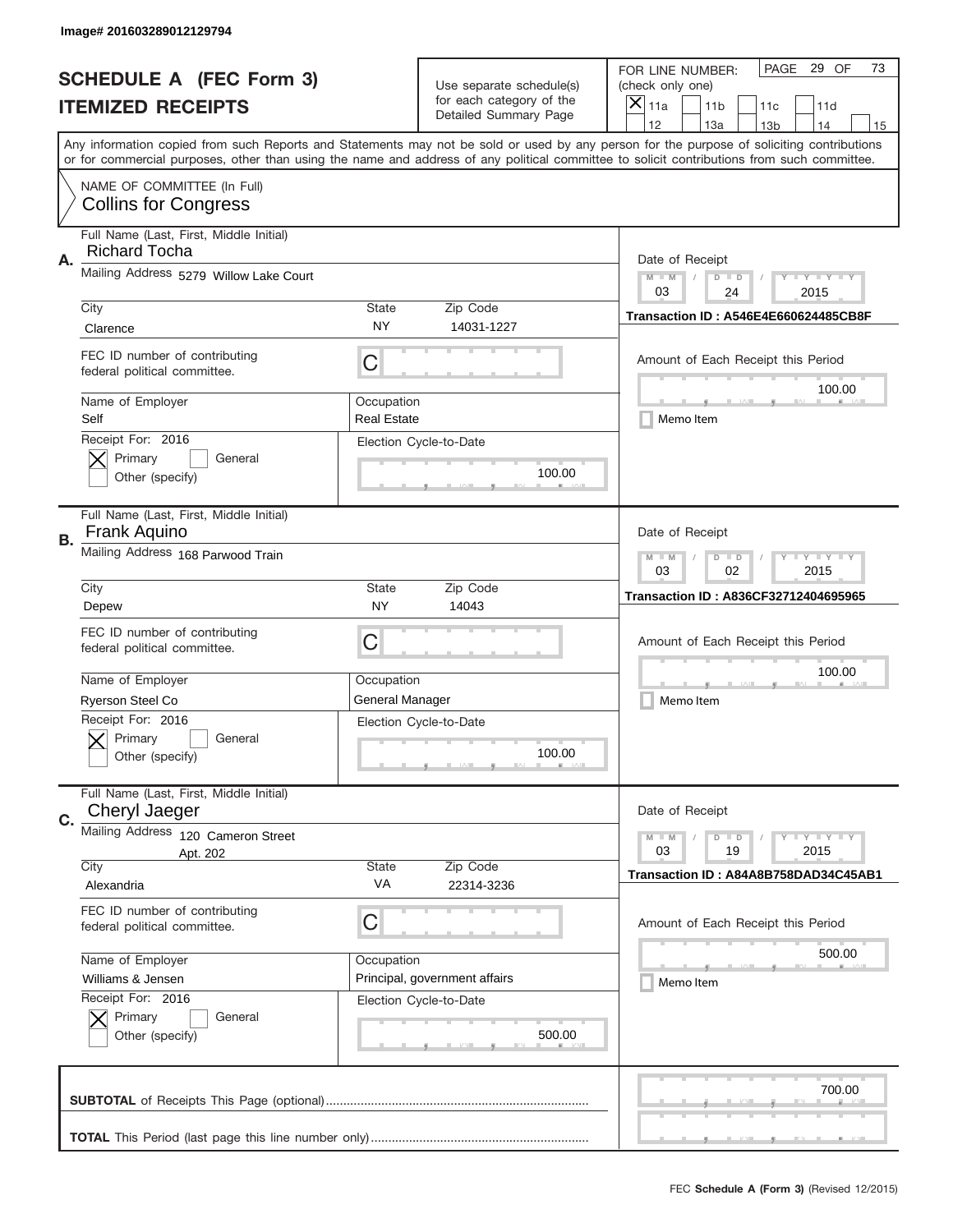|    | Image# 201603289012129795                                        |                                                           |                                                      |                                                                                                                                                                                                                                                                                                                                     |
|----|------------------------------------------------------------------|-----------------------------------------------------------|------------------------------------------------------|-------------------------------------------------------------------------------------------------------------------------------------------------------------------------------------------------------------------------------------------------------------------------------------------------------------------------------------|
|    | <b>SCHEDULE A (FEC Form 3)</b>                                   |                                                           | Use separate schedule(s)<br>for each category of the | 30 OF<br>PAGE<br>73<br>FOR LINE NUMBER:<br>(check only one)                                                                                                                                                                                                                                                                         |
|    | <b>ITEMIZED RECEIPTS</b>                                         |                                                           | Detailed Summary Page                                | $\times$<br>11a<br>11 <sub>b</sub><br>11c<br>11d                                                                                                                                                                                                                                                                                    |
|    |                                                                  |                                                           |                                                      | 12<br>13a<br>14<br>13 <sub>b</sub><br>15<br>Any information copied from such Reports and Statements may not be sold or used by any person for the purpose of soliciting contributions<br>or for commercial purposes, other than using the name and address of any political committee to solicit contributions from such committee. |
|    | NAME OF COMMITTEE (In Full)<br><b>Collins for Congress</b>       |                                                           |                                                      |                                                                                                                                                                                                                                                                                                                                     |
| Α. | Full Name (Last, First, Middle Initial)<br><b>Brian D Rusk</b>   |                                                           |                                                      | Date of Receipt                                                                                                                                                                                                                                                                                                                     |
|    | Mailing Address 340 Wellingwood Drive                            |                                                           |                                                      | <b>LY LY LY</b><br>$M - M$<br>$D$ $D$<br>02<br>24<br>2015                                                                                                                                                                                                                                                                           |
|    | City<br>East Amherst                                             | State<br><b>NY</b>                                        | Zip Code<br>14051-1753                               | Transaction ID: ACDE18B6A98514C01812                                                                                                                                                                                                                                                                                                |
|    | FEC ID number of contributing<br>federal political committee.    | C                                                         |                                                      | Amount of Each Receipt this Period                                                                                                                                                                                                                                                                                                  |
|    | Name of Employer<br><b>WWKB Radio</b>                            | Occupation<br><b>Public Affairs Host</b>                  |                                                      | 50.00<br>Memo Item                                                                                                                                                                                                                                                                                                                  |
|    | Receipt For: 2016<br>Primary<br>General<br>Other (specify)       |                                                           | Election Cycle-to-Date<br>650.00                     |                                                                                                                                                                                                                                                                                                                                     |
| В. | Full Name (Last, First, Middle Initial)<br><b>Donald Maricle</b> |                                                           |                                                      | Date of Receipt                                                                                                                                                                                                                                                                                                                     |
|    | Mailing Address 3625 Seneca Street                               | $M - M$<br><b>LY LY LY</b><br>$D$ $D$<br>02<br>24<br>2015 |                                                      |                                                                                                                                                                                                                                                                                                                                     |
|    | City<br><b>West Seneca</b>                                       | State<br>NY                                               | Zip Code<br>14224-3452                               | Transaction ID: A8859F027DD574271AA7                                                                                                                                                                                                                                                                                                |
|    | FEC ID number of contributing<br>federal political committee.    | C                                                         |                                                      | Amount of Each Receipt this Period                                                                                                                                                                                                                                                                                                  |
|    | Name of Employer                                                 | Occupation                                                |                                                      | 125.00                                                                                                                                                                                                                                                                                                                              |
|    | C&M Capitagl Resources, Inc.                                     | <b>Financial Planner</b>                                  |                                                      | Memo Item                                                                                                                                                                                                                                                                                                                           |
|    | Receipt For: 2016                                                |                                                           | Election Cycle-to-Date                               |                                                                                                                                                                                                                                                                                                                                     |
|    | General<br>Primary<br>Other (specify)                            |                                                           | 125.00                                               |                                                                                                                                                                                                                                                                                                                                     |
| C. | Full Name (Last, First, Middle Initial)<br><b>Steven Tilton</b>  |                                                           |                                                      | Date of Receipt                                                                                                                                                                                                                                                                                                                     |
|    | Mailing Address 14 Darwin Avenue                                 |                                                           |                                                      | $\mathbf{I}$ $\mathbf{Y}$ $\mathbf{I}$ $\mathbf{Y}$ $\mathbf{I}$ $\mathbf{Y}$<br>$M - M$<br>$D$ $D$<br>2015<br>03<br>31                                                                                                                                                                                                             |
|    | City<br><b>Takoma Park</b>                                       | State<br>MD                                               | Zip Code<br>20912-4241                               | Transaction ID: AB36CF197513D4D1A9CF                                                                                                                                                                                                                                                                                                |
|    | FEC ID number of contributing<br>federal political committee.    | C                                                         |                                                      | Amount of Each Receipt this Period                                                                                                                                                                                                                                                                                                  |
|    | Name of Employer                                                 | Occupation                                                |                                                      | 500.00                                                                                                                                                                                                                                                                                                                              |
|    | <b>Crossroads Strategies</b>                                     | Lobbyist                                                  |                                                      | Memo Item                                                                                                                                                                                                                                                                                                                           |
|    | Receipt For: 2016<br>Primary<br>General<br>Other (specify)       |                                                           | Election Cycle-to-Date<br>500.00                     |                                                                                                                                                                                                                                                                                                                                     |
|    |                                                                  |                                                           |                                                      | 675.00                                                                                                                                                                                                                                                                                                                              |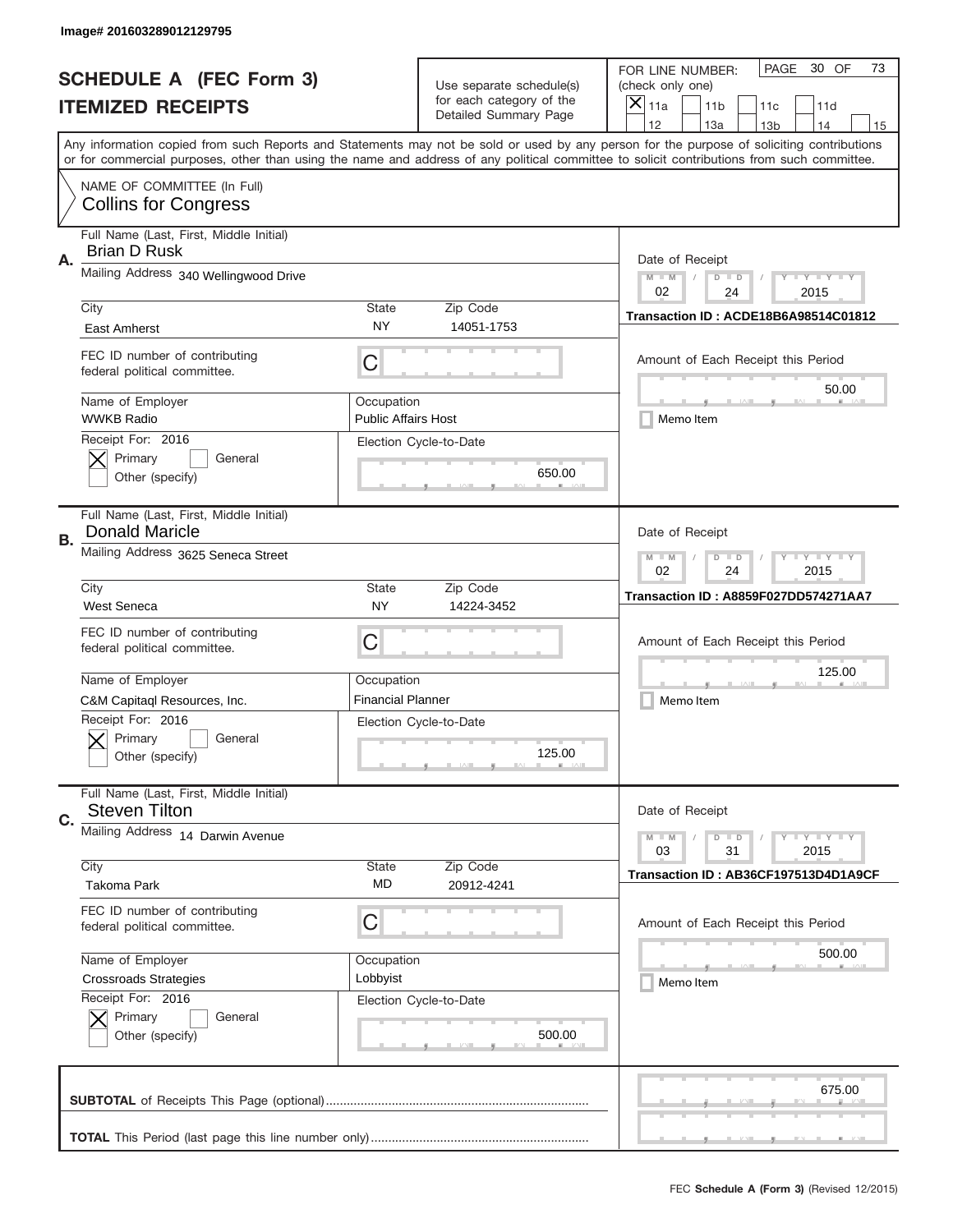|    | Image# 201603289012129796                                     |                                                       |                                                   |                                                                                                                                                                                                                                                                                                                                     |
|----|---------------------------------------------------------------|-------------------------------------------------------|---------------------------------------------------|-------------------------------------------------------------------------------------------------------------------------------------------------------------------------------------------------------------------------------------------------------------------------------------------------------------------------------------|
|    | <b>SCHEDULE A (FEC Form 3)</b>                                |                                                       | Use separate schedule(s)                          | PAGE<br>31 OF<br>73<br>FOR LINE NUMBER:<br>(check only one)                                                                                                                                                                                                                                                                         |
|    | <b>ITEMIZED RECEIPTS</b>                                      |                                                       | for each category of the<br>Detailed Summary Page | ×<br>11a<br>11 <sub>b</sub><br>11c<br>11d                                                                                                                                                                                                                                                                                           |
|    |                                                               |                                                       |                                                   | 12<br>13a<br>14<br>13 <sub>b</sub><br>15<br>Any information copied from such Reports and Statements may not be sold or used by any person for the purpose of soliciting contributions<br>or for commercial purposes, other than using the name and address of any political committee to solicit contributions from such committee. |
|    | NAME OF COMMITTEE (In Full)<br><b>Collins for Congress</b>    |                                                       |                                                   |                                                                                                                                                                                                                                                                                                                                     |
| Α. | Full Name (Last, First, Middle Initial)<br>John Boddecker     |                                                       |                                                   | Date of Receipt                                                                                                                                                                                                                                                                                                                     |
|    | Mailing Address 1051 Upper Mountain Road                      |                                                       |                                                   | $M - M$<br>$\mathbf{I}$ $\mathbf{Y}$ $\mathbf{I}$ $\mathbf{Y}$ $\mathbf{I}$ $\mathbf{Y}$<br>$D$ $D$<br>03<br>20<br>2015                                                                                                                                                                                                             |
|    | City<br>Lewiston                                              | State<br><b>NY</b>                                    | Zip Code<br>14092-2240                            | Transaction ID: A8C969CD75AC94B578C7                                                                                                                                                                                                                                                                                                |
|    | FEC ID number of contributing<br>federal political committee. | C                                                     |                                                   | Amount of Each Receipt this Period<br>250.00                                                                                                                                                                                                                                                                                        |
|    | Name of Employer<br><b>Fisher Associates</b>                  | Occupation<br>Principal                               |                                                   | Memo Item                                                                                                                                                                                                                                                                                                                           |
|    | Receipt For: 2016<br>Primary<br>General<br>Other (specify)    |                                                       | Election Cycle-to-Date<br>250.00                  |                                                                                                                                                                                                                                                                                                                                     |
| В. | Full Name (Last, First, Middle Initial)<br>Ralph Woodard      |                                                       |                                                   | Date of Receipt                                                                                                                                                                                                                                                                                                                     |
|    | Mailing Address 85 Ruskin Road                                | $M$ M<br><b>LYLYLY</b><br>$D$ $D$<br>03<br>17<br>2015 |                                                   |                                                                                                                                                                                                                                                                                                                                     |
|    | City<br>East Aurora                                           | State<br>NY.                                          | Zip Code<br>14052-1449                            | Transaction ID: ABBEB250E4C6045198B4                                                                                                                                                                                                                                                                                                |
|    | FEC ID number of contributing<br>federal political committee. | C                                                     |                                                   | Amount of Each Receipt this Period                                                                                                                                                                                                                                                                                                  |
|    | Name of Employer<br>Retired                                   | Occupation<br>Self                                    |                                                   | 125.00<br>Memo Item                                                                                                                                                                                                                                                                                                                 |
|    | Receipt For: 2016<br>General<br>Primary<br>Other (specify)    |                                                       | Election Cycle-to-Date<br>125.00                  |                                                                                                                                                                                                                                                                                                                                     |
| C. | Full Name (Last, First, Middle Initial)<br>John Davis Jr.     |                                                       |                                                   | Date of Receipt                                                                                                                                                                                                                                                                                                                     |
|    | Mailing Address PO Box 390                                    |                                                       |                                                   | <b>LYLYLY</b><br>$M - M$<br>$D$ $D$<br>02<br>2015<br>26                                                                                                                                                                                                                                                                             |
|    | City<br>Akron                                                 | <b>State</b><br>NY.                                   | Zip Code<br>14001-0390                            | Transaction ID: ADD560201685F43F0BE3                                                                                                                                                                                                                                                                                                |
|    | FEC ID number of contributing<br>federal political committee. | C                                                     |                                                   | Amount of Each Receipt this Period                                                                                                                                                                                                                                                                                                  |
|    | Name of Employer                                              | Occupation                                            |                                                   | 2700.00                                                                                                                                                                                                                                                                                                                             |
|    | I Squared R Element Co.<br>Receipt For: 2016                  | President                                             | Election Cycle-to-Date                            | Memo Item                                                                                                                                                                                                                                                                                                                           |
|    | Primary<br>General<br>Other (specify)                         |                                                       | 2700.00                                           |                                                                                                                                                                                                                                                                                                                                     |
|    |                                                               |                                                       |                                                   | 3075.00                                                                                                                                                                                                                                                                                                                             |
|    |                                                               |                                                       |                                                   |                                                                                                                                                                                                                                                                                                                                     |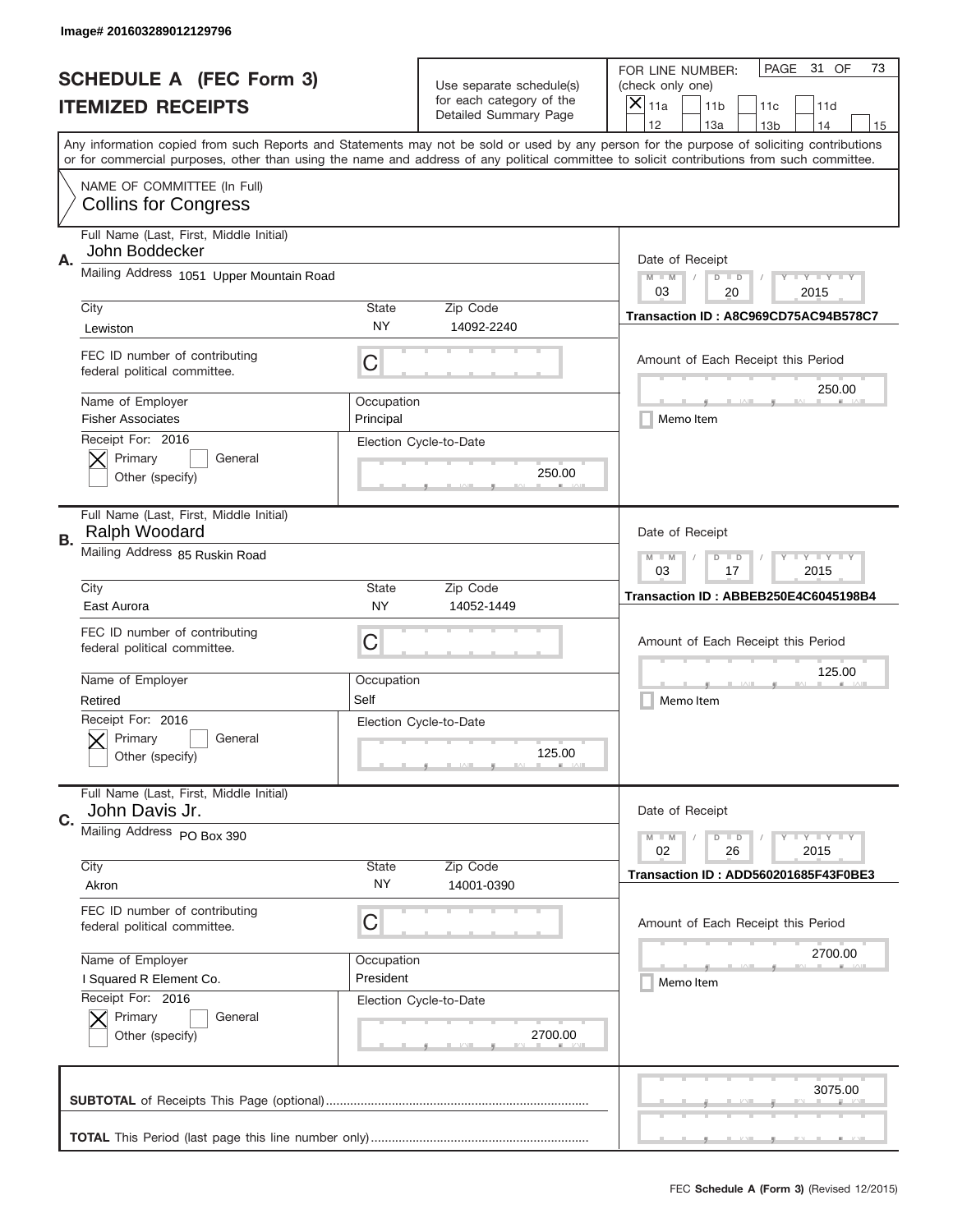|    | Image# 201603289012129797                                          |                                                       |                                                      |                                                                                                                                                                                                                                                                                                                                     |
|----|--------------------------------------------------------------------|-------------------------------------------------------|------------------------------------------------------|-------------------------------------------------------------------------------------------------------------------------------------------------------------------------------------------------------------------------------------------------------------------------------------------------------------------------------------|
|    | <b>SCHEDULE A (FEC Form 3)</b>                                     |                                                       | Use separate schedule(s)<br>for each category of the | PAGE<br>32 OF<br>73<br>FOR LINE NUMBER:<br>(check only one)                                                                                                                                                                                                                                                                         |
|    | <b>ITEMIZED RECEIPTS</b>                                           |                                                       | Detailed Summary Page                                | ×<br>11a<br>11 <sub>b</sub><br>11c<br>11d                                                                                                                                                                                                                                                                                           |
|    |                                                                    |                                                       |                                                      | 12<br>13a<br>14<br>13 <sub>b</sub><br>15<br>Any information copied from such Reports and Statements may not be sold or used by any person for the purpose of soliciting contributions<br>or for commercial purposes, other than using the name and address of any political committee to solicit contributions from such committee. |
|    | NAME OF COMMITTEE (In Full)<br><b>Collins for Congress</b>         |                                                       |                                                      |                                                                                                                                                                                                                                                                                                                                     |
| Α. | Full Name (Last, First, Middle Initial)<br><b>Richard Garman</b>   |                                                       |                                                      | Date of Receipt                                                                                                                                                                                                                                                                                                                     |
|    | Mailing Address 578 Mill Road                                      |                                                       |                                                      | $M - M$<br>$\mathbf{I}$ $\mathbf{Y}$ $\mathbf{I}$ $\mathbf{Y}$ $\mathbf{I}$ $\mathbf{Y}$<br>$D$ $D$<br>03<br>02<br>2015                                                                                                                                                                                                             |
|    | City<br>East Aurora                                                | State<br>NY                                           | Zip Code<br>14052-2831                               | Transaction ID: A851A08039B484B828B3                                                                                                                                                                                                                                                                                                |
|    | FEC ID number of contributing<br>federal political committee.      | C                                                     |                                                      | Amount of Each Receipt this Period<br>500.00                                                                                                                                                                                                                                                                                        |
|    | Name of Employer<br>ΝA                                             | Occupation<br>Retired                                 |                                                      | Memo Item                                                                                                                                                                                                                                                                                                                           |
|    | Receipt For: 2016<br>Primary<br>General<br>Other (specify)         |                                                       | Election Cycle-to-Date<br>500.00                     |                                                                                                                                                                                                                                                                                                                                     |
| В. | Full Name (Last, First, Middle Initial)<br>Timothy L Shay          |                                                       |                                                      | Date of Receipt                                                                                                                                                                                                                                                                                                                     |
|    | Mailing Address 58 Steinway Court                                  | $M$ M<br><b>LYLYLY</b><br>$D$ $D$<br>03<br>02<br>2015 |                                                      |                                                                                                                                                                                                                                                                                                                                     |
|    | City<br><b>Buffalo</b>                                             | State<br>NY.                                          | Zip Code<br>14221-3360                               | Transaction ID: A929053514D6B46CBBF8                                                                                                                                                                                                                                                                                                |
|    | FEC ID number of contributing<br>federal political committee.      | C                                                     |                                                      | Amount of Each Receipt this Period                                                                                                                                                                                                                                                                                                  |
|    | Name of Employer<br><b>NA</b>                                      | Occupation<br>Retired                                 |                                                      | 100.00<br>Memo Item                                                                                                                                                                                                                                                                                                                 |
|    | Receipt For: 2016<br>General<br>Primary<br>Other (specify)         |                                                       | Election Cycle-to-Date<br>100.00                     |                                                                                                                                                                                                                                                                                                                                     |
| C. | Full Name (Last, First, Middle Initial)<br><b>Philip Perna</b>     |                                                       |                                                      | Date of Receipt                                                                                                                                                                                                                                                                                                                     |
|    | Mailing Address Supermarket Management, Inc.<br>460 Niagara Street |                                                       |                                                      | $I - Y - I - Y - I - Y$<br>$M - M$<br>$D$ $D$<br>03<br>2015<br>17                                                                                                                                                                                                                                                                   |
|    | City<br><b>Buffalo</b>                                             | State<br>NY.                                          | Zip Code<br>14201                                    | Transaction ID: A2F677F121894474A8FF                                                                                                                                                                                                                                                                                                |
|    | FEC ID number of contributing<br>federal political committee.      | C                                                     |                                                      | Amount of Each Receipt this Period                                                                                                                                                                                                                                                                                                  |
|    | Name of Employer<br>Supermarket Management Inc                     | Occupation<br>CEO                                     |                                                      | 250.00<br>Memo Item                                                                                                                                                                                                                                                                                                                 |
|    | Receipt For: 2016<br>Primary<br>General<br>Other (specify)         |                                                       | Election Cycle-to-Date<br>250.00                     |                                                                                                                                                                                                                                                                                                                                     |
|    |                                                                    |                                                       |                                                      | 850.00                                                                                                                                                                                                                                                                                                                              |
|    |                                                                    |                                                       |                                                      |                                                                                                                                                                                                                                                                                                                                     |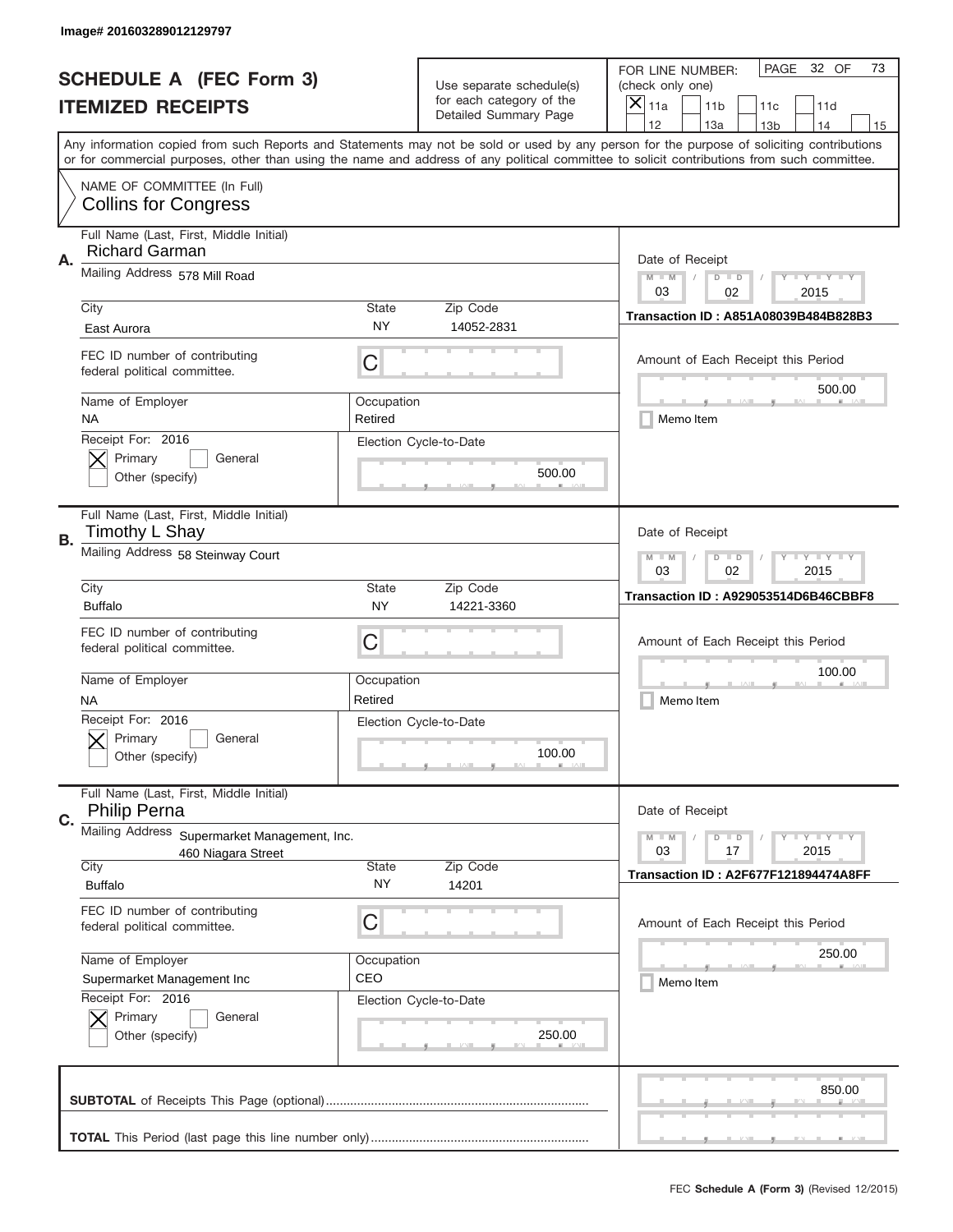|    | Image# 201603289012129798                                     |                                                       |                                                   |                                                                                                                                                                                       |
|----|---------------------------------------------------------------|-------------------------------------------------------|---------------------------------------------------|---------------------------------------------------------------------------------------------------------------------------------------------------------------------------------------|
|    | <b>SCHEDULE A (FEC Form 3)</b>                                |                                                       | Use separate schedule(s)                          | PAGE<br>33 OF<br>73<br>FOR LINE NUMBER:<br>(check only one)                                                                                                                           |
|    | <b>ITEMIZED RECEIPTS</b>                                      |                                                       | for each category of the<br>Detailed Summary Page | ×<br>11a<br>11 <sub>b</sub><br>11c<br>11d                                                                                                                                             |
|    |                                                               |                                                       |                                                   | 12<br>13a<br>14<br>13 <sub>b</sub><br>15<br>Any information copied from such Reports and Statements may not be sold or used by any person for the purpose of soliciting contributions |
|    |                                                               |                                                       |                                                   | or for commercial purposes, other than using the name and address of any political committee to solicit contributions from such committee.                                            |
|    | NAME OF COMMITTEE (In Full)<br><b>Collins for Congress</b>    |                                                       |                                                   |                                                                                                                                                                                       |
| Α. | Full Name (Last, First, Middle Initial)<br>Frank Campofelice  |                                                       |                                                   | Date of Receipt                                                                                                                                                                       |
|    | Mailing Address 2570 Walden Avenue                            |                                                       |                                                   | $M - M$<br>$\mathbf{I}$ $\mathbf{Y}$ $\mathbf{I}$ $\mathbf{Y}$ $\mathbf{I}$ $\mathbf{Y}$<br>$D$ $D$<br>03<br>02<br>2015                                                               |
|    | City                                                          | State                                                 | Zip Code                                          | Transaction ID: A01D54BD7C3934D69BDB                                                                                                                                                  |
|    | Cheektowaga                                                   | <b>NY</b>                                             | 14225-4738                                        |                                                                                                                                                                                       |
|    | FEC ID number of contributing<br>federal political committee. | C                                                     |                                                   | Amount of Each Receipt this Period                                                                                                                                                    |
|    | Name of Employer                                              | Occupation                                            |                                                   | 500.00                                                                                                                                                                                |
|    | Burgio & Campofelice                                          | Partner                                               |                                                   | Memo Item                                                                                                                                                                             |
|    | Receipt For: 2016<br>Primary<br>General<br>Other (specify)    |                                                       | Election Cycle-to-Date<br>500.00                  |                                                                                                                                                                                       |
| В. | Full Name (Last, First, Middle Initial)<br>Robert A. Fox      |                                                       |                                                   | Date of Receipt                                                                                                                                                                       |
|    | Mailing Address 47 The Cmn                                    | $M$ M<br><b>LYLYLY</b><br>$D$ $D$<br>03<br>09<br>2015 |                                                   |                                                                                                                                                                                       |
|    | City<br><b>Buffalo</b>                                        | State<br><b>NY</b>                                    | Zip Code<br>14221-5818                            | Transaction ID: AEF31E2ACD3A54C5CA78                                                                                                                                                  |
|    | FEC ID number of contributing<br>federal political committee. | C                                                     |                                                   | Amount of Each Receipt this Period                                                                                                                                                    |
|    | Name of Employer                                              | Occupation                                            |                                                   | 2700.00                                                                                                                                                                               |
|    | Conax Technologies                                            | CEO                                                   |                                                   | Memo Item                                                                                                                                                                             |
|    | Receipt For: 2016<br>General<br>Primary<br>Other (specify)    |                                                       | Election Cycle-to-Date<br>2700.00                 |                                                                                                                                                                                       |
| C. | Full Name (Last, First, Middle Initial)<br>John Rehak         |                                                       |                                                   | Date of Receipt                                                                                                                                                                       |
|    | Mailing Address 6543 Ashford Court                            |                                                       |                                                   | $\mathbf{I}$ $\mathbf{Y}$ $\mathbf{I}$ $\mathbf{Y}$ $\mathbf{I}$ $\mathbf{Y}$<br>$M - M$<br>$D$ $D$                                                                                   |
|    | City                                                          | <b>State</b>                                          | Zip Code                                          | 09<br>2015<br>03                                                                                                                                                                      |
|    | East Amherst                                                  | NY.                                                   | 14051-2811                                        | Transaction ID: AB337954F451C48DFBFC                                                                                                                                                  |
|    | FEC ID number of contributing<br>federal political committee. | C                                                     |                                                   | Amount of Each Receipt this Period                                                                                                                                                    |
|    | Name of Employer                                              | Occupation                                            |                                                   | 100.00                                                                                                                                                                                |
|    | <b>Benchmark Group</b>                                        | Manager                                               |                                                   | Memo Item                                                                                                                                                                             |
|    | Receipt For: 2016<br>Primary<br>General<br>Other (specify)    |                                                       | Election Cycle-to-Date<br>100.00                  |                                                                                                                                                                                       |
|    |                                                               |                                                       |                                                   | 3300.00                                                                                                                                                                               |
|    |                                                               |                                                       |                                                   |                                                                                                                                                                                       |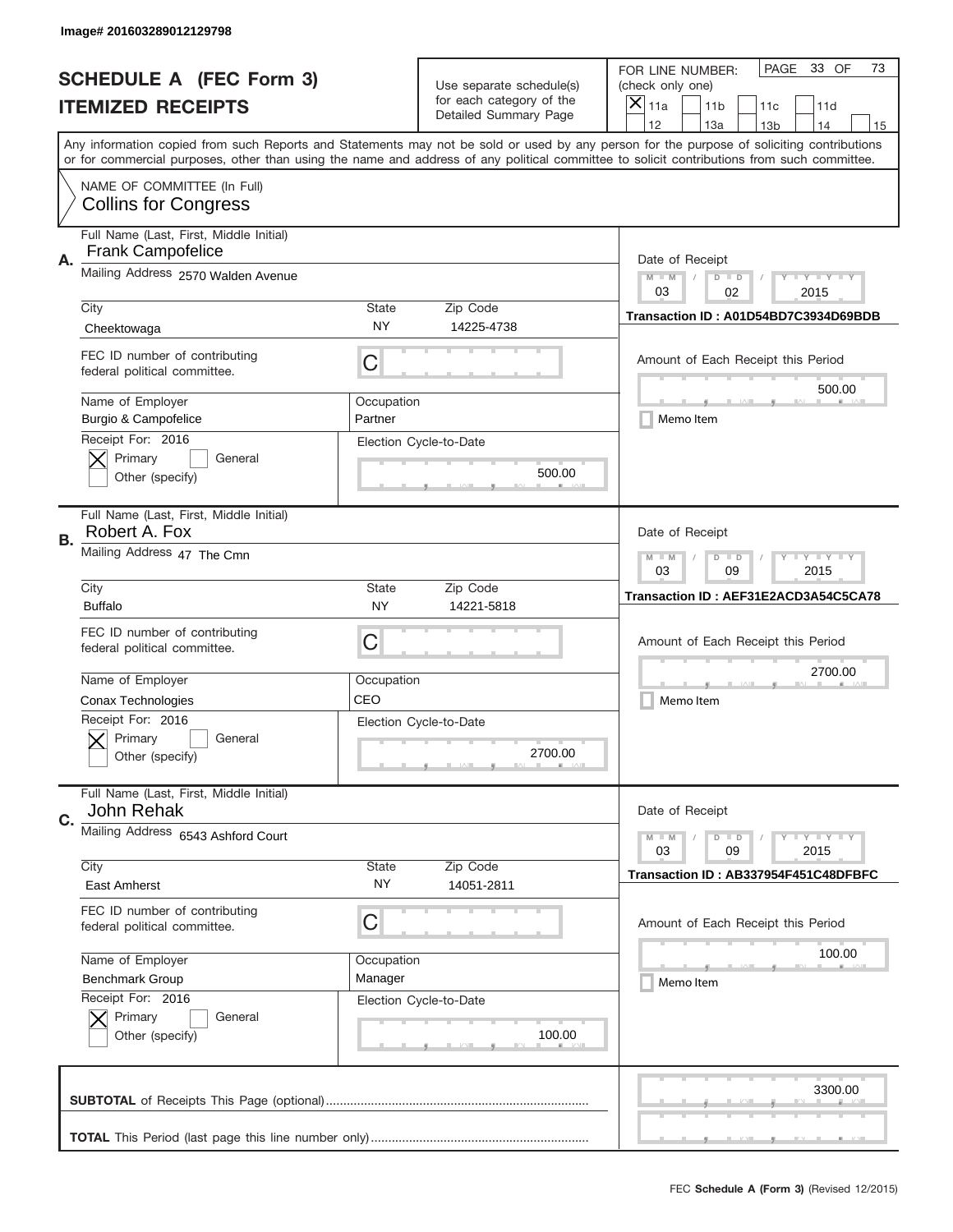|    | Image# 201603289012129799                                            |                                                           |                                                   |                                                                                                                                                                                                                                                                                                                                     |
|----|----------------------------------------------------------------------|-----------------------------------------------------------|---------------------------------------------------|-------------------------------------------------------------------------------------------------------------------------------------------------------------------------------------------------------------------------------------------------------------------------------------------------------------------------------------|
|    | <b>SCHEDULE A (FEC Form 3)</b>                                       |                                                           | Use separate schedule(s)                          | PAGE<br>34 OF<br>73<br>FOR LINE NUMBER:<br>(check only one)                                                                                                                                                                                                                                                                         |
|    | <b>ITEMIZED RECEIPTS</b>                                             |                                                           | for each category of the<br>Detailed Summary Page | $\times$<br>11a<br>11 <sub>b</sub><br>11c<br>11d                                                                                                                                                                                                                                                                                    |
|    |                                                                      |                                                           |                                                   | 12<br>13a<br>14<br>13 <sub>b</sub><br>15<br>Any information copied from such Reports and Statements may not be sold or used by any person for the purpose of soliciting contributions<br>or for commercial purposes, other than using the name and address of any political committee to solicit contributions from such committee. |
|    | NAME OF COMMITTEE (In Full)<br><b>Collins for Congress</b>           |                                                           |                                                   |                                                                                                                                                                                                                                                                                                                                     |
| Α. | Full Name (Last, First, Middle Initial)<br>Reginald Newman, II       |                                                           |                                                   | Date of Receipt                                                                                                                                                                                                                                                                                                                     |
|    | Mailing Address 65 Briarhill Road                                    |                                                           |                                                   | $M$ $M$<br>Y TY TY TY<br>$D$ $D$<br>03<br>17<br>2015                                                                                                                                                                                                                                                                                |
|    | City<br>Williamsville                                                | <b>State</b><br>NY                                        | Zip Code<br>14221-1808                            | Transaction ID: A4ADE724A62AF4BAB946                                                                                                                                                                                                                                                                                                |
|    | FEC ID number of contributing<br>federal political committee.        | C                                                         |                                                   | Amount of Each Receipt this Period<br>2700.00                                                                                                                                                                                                                                                                                       |
|    | Name of Employer<br><b>NA</b>                                        | Occupation<br>Retired                                     |                                                   | Memo Item                                                                                                                                                                                                                                                                                                                           |
|    | Receipt For: 2016<br>Primary<br>General<br>Other (specify)           |                                                           | Election Cycle-to-Date<br>2700.00                 |                                                                                                                                                                                                                                                                                                                                     |
| В. | Full Name (Last, First, Middle Initial)<br><b>WD Management, LLC</b> | Date of Receipt                                           |                                                   |                                                                                                                                                                                                                                                                                                                                     |
|    | Mailing Address 375 Essjay Road<br>Suite 200                         | <b>LY LY LY</b><br>$M - M$<br>$D$ $D$<br>03<br>20<br>2015 |                                                   |                                                                                                                                                                                                                                                                                                                                     |
|    | City<br>Williamsville                                                | <b>State</b><br>NY                                        | Zip Code<br>14221-5761                            | <b>Transaction ID: AE29338554BEC4192A32</b>                                                                                                                                                                                                                                                                                         |
|    | FEC ID number of contributing<br>federal political committee.        | C                                                         |                                                   | Amount of Each Receipt this Period                                                                                                                                                                                                                                                                                                  |
|    | Name of Employer                                                     | Occupation                                                |                                                   | 500.00<br>Memo Item                                                                                                                                                                                                                                                                                                                 |
|    | Receipt For: 2016<br>General<br>Primary<br>Other (specify)           |                                                           | Election Cycle-to-Date<br>500.00                  | Partnership for tax purposes                                                                                                                                                                                                                                                                                                        |
| C. | Full Name (Last, First, Middle Initial)<br>Ryan Long                 |                                                           |                                                   | Date of Receipt                                                                                                                                                                                                                                                                                                                     |
|    | Mailing Address 16 S Lexington Street                                |                                                           |                                                   | <b>LYLYLY</b><br>$M - M$<br>$D$ $D$<br>03<br>27<br>2015                                                                                                                                                                                                                                                                             |
|    | City<br>Arlington                                                    | <b>State</b><br>VA                                        | Zip Code<br>22204-1145                            | Transaction ID: A1FDAA89121BC4E92A5C                                                                                                                                                                                                                                                                                                |
|    | FEC ID number of contributing<br>federal political committee.        | C                                                         |                                                   | Amount of Each Receipt this Period                                                                                                                                                                                                                                                                                                  |
|    | Name of Employer                                                     | Occupation                                                |                                                   | 500.00                                                                                                                                                                                                                                                                                                                              |
|    | <b>BGR Group</b><br>Receipt For: 2016                                | Consultant                                                | Election Cycle-to-Date                            | Memo Item                                                                                                                                                                                                                                                                                                                           |
|    | Primary<br>General<br>Other (specify)                                |                                                           | 500.00                                            |                                                                                                                                                                                                                                                                                                                                     |
|    |                                                                      |                                                           |                                                   | 3700.00                                                                                                                                                                                                                                                                                                                             |
|    |                                                                      |                                                           |                                                   |                                                                                                                                                                                                                                                                                                                                     |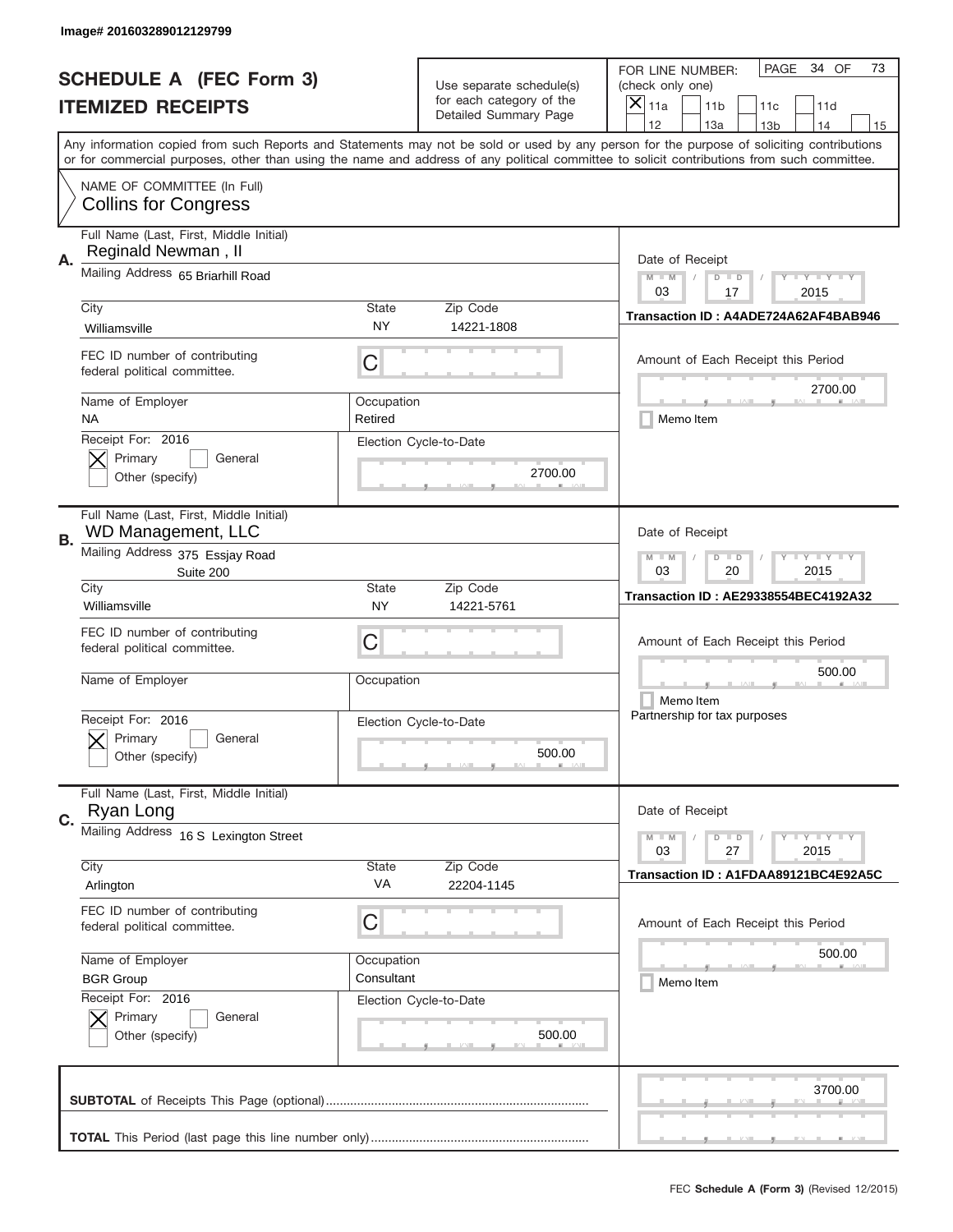|                                | Image# 201603289012129800                                     |                        |                                                   |                                                                                                                                                                                                                                                                                                                                     |  |
|--------------------------------|---------------------------------------------------------------|------------------------|---------------------------------------------------|-------------------------------------------------------------------------------------------------------------------------------------------------------------------------------------------------------------------------------------------------------------------------------------------------------------------------------------|--|
| <b>SCHEDULE A (FEC Form 3)</b> |                                                               |                        | Use separate schedule(s)                          | PAGE<br>35 OF<br>73<br>FOR LINE NUMBER:<br>(check only one)                                                                                                                                                                                                                                                                         |  |
|                                | <b>ITEMIZED RECEIPTS</b>                                      |                        | for each category of the<br>Detailed Summary Page | ×<br>11a<br>11 <sub>b</sub><br>11c<br>11d                                                                                                                                                                                                                                                                                           |  |
|                                |                                                               |                        |                                                   | 12<br>13a<br>14<br>13 <sub>b</sub><br>15<br>Any information copied from such Reports and Statements may not be sold or used by any person for the purpose of soliciting contributions<br>or for commercial purposes, other than using the name and address of any political committee to solicit contributions from such committee. |  |
|                                | NAME OF COMMITTEE (In Full)<br><b>Collins for Congress</b>    |                        |                                                   |                                                                                                                                                                                                                                                                                                                                     |  |
| Α.                             | Full Name (Last, First, Middle Initial)<br>Emilio Colaiacovo  |                        |                                                   | Date of Receipt                                                                                                                                                                                                                                                                                                                     |  |
|                                | Mailing Address 6260 Creekhaven Drive                         |                        |                                                   | $M - M$<br>$\mathbf{I}$ $\mathbf{Y}$ $\mathbf{I}$ $\mathbf{Y}$ $\mathbf{I}$ $\mathbf{Y}$<br>$D$ $D$<br>03<br>20<br>2015                                                                                                                                                                                                             |  |
|                                | City<br>East Amherst                                          | State<br>NY            | Zip Code<br>14051-2078                            | Transaction ID: A8352829070424041A9C                                                                                                                                                                                                                                                                                                |  |
|                                | FEC ID number of contributing<br>federal political committee. | C                      |                                                   | Amount of Each Receipt this Period<br>125.00                                                                                                                                                                                                                                                                                        |  |
|                                | Name of Employer<br><b>Bouvier Partnership</b>                | Occupation<br>Attorney |                                                   | Memo Item                                                                                                                                                                                                                                                                                                                           |  |
|                                | Receipt For: 2016<br>Primary<br>General<br>Other (specify)    |                        | Election Cycle-to-Date<br>125.00                  |                                                                                                                                                                                                                                                                                                                                     |  |
| В.                             | Full Name (Last, First, Middle Initial)<br>Stanley Blas, Jr.  |                        |                                                   | Date of Receipt                                                                                                                                                                                                                                                                                                                     |  |
|                                | Mailing Address 120 Fox Meadow Lane                           |                        |                                                   | $M$ M<br>$\mathbf{I}$ $\mathbf{Y}$ $\mathbf{I}$ $\mathbf{Y}$ $\mathbf{I}$ $\mathbf{Y}$<br>$D$ $D$<br>03<br>20<br>2015                                                                                                                                                                                                               |  |
|                                | City<br><b>Orchard Park</b>                                   | State<br>NY.           | Zip Code<br>14127-2866                            | Transaction ID: AECF00D3126BD4B9DA30                                                                                                                                                                                                                                                                                                |  |
|                                | FEC ID number of contributing<br>federal political committee. | C                      |                                                   | Amount of Each Receipt this Period                                                                                                                                                                                                                                                                                                  |  |
|                                | Name of Employer                                              | Occupation             |                                                   | 125.00                                                                                                                                                                                                                                                                                                                              |  |
|                                | <b>SJB Services</b>                                           | President              |                                                   | Memo Item                                                                                                                                                                                                                                                                                                                           |  |
|                                | Receipt For: 2016<br>General<br>Primary<br>Other (specify)    |                        | Election Cycle-to-Date<br>125.00                  |                                                                                                                                                                                                                                                                                                                                     |  |
| C.                             | Full Name (Last, First, Middle Initial)<br>Ralph V Showalter  |                        |                                                   | Date of Receipt                                                                                                                                                                                                                                                                                                                     |  |
|                                | Mailing Address 9625 The Maples                               |                        |                                                   | $I - Y - I - Y - I - Y$<br>$M - M$<br>$D$ $D$<br>03<br>2015<br>20                                                                                                                                                                                                                                                                   |  |
|                                |                                                               | <b>State</b>           | Zip Code                                          |                                                                                                                                                                                                                                                                                                                                     |  |
|                                | City<br>Clarence                                              | NY.                    | 14031-1591                                        | Transaction ID: ACE6C7ECDA8FB49B8ACC                                                                                                                                                                                                                                                                                                |  |
|                                | FEC ID number of contributing<br>federal political committee. | C                      |                                                   | Amount of Each Receipt this Period                                                                                                                                                                                                                                                                                                  |  |
|                                | Name of Employer                                              | Occupation             |                                                   | 2700.00                                                                                                                                                                                                                                                                                                                             |  |
|                                | <b>Buffalo Tungsten Corp</b>                                  | President              |                                                   | Memo Item                                                                                                                                                                                                                                                                                                                           |  |
|                                | Receipt For: 2016<br>Primary<br>General<br>Other (specify)    |                        | Election Cycle-to-Date<br>2700.00                 |                                                                                                                                                                                                                                                                                                                                     |  |
|                                |                                                               |                        |                                                   | 2950.00                                                                                                                                                                                                                                                                                                                             |  |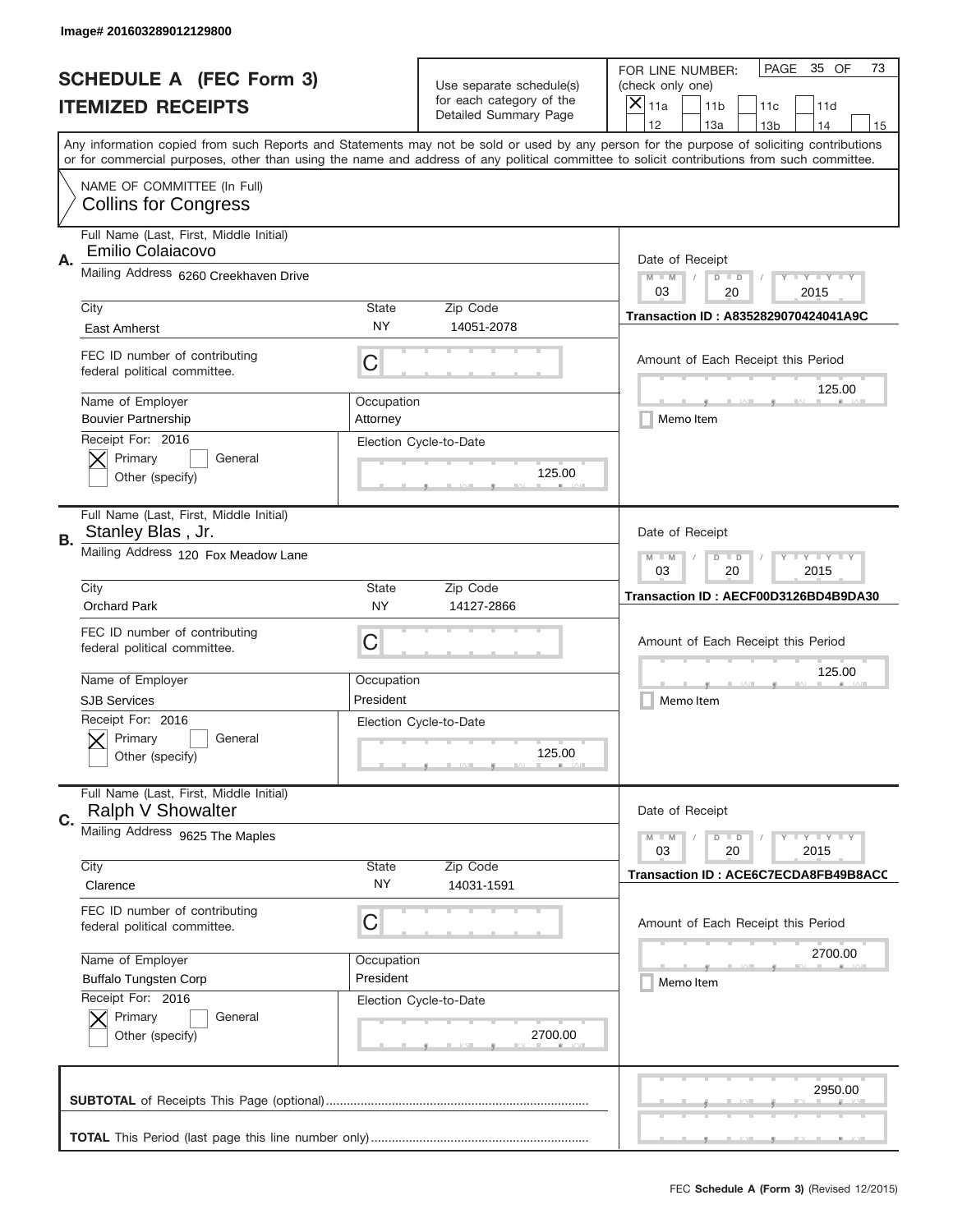|                                | Image# 201603289012129801                                      |                                                           |                                                      |                                                                                                                                                                                                                                                                                         |  |  |
|--------------------------------|----------------------------------------------------------------|-----------------------------------------------------------|------------------------------------------------------|-----------------------------------------------------------------------------------------------------------------------------------------------------------------------------------------------------------------------------------------------------------------------------------------|--|--|
| <b>SCHEDULE A (FEC Form 3)</b> |                                                                |                                                           | Use separate schedule(s)<br>for each category of the | PAGE<br>36 OF<br>73<br>FOR LINE NUMBER:<br>(check only one)<br>$\boldsymbol{\times}$<br>11a<br>11 <sub>b</sub><br>11c<br>11d                                                                                                                                                            |  |  |
| <b>ITEMIZED RECEIPTS</b>       |                                                                |                                                           | Detailed Summary Page                                | 12<br>13a<br>14<br>13 <sub>b</sub><br>15                                                                                                                                                                                                                                                |  |  |
|                                |                                                                |                                                           |                                                      | Any information copied from such Reports and Statements may not be sold or used by any person for the purpose of soliciting contributions<br>or for commercial purposes, other than using the name and address of any political committee to solicit contributions from such committee. |  |  |
|                                | NAME OF COMMITTEE (In Full)<br><b>Collins for Congress</b>     |                                                           |                                                      |                                                                                                                                                                                                                                                                                         |  |  |
| Α.                             | Full Name (Last, First, Middle Initial)<br>Fred Coon, Jr.      |                                                           |                                                      | Date of Receipt                                                                                                                                                                                                                                                                         |  |  |
|                                | Mailing Address 741 Winspear Road                              |                                                           |                                                      | $Y - Y - Y - Y$<br>$M$ $M$<br>$D$ $D$<br>03<br>09<br>2015                                                                                                                                                                                                                               |  |  |
|                                | City<br>Elma                                                   | State<br>NY                                               | Zip Code<br>14059-9436                               | Transaction ID: A4F1E2D88E4644FD4A2F                                                                                                                                                                                                                                                    |  |  |
|                                | FEC ID number of contributing<br>federal political committee.  | C                                                         |                                                      | Amount of Each Receipt this Period<br>50.00<br>Memo Item                                                                                                                                                                                                                                |  |  |
|                                | Name of Employer<br>Elma Press                                 | Occupation<br>Printer                                     |                                                      |                                                                                                                                                                                                                                                                                         |  |  |
|                                | Receipt For: 2016<br>Primary<br>General<br>Other (specify)     |                                                           | Election Cycle-to-Date<br>50.00                      |                                                                                                                                                                                                                                                                                         |  |  |
| В.                             | Full Name (Last, First, Middle Initial)<br>Phillips Lytle, LLP |                                                           |                                                      | Date of Receipt                                                                                                                                                                                                                                                                         |  |  |
|                                | Mailing Address One Canalside<br>125 Main Street               | $M - M$<br><b>LY LY LY</b><br>$D$ $D$<br>03<br>02<br>2015 |                                                      |                                                                                                                                                                                                                                                                                         |  |  |
|                                | City<br><b>Buffalo</b>                                         | <b>State</b><br>NY                                        | Zip Code<br>14203                                    | <b>Transaction ID: A630E249B40CF47509F8</b>                                                                                                                                                                                                                                             |  |  |
|                                | FEC ID number of contributing<br>federal political committee.  | C                                                         |                                                      | Amount of Each Receipt this Period                                                                                                                                                                                                                                                      |  |  |
|                                | Name of Employer                                               | Occupation                                                |                                                      | 2700.00<br>Memo Item                                                                                                                                                                                                                                                                    |  |  |
|                                | Receipt For: 2016<br>General<br>Primary<br>Other (specify)     |                                                           | Election Cycle-to-Date<br>2700.00                    |                                                                                                                                                                                                                                                                                         |  |  |
|                                | Full Name (Last, First, Middle Initial)                        |                                                           |                                                      | Date of Receipt                                                                                                                                                                                                                                                                         |  |  |
| C.                             | <b>Mailing Address</b>                                         |                                                           |                                                      | $D$ $D$<br>$Y - Y - Y - Y - Y$<br>$M - M$                                                                                                                                                                                                                                               |  |  |
|                                | City                                                           | State                                                     | Zip Code                                             |                                                                                                                                                                                                                                                                                         |  |  |
|                                | FEC ID number of contributing<br>federal political committee.  | C                                                         |                                                      | Amount of Each Receipt this Period                                                                                                                                                                                                                                                      |  |  |
|                                | Name of Employer                                               | Occupation                                                |                                                      | ____<br>Memo Item                                                                                                                                                                                                                                                                       |  |  |
|                                | Receipt For:<br>Primary<br>General<br>Other (specify)          |                                                           | Election Cycle-to-Date                               |                                                                                                                                                                                                                                                                                         |  |  |
|                                |                                                                | 2750.00                                                   |                                                      |                                                                                                                                                                                                                                                                                         |  |  |
|                                |                                                                |                                                           |                                                      | 91000.00                                                                                                                                                                                                                                                                                |  |  |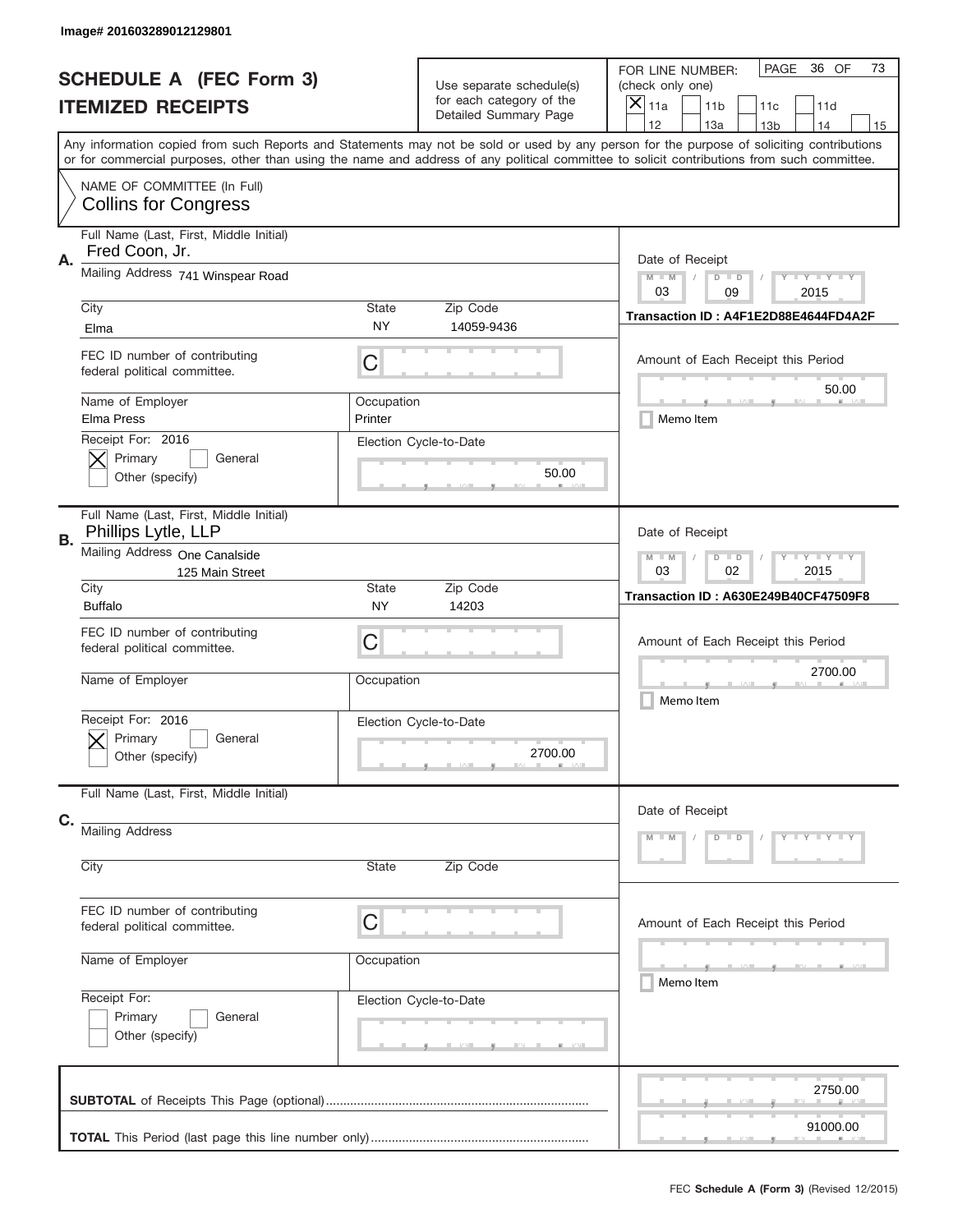|           | Image# 201603289012129802                                                                                                                                                                                              |                                       |                                                                               |                                                                                                                                                                                                                                                                                         |
|-----------|------------------------------------------------------------------------------------------------------------------------------------------------------------------------------------------------------------------------|---------------------------------------|-------------------------------------------------------------------------------|-----------------------------------------------------------------------------------------------------------------------------------------------------------------------------------------------------------------------------------------------------------------------------------------|
|           | <b>SCHEDULE A (FEC Form 3)</b><br><b>ITEMIZED RECEIPTS</b>                                                                                                                                                             |                                       | Use separate schedule(s)<br>for each category of the<br>Detailed Summary Page | PAGE<br>37 OF<br>73<br>FOR LINE NUMBER:<br>(check only one)<br>$ \boldsymbol{\times} $<br>11 <sub>b</sub><br>11a<br>11c<br>11d<br>12<br>13a<br>14<br>13 <sub>b</sub><br>15                                                                                                              |
|           | NAME OF COMMITTEE (In Full)<br><b>Collins for Congress</b>                                                                                                                                                             |                                       |                                                                               | Any information copied from such Reports and Statements may not be sold or used by any person for the purpose of soliciting contributions<br>or for commercial purposes, other than using the name and address of any political committee to solicit contributions from such committee. |
| Α.        | Full Name (Last, First, Middle Initial)<br>Livonia Republican Committee<br>Mailing Address 4863 S Livonia Road<br>City<br>Livonia<br>FEC ID number of contributing<br>federal political committee.<br>Name of Employer | <b>State</b><br>NY<br>C<br>Occupation | Zip Code<br>14487-9563                                                        | Date of Receipt<br>$M$ $M$<br><b>LEY LEY LEY</b><br>$D$ $D$<br>03<br>09<br>2015<br>Transaction ID: AEFE1EB2C4F04404484C<br>Amount of Each Receipt this Period<br>50.00<br>Memo Item                                                                                                     |
|           | Receipt For: 2016<br>Primary<br>General<br>Other (specify)                                                                                                                                                             |                                       | Election Cycle-to-Date<br>50.00                                               | From permissible funds                                                                                                                                                                                                                                                                  |
| <b>B.</b> | Full Name (Last, First, Middle Initial)<br><b>Orleans County Republican Committee</b><br>Mailing Address 3132 Hulberton Road<br>City                                                                                   | <b>State</b><br>NY                    | Zip Code<br>14470-9371                                                        | Date of Receipt<br><b>LYLYLY</b><br>$M - M$<br>$D$ $D$<br>03<br>13<br>2015<br>Transaction ID: AFBCBBC32809046C0A81                                                                                                                                                                      |
|           | Holley<br>FEC ID number of contributing<br>federal political committee.<br>Name of Employer                                                                                                                            | C<br>Occupation                       |                                                                               | Amount of Each Receipt this Period<br>500.00<br>Memo Item                                                                                                                                                                                                                               |
|           | Receipt For: 2016<br>General<br>Primary<br>Other (specify)<br>Full Name (Last, First, Middle Initial)                                                                                                                  |                                       | Election Cycle-to-Date<br>500.00                                              | From permissible funds                                                                                                                                                                                                                                                                  |
| C.        | Livingston County Republican Committee<br>Mailing Address PO Box 123                                                                                                                                                   |                                       |                                                                               | Date of Receipt<br>$I - Y - I - Y - I - Y$<br>$M - M$<br>$D$ $D$<br>03<br>2015<br>30                                                                                                                                                                                                    |
|           | City<br>Geneseo<br>FEC ID number of contributing<br>federal political committee.                                                                                                                                       | <b>State</b><br>ΝY<br>C               | Zip Code<br>14454-0123                                                        | Transaction ID: A8FCEA114B9E148079D4<br>Amount of Each Receipt this Period                                                                                                                                                                                                              |
|           | Name of Employer<br>Receipt For: 2016                                                                                                                                                                                  | Occupation                            | Election Cycle-to-Date                                                        | 200.00<br>Memo Item<br>From permissible funds                                                                                                                                                                                                                                           |
|           | Primary<br>General<br>Other (specify)                                                                                                                                                                                  |                                       | 200.00                                                                        |                                                                                                                                                                                                                                                                                         |
|           |                                                                                                                                                                                                                        |                                       |                                                                               | 750.00                                                                                                                                                                                                                                                                                  |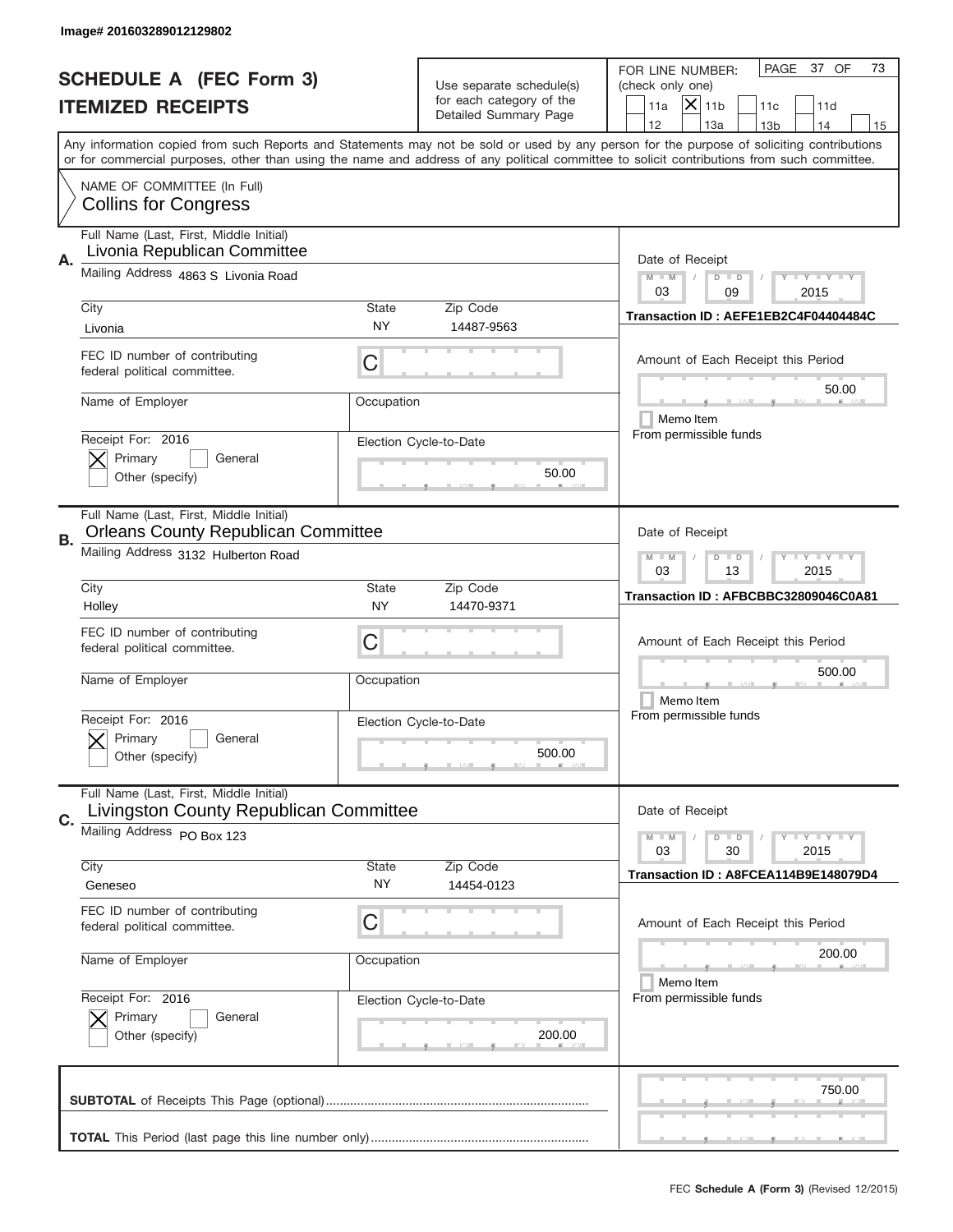|    | Image# 201603289012129803                                                           |                                       |                                                                               |                                                                                                                                                                                                                                                                                         |
|----|-------------------------------------------------------------------------------------|---------------------------------------|-------------------------------------------------------------------------------|-----------------------------------------------------------------------------------------------------------------------------------------------------------------------------------------------------------------------------------------------------------------------------------------|
|    | <b>SCHEDULE A (FEC Form 3)</b><br><b>ITEMIZED RECEIPTS</b>                          |                                       | Use separate schedule(s)<br>for each category of the<br>Detailed Summary Page | PAGE<br>38 OF<br>73<br>FOR LINE NUMBER:<br>(check only one)<br>$ \mathsf{X} _{\text{11b}}$<br>11a<br>11c<br>11d<br>12<br>13a<br>14<br>13 <sub>b</sub><br>15                                                                                                                             |
|    |                                                                                     |                                       |                                                                               | Any information copied from such Reports and Statements may not be sold or used by any person for the purpose of soliciting contributions<br>or for commercial purposes, other than using the name and address of any political committee to solicit contributions from such committee. |
|    | NAME OF COMMITTEE (In Full)<br><b>Collins for Congress</b>                          |                                       |                                                                               |                                                                                                                                                                                                                                                                                         |
| Α. | Full Name (Last, First, Middle Initial)<br>Erie County Republican Finance Committee |                                       |                                                                               | Date of Receipt                                                                                                                                                                                                                                                                         |
|    | Mailing Address 715 Main Street<br>Suite 102                                        | <b>State</b>                          |                                                                               | $Y - Y - Y - Y$<br>$M - M$<br>$D$ $D$<br>03<br>20<br>2015                                                                                                                                                                                                                               |
|    | City<br><b>Buffalo</b>                                                              | NY                                    | Zip Code<br>14203-1321                                                        | Transaction ID: ACAC17E191BC5430AB09                                                                                                                                                                                                                                                    |
|    | FEC ID number of contributing<br>federal political committee.                       | C                                     |                                                                               | Amount of Each Receipt this Period                                                                                                                                                                                                                                                      |
|    | Name of Employer                                                                    | Occupation                            |                                                                               | 250.00<br><b>ALL</b><br>Memo Item                                                                                                                                                                                                                                                       |
|    | Receipt For: 2016<br>Primary<br>General<br>Other (specify)                          |                                       | Election Cycle-to-Date<br>250.00                                              | From permissible funds                                                                                                                                                                                                                                                                  |
|    | Full Name (Last, First, Middle Initial)                                             |                                       |                                                                               | Date of Receipt                                                                                                                                                                                                                                                                         |
| В. | <b>Mailing Address</b>                                                              | $Y = Y = Y = Y$<br>$M - M$<br>$D$ $D$ |                                                                               |                                                                                                                                                                                                                                                                                         |
|    | City                                                                                | State                                 | Zip Code                                                                      |                                                                                                                                                                                                                                                                                         |
|    | FEC ID number of contributing<br>federal political committee.                       | C                                     |                                                                               | Amount of Each Receipt this Period                                                                                                                                                                                                                                                      |
|    | Name of Employer                                                                    | Occupation                            |                                                                               | Memo Item                                                                                                                                                                                                                                                                               |
|    | Receipt For:<br>Primary<br>General<br>Other (specify)                               |                                       | Election Cycle-to-Date                                                        |                                                                                                                                                                                                                                                                                         |
|    | Full Name (Last, First, Middle Initial)                                             |                                       |                                                                               | Date of Receipt                                                                                                                                                                                                                                                                         |
| C. | <b>Mailing Address</b>                                                              |                                       |                                                                               | $D$ $D$<br>$Y - Y - Y - Y$<br>$M - M$                                                                                                                                                                                                                                                   |
|    | City                                                                                | State                                 | Zip Code                                                                      |                                                                                                                                                                                                                                                                                         |
|    | FEC ID number of contributing<br>federal political committee.                       | C                                     |                                                                               | Amount of Each Receipt this Period                                                                                                                                                                                                                                                      |
|    | Name of Employer                                                                    | Occupation                            |                                                                               | ________<br>Memo Item                                                                                                                                                                                                                                                                   |
|    | Receipt For:<br>Primary<br>General<br>Other (specify)                               |                                       | Election Cycle-to-Date                                                        |                                                                                                                                                                                                                                                                                         |
|    |                                                                                     |                                       |                                                                               | 250.00                                                                                                                                                                                                                                                                                  |
|    |                                                                                     |                                       |                                                                               | 1000.00                                                                                                                                                                                                                                                                                 |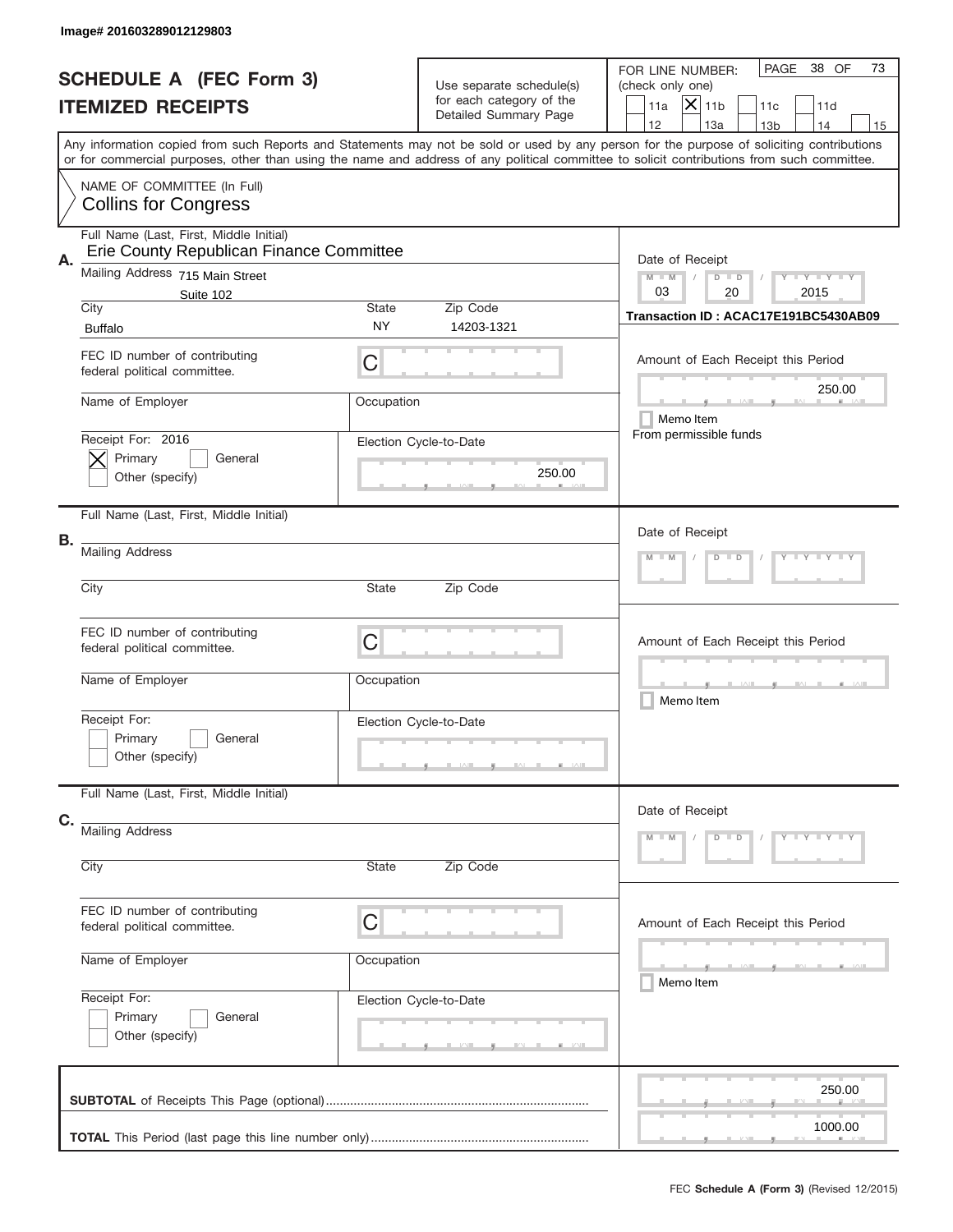|                          | Image# 201603289012129804                                            |                                                                                                                       |                                                      |                                                                                                                                                                                                                                                                                         |
|--------------------------|----------------------------------------------------------------------|-----------------------------------------------------------------------------------------------------------------------|------------------------------------------------------|-----------------------------------------------------------------------------------------------------------------------------------------------------------------------------------------------------------------------------------------------------------------------------------------|
|                          | <b>SCHEDULE A (FEC Form 3)</b>                                       |                                                                                                                       | Use separate schedule(s)<br>for each category of the | PAGE<br>39 OF<br>73<br>FOR LINE NUMBER:<br>(check only one)                                                                                                                                                                                                                             |
| <b>ITEMIZED RECEIPTS</b> |                                                                      |                                                                                                                       | Detailed Summary Page                                | $ \overline{\mathsf{X}} _{\mathsf{11c}}$<br>11a<br>11 <sub>b</sub><br>11d<br>12<br>13a<br>13 <sub>b</sub><br>14<br>15                                                                                                                                                                   |
|                          |                                                                      |                                                                                                                       |                                                      | Any information copied from such Reports and Statements may not be sold or used by any person for the purpose of soliciting contributions<br>or for commercial purposes, other than using the name and address of any political committee to solicit contributions from such committee. |
|                          | NAME OF COMMITTEE (In Full)<br><b>Collins for Congress</b>           |                                                                                                                       |                                                      |                                                                                                                                                                                                                                                                                         |
| Α.                       | Full Name (Last, First, Middle Initial)<br><b>Boeing Company PAC</b> |                                                                                                                       |                                                      | Date of Receipt                                                                                                                                                                                                                                                                         |
|                          | Mailing Address 1200 Wilson Blvd                                     |                                                                                                                       |                                                      | $M - M$<br>$\mathbf{I}$ $\mathbf{Y}$ $\mathbf{I}$ $\mathbf{Y}$ $\mathbf{I}$ $\mathbf{Y}$<br>$D$ $D$<br>03<br>30<br>2015                                                                                                                                                                 |
|                          | City<br>Arlington                                                    | State<br>VA                                                                                                           | Zip Code<br>22209-2300                               | Transaction ID: A9E50002D80734119922                                                                                                                                                                                                                                                    |
|                          | FEC ID number of contributing<br>federal political committee.        | C                                                                                                                     | C00142711                                            | Amount of Each Receipt this Period<br>1000.00                                                                                                                                                                                                                                           |
|                          | Name of Employer                                                     | Occupation                                                                                                            |                                                      | Memo Item                                                                                                                                                                                                                                                                               |
|                          | Receipt For: 2016<br>Primary<br>General<br>Other (specify)           |                                                                                                                       | Election Cycle-to-Date<br>1000.00                    |                                                                                                                                                                                                                                                                                         |
| В.                       | Full Name (Last, First, Middle Initial)<br><b>Blue PAC</b>           |                                                                                                                       |                                                      | Date of Receipt                                                                                                                                                                                                                                                                         |
|                          | Mailing Address 1310 G Street NW<br>Front 12                         | $M$ M<br>$\mathbf{I}$ $\mathbf{Y}$ $\mathbf{I}$ $\mathbf{Y}$ $\mathbf{I}$ $\mathbf{Y}$<br>$D$ $D$<br>03<br>24<br>2015 |                                                      |                                                                                                                                                                                                                                                                                         |
|                          | City<br>Washington                                                   | State<br>DC                                                                                                           | Zip Code<br>20005-3007                               | Transaction ID: AAA0765A5F7C14B91919                                                                                                                                                                                                                                                    |
|                          | FEC ID number of contributing<br>federal political committee.        | C                                                                                                                     | C00194746                                            | Amount of Each Receipt this Period                                                                                                                                                                                                                                                      |
|                          | Name of Employer                                                     | Occupation                                                                                                            |                                                      | 1000.00<br>Memo Item                                                                                                                                                                                                                                                                    |
|                          | Receipt For: 2016<br>General<br>Primary<br>Other (specify)           |                                                                                                                       | Election Cycle-to-Date<br>1000.00                    |                                                                                                                                                                                                                                                                                         |
| C.                       | Full Name (Last, First, Middle Initial)<br><b>ENG PAC</b>            |                                                                                                                       |                                                      | Date of Receipt                                                                                                                                                                                                                                                                         |
|                          | Mailing Address 2980 Fairview Park Dr                                | <b>LYLYLY</b><br>$M - M$<br>$D$ $D$<br>2015<br>03<br>30                                                               |                                                      |                                                                                                                                                                                                                                                                                         |
|                          | City<br>Falls Church                                                 | <b>State</b><br>VA                                                                                                    | Zip Code<br>22042-4511                               | Transaction ID: AE5FAD4C2E16D48B5B18                                                                                                                                                                                                                                                    |
|                          | FEC ID number of contributing<br>federal political committee.        | C                                                                                                                     | C00088591                                            | Amount of Each Receipt this Period                                                                                                                                                                                                                                                      |
|                          | Name of Employer                                                     | Occupation                                                                                                            |                                                      | 2500.00<br>Memo Item                                                                                                                                                                                                                                                                    |
|                          | Receipt For: 2016<br>Primary<br>General<br>Other (specify)           |                                                                                                                       | Election Cycle-to-Date<br>2500.00                    |                                                                                                                                                                                                                                                                                         |
|                          |                                                                      |                                                                                                                       |                                                      | 4500.00                                                                                                                                                                                                                                                                                 |
|                          |                                                                      |                                                                                                                       |                                                      |                                                                                                                                                                                                                                                                                         |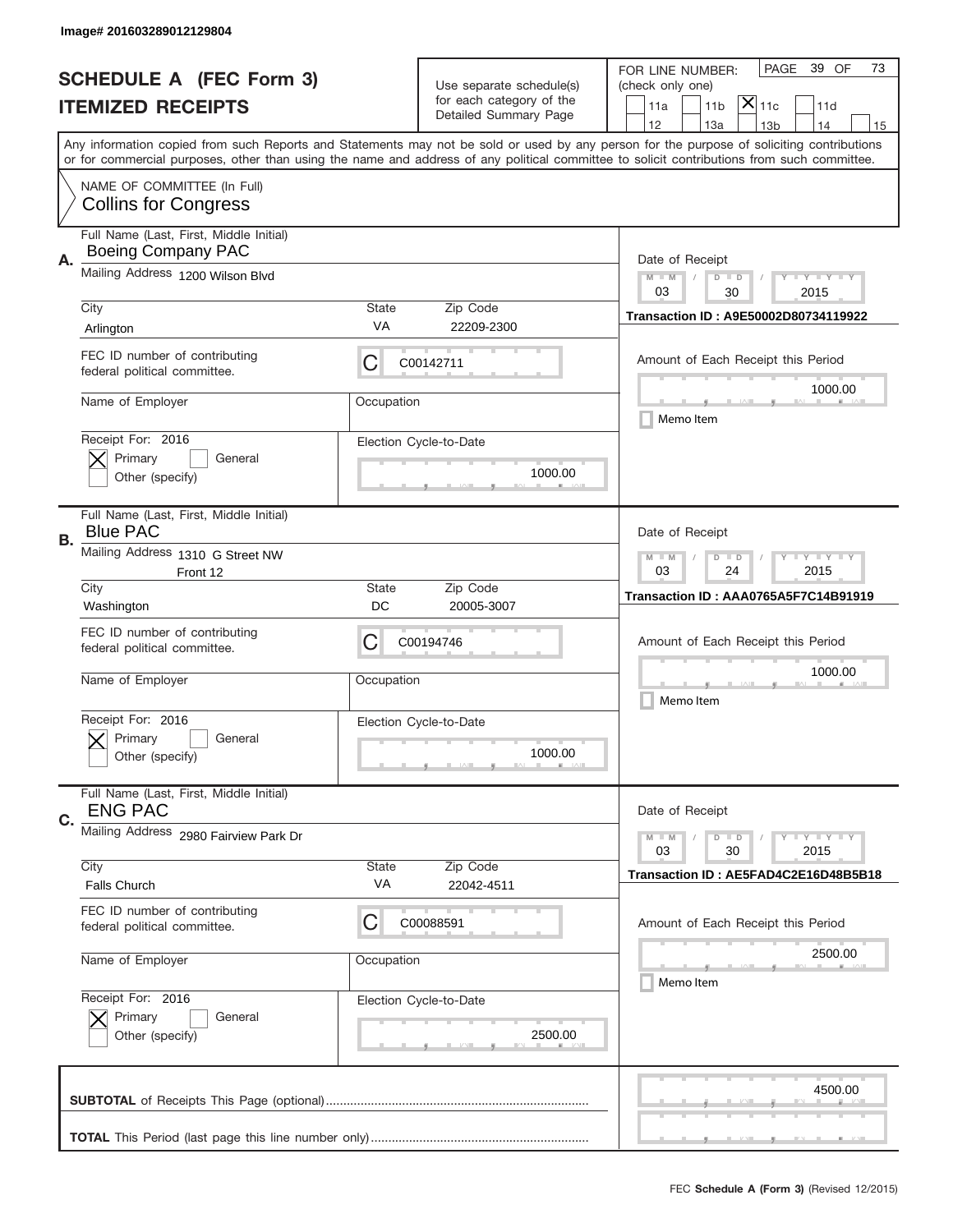| <b>SCHEDULE A (FEC Form 3)</b>                                                          |                                                           |                                                                                                                                                                                                                                                                                         |
|-----------------------------------------------------------------------------------------|-----------------------------------------------------------|-----------------------------------------------------------------------------------------------------------------------------------------------------------------------------------------------------------------------------------------------------------------------------------------|
|                                                                                         | Use separate schedule(s)                                  | PAGE 40 OF<br>73<br>FOR LINE NUMBER:<br>(check only one)                                                                                                                                                                                                                                |
|                                                                                         | for each category of the                                  | $ \mathsf{X} _{\mathsf{11c}}$                                                                                                                                                                                                                                                           |
| <b>ITEMIZED RECEIPTS</b>                                                                | Detailed Summary Page                                     | 11a<br>11 <sub>b</sub><br>11d<br>12                                                                                                                                                                                                                                                     |
|                                                                                         |                                                           | 13a<br>13 <sub>b</sub><br>14<br>15                                                                                                                                                                                                                                                      |
|                                                                                         |                                                           | Any information copied from such Reports and Statements may not be sold or used by any person for the purpose of soliciting contributions<br>or for commercial purposes, other than using the name and address of any political committee to solicit contributions from such committee. |
| NAME OF COMMITTEE (In Full)<br><b>Collins for Congress</b>                              |                                                           |                                                                                                                                                                                                                                                                                         |
|                                                                                         |                                                           |                                                                                                                                                                                                                                                                                         |
| Full Name (Last, First, Middle Initial)<br>Ford Motor Company Civic Action Fund<br>А.   |                                                           | Date of Receipt                                                                                                                                                                                                                                                                         |
| Mailing Address The American Road                                                       | $M - M$<br>$Y - Y - Y - Y$<br>$D$ $D$<br>03<br>2015<br>31 |                                                                                                                                                                                                                                                                                         |
| City                                                                                    | State<br>Zip Code                                         | Transaction ID: A4BA4670A5F3E4AF8A9C                                                                                                                                                                                                                                                    |
| Dearborn                                                                                | MI<br>48121                                               |                                                                                                                                                                                                                                                                                         |
| FEC ID number of contributing<br>federal political committee.                           | С<br>C00046474                                            | Amount of Each Receipt this Period                                                                                                                                                                                                                                                      |
| Name of Employer                                                                        | Occupation                                                | 500.00<br>Memo Item                                                                                                                                                                                                                                                                     |
| Receipt For: 2016                                                                       | Election Cycle-to-Date                                    | Data entry error, previously entered as allocated to 2016                                                                                                                                                                                                                               |
| General<br>Primary                                                                      |                                                           | primary                                                                                                                                                                                                                                                                                 |
| Other (specify)                                                                         | 5500.00                                                   |                                                                                                                                                                                                                                                                                         |
|                                                                                         |                                                           |                                                                                                                                                                                                                                                                                         |
| Full Name (Last, First, Middle Initial)<br>Political Action Committee of the AAOS<br>В. | Date of Receipt                                           |                                                                                                                                                                                                                                                                                         |
| Mailing Address 317 Massachusetts Ave NE                                                | $T - Y = T - Y = T - Y$<br>$M - M$<br>$D$ $D$             |                                                                                                                                                                                                                                                                                         |
|                                                                                         | 03<br>24<br>2015                                          |                                                                                                                                                                                                                                                                                         |
| City<br>Washington                                                                      | <b>State</b><br>Zip Code<br>DC<br>20002-5769              | Transaction ID: A3603BC84B83F45AE92F                                                                                                                                                                                                                                                    |
|                                                                                         |                                                           |                                                                                                                                                                                                                                                                                         |
| FEC ID number of contributing<br>federal political committee.                           | Amount of Each Receipt this Period                        |                                                                                                                                                                                                                                                                                         |
|                                                                                         | C                                                         |                                                                                                                                                                                                                                                                                         |
| Name of Employer                                                                        | Occupation                                                | 1000.00                                                                                                                                                                                                                                                                                 |
|                                                                                         |                                                           | Memo Item                                                                                                                                                                                                                                                                               |
| Receipt For: 2016                                                                       | Election Cycle-to-Date                                    |                                                                                                                                                                                                                                                                                         |
| Primary<br>General                                                                      |                                                           |                                                                                                                                                                                                                                                                                         |
|                                                                                         | 1000.00                                                   |                                                                                                                                                                                                                                                                                         |
| Other (specify)                                                                         |                                                           |                                                                                                                                                                                                                                                                                         |
|                                                                                         |                                                           |                                                                                                                                                                                                                                                                                         |
| Full Name (Last, First, Middle Initial)                                                 |                                                           | Date of Receipt                                                                                                                                                                                                                                                                         |
| Ford Motor Company Civic Action Fund<br>C.                                              |                                                           |                                                                                                                                                                                                                                                                                         |
| Mailing Address The American Road                                                       |                                                           | $\mathbf{I}$ $\mathbf{Y}$ $\mathbf{I}$ $\mathbf{Y}$ $\mathbf{I}$ $\mathbf{Y}$<br>$M - M$<br>$D$ $D$<br>2015<br>03<br>31                                                                                                                                                                 |
| City                                                                                    | <b>State</b><br>Zip Code                                  |                                                                                                                                                                                                                                                                                         |
| Dearborn                                                                                | MI<br>48121                                               | Transaction ID: AF84560141F074225959                                                                                                                                                                                                                                                    |
| FEC ID number of contributing                                                           |                                                           |                                                                                                                                                                                                                                                                                         |
| federal political committee.                                                            | C<br>C00046474                                            | Amount of Each Receipt this Period                                                                                                                                                                                                                                                      |
|                                                                                         |                                                           | 500.00                                                                                                                                                                                                                                                                                  |
| Name of Employer                                                                        | Occupation                                                |                                                                                                                                                                                                                                                                                         |
|                                                                                         |                                                           | Memo Item                                                                                                                                                                                                                                                                               |
| Receipt For: 2016                                                                       | Election Cycle-to-Date                                    |                                                                                                                                                                                                                                                                                         |
| Primary<br>General                                                                      |                                                           |                                                                                                                                                                                                                                                                                         |
| Other (specify)                                                                         | 5500.00                                                   |                                                                                                                                                                                                                                                                                         |
|                                                                                         |                                                           |                                                                                                                                                                                                                                                                                         |
|                                                                                         |                                                           | 2000.00                                                                                                                                                                                                                                                                                 |
|                                                                                         |                                                           |                                                                                                                                                                                                                                                                                         |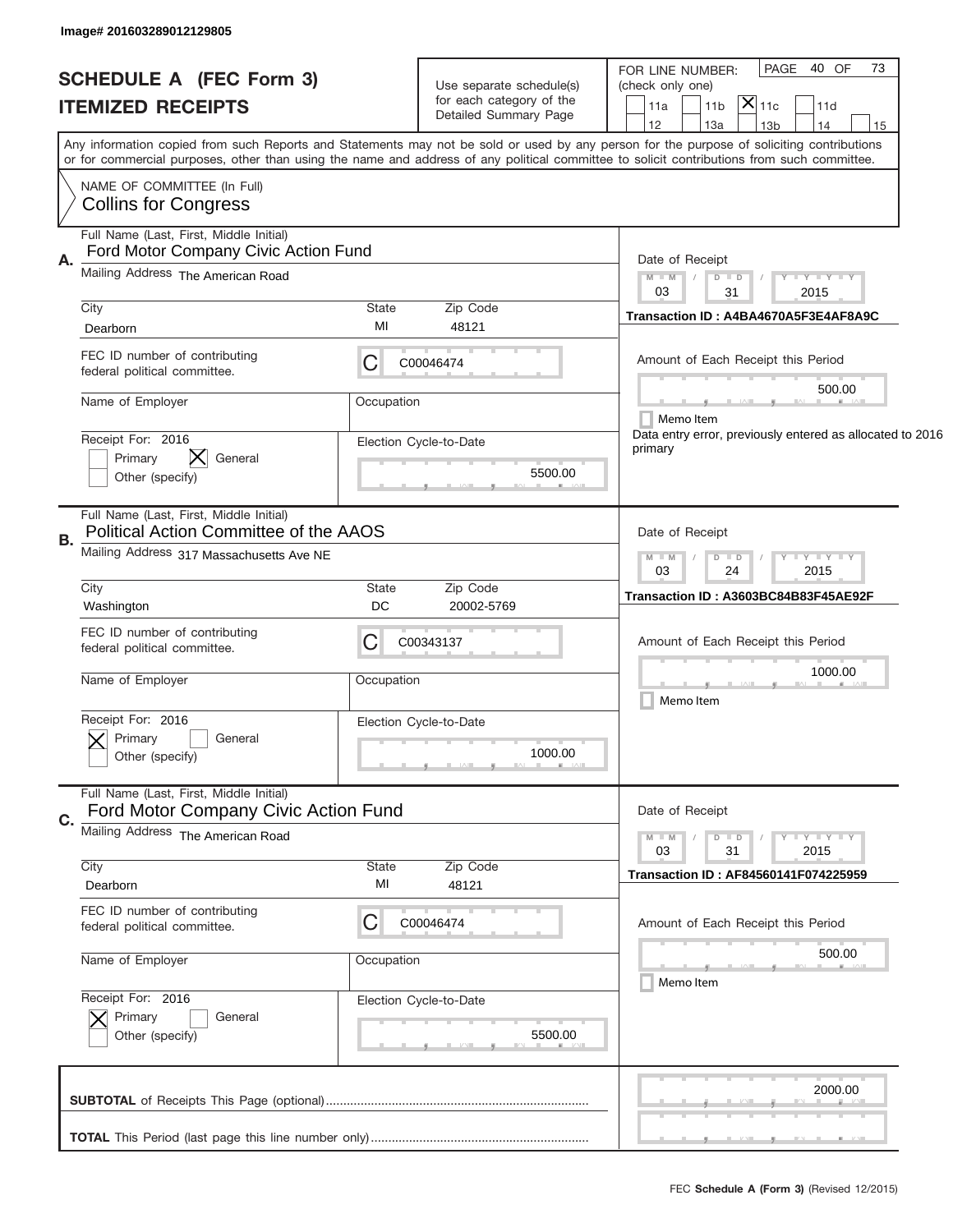|    | Image# 201603289012129806                                                                                           |                                                         |                                                   |                                                                                                                                                                                                                                                                                         |  |
|----|---------------------------------------------------------------------------------------------------------------------|---------------------------------------------------------|---------------------------------------------------|-----------------------------------------------------------------------------------------------------------------------------------------------------------------------------------------------------------------------------------------------------------------------------------------|--|
|    | <b>SCHEDULE A (FEC Form 3)</b>                                                                                      |                                                         | Use separate schedule(s)                          | PAGE<br>41 OF<br>73<br>FOR LINE NUMBER:<br>(check only one)                                                                                                                                                                                                                             |  |
|    | <b>ITEMIZED RECEIPTS</b>                                                                                            |                                                         | for each category of the<br>Detailed Summary Page | $\overline{ {\mathsf X} }_{\text{11c}}$<br>11 <sub>b</sub><br>11a<br>11d<br>12<br>13a<br>14<br>13 <sub>b</sub><br>15                                                                                                                                                                    |  |
|    |                                                                                                                     |                                                         |                                                   | Any information copied from such Reports and Statements may not be sold or used by any person for the purpose of soliciting contributions<br>or for commercial purposes, other than using the name and address of any political committee to solicit contributions from such committee. |  |
|    | NAME OF COMMITTEE (In Full)<br><b>Collins for Congress</b>                                                          |                                                         |                                                   |                                                                                                                                                                                                                                                                                         |  |
| Α. | Full Name (Last, First, Middle Initial)<br>Republican Main Street PAC                                               |                                                         |                                                   | Date of Receipt                                                                                                                                                                                                                                                                         |  |
|    | Mailing Address 1220 L St NW<br>Ste 100-263                                                                         |                                                         |                                                   | $M$ $M$<br><b>LEY LEY LEY</b><br>$D$ $D$<br>03<br>20<br>2015                                                                                                                                                                                                                            |  |
|    | City<br>Washington                                                                                                  | <b>State</b><br>DC                                      | Zip Code<br>20005-4018                            | Transaction ID: ACC05C264D1674450B60                                                                                                                                                                                                                                                    |  |
|    | FEC ID number of contributing<br>federal political committee.                                                       | С                                                       | C00165159                                         | Amount of Each Receipt this Period                                                                                                                                                                                                                                                      |  |
|    | Name of Employer                                                                                                    | Occupation                                              |                                                   | 1000.00<br>Memo Item                                                                                                                                                                                                                                                                    |  |
|    | Receipt For: 2016<br>Primary<br>General<br>Other (specify)                                                          |                                                         | Election Cycle-to-Date<br>2000.00                 |                                                                                                                                                                                                                                                                                         |  |
| В. | Full Name (Last, First, Middle Initial)<br>National Association Of Broadcasters Political Action Committee (nabpac) |                                                         |                                                   | Date of Receipt                                                                                                                                                                                                                                                                         |  |
|    | Mailing Address 1771 N Street NW                                                                                    | $M - M$<br><b>LYLYLY</b><br>$D$ $D$<br>02<br>17<br>2015 |                                                   |                                                                                                                                                                                                                                                                                         |  |
|    | City<br>Washington                                                                                                  | <b>State</b><br>DC                                      | Zip Code<br>20036-2800                            | Transaction ID: A719DD28E130A4775B17                                                                                                                                                                                                                                                    |  |
|    | FEC ID number of contributing<br>federal political committee.                                                       | C                                                       | C00009985                                         | Amount of Each Receipt this Period                                                                                                                                                                                                                                                      |  |
|    | Name of Employer                                                                                                    | Occupation                                              |                                                   | 1500.00<br>Memo Item                                                                                                                                                                                                                                                                    |  |
|    | Receipt For: 2016<br>General<br>Primary<br>Other (specify)                                                          |                                                         | Election Cycle-to-Date<br>1500.00                 |                                                                                                                                                                                                                                                                                         |  |
| C. | Full Name (Last, First, Middle Initial)<br>Thermo Fisher Scientific Inc. PAC                                        |                                                         |                                                   | Date of Receipt                                                                                                                                                                                                                                                                         |  |
|    | Mailing Address 81 Wyman Street                                                                                     |                                                         |                                                   | $I - Y - I - Y - I - Y$<br>$M - M$<br>$D$ $D$<br>03<br>20<br>2015                                                                                                                                                                                                                       |  |
|    | City<br>Waltham                                                                                                     | <b>State</b><br>МA                                      | Zip Code<br>02451-1223                            | Transaction ID: AFA98CB481C34452893F                                                                                                                                                                                                                                                    |  |
|    | FEC ID number of contributing<br>federal political committee.                                                       | C                                                       | C00520379                                         | Amount of Each Receipt this Period                                                                                                                                                                                                                                                      |  |
|    | Name of Employer                                                                                                    | Occupation                                              |                                                   | 2500.00<br>Memo Item                                                                                                                                                                                                                                                                    |  |
|    | Receipt For: 2016<br>Primary<br>General<br>Other (specify)                                                          |                                                         | Election Cycle-to-Date<br>2500.00                 |                                                                                                                                                                                                                                                                                         |  |
|    |                                                                                                                     |                                                         |                                                   | 5000.00                                                                                                                                                                                                                                                                                 |  |
|    |                                                                                                                     |                                                         |                                                   |                                                                                                                                                                                                                                                                                         |  |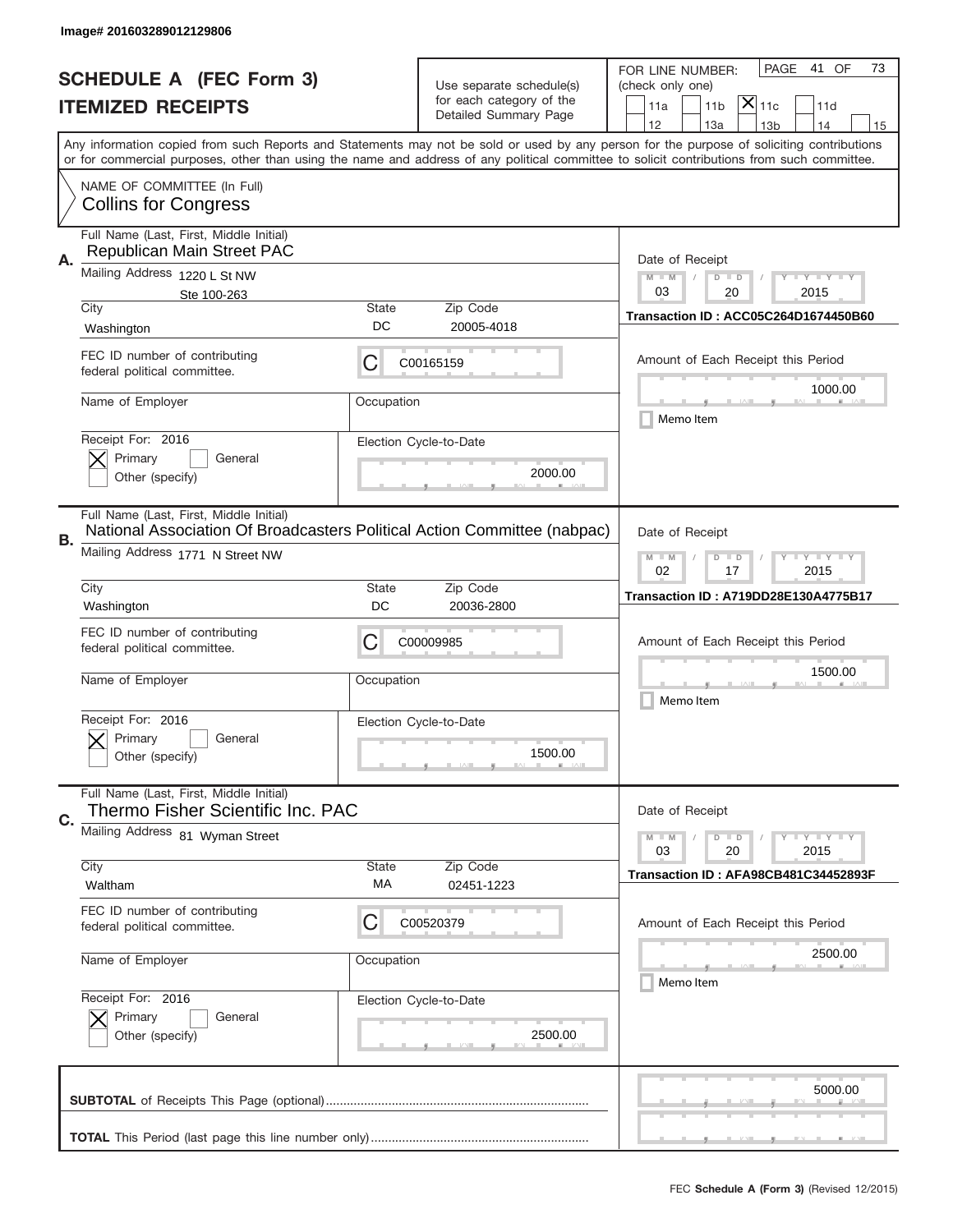|    | Image# 201603289012129807                                                                                                                 |                                                                                                                         |                                                   |                                                                                                                                            |  |  |  |
|----|-------------------------------------------------------------------------------------------------------------------------------------------|-------------------------------------------------------------------------------------------------------------------------|---------------------------------------------------|--------------------------------------------------------------------------------------------------------------------------------------------|--|--|--|
|    | <b>SCHEDULE A (FEC Form 3)</b>                                                                                                            |                                                                                                                         | Use separate schedule(s)                          | PAGE<br>42 OF<br>73<br>FOR LINE NUMBER:<br>(check only one)                                                                                |  |  |  |
|    | <b>ITEMIZED RECEIPTS</b>                                                                                                                  |                                                                                                                         | for each category of the<br>Detailed Summary Page | $\mathsf{X} _{\mathsf{11c}}$<br>11a<br>11 <sub>b</sub><br>11d                                                                              |  |  |  |
|    | Any information copied from such Reports and Statements may not be sold or used by any person for the purpose of soliciting contributions |                                                                                                                         |                                                   | 12<br>13a<br>14<br>13 <sub>b</sub><br>15                                                                                                   |  |  |  |
|    |                                                                                                                                           |                                                                                                                         |                                                   | or for commercial purposes, other than using the name and address of any political committee to solicit contributions from such committee. |  |  |  |
|    | NAME OF COMMITTEE (In Full)<br><b>Collins for Congress</b>                                                                                |                                                                                                                         |                                                   |                                                                                                                                            |  |  |  |
|    | Full Name (Last, First, Middle Initial)<br>National Multi Housing Council Political Action Committee                                      |                                                                                                                         |                                                   | Date of Receipt                                                                                                                            |  |  |  |
| Α. | Mailing Address 1850 M Street NW                                                                                                          |                                                                                                                         |                                                   |                                                                                                                                            |  |  |  |
|    | Suite 540<br>City                                                                                                                         | State                                                                                                                   | Zip Code                                          | 03<br>20<br>2015<br>Transaction ID: A3729C7BBB4AF4EAC85B                                                                                   |  |  |  |
|    | Washington                                                                                                                                | DC                                                                                                                      | 20036-5816                                        |                                                                                                                                            |  |  |  |
|    | FEC ID number of contributing<br>federal political committee.                                                                             | С                                                                                                                       | C00130773                                         | Amount of Each Receipt this Period                                                                                                         |  |  |  |
|    | Name of Employer                                                                                                                          | Occupation                                                                                                              |                                                   | 2500.00<br>Memo Item                                                                                                                       |  |  |  |
|    | Receipt For: 2016<br>Primary<br>General<br>Other (specify)                                                                                |                                                                                                                         | Election Cycle-to-Date<br>2500.00                 |                                                                                                                                            |  |  |  |
|    | Full Name (Last, First, Middle Initial)<br>Honeywell International PAC                                                                    |                                                                                                                         |                                                   | Date of Receipt                                                                                                                            |  |  |  |
| В. | Mailing Address 101 Constitution Ave NW                                                                                                   | $\mathbf{I}$ $\mathbf{Y}$ $\mathbf{I}$ $\mathbf{Y}$ $\mathbf{I}$ $\mathbf{Y}$<br>$M - M$<br>$D$ $D$<br>03<br>13<br>2015 |                                                   |                                                                                                                                            |  |  |  |
|    | City                                                                                                                                      | State                                                                                                                   | Transaction ID: A4317883055A0489B93A              |                                                                                                                                            |  |  |  |
|    | Washington                                                                                                                                | DC                                                                                                                      | 20001-2133                                        |                                                                                                                                            |  |  |  |
|    | FEC ID number of contributing<br>federal political committee.                                                                             | С                                                                                                                       | C00096156                                         | Amount of Each Receipt this Period                                                                                                         |  |  |  |
|    | Name of Employer                                                                                                                          | Occupation                                                                                                              |                                                   | 1000.00<br>Memo Item                                                                                                                       |  |  |  |
|    | Receipt For: 2016<br>Primary<br>General<br>Other (specify)                                                                                |                                                                                                                         | Election Cycle-to-Date<br>1000.00                 |                                                                                                                                            |  |  |  |
|    | Full Name (Last, First, Middle Initial)<br>National Air Traffic Controllers Association Pac                                               |                                                                                                                         |                                                   | Date of Receipt                                                                                                                            |  |  |  |
| C. | Mailing Address 1325 Massachusetts Avenue NW                                                                                              |                                                                                                                         |                                                   |                                                                                                                                            |  |  |  |
|    |                                                                                                                                           |                                                                                                                         |                                                   | <b>LYLYLY</b><br>$M - M$<br>$D$ $D$<br>2015<br>03<br>31                                                                                    |  |  |  |
|    | City<br>Washington                                                                                                                        | <b>State</b><br>DC                                                                                                      | Zip Code<br>20005-4171                            | Transaction ID: A4EEB632694404E2AADF                                                                                                       |  |  |  |
|    | FEC ID number of contributing<br>federal political committee.                                                                             | C                                                                                                                       | C00238725                                         | Amount of Each Receipt this Period                                                                                                         |  |  |  |
|    | Name of Employer                                                                                                                          | Occupation                                                                                                              |                                                   | 1000.00<br>Memo Item                                                                                                                       |  |  |  |
|    | Receipt For: 2016<br>Primary<br>General<br>Other (specify)                                                                                |                                                                                                                         | Election Cycle-to-Date<br>1000.00                 |                                                                                                                                            |  |  |  |
|    |                                                                                                                                           |                                                                                                                         |                                                   | 4500.00                                                                                                                                    |  |  |  |
|    |                                                                                                                                           |                                                                                                                         |                                                   |                                                                                                                                            |  |  |  |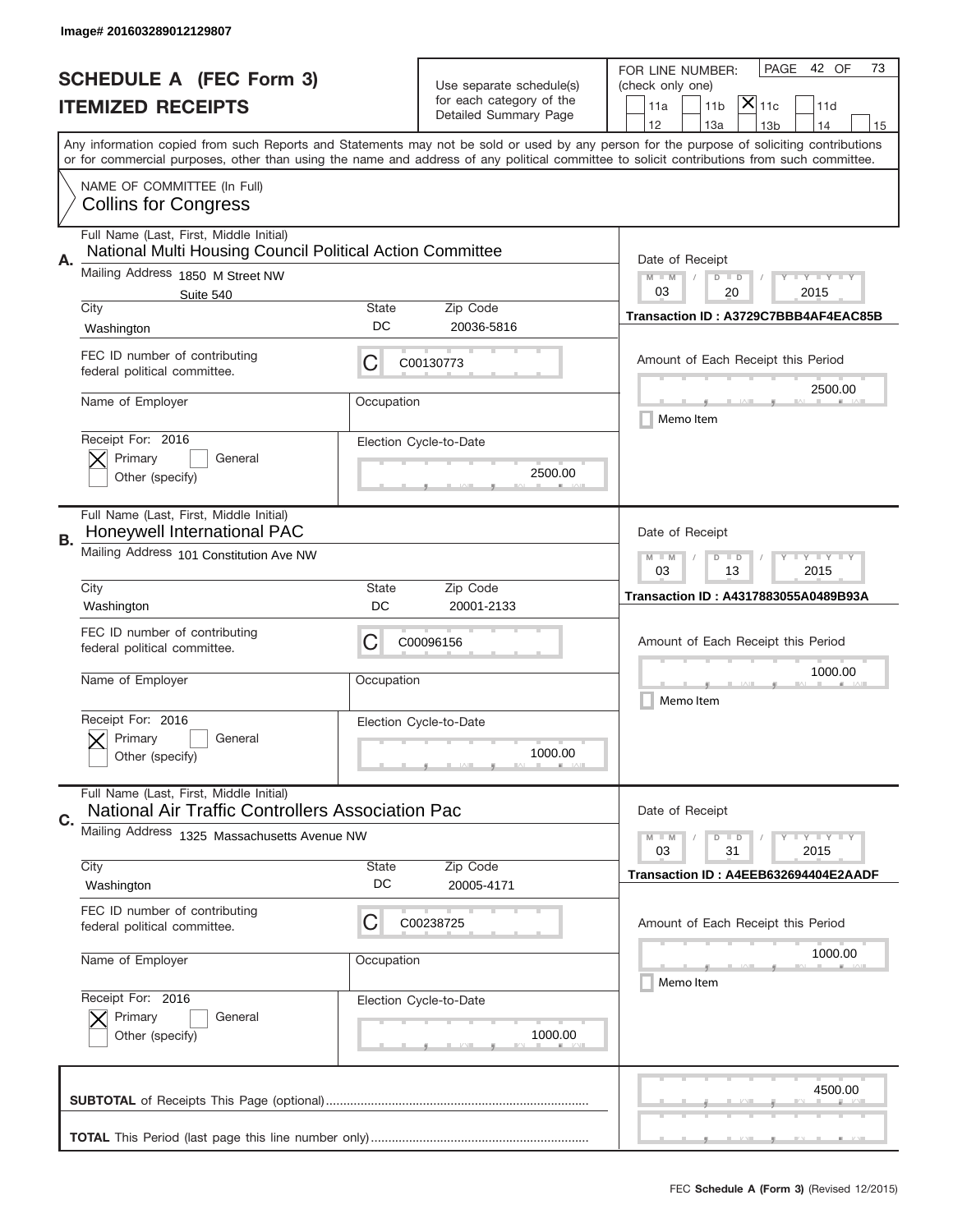|    | Image# 201603289012129808                                                                              |                                                         |                                                   |                                                                                                                                                                                                                                                                                                                                     |
|----|--------------------------------------------------------------------------------------------------------|---------------------------------------------------------|---------------------------------------------------|-------------------------------------------------------------------------------------------------------------------------------------------------------------------------------------------------------------------------------------------------------------------------------------------------------------------------------------|
|    | <b>SCHEDULE A (FEC Form 3)</b>                                                                         |                                                         | Use separate schedule(s)                          | PAGE<br>43 OF<br>73<br>FOR LINE NUMBER:<br>(check only one)                                                                                                                                                                                                                                                                         |
|    | <b>ITEMIZED RECEIPTS</b>                                                                               |                                                         | for each category of the<br>Detailed Summary Page | $ \mathsf{X} _{\mathsf{11c}}$<br>11a<br>11 <sub>b</sub><br>11d                                                                                                                                                                                                                                                                      |
|    |                                                                                                        |                                                         |                                                   | 12<br>13a<br>14<br>13 <sub>b</sub><br>15<br>Any information copied from such Reports and Statements may not be sold or used by any person for the purpose of soliciting contributions<br>or for commercial purposes, other than using the name and address of any political committee to solicit contributions from such committee. |
|    | NAME OF COMMITTEE (In Full)<br><b>Collins for Congress</b>                                             |                                                         |                                                   |                                                                                                                                                                                                                                                                                                                                     |
| Α. | Full Name (Last, First, Middle Initial)<br>National Propane Gas Association Political Action Committee |                                                         |                                                   | Date of Receipt                                                                                                                                                                                                                                                                                                                     |
|    | Mailing Address 1899 L Street NW<br>Suite 350                                                          |                                                         |                                                   | $M - M$<br><b>LEY LEY LEY</b><br>$D$ $D$<br>03<br>20<br>2015                                                                                                                                                                                                                                                                        |
|    | City<br>Washington                                                                                     | <b>State</b><br>DC                                      | Zip Code<br>20036-3870                            | <b>Transaction ID: A9464741A0E7F4871857</b>                                                                                                                                                                                                                                                                                         |
|    | FEC ID number of contributing<br>federal political committee.                                          | C                                                       | C00079681                                         | Amount of Each Receipt this Period                                                                                                                                                                                                                                                                                                  |
|    | Name of Employer                                                                                       | Occupation                                              |                                                   | 1000.00<br>Memo Item                                                                                                                                                                                                                                                                                                                |
|    | Receipt For: 2016<br>Primary<br>General<br>Other (specify)                                             |                                                         | Election Cycle-to-Date<br>1000.00                 |                                                                                                                                                                                                                                                                                                                                     |
| В. | Full Name (Last, First, Middle Initial)<br>Dte Energy Co. Pac - Federal                                |                                                         |                                                   | Date of Receipt                                                                                                                                                                                                                                                                                                                     |
|    | Mailing Address 1 Energy Plaza<br>Room 1583                                                            | <b>LYLYLY</b><br>$M - M$<br>$D$ $D$<br>03<br>24<br>2015 |                                                   |                                                                                                                                                                                                                                                                                                                                     |
|    | City<br>Detroit                                                                                        | <b>State</b><br>MI                                      | Zip Code<br>48226-1221                            | Transaction ID: A09518CAF2CC9480C8AB                                                                                                                                                                                                                                                                                                |
|    | FEC ID number of contributing<br>federal political committee.                                          | C                                                       | C00081547                                         | Amount of Each Receipt this Period                                                                                                                                                                                                                                                                                                  |
|    | Name of Employer                                                                                       | Occupation                                              |                                                   | 1000.00<br>Memo Item                                                                                                                                                                                                                                                                                                                |
|    | Receipt For: 2016<br>General<br>Primary<br>Other (specify)                                             |                                                         | Election Cycle-to-Date<br>1000.00                 |                                                                                                                                                                                                                                                                                                                                     |
| C. | Full Name (Last, First, Middle Initial)<br><b>Republican Main Street PAC</b>                           |                                                         |                                                   | Date of Receipt                                                                                                                                                                                                                                                                                                                     |
|    | Mailing Address<br>1220 L St NW<br>Ste 100-263                                                         |                                                         |                                                   | $I - Y - I - Y - I - Y$<br>$M - M$<br>$D$ $D$<br>03<br>20<br>2015                                                                                                                                                                                                                                                                   |
|    | City<br>Washington                                                                                     | <b>State</b><br>DC                                      | Zip Code<br>20005-4018                            | Transaction ID: AD15118BC6D6542E19C3                                                                                                                                                                                                                                                                                                |
|    | FEC ID number of contributing<br>federal political committee.                                          | С                                                       | C00165159                                         | Amount of Each Receipt this Period                                                                                                                                                                                                                                                                                                  |
|    | Name of Employer                                                                                       | Occupation                                              |                                                   | 1000.00<br>Memo Item                                                                                                                                                                                                                                                                                                                |
|    | Receipt For: 2016<br>Primary<br>General<br>Other (specify)                                             |                                                         | Election Cycle-to-Date<br>2000.00                 |                                                                                                                                                                                                                                                                                                                                     |
|    |                                                                                                        |                                                         |                                                   | 3000.00                                                                                                                                                                                                                                                                                                                             |
|    |                                                                                                        |                                                         |                                                   |                                                                                                                                                                                                                                                                                                                                     |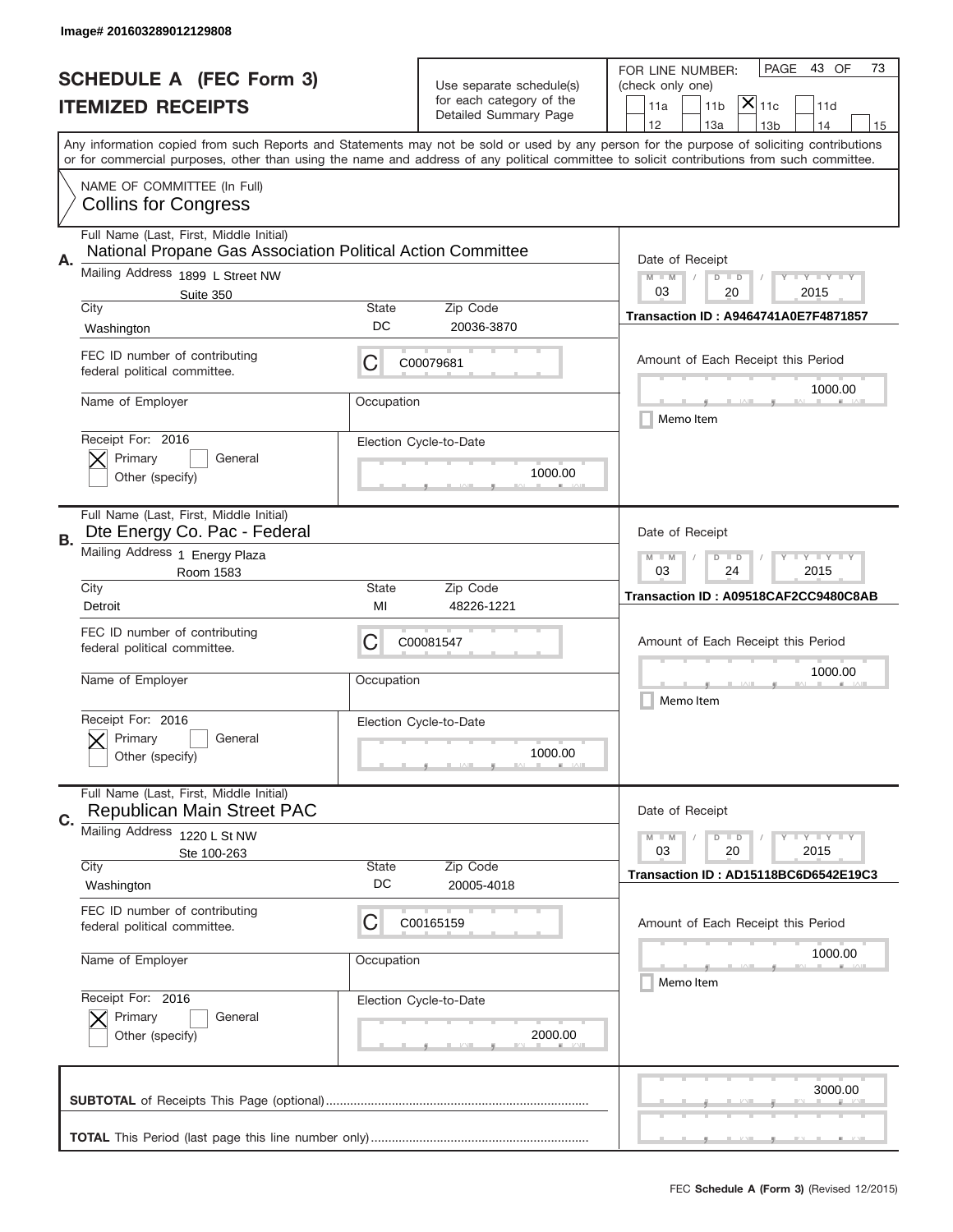|    | Image# 201603289012129809                                                              |                                                           |                                                   |                                                                                                                                                                                                                                                                                         |  |  |
|----|----------------------------------------------------------------------------------------|-----------------------------------------------------------|---------------------------------------------------|-----------------------------------------------------------------------------------------------------------------------------------------------------------------------------------------------------------------------------------------------------------------------------------------|--|--|
|    | <b>SCHEDULE A (FEC Form 3)</b>                                                         |                                                           | Use separate schedule(s)                          | PAGE<br>44 OF<br>73<br>FOR LINE NUMBER:<br>(check only one)                                                                                                                                                                                                                             |  |  |
|    | <b>ITEMIZED RECEIPTS</b>                                                               |                                                           | for each category of the<br>Detailed Summary Page | $ \mathsf{X} _{\mathsf{11c}}$<br>11 <sub>b</sub><br>11d<br>11a                                                                                                                                                                                                                          |  |  |
|    |                                                                                        |                                                           |                                                   | 12<br>13a<br>14<br>13 <sub>b</sub><br>15                                                                                                                                                                                                                                                |  |  |
|    |                                                                                        |                                                           |                                                   | Any information copied from such Reports and Statements may not be sold or used by any person for the purpose of soliciting contributions<br>or for commercial purposes, other than using the name and address of any political committee to solicit contributions from such committee. |  |  |
|    | NAME OF COMMITTEE (In Full)<br><b>Collins for Congress</b>                             |                                                           |                                                   |                                                                                                                                                                                                                                                                                         |  |  |
|    | Full Name (Last, First, Middle Initial)<br><b>American Dental PAC</b>                  |                                                           |                                                   |                                                                                                                                                                                                                                                                                         |  |  |
|    | Α.<br>Mailing Address 1111 14th Street NW<br><b>Suite 1100</b>                         |                                                           |                                                   | Date of Receipt<br>$M$ $M$<br><b>LYLYLYLY</b><br>$D$ $D$<br>03<br>20<br>2015                                                                                                                                                                                                            |  |  |
|    | City                                                                                   | State                                                     | Zip Code                                          | Transaction ID: A2B72A1505DAA412CB61                                                                                                                                                                                                                                                    |  |  |
|    | Washington                                                                             | DC                                                        | 20005-5627                                        |                                                                                                                                                                                                                                                                                         |  |  |
|    | FEC ID number of contributing<br>federal political committee.                          | C                                                         | C00000729                                         | Amount of Each Receipt this Period                                                                                                                                                                                                                                                      |  |  |
|    | Name of Employer                                                                       | Occupation                                                |                                                   | 2500.00<br>Memo Item                                                                                                                                                                                                                                                                    |  |  |
|    | Receipt For: 2016<br>Primary                                                           |                                                           | Election Cycle-to-Date                            |                                                                                                                                                                                                                                                                                         |  |  |
|    | General<br>Other (specify)                                                             |                                                           | 2500.00                                           |                                                                                                                                                                                                                                                                                         |  |  |
| В. | Full Name (Last, First, Middle Initial)<br>AT&T Inc. Federal PAC                       |                                                           |                                                   | Date of Receipt                                                                                                                                                                                                                                                                         |  |  |
|    | Mailing Address 208 S Akard Street<br><b>Suite 2701</b>                                | <b>LY LY LY</b><br>$M - M$<br>$D$ $D$<br>03<br>30<br>2015 |                                                   |                                                                                                                                                                                                                                                                                         |  |  |
|    | City<br>Dallas                                                                         | <b>State</b><br>ТX                                        | Zip Code<br>75202-4206                            | Transaction ID: AEB1A44949F2540ECAAE                                                                                                                                                                                                                                                    |  |  |
|    | FEC ID number of contributing<br>federal political committee.                          | C                                                         | C00109017                                         | Amount of Each Receipt this Period                                                                                                                                                                                                                                                      |  |  |
|    | Name of Employer                                                                       | Occupation                                                |                                                   | 2500.00                                                                                                                                                                                                                                                                                 |  |  |
|    | Receipt For: 2016                                                                      |                                                           | Election Cycle-to-Date                            | Memo Item                                                                                                                                                                                                                                                                               |  |  |
|    | General<br>Primary<br>Other (specify)                                                  |                                                           | 2500.00                                           |                                                                                                                                                                                                                                                                                         |  |  |
| C. | Full Name (Last, First, Middle Initial)<br><b>National Association of Realtors PAC</b> |                                                           |                                                   | Date of Receipt                                                                                                                                                                                                                                                                         |  |  |
|    | Mailing Address 430 N Michigan Ave                                                     |                                                           |                                                   | $I - Y - I - Y - I - Y$<br>$M - M$<br>$D$ $D$<br>03<br>20<br>2015                                                                                                                                                                                                                       |  |  |
|    | City                                                                                   | <b>State</b>                                              | Zip Code                                          | Transaction ID: ACBD7FDAFC61D422E97E                                                                                                                                                                                                                                                    |  |  |
|    | Chicago                                                                                | IL                                                        | 60611-4011                                        |                                                                                                                                                                                                                                                                                         |  |  |
|    | FEC ID number of contributing<br>federal political committee.                          | C                                                         | C00030718                                         | Amount of Each Receipt this Period                                                                                                                                                                                                                                                      |  |  |
|    | Name of Employer                                                                       | Occupation                                                |                                                   | 500.00<br>Memo Item                                                                                                                                                                                                                                                                     |  |  |
|    | Receipt For: 2016                                                                      |                                                           | Election Cycle-to-Date                            |                                                                                                                                                                                                                                                                                         |  |  |
|    | Primary<br>General<br>Other (specify)                                                  |                                                           | 500.00                                            |                                                                                                                                                                                                                                                                                         |  |  |
|    |                                                                                        |                                                           |                                                   | 5500.00                                                                                                                                                                                                                                                                                 |  |  |
|    |                                                                                        |                                                           |                                                   |                                                                                                                                                                                                                                                                                         |  |  |
|    |                                                                                        |                                                           |                                                   |                                                                                                                                                                                                                                                                                         |  |  |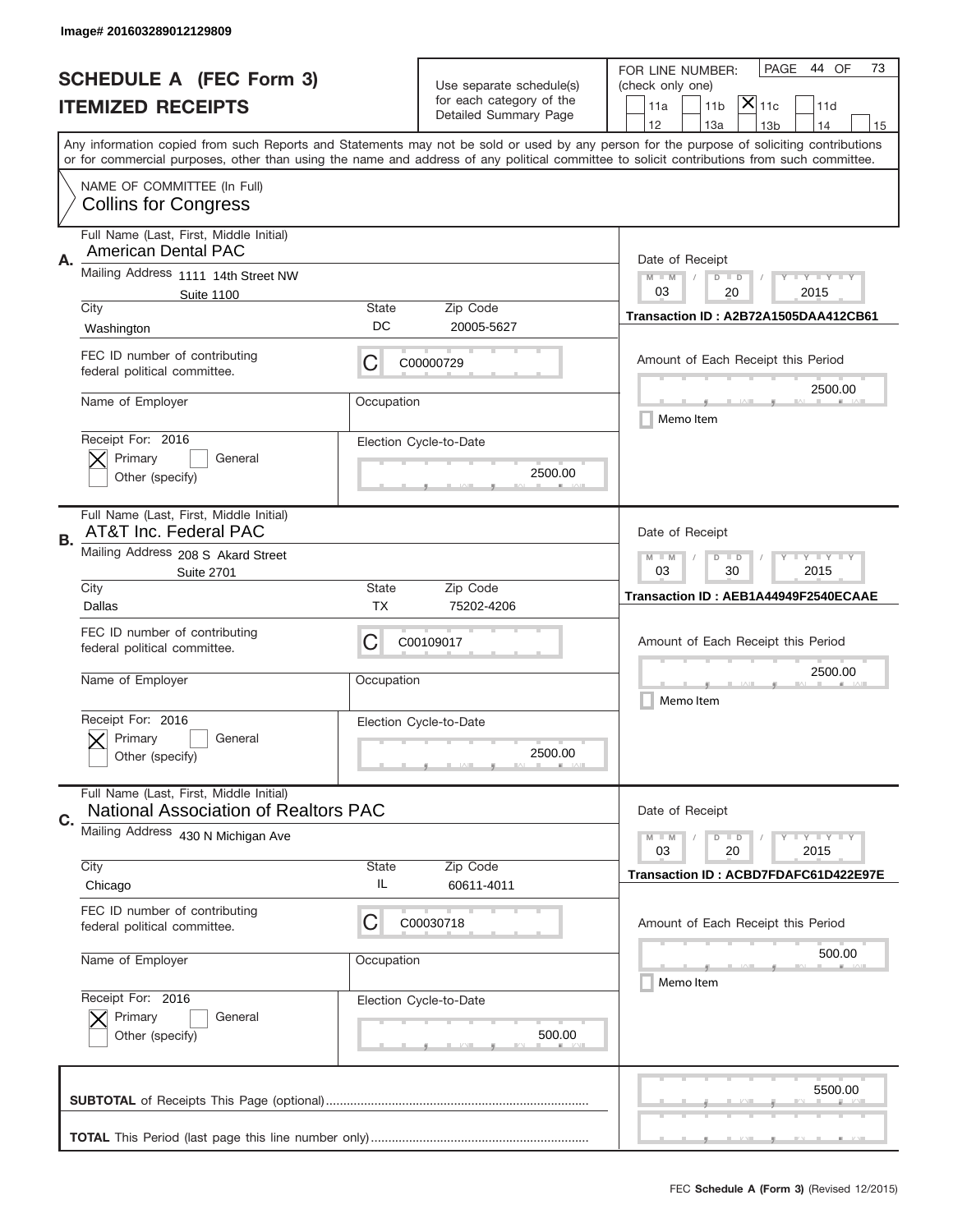|    | Image# 201603289012129810                                                                             |                                                                                                                         |                                                   |                                                                                                                                                                                                                                                                                                                  |
|----|-------------------------------------------------------------------------------------------------------|-------------------------------------------------------------------------------------------------------------------------|---------------------------------------------------|------------------------------------------------------------------------------------------------------------------------------------------------------------------------------------------------------------------------------------------------------------------------------------------------------------------|
|    | <b>SCHEDULE A (FEC Form 3)</b>                                                                        |                                                                                                                         | Use separate schedule(s)                          | PAGE<br>45 OF<br>73<br>FOR LINE NUMBER:<br>(check only one)                                                                                                                                                                                                                                                      |
|    | <b>ITEMIZED RECEIPTS</b>                                                                              |                                                                                                                         | for each category of the<br>Detailed Summary Page | $\mathsf{X} _{\mathsf{11c}}$<br>11a<br>11 <sub>b</sub><br>11d<br>12<br>13a<br>14                                                                                                                                                                                                                                 |
|    |                                                                                                       |                                                                                                                         |                                                   | 13 <sub>b</sub><br>15<br>Any information copied from such Reports and Statements may not be sold or used by any person for the purpose of soliciting contributions<br>or for commercial purposes, other than using the name and address of any political committee to solicit contributions from such committee. |
|    | NAME OF COMMITTEE (In Full)<br><b>Collins for Congress</b>                                            |                                                                                                                         |                                                   |                                                                                                                                                                                                                                                                                                                  |
| Α. | Full Name (Last, First, Middle Initial)<br>Ford Motor Company Civic Action Fund                       |                                                                                                                         |                                                   | Date of Receipt                                                                                                                                                                                                                                                                                                  |
|    | Mailing Address The American Road                                                                     |                                                                                                                         |                                                   | $M - M$<br>$-1$ $-1$ $-1$ $-1$ $-1$<br>$D$ $D$<br>01<br>06<br>2015                                                                                                                                                                                                                                               |
|    | City<br>Dearborn                                                                                      | State<br>MI                                                                                                             | Zip Code<br>48121                                 | Transaction ID: A81BC1FD04753417B81F                                                                                                                                                                                                                                                                             |
|    | FEC ID number of contributing<br>federal political committee.                                         | С                                                                                                                       | C00046474                                         | Amount of Each Receipt this Period<br>2000.00                                                                                                                                                                                                                                                                    |
|    | Name of Employer                                                                                      | Occupation                                                                                                              |                                                   | Memo Item                                                                                                                                                                                                                                                                                                        |
|    | Receipt For: 2016<br>Primary<br>General<br>Other (specify)                                            |                                                                                                                         | Election Cycle-to-Date<br>2000.00                 |                                                                                                                                                                                                                                                                                                                  |
| В. | Full Name (Last, First, Middle Initial)<br>Exelon Corporation Political Action Committee (exelon Pac) |                                                                                                                         |                                                   | Date of Receipt                                                                                                                                                                                                                                                                                                  |
|    | Mailing Address 101 Constitution Avenue NW<br>Suite 400 E                                             | $\mathbf{I}$ $\mathbf{Y}$ $\mathbf{I}$ $\mathbf{Y}$ $\mathbf{I}$ $\mathbf{Y}$<br>$M$ $M$<br>$D$ $D$<br>03<br>30<br>2015 |                                                   |                                                                                                                                                                                                                                                                                                                  |
|    | City<br>Washington                                                                                    | <b>State</b><br>DC                                                                                                      | Zip Code<br>20001-2133                            | Transaction ID: A936CC0C6F8F84F14AF8                                                                                                                                                                                                                                                                             |
|    | FEC ID number of contributing<br>federal political committee.                                         | С                                                                                                                       | C00141218                                         | Amount of Each Receipt this Period                                                                                                                                                                                                                                                                               |
|    | Name of Employer                                                                                      | Occupation                                                                                                              |                                                   | 2500.00<br>Memo Item                                                                                                                                                                                                                                                                                             |
|    | Receipt For: 2016<br>Primary<br>General<br>Other (specify)                                            |                                                                                                                         | Election Cycle-to-Date<br>2500.00                 |                                                                                                                                                                                                                                                                                                                  |
| C. | Full Name (Last, First, Middle Initial)<br><b>Tuesday Group PAC</b>                                   |                                                                                                                         |                                                   | Date of Receipt                                                                                                                                                                                                                                                                                                  |
|    | Mailing Address PO Box 11586                                                                          |                                                                                                                         |                                                   | $I - Y - I - Y - I - Y$<br>$M - M$<br>$D$ $D$<br>2015<br>03<br>20                                                                                                                                                                                                                                                |
|    | City<br>Washington                                                                                    | State<br>DC                                                                                                             | Zip Code<br>20008-0786                            | Transaction ID: A441258578E8E4ADA9C5                                                                                                                                                                                                                                                                             |
|    | FEC ID number of contributing<br>federal political committee.                                         | С                                                                                                                       | C00433060                                         | Amount of Each Receipt this Period                                                                                                                                                                                                                                                                               |
|    | Name of Employer                                                                                      | Occupation                                                                                                              |                                                   | 2500.00<br>Memo Item                                                                                                                                                                                                                                                                                             |
|    | Receipt For: 2016<br>Primary<br>General<br>Other (specify)                                            |                                                                                                                         | Election Cycle-to-Date<br>2500.00                 |                                                                                                                                                                                                                                                                                                                  |
|    |                                                                                                       |                                                                                                                         |                                                   | 7000.00                                                                                                                                                                                                                                                                                                          |
|    |                                                                                                       |                                                                                                                         |                                                   |                                                                                                                                                                                                                                                                                                                  |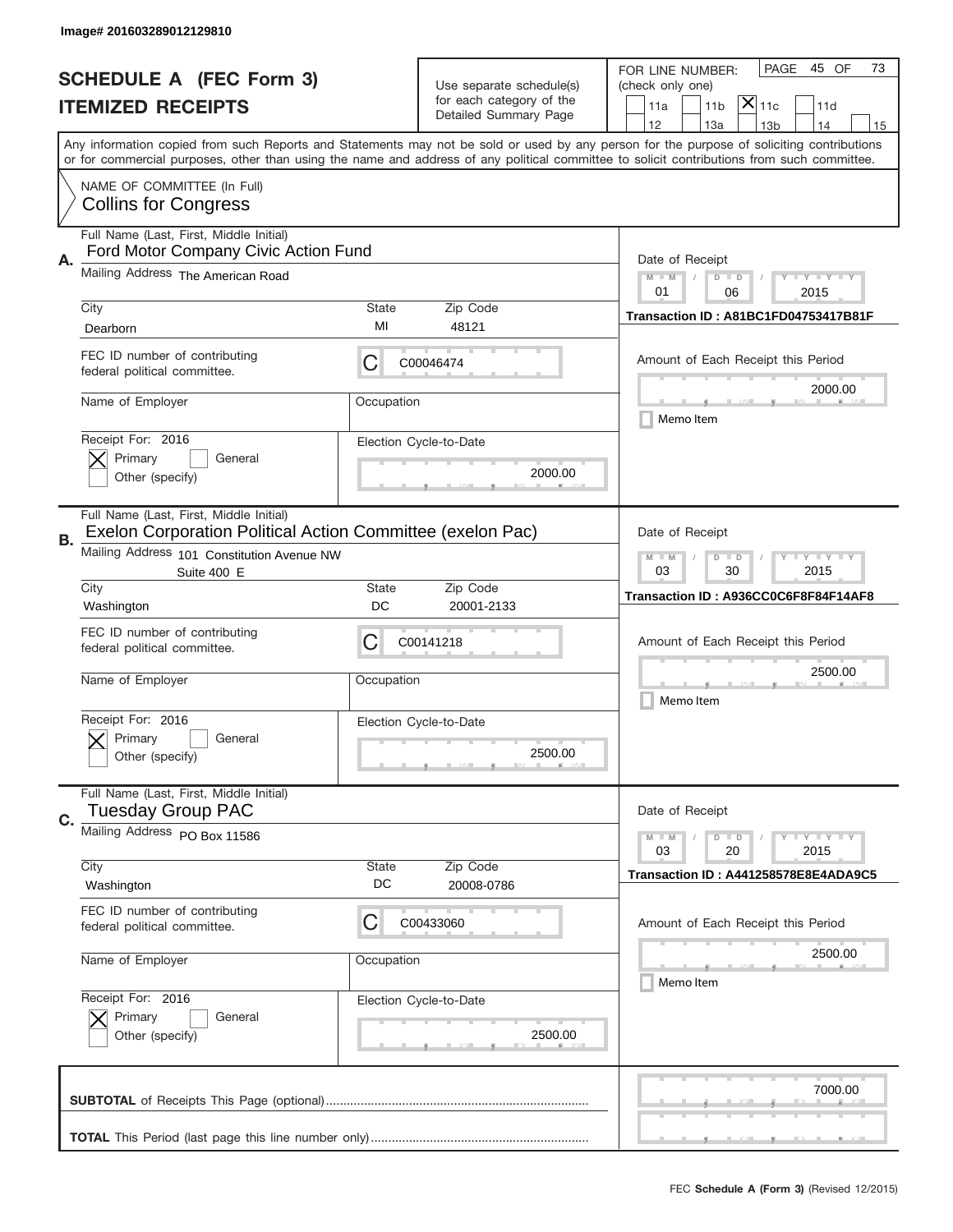|    | Image# 201603289012129811                                                       |                                                           |                                                   |                                                                                                                                                                                                                                                                                         |
|----|---------------------------------------------------------------------------------|-----------------------------------------------------------|---------------------------------------------------|-----------------------------------------------------------------------------------------------------------------------------------------------------------------------------------------------------------------------------------------------------------------------------------------|
|    | <b>SCHEDULE A (FEC Form 3)</b>                                                  |                                                           | Use separate schedule(s)                          | PAGE<br>46 OF<br>73<br>FOR LINE NUMBER:<br>(check only one)                                                                                                                                                                                                                             |
|    | <b>ITEMIZED RECEIPTS</b>                                                        |                                                           | for each category of the<br>Detailed Summary Page | $ \mathsf{\overline{X}} _{\mathsf{11c}}$<br>11 <sub>b</sub><br>11a<br>11d                                                                                                                                                                                                               |
|    |                                                                                 |                                                           |                                                   | 12<br>13a<br>13 <sub>b</sub><br>14<br>15                                                                                                                                                                                                                                                |
|    |                                                                                 |                                                           |                                                   | Any information copied from such Reports and Statements may not be sold or used by any person for the purpose of soliciting contributions<br>or for commercial purposes, other than using the name and address of any political committee to solicit contributions from such committee. |
|    | NAME OF COMMITTEE (In Full)<br><b>Collins for Congress</b>                      |                                                           |                                                   |                                                                                                                                                                                                                                                                                         |
| Α. | Full Name (Last, First, Middle Initial)<br>Air Line Pilots Assoc. Int'l PAC     |                                                           |                                                   | Date of Receipt                                                                                                                                                                                                                                                                         |
|    | Mailing Address 1625 Massachusetts Ave NW                                       |                                                           |                                                   | <b>TEY TEY TEY</b><br>$M - M$<br>$D$ $D$<br>03<br>30<br>2015                                                                                                                                                                                                                            |
|    | City<br>Washington                                                              | State<br>DC                                               | Zip Code<br>20036-2212                            | Transaction ID: A24994319288745E19F2                                                                                                                                                                                                                                                    |
|    | FEC ID number of contributing<br>federal political committee.                   | C                                                         | C00035451                                         | Amount of Each Receipt this Period                                                                                                                                                                                                                                                      |
|    | Name of Employer                                                                | Occupation                                                |                                                   | 2500.00<br>Memo Item                                                                                                                                                                                                                                                                    |
|    | Receipt For: 2016<br>Primary<br>General<br>Other (specify)                      |                                                           | Election Cycle-to-Date<br>2500.00                 |                                                                                                                                                                                                                                                                                         |
| В. | Full Name (Last, First, Middle Initial)<br><b>Committee to Elect Marc Smith</b> |                                                           |                                                   | Date of Receipt                                                                                                                                                                                                                                                                         |
|    | Mailing Address 7230 Woodhaven Drive                                            | <b>LY LY LY</b><br>$M$ $M$<br>$D$ $D$<br>03<br>02<br>2015 |                                                   |                                                                                                                                                                                                                                                                                         |
|    | City                                                                            | State                                                     | Zip Code                                          | Transaction ID: AD718FBB9E4B24BECB08                                                                                                                                                                                                                                                    |
|    |                                                                                 |                                                           |                                                   |                                                                                                                                                                                                                                                                                         |
|    | Lockport<br>FEC ID number of contributing<br>federal political committee.       | <b>NY</b><br>C                                            | 14094-6243                                        | Amount of Each Receipt this Period                                                                                                                                                                                                                                                      |
|    | Name of Employer                                                                | Occupation                                                |                                                   | 125.00<br>Memo Item                                                                                                                                                                                                                                                                     |
|    | Receipt For: 2016<br>Primary<br>General<br>Other (specify)                      |                                                           | Election Cycle-to-Date<br>125.00                  | From permissible funds                                                                                                                                                                                                                                                                  |
|    | Full Name (Last, First, Middle Initial)<br>Arkema PAC                           |                                                           |                                                   | Date of Receipt                                                                                                                                                                                                                                                                         |
| C. | Mailing Address 200 Market Street                                               |                                                           |                                                   | <b>LY LY LY</b><br>$M - M$<br>$D$ $D$<br>2015<br>03<br>31                                                                                                                                                                                                                               |
|    | City<br>Philadelphia                                                            | State<br>PA                                               | Zip Code<br>19106-2805                            | Transaction ID: A3E63867BED654C54B7F                                                                                                                                                                                                                                                    |
|    | FEC ID number of contributing<br>federal political committee.                   | C                                                         | C00182980                                         | Amount of Each Receipt this Period                                                                                                                                                                                                                                                      |
|    | Name of Employer                                                                | Occupation                                                |                                                   | 1000.00<br>Memo Item                                                                                                                                                                                                                                                                    |
|    | Receipt For: 2016<br>Primary<br>General<br>Other (specify)                      |                                                           | Election Cycle-to-Date<br>1000.00                 |                                                                                                                                                                                                                                                                                         |
|    |                                                                                 |                                                           |                                                   | 3625.00                                                                                                                                                                                                                                                                                 |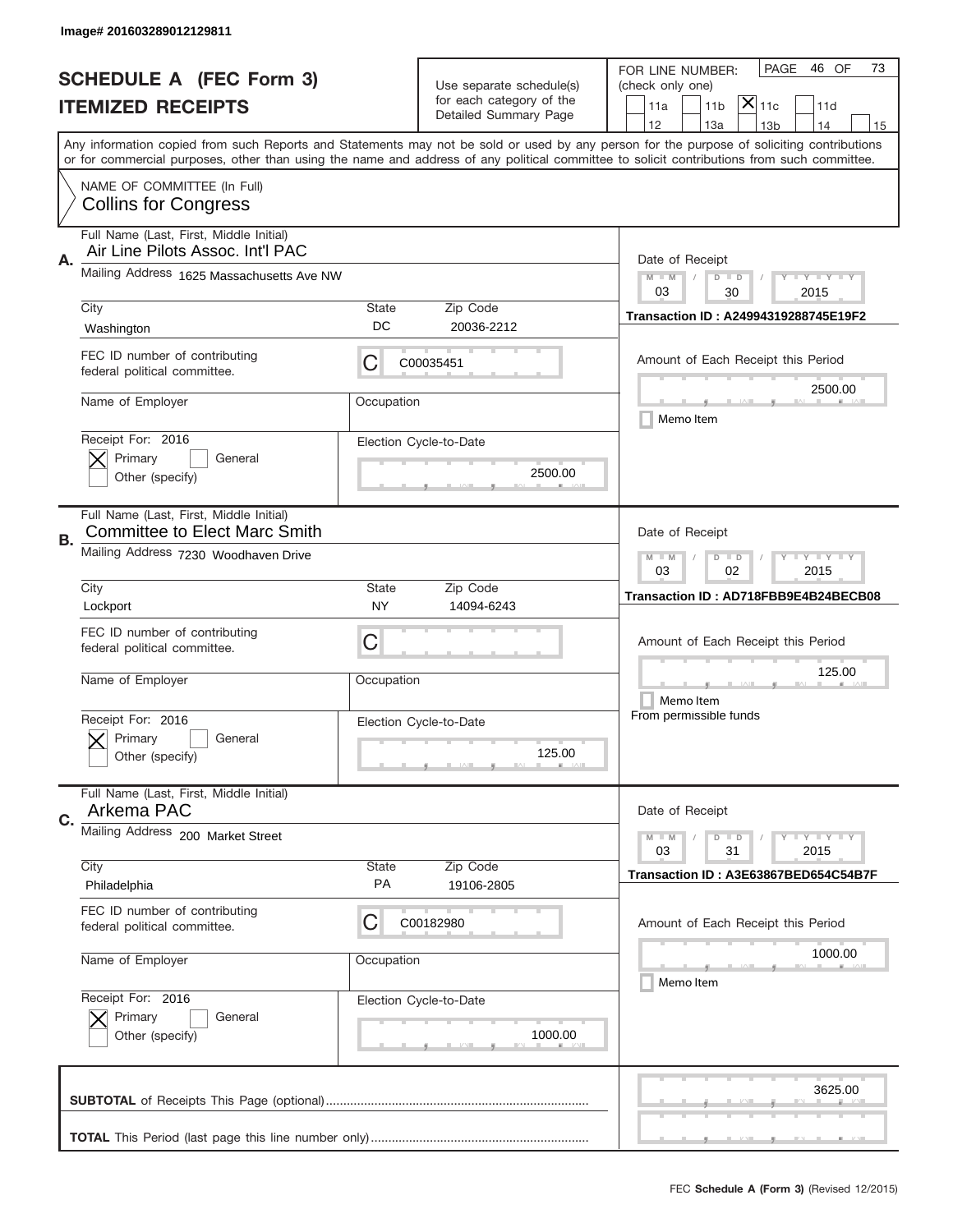|    | Image# 201603289012129812                                                         |                                                                                                                         |                                                      |                                                                                                                                                                                                                                                                                         |
|----|-----------------------------------------------------------------------------------|-------------------------------------------------------------------------------------------------------------------------|------------------------------------------------------|-----------------------------------------------------------------------------------------------------------------------------------------------------------------------------------------------------------------------------------------------------------------------------------------|
|    | <b>SCHEDULE A (FEC Form 3)</b>                                                    |                                                                                                                         | Use separate schedule(s)<br>for each category of the | PAGE<br>47 OF<br>73<br>FOR LINE NUMBER:<br>(check only one)<br>$ \overline{\mathsf{X}} _{\mathsf{11c}}$                                                                                                                                                                                 |
|    | <b>ITEMIZED RECEIPTS</b>                                                          |                                                                                                                         | Detailed Summary Page                                | 11a<br>11 <sub>b</sub><br>11d<br>12<br>13a<br>14<br>13 <sub>b</sub><br>15                                                                                                                                                                                                               |
|    |                                                                                   |                                                                                                                         |                                                      | Any information copied from such Reports and Statements may not be sold or used by any person for the purpose of soliciting contributions<br>or for commercial purposes, other than using the name and address of any political committee to solicit contributions from such committee. |
|    | NAME OF COMMITTEE (In Full)<br><b>Collins for Congress</b>                        |                                                                                                                         |                                                      |                                                                                                                                                                                                                                                                                         |
| Α. | Full Name (Last, First, Middle Initial)<br>American Academy Of Neurology Brainpac |                                                                                                                         |                                                      | Date of Receipt                                                                                                                                                                                                                                                                         |
|    | Mailing Address 509B 2nd St NE<br>Lower LEVEL                                     |                                                                                                                         |                                                      | $M - M$<br>$\mathbf{I}$ $\mathbf{Y}$ $\mathbf{I}$ $\mathbf{Y}$ $\mathbf{I}$ $\mathbf{Y}$<br>$D$ $D$<br>03<br>30<br>2015                                                                                                                                                                 |
|    | City<br>Washington                                                                | State<br>DC                                                                                                             | Zip Code<br>20002-4916                               | Transaction ID: A606AF7392B784DC9A9D                                                                                                                                                                                                                                                    |
|    | FEC ID number of contributing<br>federal political committee.                     | C                                                                                                                       | C00435933                                            | Amount of Each Receipt this Period<br>1000.00                                                                                                                                                                                                                                           |
|    | Name of Employer                                                                  | Occupation                                                                                                              |                                                      | Memo Item                                                                                                                                                                                                                                                                               |
|    | Receipt For: 2016<br>Primary<br>General<br>Other (specify)                        |                                                                                                                         | Election Cycle-to-Date<br>1000.00                    |                                                                                                                                                                                                                                                                                         |
| В. | Full Name (Last, First, Middle Initial)<br><b>NFG FEDPAC</b>                      |                                                                                                                         |                                                      | Date of Receipt                                                                                                                                                                                                                                                                         |
|    | Mailing Address 10 Lafayette Sq                                                   | $\mathbf{I}$ $\mathbf{Y}$ $\mathbf{I}$ $\mathbf{Y}$ $\mathbf{I}$ $\mathbf{Y}$<br>$M - M$<br>$D$ $D$<br>03<br>09<br>2015 |                                                      |                                                                                                                                                                                                                                                                                         |
|    | City<br><b>Buffalo</b>                                                            | State<br>NY                                                                                                             | Zip Code<br>14203-1824                               | Transaction ID: A9C60ACDE45D943B8939                                                                                                                                                                                                                                                    |
|    | FEC ID number of contributing<br>federal political committee.                     | C                                                                                                                       | C00083758                                            | Amount of Each Receipt this Period                                                                                                                                                                                                                                                      |
|    | Name of Employer                                                                  | Occupation                                                                                                              |                                                      | 2700.00<br>Memo Item                                                                                                                                                                                                                                                                    |
|    | Receipt For: 2016<br>Primary<br>General<br>Other (specify)                        |                                                                                                                         | Election Cycle-to-Date<br>2700.00                    |                                                                                                                                                                                                                                                                                         |
| C. | Full Name (Last, First, Middle Initial)<br>Ford Motor Company Civic Action Fund   |                                                                                                                         |                                                      | Date of Receipt                                                                                                                                                                                                                                                                         |
|    | Mailing Address The American Road                                                 |                                                                                                                         |                                                      | $I - Y - I - Y - I - Y$<br>$M - M$<br>$D$ $D$<br>2015<br>03<br>30                                                                                                                                                                                                                       |
|    | City<br>Dearborn                                                                  | <b>State</b><br>MI                                                                                                      | Zip Code<br>48121                                    | Transaction ID: AAE16C61347D84AEDA95                                                                                                                                                                                                                                                    |
|    | FEC ID number of contributing<br>federal political committee.                     | C                                                                                                                       | C00046474                                            | Amount of Each Receipt this Period                                                                                                                                                                                                                                                      |
|    | Name of Employer                                                                  | Occupation                                                                                                              |                                                      | 2500.00<br>Memo Item                                                                                                                                                                                                                                                                    |
|    | Receipt For: 2016<br>Primary<br>General<br>Other (specify)                        |                                                                                                                         | Election Cycle-to-Date<br>4500.00                    |                                                                                                                                                                                                                                                                                         |
|    |                                                                                   |                                                                                                                         |                                                      | 6200.00                                                                                                                                                                                                                                                                                 |
|    |                                                                                   |                                                                                                                         |                                                      |                                                                                                                                                                                                                                                                                         |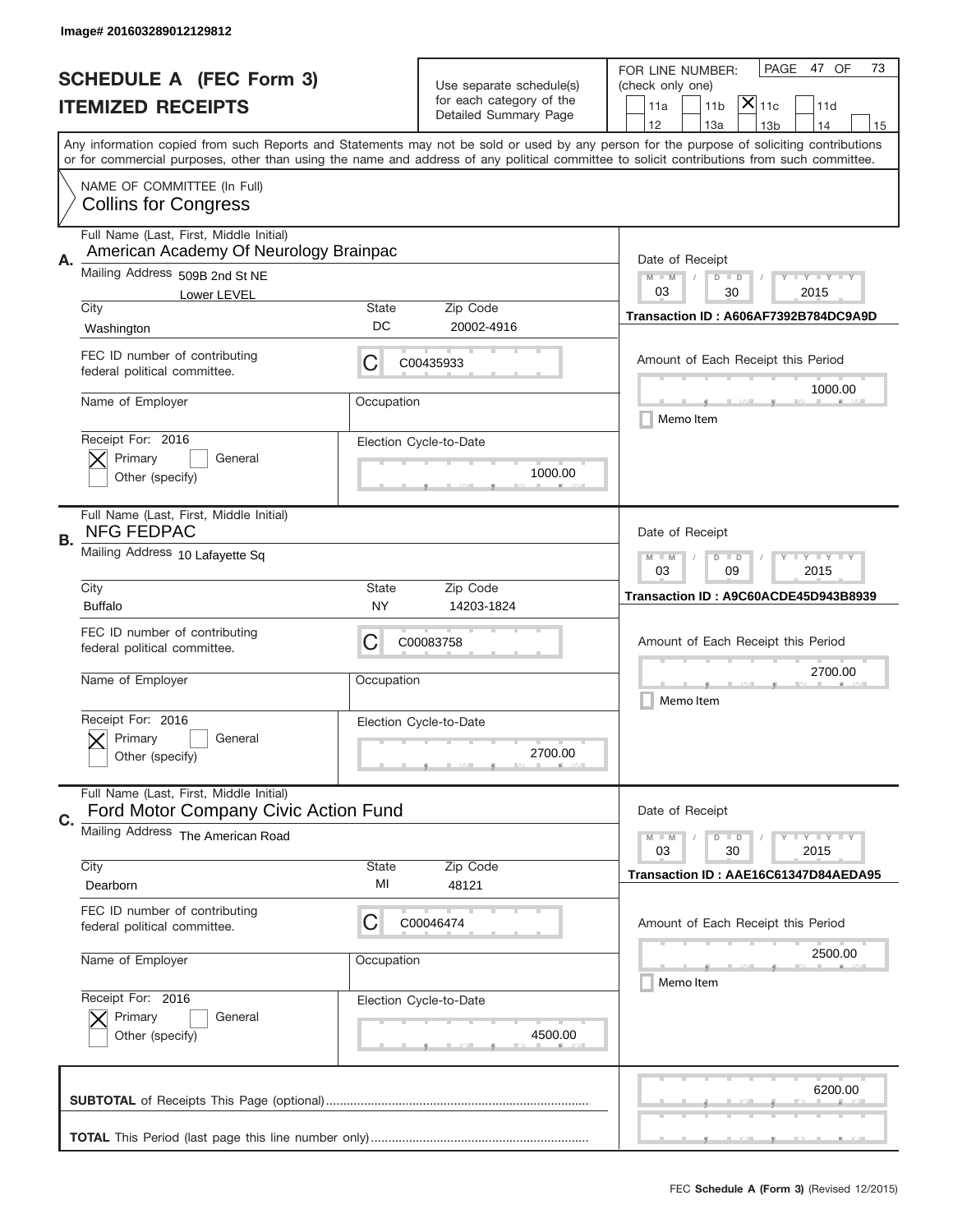|                          | Image# 201603289012129813                                                        |                                                      |                                                   |                                                                                                                                                                                                                                                                                                                                     |
|--------------------------|----------------------------------------------------------------------------------|------------------------------------------------------|---------------------------------------------------|-------------------------------------------------------------------------------------------------------------------------------------------------------------------------------------------------------------------------------------------------------------------------------------------------------------------------------------|
|                          | <b>SCHEDULE A (FEC Form 3)</b>                                                   |                                                      | Use separate schedule(s)                          | PAGE<br>48 OF<br>73<br>FOR LINE NUMBER:<br>(check only one)                                                                                                                                                                                                                                                                         |
| <b>ITEMIZED RECEIPTS</b> |                                                                                  |                                                      | for each category of the<br>Detailed Summary Page | $ \mathsf{X} _{\mathsf{11c}}$<br>11 <sub>b</sub><br>11d<br>11a                                                                                                                                                                                                                                                                      |
|                          |                                                                                  |                                                      |                                                   | 12<br>13a<br>14<br>13 <sub>b</sub><br>15<br>Any information copied from such Reports and Statements may not be sold or used by any person for the purpose of soliciting contributions<br>or for commercial purposes, other than using the name and address of any political committee to solicit contributions from such committee. |
|                          | NAME OF COMMITTEE (In Full)<br><b>Collins for Congress</b>                       |                                                      |                                                   |                                                                                                                                                                                                                                                                                                                                     |
| Α.                       | Full Name (Last, First, Middle Initial)<br>United States Telecom Association PAC |                                                      |                                                   | Date of Receipt                                                                                                                                                                                                                                                                                                                     |
|                          | Mailing Address 607 14th St NW                                                   | Y TY TY TY<br>$M - M$<br>$D$ $D$<br>03<br>20<br>2015 |                                                   |                                                                                                                                                                                                                                                                                                                                     |
|                          | City<br>Washington                                                               | State<br>DC                                          | Zip Code<br>20005-2073                            | Transaction ID: AABC49F02D08C425DA66                                                                                                                                                                                                                                                                                                |
|                          | FEC ID number of contributing<br>federal political committee.                    | C                                                    | C00000984                                         | Amount of Each Receipt this Period<br>1000.00                                                                                                                                                                                                                                                                                       |
|                          | Name of Employer                                                                 | Occupation                                           |                                                   | Memo Item                                                                                                                                                                                                                                                                                                                           |
|                          | Receipt For: 2016<br>Primary<br>General<br>Other (specify)                       |                                                      | Election Cycle-to-Date<br>1000.00                 |                                                                                                                                                                                                                                                                                                                                     |
|                          | Full Name (Last, First, Middle Initial)                                          |                                                      |                                                   | Date of Receipt                                                                                                                                                                                                                                                                                                                     |
| В.                       | <b>Mailing Address</b>                                                           | Y TY TY TY<br>$D$ $D$                                |                                                   |                                                                                                                                                                                                                                                                                                                                     |
|                          | City                                                                             | State                                                |                                                   |                                                                                                                                                                                                                                                                                                                                     |
|                          | FEC ID number of contributing<br>federal political committee.                    | C                                                    |                                                   | Amount of Each Receipt this Period                                                                                                                                                                                                                                                                                                  |
|                          | Name of Employer                                                                 | Occupation                                           |                                                   | Memo Item                                                                                                                                                                                                                                                                                                                           |
|                          | Receipt For:<br>Primary<br>General<br>Other (specify)                            |                                                      | Election Cycle-to-Date                            |                                                                                                                                                                                                                                                                                                                                     |
| C.                       | Full Name (Last, First, Middle Initial)                                          |                                                      |                                                   | Date of Receipt                                                                                                                                                                                                                                                                                                                     |
|                          | <b>Mailing Address</b>                                                           |                                                      |                                                   | Y - Y - Y - Y<br>$M - M$<br>$D$ $D$                                                                                                                                                                                                                                                                                                 |
|                          | City                                                                             | State                                                | Zip Code                                          |                                                                                                                                                                                                                                                                                                                                     |
|                          | FEC ID number of contributing<br>federal political committee.                    | C                                                    |                                                   | Amount of Each Receipt this Period                                                                                                                                                                                                                                                                                                  |
|                          | Name of Employer                                                                 | Occupation                                           |                                                   | _______<br>Memo Item                                                                                                                                                                                                                                                                                                                |
|                          | Receipt For:<br>Primary<br>General<br>Other (specify)                            |                                                      | Election Cycle-to-Date                            |                                                                                                                                                                                                                                                                                                                                     |
|                          |                                                                                  |                                                      |                                                   | 1000.00                                                                                                                                                                                                                                                                                                                             |
|                          |                                                                                  |                                                      |                                                   | 42325.00                                                                                                                                                                                                                                                                                                                            |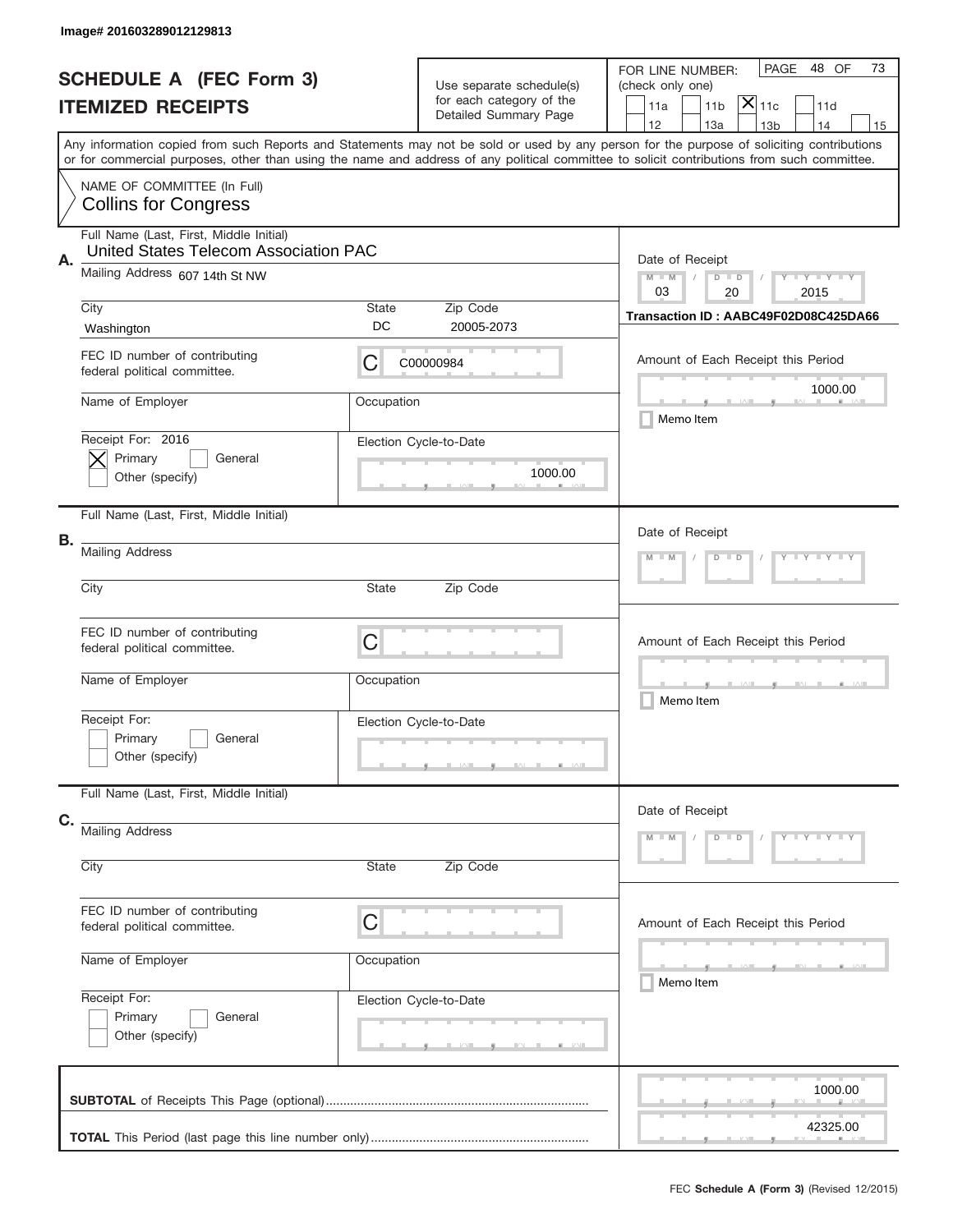|           | lmage#201603289012129814                                                                                                                                                                                                                                                                |                                                                               |                                                             |                                                                                                                                                                     |
|-----------|-----------------------------------------------------------------------------------------------------------------------------------------------------------------------------------------------------------------------------------------------------------------------------------------|-------------------------------------------------------------------------------|-------------------------------------------------------------|---------------------------------------------------------------------------------------------------------------------------------------------------------------------|
|           | <b>SCHEDULE B (FEC Form 3)</b><br><b>ITEMIZED DISBURSEMENTS</b>                                                                                                                                                                                                                         | Use separate schedule(s)<br>for each category of the<br>Detailed Summary Page |                                                             | 73<br>49<br>PAGE<br>OF<br>FOR LINE NUMBER:<br>(check only one)<br>$\times$<br>17<br>18<br>19a<br>19 <sub>b</sub><br>20a<br>20 <sub>b</sub><br>20 <sub>c</sub><br>21 |
|           | Any information copied from such Reports and Statements may not be sold or used by any person for the purpose of soliciting contributions<br>or for commercial purposes, other than using the name and address of any political committee to solicit contributions from such committee. |                                                                               |                                                             |                                                                                                                                                                     |
|           | NAME OF COMMITTEE (In Full)<br><b>Collins for Congress</b>                                                                                                                                                                                                                              |                                                                               |                                                             |                                                                                                                                                                     |
|           | Full Name (Last, First, Middle Initial)<br>A. Charlie Dent                                                                                                                                                                                                                              |                                                                               |                                                             | Date of Disbursement<br><b>LYLYLY</b><br>$M - M$<br>$D$ $D$                                                                                                         |
|           | Mailing Address 101 Norht Carolina Ave SE<br>Apt F                                                                                                                                                                                                                                      |                                                                               |                                                             | 2015<br>01<br>05                                                                                                                                                    |
|           | City<br><b>State</b>                                                                                                                                                                                                                                                                    | Zip Code                                                                      |                                                             | Amount of Each Disbursement this Period                                                                                                                             |
|           | DC<br>Washington<br>Purpose of Disbursement<br>Dues                                                                                                                                                                                                                                     | 20003                                                                         |                                                             | 225.00                                                                                                                                                              |
|           | Candidate Name                                                                                                                                                                                                                                                                          | Memo Item<br>Category/                                                        |                                                             |                                                                                                                                                                     |
|           | Disbursement For: 2016<br>Office Sought:<br>House<br>Primary<br>Senate<br>President<br>Other (specify)<br>District:<br>State:                                                                                                                                                           | Transaction ID: B70CED21E8FE646E1886                                          |                                                             |                                                                                                                                                                     |
|           | Full Name (Last, First, Middle Initial)                                                                                                                                                                                                                                                 |                                                                               |                                                             |                                                                                                                                                                     |
| <b>B.</b> | The Buffalo Club                                                                                                                                                                                                                                                                        | Date of Disbursement<br>$-M$<br>$Y = Y$<br>M<br>D<br>D                        |                                                             |                                                                                                                                                                     |
|           | Mailing Address 388 Delaware Avenue                                                                                                                                                                                                                                                     | 2015<br>01<br>07                                                              |                                                             |                                                                                                                                                                     |
|           | City<br>State<br><b>NY</b><br><b>Buffalo</b>                                                                                                                                                                                                                                            | Zip Code<br>14202-1604                                                        |                                                             | Amount of Each Disbursement this Period                                                                                                                             |
|           | Purpose of Disbursement<br>Fundraising breakfast<br>Candidate Name                                                                                                                                                                                                                      | 003<br>Category/<br>Type                                                      | 218.09<br>Memo Item<br>Transaction ID: BA21147C3FABE46E8A70 |                                                                                                                                                                     |
|           | Disbursement For:<br>Office Sought:<br>House<br>Senate<br>President<br>State:<br>District:                                                                                                                                                                                              | 2016<br>Primary<br>General<br>Other (specify)                                 |                                                             |                                                                                                                                                                     |
|           | Full Name (Last, First, Middle Initial)<br>c. 21st Century Fox                                                                                                                                                                                                                          |                                                                               |                                                             | Date of Disbursement                                                                                                                                                |
|           | Mailing Address<br>400 N Capitol Street NW<br>Suite 890                                                                                                                                                                                                                                 | $-\gamma$ $-\gamma$ $-\gamma$<br>M<br>M<br>D<br>D<br>Y<br>15<br>2015<br>01    |                                                             |                                                                                                                                                                     |
|           | City<br><b>State</b><br>Washington<br>DC                                                                                                                                                                                                                                                | Zip Code<br>20001-1555                                                        |                                                             | Amount of Each Disbursement this Period                                                                                                                             |
|           | Purpose of Disbursement<br>Luncheon<br>007                                                                                                                                                                                                                                              |                                                                               |                                                             | 1189.50<br>Memo Item                                                                                                                                                |
|           | Candidate Name                                                                                                                                                                                                                                                                          | Category/<br>Transaction ID: BDD85BBDB53BA476F9BE                             |                                                             |                                                                                                                                                                     |
|           | Office Sought:<br>House<br>Senate<br>President<br>State:<br>District:                                                                                                                                                                                                                   | Disbursement For: 2016<br>Primary<br>General<br>Other (specify)               |                                                             |                                                                                                                                                                     |
|           |                                                                                                                                                                                                                                                                                         |                                                                               |                                                             | 1632.59                                                                                                                                                             |
|           |                                                                                                                                                                                                                                                                                         |                                                                               |                                                             |                                                                                                                                                                     |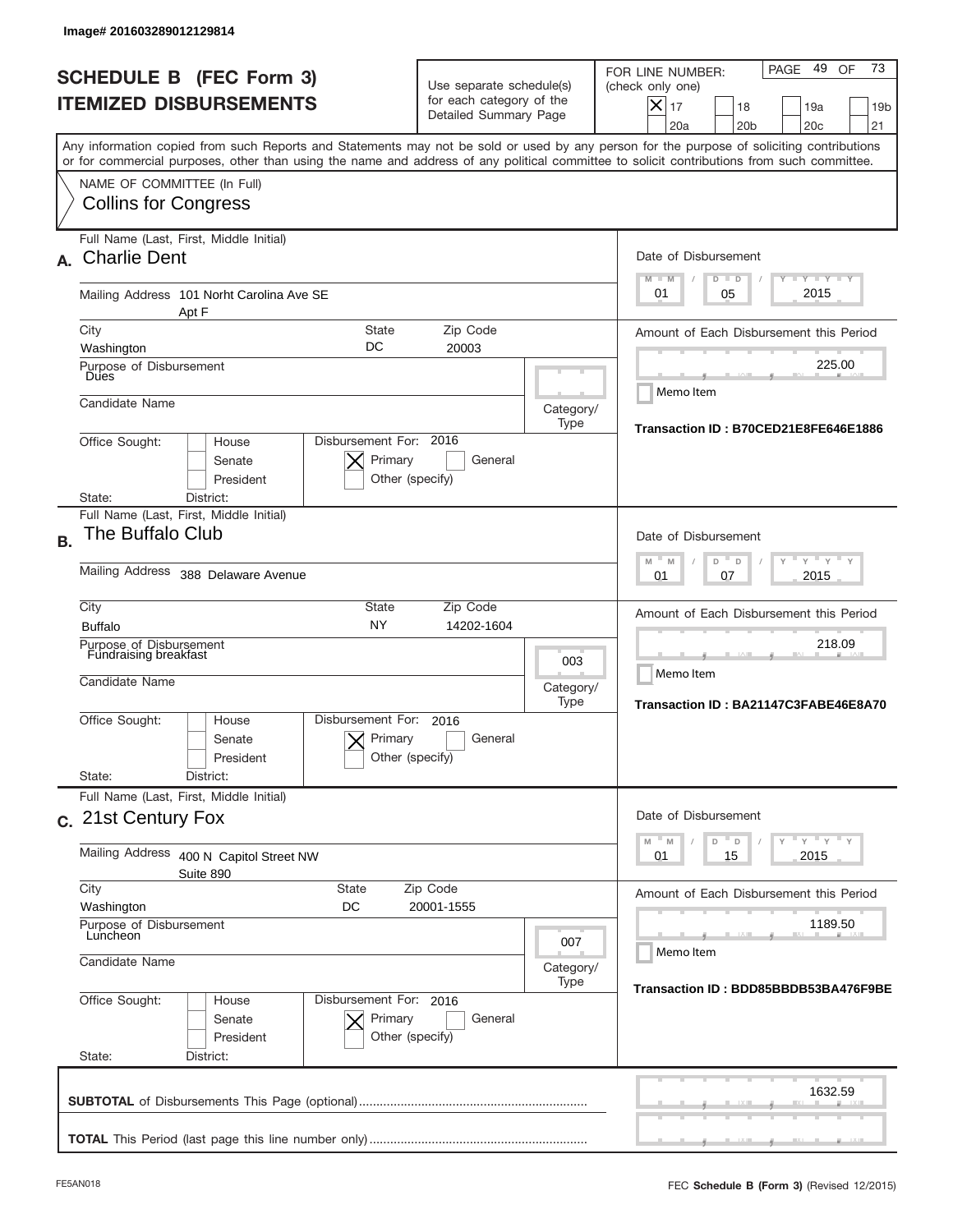| Image# 201603289012129815                                                                                                                                                                                                                                                               |                                                                               |                                         |                                                                                                                                                                     |  |  |
|-----------------------------------------------------------------------------------------------------------------------------------------------------------------------------------------------------------------------------------------------------------------------------------------|-------------------------------------------------------------------------------|-----------------------------------------|---------------------------------------------------------------------------------------------------------------------------------------------------------------------|--|--|
| <b>SCHEDULE B (FEC Form 3)</b><br><b>ITEMIZED DISBURSEMENTS</b>                                                                                                                                                                                                                         | Use separate schedule(s)<br>for each category of the<br>Detailed Summary Page |                                         | 73<br>50 OF<br>PAGE<br>FOR LINE NUMBER:<br>(check only one)<br>$ \boldsymbol{\times} $<br>17<br>18<br>19a<br>19 <sub>b</sub><br>20a<br>20 <sub>b</sub><br>20c<br>21 |  |  |
| Any information copied from such Reports and Statements may not be sold or used by any person for the purpose of soliciting contributions<br>or for commercial purposes, other than using the name and address of any political committee to solicit contributions from such committee. |                                                                               |                                         |                                                                                                                                                                     |  |  |
| NAME OF COMMITTEE (In Full)<br><b>Collins for Congress</b>                                                                                                                                                                                                                              |                                                                               |                                         |                                                                                                                                                                     |  |  |
| Full Name (Last, First, Middle Initial)<br><b>Genesee County Chamber of Commerce</b>                                                                                                                                                                                                    |                                                                               |                                         | Date of Disbursement                                                                                                                                                |  |  |
| Mailing Address 210 E Main Street                                                                                                                                                                                                                                                       |                                                                               |                                         | $T - Y$ $T - Y$<br>$M - M$<br>$D$ $D$<br>2015<br>01<br>15                                                                                                           |  |  |
| <b>State</b><br>City<br>NY<br>Batavia                                                                                                                                                                                                                                                   | Zip Code<br>14020-2230                                                        |                                         | Amount of Each Disbursement this Period                                                                                                                             |  |  |
| Purpose of Disbursement<br><b>Agriculture Dinner</b>                                                                                                                                                                                                                                    |                                                                               | 50.00<br>Memo Item                      |                                                                                                                                                                     |  |  |
| Candidate Name                                                                                                                                                                                                                                                                          |                                                                               | Category/<br>Type                       |                                                                                                                                                                     |  |  |
| Disbursement For: 2016<br>Office Sought:<br>House<br>Primary<br>Senate<br>President<br>District:<br>State:                                                                                                                                                                              | General<br>Other (specify)                                                    |                                         | Transaction ID: B85A99993D30043A7913                                                                                                                                |  |  |
| Full Name (Last, First, Middle Initial)<br><b>Epiphany Productions</b>                                                                                                                                                                                                                  |                                                                               |                                         | Date of Disbursement                                                                                                                                                |  |  |
| Mailing Address 104 Hume Avenue                                                                                                                                                                                                                                                         | $Y$ $Y$ $Y$ $Y$<br>M<br>M<br>D<br>D<br>2015<br>01<br>19                       |                                         |                                                                                                                                                                     |  |  |
| City<br><b>State</b><br>VA<br>Alexandria                                                                                                                                                                                                                                                | Zip Code<br>22301-1015                                                        | Amount of Each Disbursement this Period |                                                                                                                                                                     |  |  |
| Purpose of Disbursement<br>Fundraising consultant<br>Candidate Name                                                                                                                                                                                                                     |                                                                               | 001<br>Category/<br>Type                | 5000.00<br>Memo Item<br>Transaction ID: B3BFE2E970F434FAC9D5                                                                                                        |  |  |
| Disbursement For:<br>Office Sought:<br>House<br>Primary<br>Senate<br>President<br>State:<br>District:                                                                                                                                                                                   | 2016<br>General<br>Other (specify)                                            |                                         |                                                                                                                                                                     |  |  |
| Full Name (Last, First, Middle Initial)                                                                                                                                                                                                                                                 |                                                                               |                                         | Date of Disbursement                                                                                                                                                |  |  |
| c. Piryx, Inc.<br><b>Mailing Address</b>                                                                                                                                                                                                                                                |                                                                               |                                         | $Y = Y + Y$<br>$M$ <sup><math>=</math></sup><br>$-$ D<br>M<br>D<br>2015<br>02                                                                                       |  |  |
| 144 2nd Street<br>Floor 1<br>City<br><b>State</b>                                                                                                                                                                                                                                       | Zip Code                                                                      |                                         | 03<br>Amount of Each Disbursement this Period                                                                                                                       |  |  |
| San Francisco<br>СA<br>Purpose of Disbursement                                                                                                                                                                                                                                          | 94105-3718                                                                    |                                         | 1.13                                                                                                                                                                |  |  |
| Credit card processing fee<br>Candidate Name<br>Category/                                                                                                                                                                                                                               |                                                                               |                                         | Memo Item                                                                                                                                                           |  |  |
| Office Sought:<br>Disbursement For: 2016<br>House<br>Primary<br>Senate<br>President<br>State:<br>District:                                                                                                                                                                              | General<br>Other (specify)                                                    | Type                                    | Transaction ID: B12CB34F381684E8E886                                                                                                                                |  |  |
|                                                                                                                                                                                                                                                                                         |                                                                               |                                         | 5051.13                                                                                                                                                             |  |  |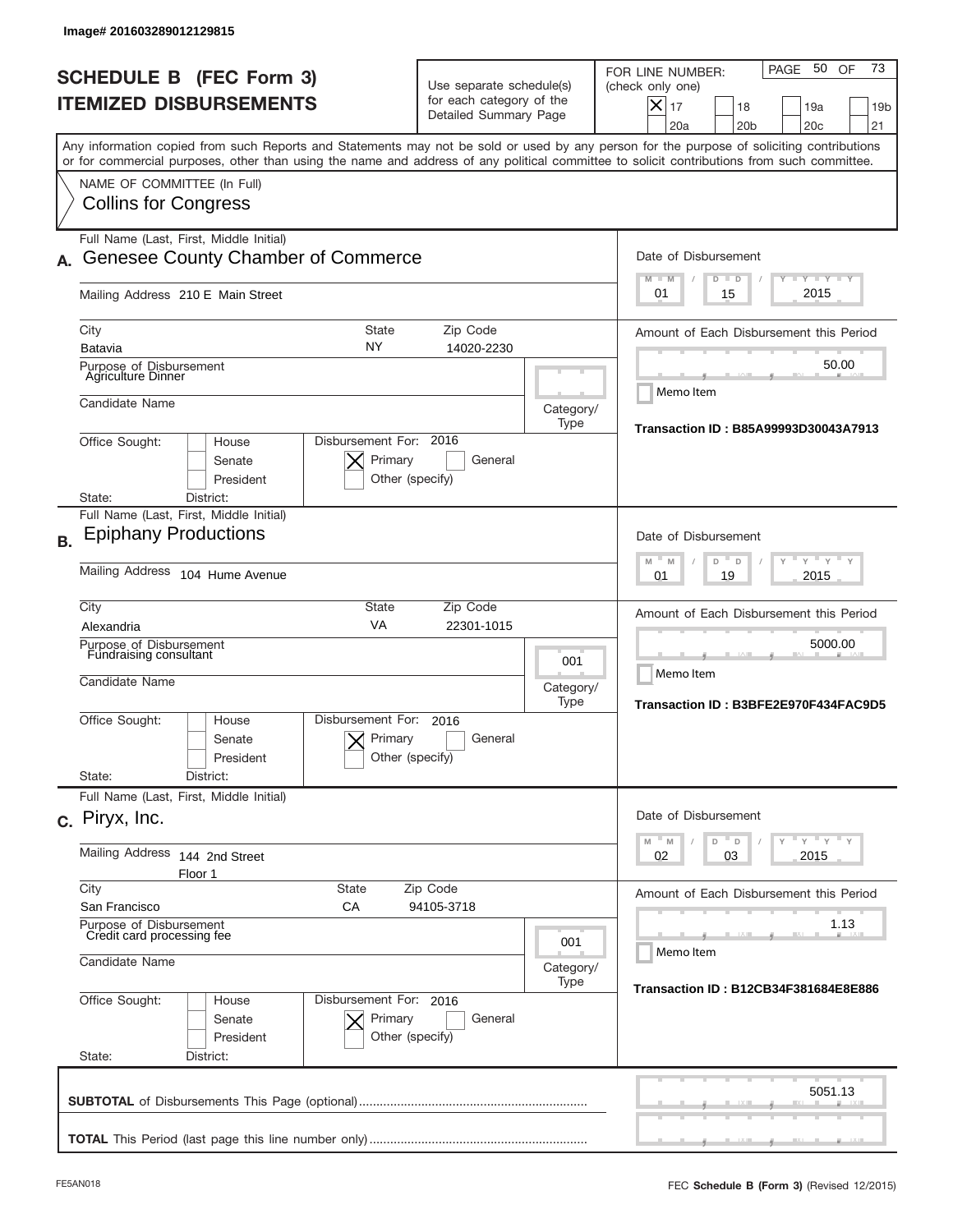| <b>SCHEDULE B (FEC Form 3)</b><br><b>ITEMIZED DISBURSEMENTS</b>                                                                                                                                                                                                                                                        | Use separate schedule(s)<br>for each category of the<br>Detailed Summary Page |                                                              | 73<br>PAGE 51<br>OF<br>FOR LINE NUMBER:<br>(check only one)<br>$ \boldsymbol{\times} $<br>17<br>18<br>19a<br>19 <sub>b</sub><br>20a<br>20 <sub>b</sub><br>20c<br>21 |  |  |
|------------------------------------------------------------------------------------------------------------------------------------------------------------------------------------------------------------------------------------------------------------------------------------------------------------------------|-------------------------------------------------------------------------------|--------------------------------------------------------------|---------------------------------------------------------------------------------------------------------------------------------------------------------------------|--|--|
| Any information copied from such Reports and Statements may not be sold or used by any person for the purpose of soliciting contributions<br>or for commercial purposes, other than using the name and address of any political committee to solicit contributions from such committee.<br>NAME OF COMMITTEE (In Full) |                                                                               |                                                              |                                                                                                                                                                     |  |  |
| <b>Collins for Congress</b>                                                                                                                                                                                                                                                                                            |                                                                               |                                                              |                                                                                                                                                                     |  |  |
| Full Name (Last, First, Middle Initial)<br>Marketing Technologies of WNY                                                                                                                                                                                                                                               |                                                                               |                                                              | Date of Disbursement<br>$T - Y$ $T - Y$<br>$M - M$<br>$D$ $D$                                                                                                       |  |  |
| Mailing Address 2495 Main Street<br>Suite 454                                                                                                                                                                                                                                                                          | 2015<br>02<br>07                                                              |                                                              |                                                                                                                                                                     |  |  |
| City<br><b>State</b><br>NY<br><b>Buffalo</b>                                                                                                                                                                                                                                                                           | Zip Code<br>14214-2152                                                        |                                                              | Amount of Each Disbursement this Period                                                                                                                             |  |  |
| Purpose of Disbursement<br>Holiday card                                                                                                                                                                                                                                                                                |                                                                               |                                                              | 1381.66<br>Memo Item                                                                                                                                                |  |  |
| Candidate Name                                                                                                                                                                                                                                                                                                         |                                                                               | Category/<br>Type                                            | Transaction ID: BAD009C950FD149C287B                                                                                                                                |  |  |
| Disbursement For: 2016<br>Office Sought:<br>House<br>Primary<br>General<br>Senate<br>President<br>Other (specify)<br>District:<br>State:                                                                                                                                                                               |                                                                               |                                                              |                                                                                                                                                                     |  |  |
| Full Name (Last, First, Middle Initial)<br><b>Epiphany Productions</b><br><b>B.</b>                                                                                                                                                                                                                                    |                                                                               |                                                              | Date of Disbursement                                                                                                                                                |  |  |
| Mailing Address 104 Hume Avenue                                                                                                                                                                                                                                                                                        | $Y$ $Y$ $Y$ $Y$<br>M<br>M<br>D<br>D<br>2015<br>02<br>07                       |                                                              |                                                                                                                                                                     |  |  |
| City<br><b>State</b><br>VA<br>Alexandria                                                                                                                                                                                                                                                                               | Zip Code<br>22301-1015                                                        |                                                              | Amount of Each Disbursement this Period                                                                                                                             |  |  |
| Purpose of Disbursement<br>Fundraising consultant<br>Candidate Name                                                                                                                                                                                                                                                    | 001<br>Category/<br>Type                                                      | 7285.83<br>Memo Item<br>Transaction ID: B7744E09CB03F4FCE991 |                                                                                                                                                                     |  |  |
| Disbursement For:<br>Office Sought:<br>House<br>Senate<br>President                                                                                                                                                                                                                                                    | 2016<br>Primary<br>General<br>Other (specify)                                 |                                                              |                                                                                                                                                                     |  |  |
| State:<br>District:<br>Full Name (Last, First, Middle Initial)                                                                                                                                                                                                                                                         |                                                                               |                                                              |                                                                                                                                                                     |  |  |
| c. Jocelyn Jakubus                                                                                                                                                                                                                                                                                                     |                                                                               |                                                              | Date of Disbursement<br>ү "ү "ү "ү<br>$M - M$<br>$-$ D<br>D<br>2015<br>02<br>07                                                                                     |  |  |
| City<br><b>State</b>                                                                                                                                                                                                                                                                                                   | Mailing Address 68 Brockett Drive<br>Zip Code                                 |                                                              |                                                                                                                                                                     |  |  |
| Tonawanda<br>NY.                                                                                                                                                                                                                                                                                                       | 14223-1421                                                                    |                                                              | Amount of Each Disbursement this Period                                                                                                                             |  |  |
| Purpose of Disbursement<br>Finance consultant<br>001<br>Candidate Name                                                                                                                                                                                                                                                 |                                                                               |                                                              | 1000.00<br>Memo Item                                                                                                                                                |  |  |
|                                                                                                                                                                                                                                                                                                                        | Category/<br>Type                                                             | <b>Transaction ID: B3754534F96A94520BB5</b>                  |                                                                                                                                                                     |  |  |
| Office Sought:<br>House<br>Senate<br>President<br>State:<br>District:                                                                                                                                                                                                                                                  | Disbursement For: 2016<br>Primary<br>General<br>Other (specify)               |                                                              |                                                                                                                                                                     |  |  |
|                                                                                                                                                                                                                                                                                                                        |                                                                               |                                                              | 9667.49                                                                                                                                                             |  |  |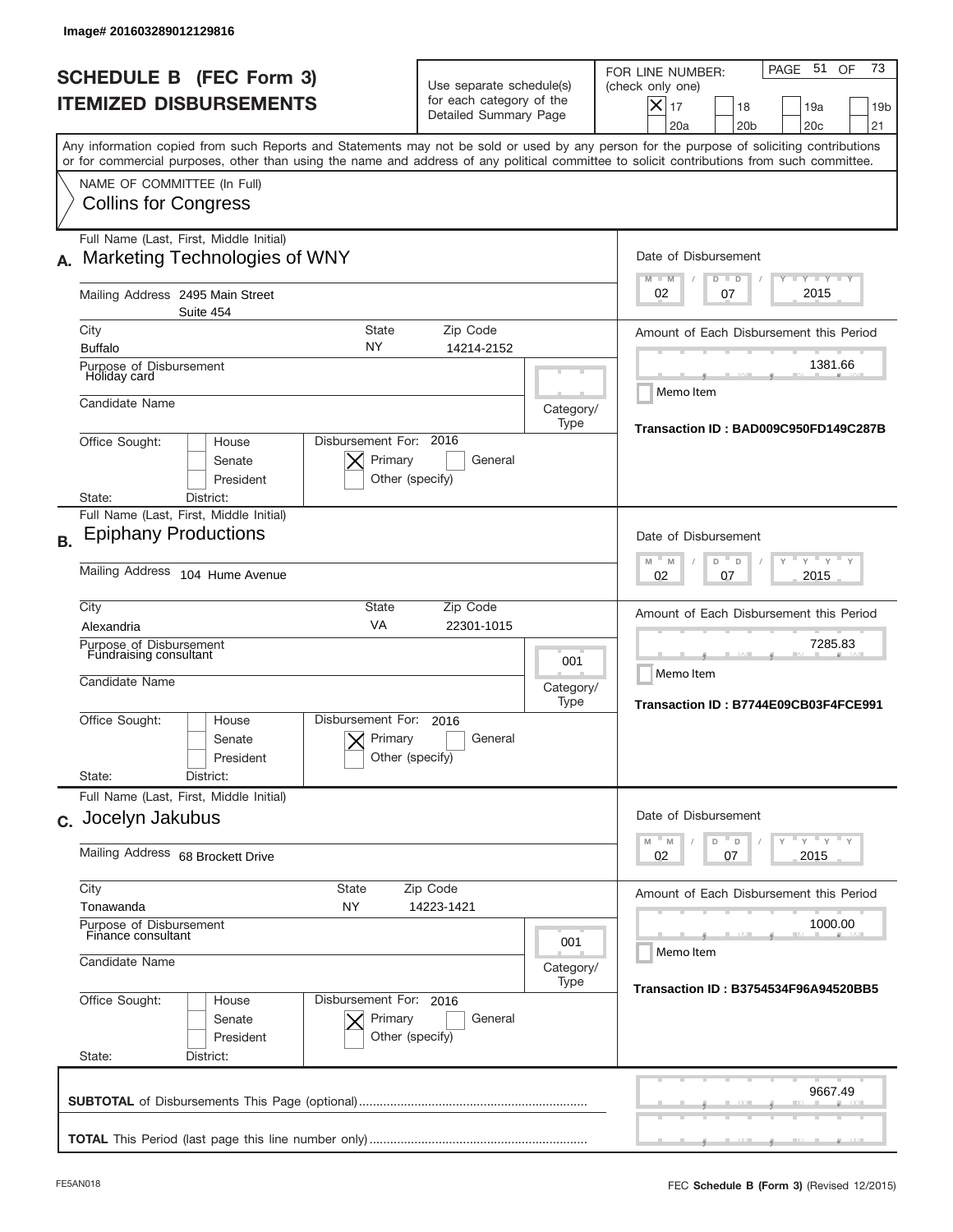|           | Image# 201603289012129817                                                                                                                                                                                                                                                               |                                                                               |                                                           |                                                                                                                                                                  |
|-----------|-----------------------------------------------------------------------------------------------------------------------------------------------------------------------------------------------------------------------------------------------------------------------------------------|-------------------------------------------------------------------------------|-----------------------------------------------------------|------------------------------------------------------------------------------------------------------------------------------------------------------------------|
|           | <b>SCHEDULE B (FEC Form 3)</b><br><b>ITEMIZED DISBURSEMENTS</b>                                                                                                                                                                                                                         | Use separate schedule(s)<br>for each category of the<br>Detailed Summary Page |                                                           | 73<br>52 OF<br>PAGE<br>FOR LINE NUMBER:<br>(check only one)<br>$\times$<br>17<br>18<br>19a<br>19 <sub>b</sub><br>20a<br>20 <sub>b</sub><br>20 <sub>c</sub><br>21 |
|           | Any information copied from such Reports and Statements may not be sold or used by any person for the purpose of soliciting contributions<br>or for commercial purposes, other than using the name and address of any political committee to solicit contributions from such committee. |                                                                               |                                                           |                                                                                                                                                                  |
|           | NAME OF COMMITTEE (In Full)<br><b>Collins for Congress</b>                                                                                                                                                                                                                              |                                                                               |                                                           |                                                                                                                                                                  |
| А.        | Full Name (Last, First, Middle Initial)<br>Jocelyn Jakubus                                                                                                                                                                                                                              |                                                                               |                                                           | Date of Disbursement<br><b>LYLYLY</b><br>$M - M$<br>$D$ $D$                                                                                                      |
|           | Mailing Address 68 Brockett Drive                                                                                                                                                                                                                                                       |                                                                               |                                                           | 2015<br>02<br>15                                                                                                                                                 |
|           | City<br><b>State</b><br>NY<br>Tonawanda<br>Purpose of Disbursement                                                                                                                                                                                                                      | Zip Code<br>14223-1421                                                        |                                                           | Amount of Each Disbursement this Period<br>1000.00                                                                                                               |
|           | Finance consultant<br>Candidate Name                                                                                                                                                                                                                                                    |                                                                               | 001<br>Category/<br>Type                                  | Memo Item                                                                                                                                                        |
|           | Disbursement For: 2016<br>Office Sought:<br>House<br>Primary<br>Senate<br>President<br>Other (specify)<br>District:<br>State:                                                                                                                                                           | Transaction ID: BE3B37674CC4D40588E1                                          |                                                           |                                                                                                                                                                  |
| <b>B.</b> | Full Name (Last, First, Middle Initial)<br>Piryx, Inc.                                                                                                                                                                                                                                  |                                                                               |                                                           | Date of Disbursement                                                                                                                                             |
|           | <b>Mailing Address</b><br>144 2nd Street<br>Floor 1                                                                                                                                                                                                                                     | $-M$<br>$Y = Y$<br>M<br>D<br>D<br>2015<br>02<br>15                            |                                                           |                                                                                                                                                                  |
|           | City<br>State<br>CA<br>San Francisco                                                                                                                                                                                                                                                    | Zip Code<br>94105-3718                                                        |                                                           | Amount of Each Disbursement this Period                                                                                                                          |
|           | Purpose of Disbursement<br>Credit card processing fee<br>Candidate Name                                                                                                                                                                                                                 | 001<br>Category/<br>Type                                                      | 5.63<br>Memo Item<br>Transaction ID: BA00B6A476D7F42CCB33 |                                                                                                                                                                  |
|           | Disbursement For:<br>Office Sought:<br>House<br>Senate<br>President                                                                                                                                                                                                                     | 2016<br>Primary<br>General<br>Other (specify)                                 |                                                           |                                                                                                                                                                  |
|           | State:<br>District:<br>Full Name (Last, First, Middle Initial)                                                                                                                                                                                                                          |                                                                               |                                                           |                                                                                                                                                                  |
|           | c. Clarence Chamber of Commerce                                                                                                                                                                                                                                                         |                                                                               |                                                           | Date of Disbursement<br>$\vdash$ $\vdash$ $\vdash$ $\vdash$ $\vdash$ $\vdash$ $\vdash$<br>M<br>M<br>D<br>D                                                       |
|           | Mailing Address 8899 Main Street                                                                                                                                                                                                                                                        | 02<br>2015<br>17                                                              |                                                           |                                                                                                                                                                  |
|           | City<br><b>State</b><br>Clarence<br>ΝY                                                                                                                                                                                                                                                  | Zip Code<br>14031                                                             |                                                           | Amount of Each Disbursement this Period                                                                                                                          |
|           | Purpose of Disbursement<br>Awards dinner<br>Candidate Name                                                                                                                                                                                                                              |                                                                               |                                                           | 60.00<br>Memo Item                                                                                                                                               |
|           | Office Sought:<br>Disbursement For: 2016<br>House<br>Senate<br>President<br>State:<br>District:                                                                                                                                                                                         | Primary<br>General<br>Other (specify)                                         | Category/<br>Type                                         | Transaction ID: B84073E83374A47759BD                                                                                                                             |
|           |                                                                                                                                                                                                                                                                                         |                                                                               |                                                           | 1065.63                                                                                                                                                          |
|           |                                                                                                                                                                                                                                                                                         |                                                                               |                                                           |                                                                                                                                                                  |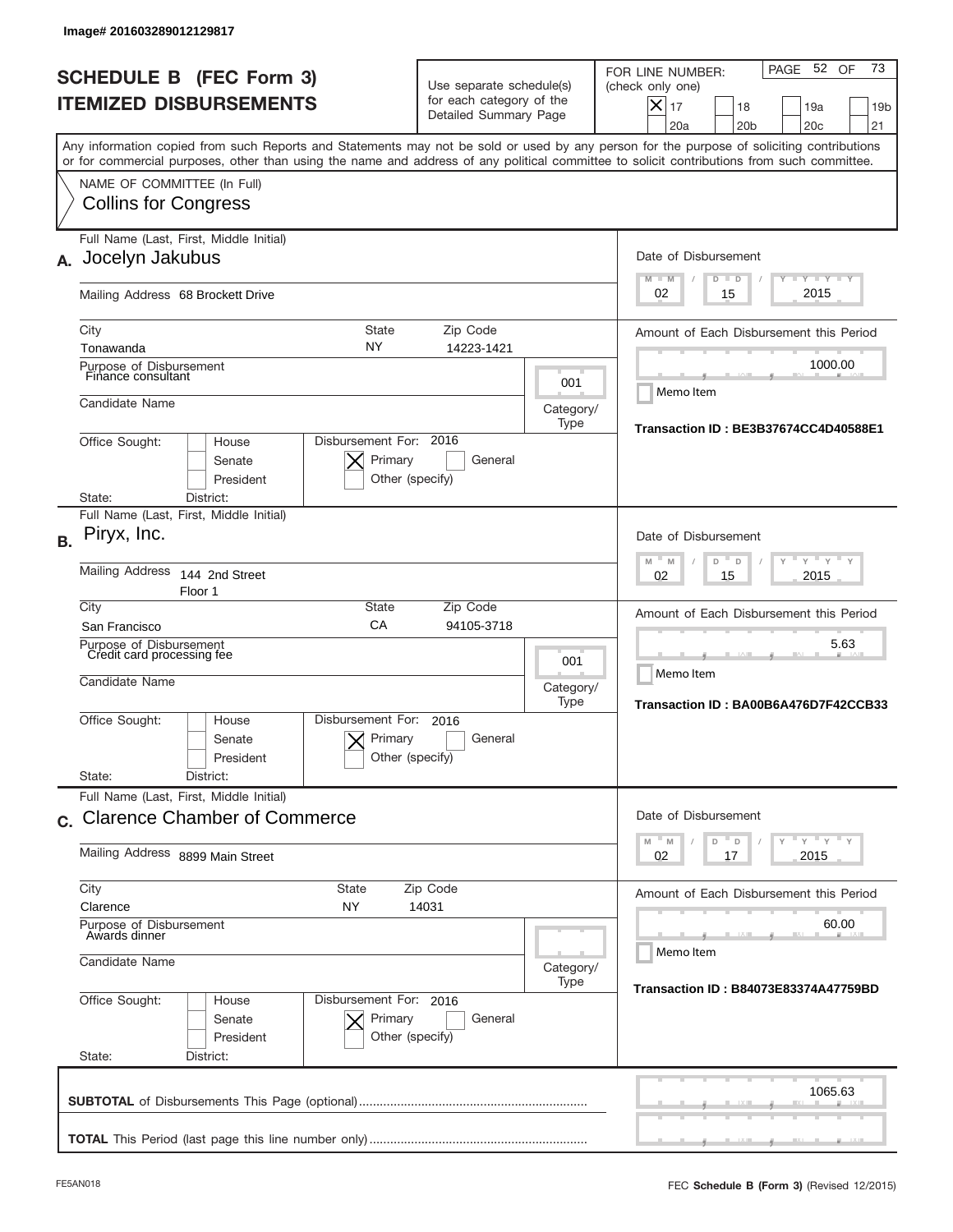|           | Image# 201603289012129818                                                                                                                                                                                                                                                               |                                                                               |                                                   |                                                                                                                                                             |
|-----------|-----------------------------------------------------------------------------------------------------------------------------------------------------------------------------------------------------------------------------------------------------------------------------------------|-------------------------------------------------------------------------------|---------------------------------------------------|-------------------------------------------------------------------------------------------------------------------------------------------------------------|
|           | <b>SCHEDULE B (FEC Form 3)</b><br><b>ITEMIZED DISBURSEMENTS</b>                                                                                                                                                                                                                         | Use separate schedule(s)<br>for each category of the<br>Detailed Summary Page |                                                   | 73<br>PAGE 53<br>OF<br>FOR LINE NUMBER:<br>(check only one)<br>$X _{17}$<br>18<br>19a<br>19 <sub>b</sub><br>20a<br>20 <sub>b</sub><br>20 <sub>c</sub><br>21 |
|           | Any information copied from such Reports and Statements may not be sold or used by any person for the purpose of soliciting contributions<br>or for commercial purposes, other than using the name and address of any political committee to solicit contributions from such committee. |                                                                               |                                                   |                                                                                                                                                             |
|           | NAME OF COMMITTEE (In Full)<br><b>Collins for Congress</b>                                                                                                                                                                                                                              |                                                                               |                                                   |                                                                                                                                                             |
|           | Full Name (Last, First, Middle Initial)<br><b>United States Postal Service</b>                                                                                                                                                                                                          |                                                                               |                                                   | Date of Disbursement<br>$I - Y - I - Y - I - Y$<br>$M - M$<br>$D$ $D$                                                                                       |
|           | Mailing Address 229 W Genesee Street                                                                                                                                                                                                                                                    |                                                                               |                                                   | 2015<br>02<br>17                                                                                                                                            |
|           | State<br>City<br>NY<br><b>Buffalo</b>                                                                                                                                                                                                                                                   | Zip Code<br>14202-2604                                                        |                                                   | Amount of Each Disbursement this Period                                                                                                                     |
|           | Purpose of Disbursement<br>Postage<br>Candidate Name                                                                                                                                                                                                                                    |                                                                               | 001<br>Category/                                  | 354.84<br>Memo Item                                                                                                                                         |
|           | Disbursement For: 2016<br>Office Sought:<br>House<br>Primary<br>Senate<br>President                                                                                                                                                                                                     | General<br>Other (specify)                                                    | Type                                              | Transaction ID: B93814305E6EC4935B58                                                                                                                        |
|           | District:<br>State:<br>Full Name (Last, First, Middle Initial)                                                                                                                                                                                                                          |                                                                               |                                                   |                                                                                                                                                             |
| <b>B.</b> | Erie County Federation of Republican Women                                                                                                                                                                                                                                              |                                                                               |                                                   | Date of Disbursement<br>$-M$<br>$Y = Y$<br>M<br>D<br>D                                                                                                      |
|           | Mailing Address PO Box 293                                                                                                                                                                                                                                                              | 2015<br>02<br>17                                                              |                                                   |                                                                                                                                                             |
|           | City<br><b>State</b><br><b>NY</b><br><b>Buffalo</b><br>Purpose of Disbursement                                                                                                                                                                                                          | Zip Code<br>14240-0293                                                        |                                                   | Amount of Each Disbursement this Period<br>45.00                                                                                                            |
|           | Reception<br>Candidate Name                                                                                                                                                                                                                                                             | Category/<br>Type                                                             | Memo Item<br>Transaction ID: B993E13B15C0F4A81948 |                                                                                                                                                             |
|           | Disbursement For:<br>Office Sought:<br>House<br>Primary<br>Senate<br>President<br>State:<br>District:                                                                                                                                                                                   | 2016<br>General<br>Other (specify)                                            |                                                   |                                                                                                                                                             |
|           | Full Name (Last, First, Middle Initial)<br>c. Michael Kracker                                                                                                                                                                                                                           |                                                                               |                                                   | Date of Disbursement                                                                                                                                        |
|           | Mailing Address 429 Mill Street                                                                                                                                                                                                                                                         | ≡ γ ≡ γ ≡ γ<br>D<br>M<br>M<br>D<br>02<br>25<br>2015                           |                                                   |                                                                                                                                                             |
|           | City<br>State<br>Williamsville<br>NY                                                                                                                                                                                                                                                    | Zip Code<br>14221-5150                                                        |                                                   | Amount of Each Disbursement this Period                                                                                                                     |
|           | Purpose of Disbursement<br>Supply reimbursement<br>Candidate Name                                                                                                                                                                                                                       | 531.27<br>Memo Item                                                           |                                                   |                                                                                                                                                             |
|           | Office Sought:<br>Disbursement For: 2016<br>House<br>Senate<br>Primary<br>President<br>State:<br>District:                                                                                                                                                                              | General<br>Other (specify)                                                    | Category/<br>Type                                 | Transaction ID: BE3B358B5FEFF4A6F99E                                                                                                                        |
|           |                                                                                                                                                                                                                                                                                         |                                                                               |                                                   | 931.11                                                                                                                                                      |
|           |                                                                                                                                                                                                                                                                                         |                                                                               |                                                   |                                                                                                                                                             |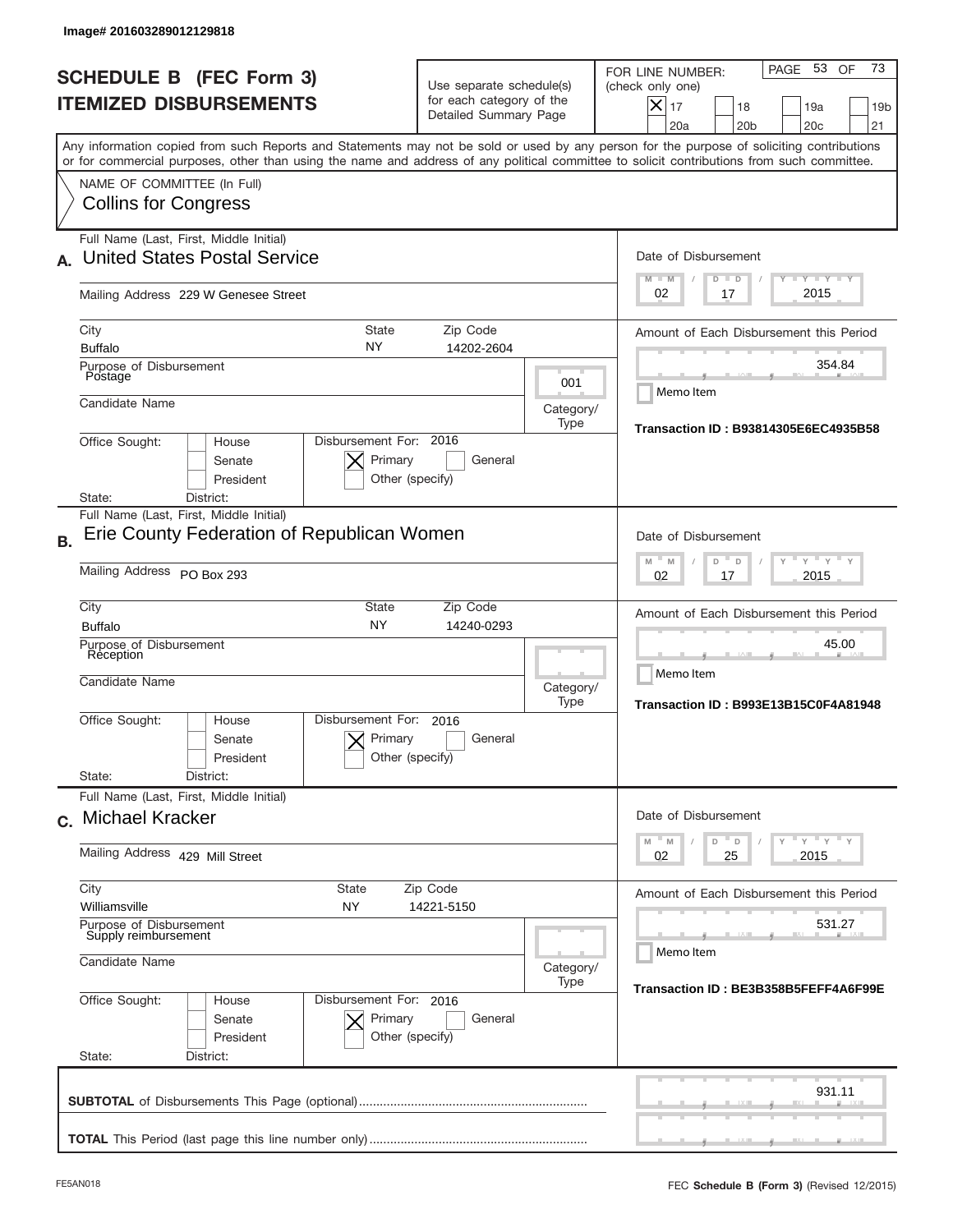|           | Image# 201603289012129819                                                                                                                                                                                                                                                               |                                                                               |                          |                                                                                                                                                             |
|-----------|-----------------------------------------------------------------------------------------------------------------------------------------------------------------------------------------------------------------------------------------------------------------------------------------|-------------------------------------------------------------------------------|--------------------------|-------------------------------------------------------------------------------------------------------------------------------------------------------------|
|           | <b>SCHEDULE B (FEC Form 3)</b><br><b>ITEMIZED DISBURSEMENTS</b>                                                                                                                                                                                                                         | Use separate schedule(s)<br>for each category of the<br>Detailed Summary Page |                          | 73<br>PAGE 54<br>OF<br>FOR LINE NUMBER:<br>(check only one)<br>$X _{17}$<br>18<br>19a<br>19 <sub>b</sub><br>20a<br>20 <sub>b</sub><br>20 <sub>c</sub><br>21 |
|           | Any information copied from such Reports and Statements may not be sold or used by any person for the purpose of soliciting contributions<br>or for commercial purposes, other than using the name and address of any political committee to solicit contributions from such committee. |                                                                               |                          |                                                                                                                                                             |
|           | NAME OF COMMITTEE (In Full)<br><b>Collins for Congress</b>                                                                                                                                                                                                                              |                                                                               |                          |                                                                                                                                                             |
| А.        | Full Name (Last, First, Middle Initial)<br>Jocelyn Jakubus                                                                                                                                                                                                                              |                                                                               |                          | Date of Disbursement<br>$I - Y - I - Y - I - Y$<br>$M - M$<br>$D$ $D$                                                                                       |
|           | Mailing Address 68 Brockett Drive                                                                                                                                                                                                                                                       |                                                                               |                          | 2015<br>03<br>04                                                                                                                                            |
|           | City<br>State<br>NY<br>Tonawanda<br>Purpose of Disbursement                                                                                                                                                                                                                             | Zip Code<br>14223-1421                                                        |                          | Amount of Each Disbursement this Period<br>1000.00                                                                                                          |
|           | Finance consultant<br>Candidate Name                                                                                                                                                                                                                                                    |                                                                               | 001<br>Category/         | Memo Item                                                                                                                                                   |
|           | Disbursement For: 2016<br>Office Sought:<br>House<br>Primary<br>Senate<br>President<br>District:<br>State:                                                                                                                                                                              | General<br>Other (specify)                                                    | Type                     | Transaction ID: B8C3F0893FD47490EBC1                                                                                                                        |
| <b>B.</b> | Full Name (Last, First, Middle Initial)<br>Marketing Technologies of WNY                                                                                                                                                                                                                |                                                                               |                          | Date of Disbursement                                                                                                                                        |
|           | <b>Mailing Address</b><br>2495 Main Street<br>Suite 454                                                                                                                                                                                                                                 | $-M$<br>$Y = Y$<br>M<br>D<br>D<br>2015<br>03<br>04                            |                          |                                                                                                                                                             |
|           | City<br><b>State</b><br><b>NY</b><br><b>Buffalo</b><br>Purpose of Disbursement<br>Printing<br>Candidate Name                                                                                                                                                                            | Zip Code<br>14214-2152                                                        | 007<br>Category/<br>Type | Amount of Each Disbursement this Period<br>571.04<br>Memo Item<br>Transaction ID: BA079DF42B0F44EBFA3C                                                      |
|           | Disbursement For:<br>Office Sought:<br>House<br>Primary<br>Senate<br>President<br>State:<br>District:                                                                                                                                                                                   | 2016<br>General<br>Other (specify)                                            |                          |                                                                                                                                                             |
|           | Full Name (Last, First, Middle Initial)<br>c. Epiphany Productions                                                                                                                                                                                                                      |                                                                               |                          | Date of Disbursement<br>≡ γ ≡ γ ≡ γ                                                                                                                         |
|           | Mailing Address 104 Hume Avenue                                                                                                                                                                                                                                                         | $\mathbb M$<br>D<br>M<br>D<br>03<br>2015<br>04                                |                          |                                                                                                                                                             |
|           | City<br>State<br>Alexandria<br>VA                                                                                                                                                                                                                                                       | Zip Code<br>22301-1015                                                        |                          | Amount of Each Disbursement this Period                                                                                                                     |
|           | Purpose of Disbursement<br>Fundraising consultant<br>Candidate Name                                                                                                                                                                                                                     | 5000.00<br>Memo Item<br>Category/                                             |                          |                                                                                                                                                             |
|           | Office Sought:<br>Disbursement For: 2016<br>House<br>Senate<br>Primary<br>President<br>State:<br>District:                                                                                                                                                                              | General<br>Other (specify)                                                    | Type                     | Transaction ID: B8701CE4C55F946FFA88                                                                                                                        |
|           |                                                                                                                                                                                                                                                                                         |                                                                               |                          | 6571.04                                                                                                                                                     |
|           |                                                                                                                                                                                                                                                                                         |                                                                               |                          |                                                                                                                                                             |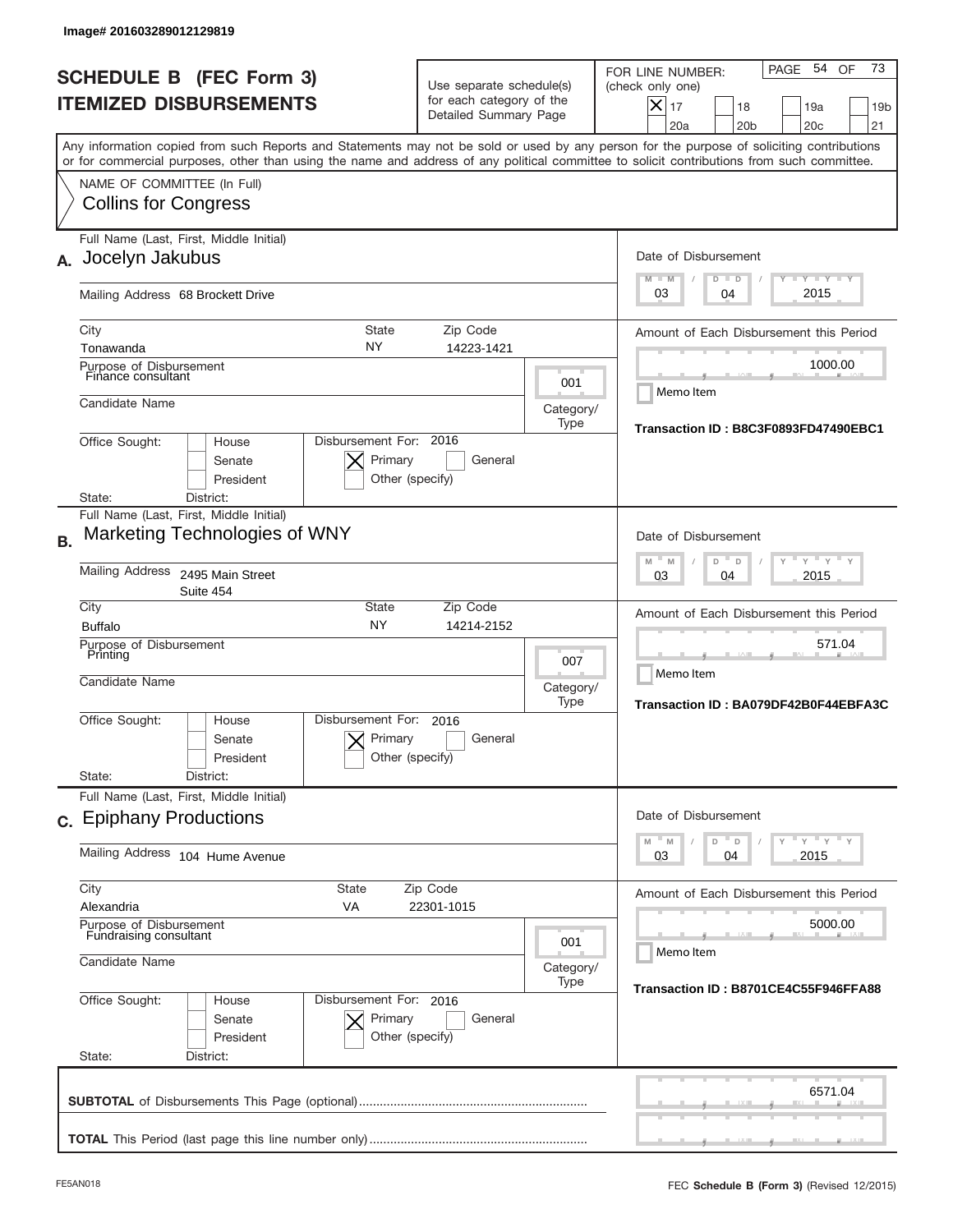|           | lmage#201603289012129820                                                |                                                                                      |                                                                               |                                         |                                                                                                                                                                                                                                                                                         |
|-----------|-------------------------------------------------------------------------|--------------------------------------------------------------------------------------|-------------------------------------------------------------------------------|-----------------------------------------|-----------------------------------------------------------------------------------------------------------------------------------------------------------------------------------------------------------------------------------------------------------------------------------------|
|           | <b>SCHEDULE B (FEC Form 3)</b><br><b>ITEMIZED DISBURSEMENTS</b>         |                                                                                      | Use separate schedule(s)<br>for each category of the<br>Detailed Summary Page |                                         | 73<br>PAGE 55<br>OF<br>FOR LINE NUMBER:<br>(check only one)<br>$\times$<br>17<br>18<br>19a<br>19 <sub>b</sub><br>20a<br>20 <sub>b</sub><br>20 <sub>c</sub><br>21                                                                                                                        |
|           |                                                                         |                                                                                      |                                                                               |                                         | Any information copied from such Reports and Statements may not be sold or used by any person for the purpose of soliciting contributions<br>or for commercial purposes, other than using the name and address of any political committee to solicit contributions from such committee. |
|           | NAME OF COMMITTEE (In Full)<br><b>Collins for Congress</b>              |                                                                                      |                                                                               |                                         |                                                                                                                                                                                                                                                                                         |
|           | Full Name (Last, First, Middle Initial)<br>A. Piryx, Inc.               |                                                                                      |                                                                               |                                         | Date of Disbursement<br>$T - Y$ $T - Y$<br>$M - M$<br>$D$ $D$                                                                                                                                                                                                                           |
|           | Mailing Address 144 2nd Street<br>Floor 1                               |                                                                                      |                                                                               |                                         | 2015<br>03<br>17                                                                                                                                                                                                                                                                        |
|           | City                                                                    | <b>State</b>                                                                         | Zip Code                                                                      |                                         | Amount of Each Disbursement this Period                                                                                                                                                                                                                                                 |
|           | San Francisco<br>Purpose of Disbursement<br>Credit card processing fee  | СA                                                                                   | 94105-3718                                                                    | 001                                     | 22.50                                                                                                                                                                                                                                                                                   |
|           | Candidate Name                                                          |                                                                                      |                                                                               | Category/<br>Type                       | Memo Item                                                                                                                                                                                                                                                                               |
|           | Office Sought:                                                          | Disbursement For: 2016<br>House<br>Primary<br>Senate<br>President<br>Other (specify) | Transaction ID: B2E3C7F2315E1442EAC5                                          |                                         |                                                                                                                                                                                                                                                                                         |
|           | State:<br>District:<br>Full Name (Last, First, Middle Initial)          |                                                                                      |                                                                               |                                         |                                                                                                                                                                                                                                                                                         |
| <b>B.</b> | Piryx, Inc.                                                             |                                                                                      |                                                                               |                                         | Date of Disbursement                                                                                                                                                                                                                                                                    |
|           | <b>Mailing Address</b><br>Floor 1                                       | 144 2nd Street                                                                       | $M - M$<br>$Y = Y$<br>D<br>D<br>2015<br>03<br>18                              |                                         |                                                                                                                                                                                                                                                                                         |
|           | City<br>San Francisco                                                   | State<br>CA                                                                          | Zip Code<br>94105-3718                                                        | Amount of Each Disbursement this Period |                                                                                                                                                                                                                                                                                         |
|           | Purpose of Disbursement<br>Credit card processing fee<br>Candidate Name |                                                                                      |                                                                               |                                         | 11.25<br>Memo Item<br>Transaction ID: BB6C3B7EFE09843F1840                                                                                                                                                                                                                              |
|           | Office Sought:                                                          | Disbursement For:<br>House<br>Primary<br>Senate<br>Other (specify)<br>President      | 2016<br>General                                                               | Type                                    |                                                                                                                                                                                                                                                                                         |
|           | State:<br>District:<br>Full Name (Last, First, Middle Initial)          |                                                                                      |                                                                               |                                         |                                                                                                                                                                                                                                                                                         |
|           | c. Piryx, Inc.                                                          |                                                                                      |                                                                               |                                         | Date of Disbursement                                                                                                                                                                                                                                                                    |
|           | Mailing Address 144 2nd Street<br>Floor 1                               |                                                                                      | ≡ γ ≡ γ ≡ γ<br>M<br>M<br>D<br>D<br>03<br>19<br>2015                           |                                         |                                                                                                                                                                                                                                                                                         |
|           | City<br>San Francisco                                                   | State<br>СA                                                                          | Zip Code<br>94105-3718                                                        |                                         | Amount of Each Disbursement this Period                                                                                                                                                                                                                                                 |
|           | Purpose of Disbursement<br>Credit card processing fee                   |                                                                                      | 001                                                                           | 22.50                                   |                                                                                                                                                                                                                                                                                         |
|           | Candidate Name<br>Category/                                             |                                                                                      |                                                                               |                                         | Memo Item                                                                                                                                                                                                                                                                               |
|           | Office Sought:<br>State:<br>District:                                   | Disbursement For: 2016<br>House<br>Primary<br>Senate<br>President<br>Other (specify) | General                                                                       | Type                                    | Transaction ID: BB76B48732CCD4828A75                                                                                                                                                                                                                                                    |
|           |                                                                         |                                                                                      |                                                                               |                                         | 56.25                                                                                                                                                                                                                                                                                   |
|           |                                                                         |                                                                                      |                                                                               |                                         |                                                                                                                                                                                                                                                                                         |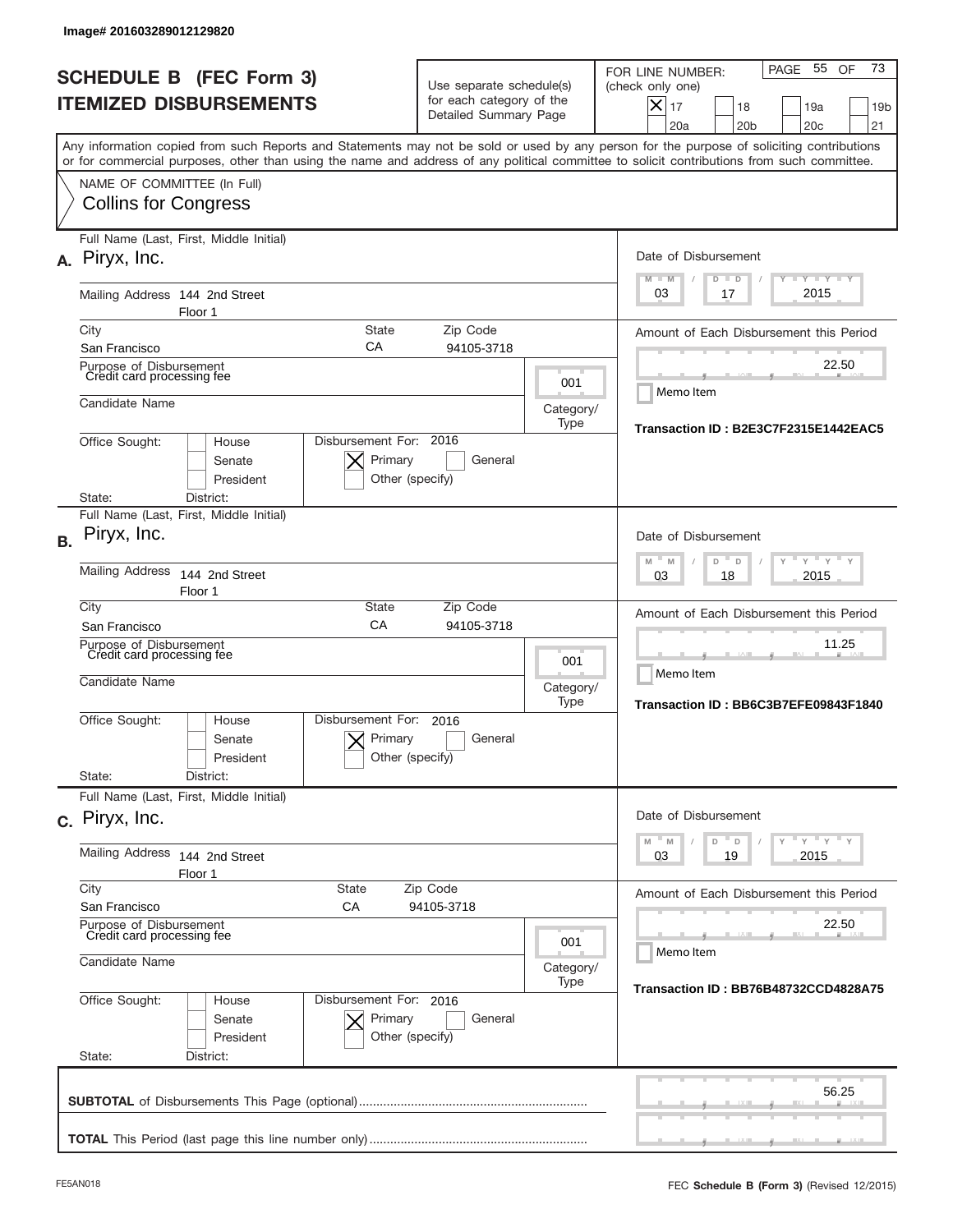| <b>SCHEDULE B (FEC Form 3)</b><br><b>ITEMIZED DISBURSEMENTS</b><br>Any information copied from such Reports and Statements may not be sold or used by any person for the purpose of soliciting contributions<br>or for commercial purposes, other than using the name and address of any political committee to solicit contributions from such committee.<br>NAME OF COMMITTEE (In Full)<br><b>Collins for Congress</b> | Use separate schedule(s)<br>for each category of the<br>Detailed Summary Page |                                                                | 73<br>56 OF<br>PAGE<br>FOR LINE NUMBER:<br>(check only one)<br>$X _{17}$<br>19a<br>18<br>19 <sub>b</sub><br>20a<br>20 <sub>b</sub><br>20 <sub>c</sub><br>21 |
|--------------------------------------------------------------------------------------------------------------------------------------------------------------------------------------------------------------------------------------------------------------------------------------------------------------------------------------------------------------------------------------------------------------------------|-------------------------------------------------------------------------------|----------------------------------------------------------------|-------------------------------------------------------------------------------------------------------------------------------------------------------------|
|                                                                                                                                                                                                                                                                                                                                                                                                                          |                                                                               |                                                                |                                                                                                                                                             |
|                                                                                                                                                                                                                                                                                                                                                                                                                          |                                                                               |                                                                |                                                                                                                                                             |
| Full Name (Last, First, Middle Initial)<br>Buffalo Motor Car, LLC<br>$\mathbf{A}_{-}$                                                                                                                                                                                                                                                                                                                                    |                                                                               |                                                                | Date of Disbursement<br>$T - Y$ $T - Y$<br>$M - M$<br>$D$ $D$                                                                                               |
| Mailing Address 24 Myrtle Avenue<br>City<br><b>State</b><br>NY<br><b>Buffalo</b><br>Purpose of Disbursement<br>Reception                                                                                                                                                                                                                                                                                                 | Zip Code<br>14204-2048                                                        | 007                                                            | 2015<br>25<br>03<br>Amount of Each Disbursement this Period<br>3800.00<br>Memo Item                                                                         |
| Candidate Name<br>Disbursement For: 2016<br>Office Sought:<br>House<br>Primary<br>Senate<br>President<br>Other (specify)<br>District:<br>State:                                                                                                                                                                                                                                                                          | Transaction ID: BA6150E70699746349B8                                          |                                                                |                                                                                                                                                             |
| Full Name (Last, First, Middle Initial)<br>Piryx, Inc.<br><b>Mailing Address</b><br>144 2nd Street<br>Floor 1                                                                                                                                                                                                                                                                                                            |                                                                               |                                                                | Date of Disbursement<br>$\cdots$ $\gamma$ $\cdots$ $\gamma$ $\cdots$<br>$-M$<br>M<br>D<br>D<br>2015<br>03<br>27                                             |
| City<br><b>State</b><br>CA<br>San Francisco<br>Purpose of Disbursement<br>Credit card processing fee<br>Candidate Name                                                                                                                                                                                                                                                                                                   | Zip Code<br>94105-3718                                                        | 001<br>Category/<br>Type                                       | Amount of Each Disbursement this Period<br>22.50<br>Memo Item<br>Transaction ID: B80339FBEB7CD4A258AA                                                       |
| Disbursement For:<br>Office Sought:<br>House<br>Senate<br>President<br>State:<br>District:                                                                                                                                                                                                                                                                                                                               | 2016<br>Primary<br>General<br>Other (specify)                                 |                                                                |                                                                                                                                                             |
| Full Name (Last, First, Middle Initial)<br>c. United States Postal Service<br>Mailing Address 229 W Genesee Street                                                                                                                                                                                                                                                                                                       |                                                                               |                                                                | Date of Disbursement<br>$\gamma$ = $\gamma$ = $\gamma$ = $\gamma$<br>$-M$<br>M<br>D<br>D<br>2015<br>03<br>30                                                |
| City<br><b>State</b><br><b>Buffalo</b><br>NY<br>Purpose of Disbursement<br>PO Box fee<br>Candidate Name                                                                                                                                                                                                                                                                                                                  | 001<br>Category/<br>Type                                                      | Amount of Each Disbursement this Period<br>266.00<br>Memo Item |                                                                                                                                                             |
| Office Sought:<br>Disbursement For: 2016<br>House<br>Senate<br>President<br>State:<br>District:                                                                                                                                                                                                                                                                                                                          | Primary<br>General<br>Other (specify)                                         |                                                                | Transaction ID: BE87E1C725A7D456B8C8                                                                                                                        |
|                                                                                                                                                                                                                                                                                                                                                                                                                          |                                                                               |                                                                | 4088.50                                                                                                                                                     |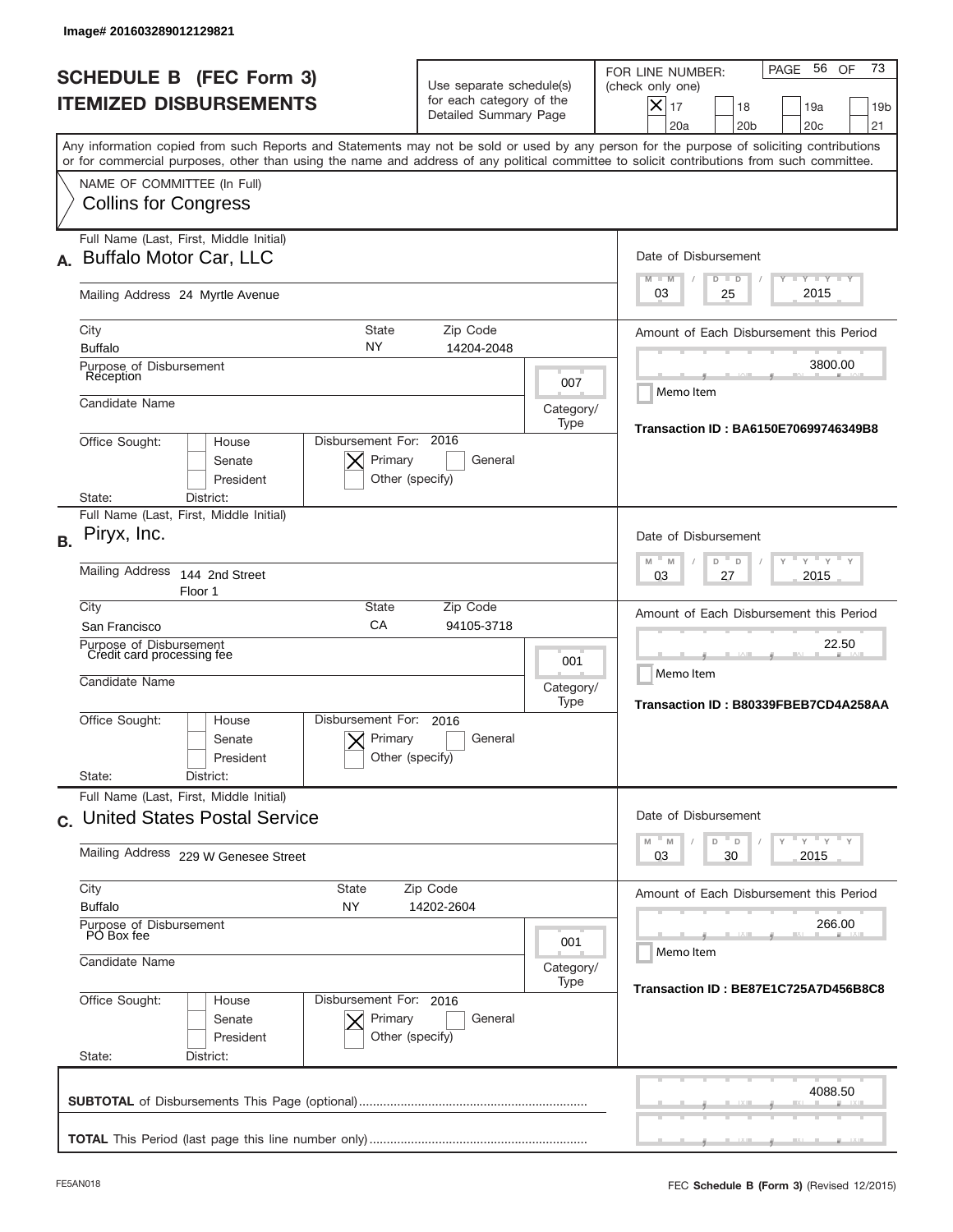|           | Image# 201603289012129822                                                                                                                                                                                                                                                               |                                                                            |                                                                               |                                                                                                                                                             |
|-----------|-----------------------------------------------------------------------------------------------------------------------------------------------------------------------------------------------------------------------------------------------------------------------------------------|----------------------------------------------------------------------------|-------------------------------------------------------------------------------|-------------------------------------------------------------------------------------------------------------------------------------------------------------|
|           | <b>SCHEDULE B (FEC Form 3)</b><br><b>ITEMIZED DISBURSEMENTS</b>                                                                                                                                                                                                                         |                                                                            | Use separate schedule(s)<br>for each category of the<br>Detailed Summary Page | 73<br>PAGE 57<br>OF<br>FOR LINE NUMBER:<br>(check only one)<br>$X _{17}$<br>18<br>19a<br>19 <sub>b</sub><br>20a<br>20 <sub>b</sub><br>20 <sub>c</sub><br>21 |
|           | Any information copied from such Reports and Statements may not be sold or used by any person for the purpose of soliciting contributions<br>or for commercial purposes, other than using the name and address of any political committee to solicit contributions from such committee. |                                                                            |                                                                               |                                                                                                                                                             |
|           | NAME OF COMMITTEE (In Full)<br><b>Collins for Congress</b>                                                                                                                                                                                                                              |                                                                            |                                                                               |                                                                                                                                                             |
|           | Full Name (Last, First, Middle Initial)<br>A. Piryx, Inc.                                                                                                                                                                                                                               |                                                                            |                                                                               | Date of Disbursement<br>$I - Y - I - Y - I - Y$<br>$M - M$<br>$D$ $D$                                                                                       |
|           | Mailing Address 144 2nd Street<br>Floor 1                                                                                                                                                                                                                                               |                                                                            |                                                                               | 2015<br>03<br>31                                                                                                                                            |
|           | City<br>СA<br>San Francisco                                                                                                                                                                                                                                                             | State<br>Zip Code                                                          | 94105-3718                                                                    | Amount of Each Disbursement this Period                                                                                                                     |
|           | Purpose of Disbursement<br>Credit card processing fee                                                                                                                                                                                                                                   | 22.50                                                                      |                                                                               |                                                                                                                                                             |
|           | Candidate Name                                                                                                                                                                                                                                                                          |                                                                            | 001<br>Category/<br>Type                                                      | Memo Item<br>Transaction ID: BEE74B3DA6178461E90B                                                                                                           |
|           | Office Sought:<br>House<br>Senate<br>President<br>District:<br>State:                                                                                                                                                                                                                   | Disbursement For: 2016<br>Primary<br>Other (specify)                       | General                                                                       |                                                                                                                                                             |
|           | Full Name (Last, First, Middle Initial)                                                                                                                                                                                                                                                 |                                                                            |                                                                               |                                                                                                                                                             |
| <b>B.</b> | <b>American Express</b><br>Mailing Address PO Box 1270                                                                                                                                                                                                                                  | Date of Disbursement<br>$-M$<br>$Y = Y$<br>M<br>D<br>D<br>2015<br>01<br>20 |                                                                               |                                                                                                                                                             |
|           | City<br><b>State</b><br><b>NJ</b><br><b>Newark</b>                                                                                                                                                                                                                                      | Zip Code                                                                   | 07101-1270                                                                    | Amount of Each Disbursement this Period                                                                                                                     |
|           | Purpose of Disbursement<br>Credit card payment<br>Candidate Name                                                                                                                                                                                                                        | 001<br>Category/<br>Type                                                   | 1230.71<br>Memo Item<br>Transaction ID: BF80847A298714108B95                  |                                                                                                                                                             |
|           | Disbursement For:<br>Office Sought:<br>House<br>Senate<br>President<br>State:<br>District:                                                                                                                                                                                              | 2016<br>Primary<br>Other (specify)                                         | General                                                                       |                                                                                                                                                             |
|           | Full Name (Last, First, Middle Initial)<br>c. Aristotle                                                                                                                                                                                                                                 |                                                                            |                                                                               | Date of Disbursement                                                                                                                                        |
|           | Mailing Address<br>205 Pennsylvania Avenue SE                                                                                                                                                                                                                                           | ≡ γ ≡ γ ≡ γ<br>M<br>$\mathbb M$<br>D<br>D<br>01<br>2015<br>01              |                                                                               |                                                                                                                                                             |
|           | City<br>State<br>DC<br>Washington                                                                                                                                                                                                                                                       | Zip Code<br>20003-1164                                                     |                                                                               | Amount of Each Disbursement this Period                                                                                                                     |
|           | Purpose of Disbursement<br>Monthly software<br>Candidate Name                                                                                                                                                                                                                           | 500.00<br>X Memo Item                                                      |                                                                               |                                                                                                                                                             |
|           | Office Sought:<br>House<br>Senate<br>President<br>State:<br>District:                                                                                                                                                                                                                   | Disbursement For: 2016<br>Primary<br>Other (specify)                       | Category/<br>Type<br>General                                                  | Transaction ID: B7AA3424B06FE4FEE88D                                                                                                                        |
|           |                                                                                                                                                                                                                                                                                         |                                                                            |                                                                               | 1253.21                                                                                                                                                     |
|           |                                                                                                                                                                                                                                                                                         |                                                                            |                                                                               |                                                                                                                                                             |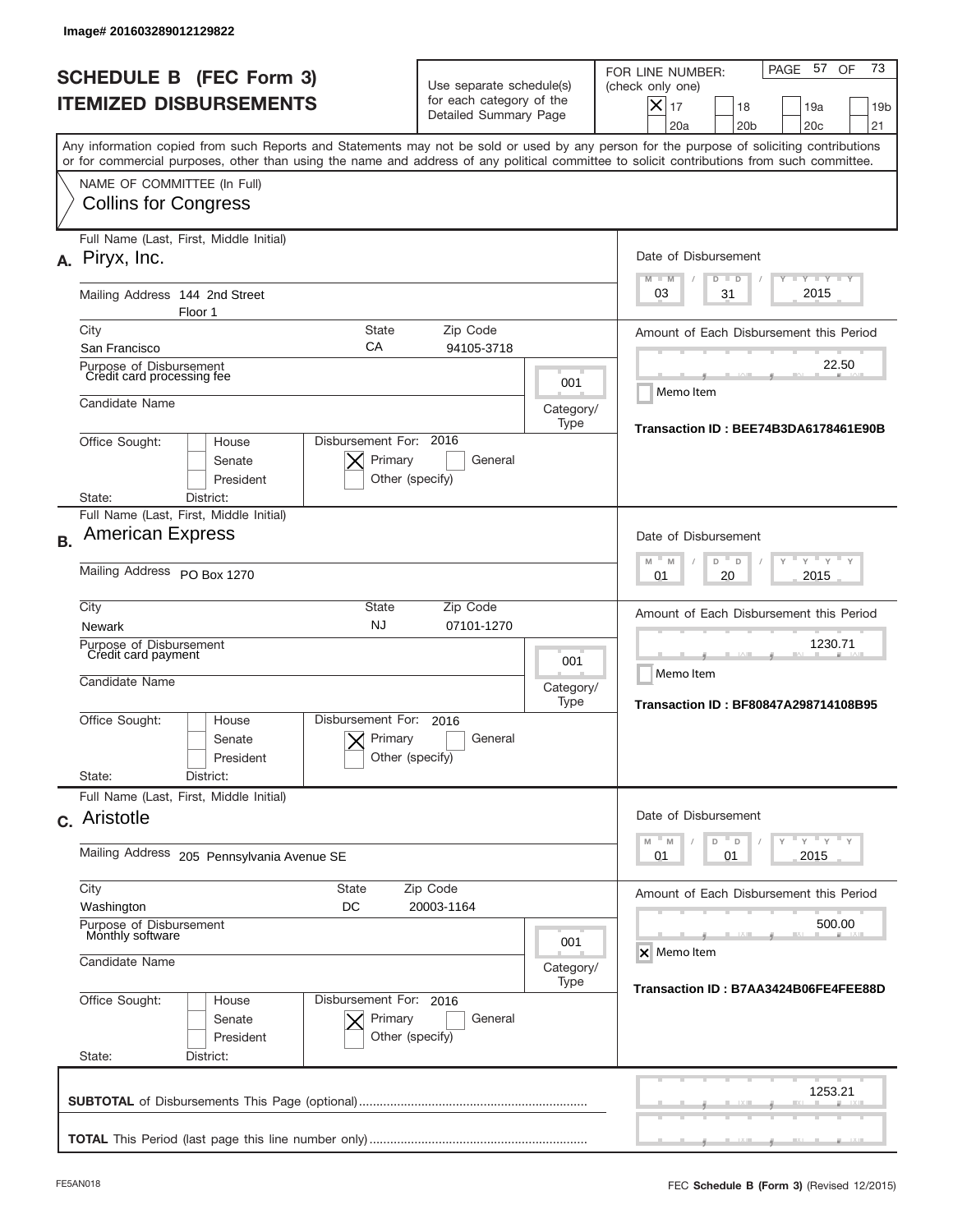|           | lmage#201603289012129823                                                                                                                                                                                                                                                                |                                                      |                                                                               |                  |                                                                                                                                                             |
|-----------|-----------------------------------------------------------------------------------------------------------------------------------------------------------------------------------------------------------------------------------------------------------------------------------------|------------------------------------------------------|-------------------------------------------------------------------------------|------------------|-------------------------------------------------------------------------------------------------------------------------------------------------------------|
|           | <b>SCHEDULE B (FEC Form 3)</b><br><b>ITEMIZED DISBURSEMENTS</b>                                                                                                                                                                                                                         |                                                      | Use separate schedule(s)<br>for each category of the<br>Detailed Summary Page |                  | 73<br>PAGE 58<br>OF<br>FOR LINE NUMBER:<br>(check only one)<br>$X _{17}$<br>18<br>19a<br>19 <sub>b</sub><br>20a<br>20 <sub>b</sub><br>20 <sub>c</sub><br>21 |
|           | Any information copied from such Reports and Statements may not be sold or used by any person for the purpose of soliciting contributions<br>or for commercial purposes, other than using the name and address of any political committee to solicit contributions from such committee. |                                                      |                                                                               |                  |                                                                                                                                                             |
|           | NAME OF COMMITTEE (In Full)<br><b>Collins for Congress</b>                                                                                                                                                                                                                              |                                                      |                                                                               |                  |                                                                                                                                                             |
| А.        | Full Name (Last, First, Middle Initial)<br>Emma, Inc.                                                                                                                                                                                                                                   |                                                      |                                                                               |                  | Date of Disbursement<br>$T - Y$ $T - Y$ $T - Y$<br>$M - M$<br>$D$ $D$                                                                                       |
|           | Mailing Address 2120 8th Avenue S                                                                                                                                                                                                                                                       |                                                      |                                                                               |                  | 2015<br>02<br>01                                                                                                                                            |
|           | City<br>Nashville                                                                                                                                                                                                                                                                       | State<br>TN                                          | Zip Code<br>37204-2204                                                        |                  | Amount of Each Disbursement this Period<br>35.98                                                                                                            |
|           | Purpose of Disbursement<br>Monthly email<br>Candidate Name                                                                                                                                                                                                                              |                                                      |                                                                               | 001<br>Category/ | <b>X</b> Memo Item                                                                                                                                          |
|           | Office Sought:<br>House<br>Senate<br>President                                                                                                                                                                                                                                          | Disbursement For: 2016<br>Primary<br>Other (specify) | General                                                                       | Type             | Transaction ID: B2FE28B45C70847F5BBC                                                                                                                        |
| <b>B.</b> | District:<br>State:<br>Full Name (Last, First, Middle Initial)<br><b>Fin Bistro</b>                                                                                                                                                                                                     |                                                      |                                                                               |                  | Date of Disbursement                                                                                                                                        |
|           | Mailing Address 317 N Collier Boulevard                                                                                                                                                                                                                                                 | $-M$<br>$Y = Y$<br>M<br>D<br>D<br>2015<br>01<br>02   |                                                                               |                  |                                                                                                                                                             |
|           | City<br>Marco Island                                                                                                                                                                                                                                                                    | State<br><b>FL</b>                                   | Zip Code<br>34145-2442                                                        |                  | Amount of Each Disbursement this Period<br>147.20                                                                                                           |
|           | Purpose of Disbursement<br>Fundraising dinner<br>Candidate Name                                                                                                                                                                                                                         |                                                      |                                                                               |                  | X Memo Item<br>Transaction ID: B8B885FA3F0DD45B581F                                                                                                         |
|           | Disbursement For:<br>Office Sought:<br>House<br>Senate<br>President                                                                                                                                                                                                                     | Primary<br>Other (specify)                           | 2016<br>General                                                               |                  |                                                                                                                                                             |
|           | State:<br>District:<br>Full Name (Last, First, Middle Initial)                                                                                                                                                                                                                          |                                                      |                                                                               |                  |                                                                                                                                                             |
|           | c. Wegmans                                                                                                                                                                                                                                                                              |                                                      |                                                                               |                  | Date of Disbursement<br>≡ γ ≡ γ ≡ γ<br>M<br>M<br>D<br>D                                                                                                     |
|           | Mailing Address 8270 Transit Road                                                                                                                                                                                                                                                       | 05<br>2015<br>01                                     |                                                                               |                  |                                                                                                                                                             |
|           | City<br>State<br>Williamsville<br>NY                                                                                                                                                                                                                                                    | Zip Code                                             | 14221-2820                                                                    |                  | Amount of Each Disbursement this Period                                                                                                                     |
|           | Purpose of Disbursement<br>Supplies<br>001<br>Candidate Name<br>Category/                                                                                                                                                                                                               |                                                      |                                                                               |                  | 223.69<br>X Memo Item                                                                                                                                       |
|           | Office Sought:<br>House<br>Senate<br>President<br>State:<br>District:                                                                                                                                                                                                                   | Disbursement For: 2016<br>Primary<br>Other (specify) | General                                                                       | Type             | Transaction ID: BC948394E1A514058822                                                                                                                        |
|           |                                                                                                                                                                                                                                                                                         |                                                      |                                                                               |                  | 0.00                                                                                                                                                        |
|           |                                                                                                                                                                                                                                                                                         |                                                      |                                                                               |                  |                                                                                                                                                             |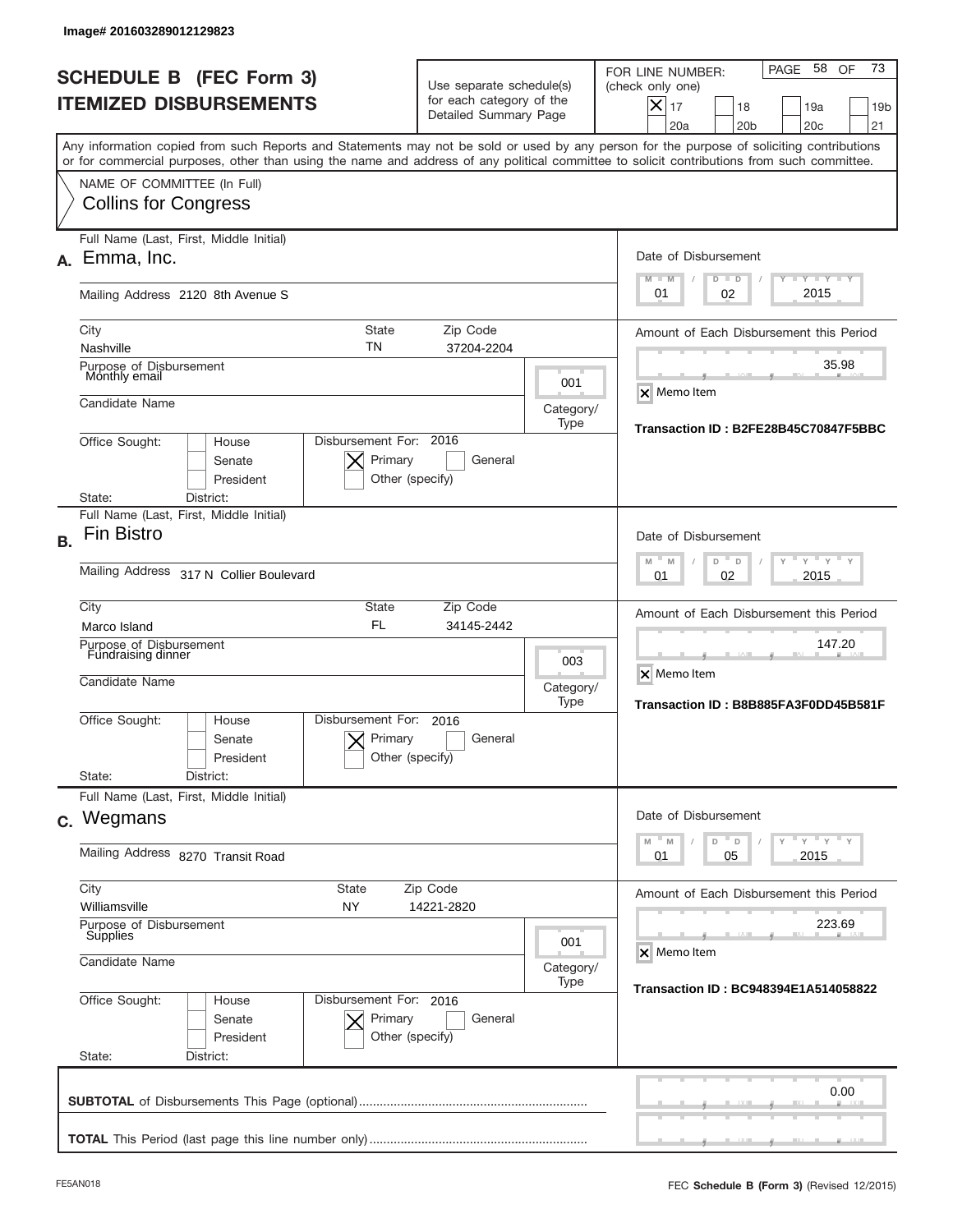|           | Image# 201603289012129824                                                                                                                                                                                                                                                               |                                                                               |                          |                                                                                                                                                           |
|-----------|-----------------------------------------------------------------------------------------------------------------------------------------------------------------------------------------------------------------------------------------------------------------------------------------|-------------------------------------------------------------------------------|--------------------------|-----------------------------------------------------------------------------------------------------------------------------------------------------------|
|           | <b>SCHEDULE B (FEC Form 3)</b><br><b>ITEMIZED DISBURSEMENTS</b>                                                                                                                                                                                                                         | Use separate schedule(s)<br>for each category of the<br>Detailed Summary Page |                          | 73<br>PAGE 59<br>OF<br>FOR LINE NUMBER:<br>(check only one)<br>X<br>17<br>18<br>19a<br>19 <sub>b</sub><br>20 <sub>c</sub><br>21<br>20a<br>20 <sub>b</sub> |
|           | Any information copied from such Reports and Statements may not be sold or used by any person for the purpose of soliciting contributions<br>or for commercial purposes, other than using the name and address of any political committee to solicit contributions from such committee. |                                                                               |                          |                                                                                                                                                           |
|           | NAME OF COMMITTEE (In Full)<br><b>Collins for Congress</b>                                                                                                                                                                                                                              |                                                                               |                          |                                                                                                                                                           |
| А.        | Full Name (Last, First, Middle Initial)<br>Wegmans                                                                                                                                                                                                                                      |                                                                               |                          | Date of Disbursement<br>$T - Y$ $T - Y$<br>$M - M$<br>$D$ $D$                                                                                             |
|           | Mailing Address 8270 Transit Road                                                                                                                                                                                                                                                       |                                                                               |                          | 2015<br>01<br>06                                                                                                                                          |
|           | City<br>State<br>NY.<br>Williamsville<br>Purpose of Disbursement                                                                                                                                                                                                                        | Zip Code<br>14221-2820                                                        |                          | Amount of Each Disbursement this Period<br>9.50                                                                                                           |
|           | <b>Supplies</b><br>Candidate Name                                                                                                                                                                                                                                                       |                                                                               | 001<br>Category/<br>Type | X Memo Item<br>Transaction ID: BEBC699188FD445F9A30                                                                                                       |
|           | Disbursement For: 2016<br>Office Sought:<br>House<br>Primary<br>Senate<br>President<br>Other (specify)<br>District:<br>State:                                                                                                                                                           |                                                                               |                          |                                                                                                                                                           |
| <b>B.</b> | Full Name (Last, First, Middle Initial)<br>Target                                                                                                                                                                                                                                       |                                                                               |                          | Date of Disbursement                                                                                                                                      |
|           | Mailing Address 8290 Transit Road                                                                                                                                                                                                                                                       | " γ " γ "<br>$-$ M<br>M<br>D<br>D<br>2015<br>01<br>06                         |                          |                                                                                                                                                           |
|           | City<br>State<br><b>NY</b><br>Williamsville<br>Purpose of Disbursement<br>Supplies<br>Candidate Name                                                                                                                                                                                    | Zip Code<br>14221-2820                                                        | 001<br>Category/         | Amount of Each Disbursement this Period<br>8.79<br>X Memo Item                                                                                            |
|           | Disbursement For:<br>Office Sought:<br>House<br>Primary<br>Senate<br>President<br>State:<br>District:                                                                                                                                                                                   | 2016<br>General<br>Other (specify)                                            | Type                     | <b>Transaction ID: B81A8A07399484605BCF</b>                                                                                                               |
|           | Full Name (Last, First, Middle Initial)<br>c. LAZ Parking                                                                                                                                                                                                                               |                                                                               |                          | Date of Disbursement                                                                                                                                      |
|           | Mailing Address 2001 S Street NW<br>Suite 610                                                                                                                                                                                                                                           | $Y$ $Y$ $Y$ $Y$ $Y$<br>$M$ $M$<br>D<br>D<br>13<br>2015<br>01                  |                          |                                                                                                                                                           |
|           | City<br><b>State</b><br>Washington<br>DC                                                                                                                                                                                                                                                | Zip Code<br>20009-1157                                                        |                          | Amount of Each Disbursement this Period                                                                                                                   |
|           | Purpose of Disbursement<br>Parking<br>Candidate Name                                                                                                                                                                                                                                    | 002<br>Category/                                                              | 10.00<br>X Memo Item     |                                                                                                                                                           |
|           | Office Sought:<br>Disbursement For: 2016<br>House<br>Senate<br>Primary<br>President<br>State:<br>District:                                                                                                                                                                              | General<br>Other (specify)                                                    | Type                     | Transaction ID: BD47A2EFCA37A491E8C3                                                                                                                      |
|           |                                                                                                                                                                                                                                                                                         |                                                                               |                          | 0.00                                                                                                                                                      |
|           |                                                                                                                                                                                                                                                                                         |                                                                               |                          |                                                                                                                                                           |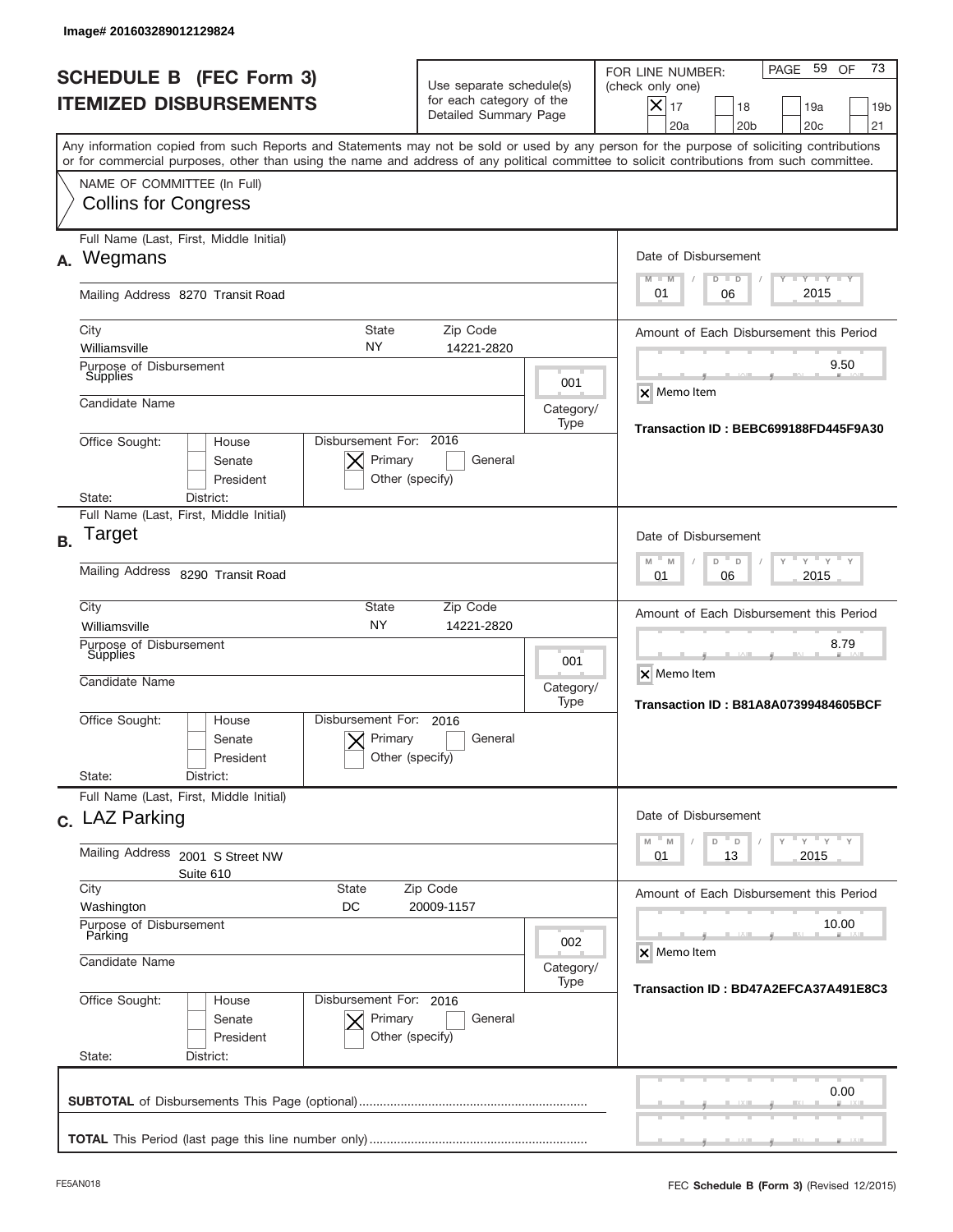|           | <b>SCHEDULE B (FEC Form 3)</b><br><b>ITEMIZED DISBURSEMENTS</b>                                 |                                                         | Use separate schedule(s)<br>for each category of the<br>Detailed Summary Page |                          | 73<br>60<br>OF<br>PAGE<br>FOR LINE NUMBER:<br>(check only one)<br>$X _{17}$<br>18<br>19a<br>19 <sub>b</sub><br>20 <sub>c</sub><br>20a<br>20 <sub>b</sub><br>21                                                                                                                          |
|-----------|-------------------------------------------------------------------------------------------------|---------------------------------------------------------|-------------------------------------------------------------------------------|--------------------------|-----------------------------------------------------------------------------------------------------------------------------------------------------------------------------------------------------------------------------------------------------------------------------------------|
|           |                                                                                                 |                                                         |                                                                               |                          | Any information copied from such Reports and Statements may not be sold or used by any person for the purpose of soliciting contributions<br>or for commercial purposes, other than using the name and address of any political committee to solicit contributions from such committee. |
|           | NAME OF COMMITTEE (In Full)<br><b>Collins for Congress</b>                                      |                                                         |                                                                               |                          |                                                                                                                                                                                                                                                                                         |
| А.        | Full Name (Last, First, Middle Initial)<br><b>Corner Bakery</b>                                 |                                                         |                                                                               |                          | Date of Disbursement<br>$\mathbf{I}$ $\mathbf{Y}$ $\mathbf{I}$ $\mathbf{Y}$ $\mathbf{I}$ $\mathbf{Y}$<br>$M - M$<br>$D$ $D$                                                                                                                                                             |
|           | Mailing Address 1425 K Street NW                                                                |                                                         |                                                                               |                          | 2015<br>13<br>01                                                                                                                                                                                                                                                                        |
|           | City<br>Washington<br>Purpose of Disbursement                                                   | State<br>DC                                             | Zip Code<br>20005-3500                                                        |                          | Amount of Each Disbursement this Period<br>116.67                                                                                                                                                                                                                                       |
|           | Event<br>Candidate Name                                                                         |                                                         |                                                                               | 007<br>Category/<br>Type | X Memo Item<br>Transaction ID: BD3034F7CFABB4086A7C                                                                                                                                                                                                                                     |
|           | Disbursement For: 2016<br>Office Sought:<br>House<br>Senate<br>President<br>State:<br>District: |                                                         |                                                                               |                          |                                                                                                                                                                                                                                                                                         |
| <b>B.</b> | Full Name (Last, First, Middle Initial)<br><b>Corner Bakery</b>                                 |                                                         |                                                                               |                          | Date of Disbursement                                                                                                                                                                                                                                                                    |
|           | Mailing Address 1425 K Street NW                                                                | $Y$ $Y$ $Y$<br>$-$ M<br>M<br>D<br>D<br>2015<br>01<br>14 |                                                                               |                          |                                                                                                                                                                                                                                                                                         |
|           | City<br>Washington<br>Purpose of Disbursement                                                   | <b>State</b><br>DC                                      | Zip Code<br>20005-3500                                                        |                          | Amount of Each Disbursement this Period<br>178.88                                                                                                                                                                                                                                       |
|           | <b>Event</b><br>Candidate Name                                                                  |                                                         |                                                                               |                          | X Memo Item<br>Category/<br><b>Transaction ID: BFB7849832B48464AB95</b>                                                                                                                                                                                                                 |
|           | Office Sought:<br>House<br>Senate<br>President                                                  | Disbursement For:<br>Primary<br>Other (specify)         | 2016<br>General                                                               |                          |                                                                                                                                                                                                                                                                                         |
|           | State:<br>District:<br>Full Name (Last, First, Middle Initial)                                  |                                                         |                                                                               |                          |                                                                                                                                                                                                                                                                                         |
|           | c. American Express                                                                             |                                                         |                                                                               |                          | Date of Disbursement<br>$\vdash$ $\vdash$ $\vdash$ $\vdash$ $\vdash$ $\vdash$ $\vdash$<br>$-M$<br>$\mathbb M$<br>D<br>D                                                                                                                                                                 |
|           | Mailing Address PO Box 1270                                                                     | 02<br>23<br>2015                                        |                                                                               |                          |                                                                                                                                                                                                                                                                                         |
|           | City<br><b>Newark</b>                                                                           | State<br><b>NJ</b>                                      | Zip Code<br>07101-1270                                                        |                          | Amount of Each Disbursement this Period                                                                                                                                                                                                                                                 |
|           | Purpose of Disbursement<br>Credit card payment<br>Candidate Name                                | 7426.25<br>Memo Item                                    |                                                                               |                          |                                                                                                                                                                                                                                                                                         |
|           | Office Sought:<br>House<br>Senate<br>President<br>State:<br>District:                           | Disbursement For: 2016<br>Primary<br>Other (specify)    | General                                                                       | Category/<br>Type        | Transaction ID: BE08F00A115F944E586A                                                                                                                                                                                                                                                    |
|           |                                                                                                 |                                                         |                                                                               |                          | 7426.25                                                                                                                                                                                                                                                                                 |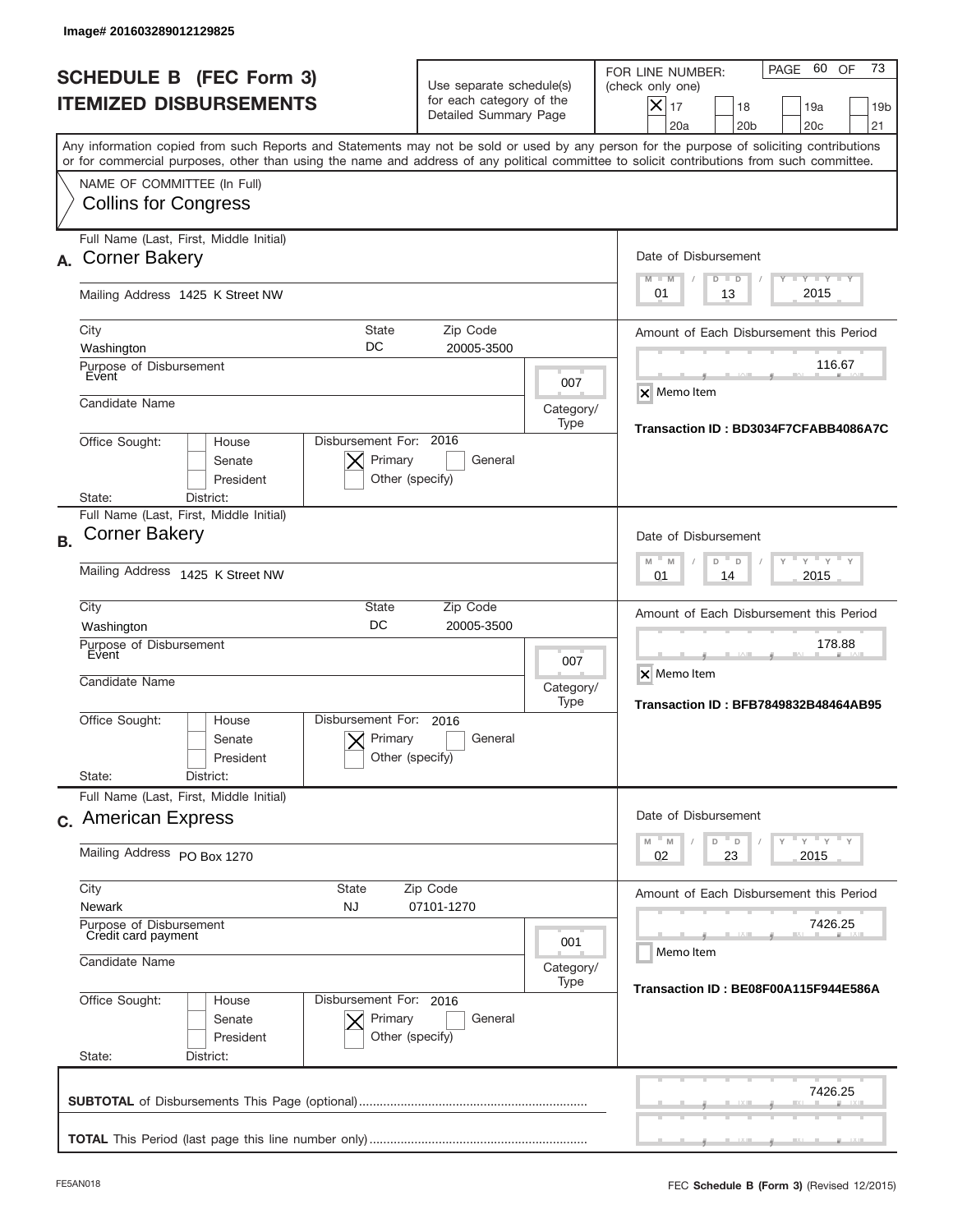|           | Image# 201603289012129826                                                                                                                                                                                                                                                               |                                                                               |                          |                                                                                                                                                             |
|-----------|-----------------------------------------------------------------------------------------------------------------------------------------------------------------------------------------------------------------------------------------------------------------------------------------|-------------------------------------------------------------------------------|--------------------------|-------------------------------------------------------------------------------------------------------------------------------------------------------------|
|           | <b>SCHEDULE B (FEC Form 3)</b><br><b>ITEMIZED DISBURSEMENTS</b>                                                                                                                                                                                                                         | Use separate schedule(s)<br>for each category of the<br>Detailed Summary Page |                          | 73<br>PAGE 61<br>OF<br>FOR LINE NUMBER:<br>(check only one)<br>$X _{17}$<br>18<br>19a<br>19 <sub>b</sub><br>20a<br>20 <sub>b</sub><br>20 <sub>c</sub><br>21 |
|           | Any information copied from such Reports and Statements may not be sold or used by any person for the purpose of soliciting contributions<br>or for commercial purposes, other than using the name and address of any political committee to solicit contributions from such committee. |                                                                               |                          |                                                                                                                                                             |
|           | NAME OF COMMITTEE (In Full)<br><b>Collins for Congress</b>                                                                                                                                                                                                                              |                                                                               |                          |                                                                                                                                                             |
|           | Full Name (Last, First, Middle Initial)<br>The Plaza Hotel                                                                                                                                                                                                                              |                                                                               |                          | Date of Disbursement<br>$I - Y - I - Y - I - Y$<br>$M - M$<br>$D$ $D$                                                                                       |
|           | Mailing Address 768 5th Avenue                                                                                                                                                                                                                                                          |                                                                               |                          | 2015<br>01<br>10                                                                                                                                            |
|           | City<br>State<br>NY<br>New York                                                                                                                                                                                                                                                         | Zip Code<br>10019-1685                                                        |                          | Amount of Each Disbursement this Period                                                                                                                     |
|           | Purpose of Disbursement<br>Hotel<br>Candidate Name                                                                                                                                                                                                                                      |                                                                               | 002                      | 5000.00<br>X Memo Item                                                                                                                                      |
|           | Office Sought:<br>House<br>Senate<br>President                                                                                                                                                                                                                                          | Disbursement For: 2016<br>Primary<br>General<br>Other (specify)               | Category/<br>Type        | Transaction ID: BCE7B1BBAD16841D4AF3                                                                                                                        |
|           | State:<br>District:<br>Full Name (Last, First, Middle Initial)                                                                                                                                                                                                                          |                                                                               |                          |                                                                                                                                                             |
| <b>B.</b> | Acqua Al 2                                                                                                                                                                                                                                                                              |                                                                               |                          | Date of Disbursement<br>$-$ M<br>$Y = Y$<br>M<br>D<br>D                                                                                                     |
|           | Mailing Address 212 7th Street SE                                                                                                                                                                                                                                                       | 2015<br>01<br>20                                                              |                          |                                                                                                                                                             |
|           | City<br><b>State</b><br>DC<br>Washington                                                                                                                                                                                                                                                | Zip Code<br>20003-4311                                                        |                          | Amount of Each Disbursement this Period<br>297.05                                                                                                           |
|           | Purpose of Disbursement<br>Fundraising event<br>Candidate Name                                                                                                                                                                                                                          |                                                                               | 007<br>Category/<br>Type | X Memo Item<br>Transaction ID: B9FF8AC452A4048F19FA                                                                                                         |
|           | Disbursement For:<br>Office Sought:<br>House<br>Senate<br>President<br>State:<br>District:                                                                                                                                                                                              | 2016<br>Primary<br>General<br>Other (specify)                                 |                          |                                                                                                                                                             |
|           | Full Name (Last, First, Middle Initial)                                                                                                                                                                                                                                                 |                                                                               |                          |                                                                                                                                                             |
|           | c. Capitol Hill Club                                                                                                                                                                                                                                                                    |                                                                               |                          | Date of Disbursement<br>≡ γ ≡ γ ≡ γ<br>$\mathbb M$<br>M<br>D<br>D                                                                                           |
|           | Mailing Address 300 1st Street SE                                                                                                                                                                                                                                                       | 26<br>2015<br>01                                                              |                          |                                                                                                                                                             |
|           | City<br>State<br>Washington<br>DC                                                                                                                                                                                                                                                       | Zip Code<br>20003-1801                                                        |                          | Amount of Each Disbursement this Period                                                                                                                     |
|           | Purpose of Disbursement<br>Fundraising dinner<br>Candidate Name                                                                                                                                                                                                                         | 504.00<br>X Memo Item                                                         |                          |                                                                                                                                                             |
|           | Office Sought:<br>House<br>Senate<br>President                                                                                                                                                                                                                                          | Disbursement For: 2016<br>Primary<br>General<br>Other (specify)               | Category/<br>Type        | Transaction ID: B9CA5FC26C7DE483BB59                                                                                                                        |
|           | State:<br>District:                                                                                                                                                                                                                                                                     |                                                                               |                          |                                                                                                                                                             |
|           |                                                                                                                                                                                                                                                                                         |                                                                               |                          | 0.00                                                                                                                                                        |
|           |                                                                                                                                                                                                                                                                                         |                                                                               |                          |                                                                                                                                                             |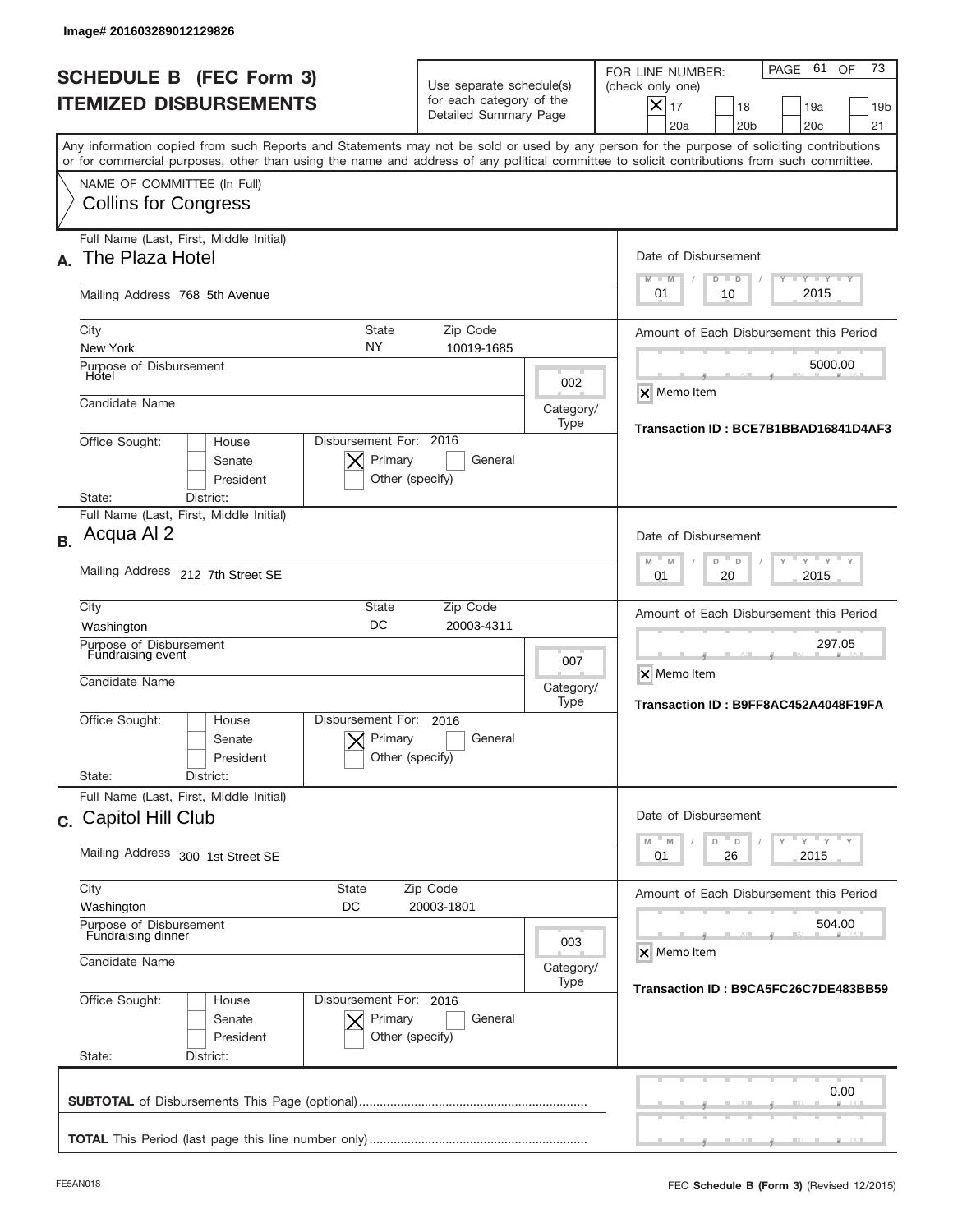|           | Image# 201603289012129827                                                                                                                                                                                                                                                               |                                                     |                                                                               |                          |                                                                                                                                                             |
|-----------|-----------------------------------------------------------------------------------------------------------------------------------------------------------------------------------------------------------------------------------------------------------------------------------------|-----------------------------------------------------|-------------------------------------------------------------------------------|--------------------------|-------------------------------------------------------------------------------------------------------------------------------------------------------------|
|           | <b>SCHEDULE B (FEC Form 3)</b><br><b>ITEMIZED DISBURSEMENTS</b>                                                                                                                                                                                                                         |                                                     | Use separate schedule(s)<br>for each category of the<br>Detailed Summary Page |                          | 73<br>62 OF<br>PAGE<br>FOR LINE NUMBER:<br>(check only one)<br>$X _{17}$<br>18<br>19a<br>19 <sub>b</sub><br>20a<br>20 <sub>b</sub><br>20 <sub>c</sub><br>21 |
|           | Any information copied from such Reports and Statements may not be sold or used by any person for the purpose of soliciting contributions<br>or for commercial purposes, other than using the name and address of any political committee to solicit contributions from such committee. |                                                     |                                                                               |                          |                                                                                                                                                             |
|           | NAME OF COMMITTEE (In Full)<br><b>Collins for Congress</b>                                                                                                                                                                                                                              |                                                     |                                                                               |                          |                                                                                                                                                             |
|           | Full Name (Last, First, Middle Initial)<br>A. Alton's Restaurant                                                                                                                                                                                                                        |                                                     |                                                                               |                          | Date of Disbursement<br>$I - Y - I - Y - I - Y$<br>$M - M$<br>$D$ $D$                                                                                       |
|           | Mailing Address 2221 Transit Road                                                                                                                                                                                                                                                       |                                                     |                                                                               |                          | 2015<br>01<br>26                                                                                                                                            |
|           | City<br>Elma<br>Purpose of Disbursement                                                                                                                                                                                                                                                 | State<br>NY                                         | Zip Code<br>14059-9628                                                        |                          | Amount of Each Disbursement this Period<br>47.75                                                                                                            |
|           | Fundraising lunch<br>Candidate Name                                                                                                                                                                                                                                                     |                                                     |                                                                               | 003<br>Category/<br>Type | <b>X</b> Memo Item                                                                                                                                          |
|           | Disbursement For: 2016<br>Office Sought:<br>House<br>Senate<br>President<br>District:<br>State:                                                                                                                                                                                         | Primary<br>Other (specify)                          | General                                                                       |                          | Transaction ID: B112E380C0EBF478FB29                                                                                                                        |
| <b>B.</b> | Full Name (Last, First, Middle Initial)<br>Tosca                                                                                                                                                                                                                                        |                                                     |                                                                               |                          | Date of Disbursement                                                                                                                                        |
|           | Mailing Address 1112 F Street NW                                                                                                                                                                                                                                                        | $-M$<br>$Y = Y$<br>M<br>D<br>D<br>2015<br>01<br>27  |                                                                               |                          |                                                                                                                                                             |
|           | City<br>Washington<br>Purpose of Disbursement<br>Fundraising dinner<br>Candidate Name                                                                                                                                                                                                   | <b>State</b><br>DC                                  | Zip Code<br>20004-1308                                                        | 003<br>Category/         | Amount of Each Disbursement this Period<br>114.05<br>X Memo Item                                                                                            |
|           | Disbursement For:<br>Office Sought:<br>House<br>Senate<br>President<br>State:<br>District:                                                                                                                                                                                              | Primary<br>Other (specify)                          | 2016<br>General                                                               | Type                     | Transaction ID: BF1685E69625047A69DF                                                                                                                        |
|           | Full Name (Last, First, Middle Initial)<br>c. Rayburn Cafeteria                                                                                                                                                                                                                         |                                                     |                                                                               |                          | Date of Disbursement                                                                                                                                        |
|           | Mailing Address 45 Independence Avenue SW                                                                                                                                                                                                                                               | ≡ γ ≡ γ ≡ γ<br>M<br>D<br>M<br>D<br>28<br>2015<br>01 |                                                                               |                          |                                                                                                                                                             |
|           | City<br>State<br>DC<br>Washington<br>Purpose of Disbursement                                                                                                                                                                                                                            |                                                     | Zip Code<br>20515-0001                                                        |                          | Amount of Each Disbursement this Period<br>50.95                                                                                                            |
|           | Lunch<br>Candidate Name                                                                                                                                                                                                                                                                 | X Memo Item<br>Category/                            |                                                                               |                          |                                                                                                                                                             |
|           | Office Sought:<br>Disbursement For: 2016<br>House<br>Senate<br>President<br>State:<br>District:                                                                                                                                                                                         | Primary<br>Other (specify)                          | General                                                                       | Type                     | Transaction ID: BC400F9A18B244AF4ACA                                                                                                                        |
|           |                                                                                                                                                                                                                                                                                         |                                                     |                                                                               |                          | 0.00                                                                                                                                                        |
|           |                                                                                                                                                                                                                                                                                         |                                                     |                                                                               |                          |                                                                                                                                                             |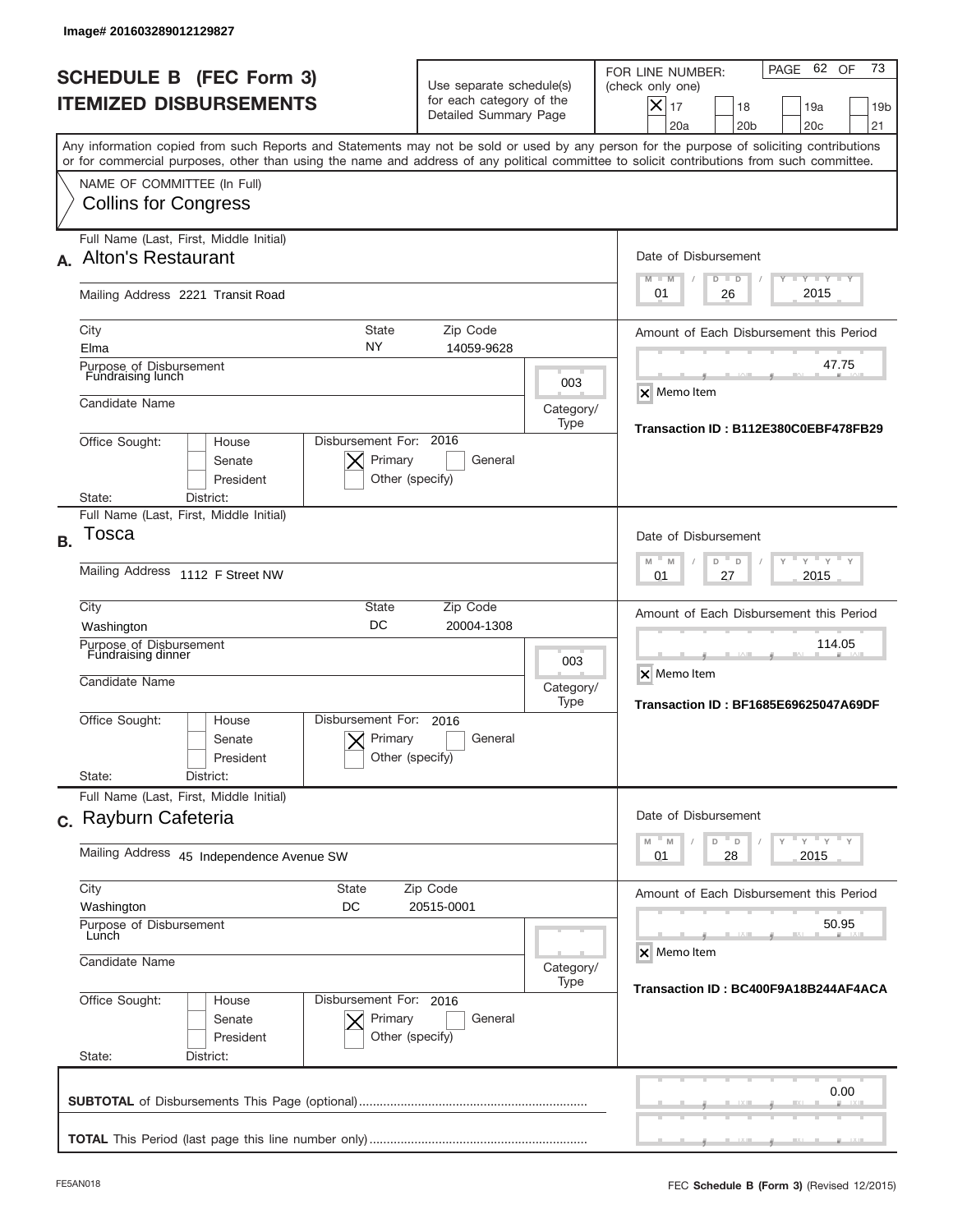| Image# 201603289012129828                                               |                                                      |                                                                               |                  |                                                                                                                                                                                                                                                                                         |  |
|-------------------------------------------------------------------------|------------------------------------------------------|-------------------------------------------------------------------------------|------------------|-----------------------------------------------------------------------------------------------------------------------------------------------------------------------------------------------------------------------------------------------------------------------------------------|--|
| <b>SCHEDULE B (FEC Form 3)</b><br><b>ITEMIZED DISBURSEMENTS</b>         |                                                      | Use separate schedule(s)<br>for each category of the<br>Detailed Summary Page |                  | 73<br>63<br>OF<br>PAGE<br>FOR LINE NUMBER:<br>(check only one)<br>$\times$<br>17<br>18<br>19a<br>19 <sub>b</sub><br>20a<br>20 <sub>b</sub><br>20 <sub>c</sub><br>21                                                                                                                     |  |
|                                                                         |                                                      |                                                                               |                  | Any information copied from such Reports and Statements may not be sold or used by any person for the purpose of soliciting contributions<br>or for commercial purposes, other than using the name and address of any political committee to solicit contributions from such committee. |  |
| NAME OF COMMITTEE (In Full)<br><b>Collins for Congress</b>              |                                                      |                                                                               |                  |                                                                                                                                                                                                                                                                                         |  |
| Full Name (Last, First, Middle Initial)<br><b>Black and Blue</b><br>А.  |                                                      |                                                                               |                  | Date of Disbursement<br><b>LYLYLY</b><br>$M - M$<br>$D$ $D$                                                                                                                                                                                                                             |  |
| Mailing Address 5493 Sheridan Drive                                     |                                                      |                                                                               |                  | 2015<br>01<br>31                                                                                                                                                                                                                                                                        |  |
| City<br>Williamsville                                                   | <b>State</b><br>NY                                   | Zip Code<br>14221-3609                                                        |                  | Amount of Each Disbursement this Period<br>290.94                                                                                                                                                                                                                                       |  |
| Purpose of Disbursement<br>Fundraising dinner<br>Candidate Name         |                                                      |                                                                               | 003<br>Category/ | <b>X</b> Memo Item                                                                                                                                                                                                                                                                      |  |
| Office Sought:<br>House<br>Senate<br>President                          | Disbursement For: 2016<br>Primary<br>Other (specify) | General                                                                       | Type             | Transaction ID: BC86D83364DB04260A6A                                                                                                                                                                                                                                                    |  |
| District:<br>State:<br>Full Name (Last, First, Middle Initial)          |                                                      |                                                                               |                  |                                                                                                                                                                                                                                                                                         |  |
| Emma, Inc.<br><b>B.</b>                                                 |                                                      |                                                                               |                  | Date of Disbursement<br>$M - M$<br>$Y = Y$<br>D<br>D                                                                                                                                                                                                                                    |  |
| Mailing Address 2120 8th Avenue S                                       |                                                      |                                                                               |                  |                                                                                                                                                                                                                                                                                         |  |
| City<br>Nashville                                                       | State<br><b>TN</b>                                   | Zip Code<br>37204-2204                                                        |                  | Amount of Each Disbursement this Period                                                                                                                                                                                                                                                 |  |
| Purpose of Disbursement<br>Monthly email<br>Candidate Name<br>Category/ |                                                      |                                                                               |                  | 35.98<br>X Memo Item<br>Transaction ID: B02233878A1B3435EB60                                                                                                                                                                                                                            |  |
| Office Sought:<br>House<br>Senate<br>President<br>State:<br>District:   | Disbursement For:<br>Primary<br>Other (specify)      | 2016<br>General                                                               | Type             |                                                                                                                                                                                                                                                                                         |  |
| Full Name (Last, First, Middle Initial)                                 |                                                      |                                                                               |                  |                                                                                                                                                                                                                                                                                         |  |
| c. Aristotle                                                            |                                                      |                                                                               |                  | Date of Disbursement<br>≡ γ ≡ γ ≡ γ<br>M<br>D<br>M<br>D<br>02<br>2015                                                                                                                                                                                                                   |  |
|                                                                         | Mailing Address 205 Pennsylvania Avenue SE           |                                                                               |                  |                                                                                                                                                                                                                                                                                         |  |
| Washington                                                              | City<br><b>State</b><br>Zip Code<br>DC<br>20003-1164 |                                                                               |                  |                                                                                                                                                                                                                                                                                         |  |
| Purpose of Disbursement<br>Monthly software<br>Candidate Name           | 001                                                  |                                                                               |                  |                                                                                                                                                                                                                                                                                         |  |
| Office Sought:<br>House                                                 | Category/<br>Type<br>Disbursement For: 2016          |                                                                               |                  |                                                                                                                                                                                                                                                                                         |  |
| Senate<br>President<br>State:<br>District:                              | Primary<br>Other (specify)                           | General                                                                       |                  |                                                                                                                                                                                                                                                                                         |  |
|                                                                         |                                                      |                                                                               |                  | 0.00                                                                                                                                                                                                                                                                                    |  |
|                                                                         |                                                      |                                                                               |                  |                                                                                                                                                                                                                                                                                         |  |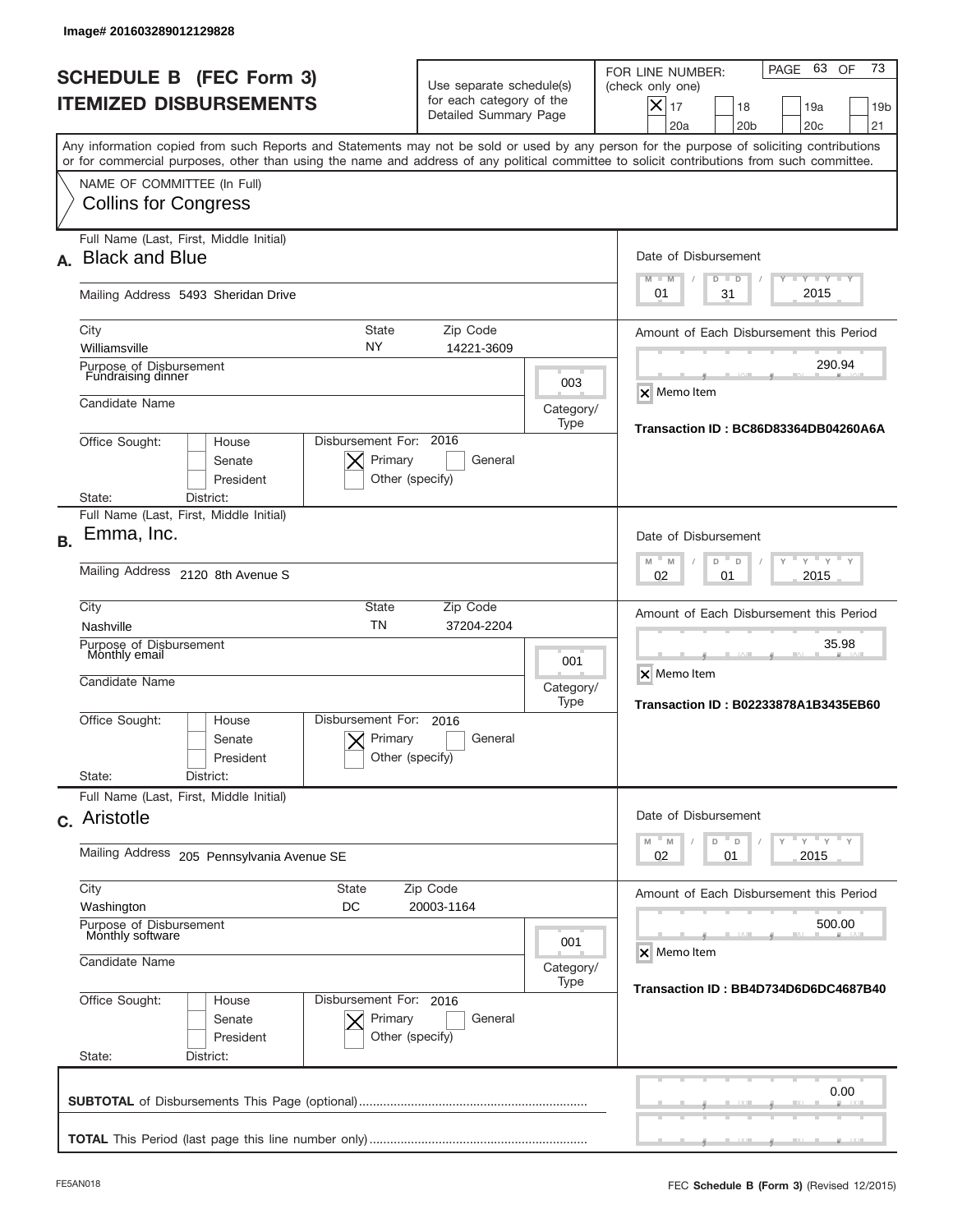|                 | Image# 201603289012129829                                                            |                              |                                                      |                                                                               |                          |                                                                                                                                                                                                                                                                                         |
|-----------------|--------------------------------------------------------------------------------------|------------------------------|------------------------------------------------------|-------------------------------------------------------------------------------|--------------------------|-----------------------------------------------------------------------------------------------------------------------------------------------------------------------------------------------------------------------------------------------------------------------------------------|
|                 | <b>SCHEDULE B (FEC Form 3)</b><br><b>ITEMIZED DISBURSEMENTS</b>                      |                              |                                                      | Use separate schedule(s)<br>for each category of the<br>Detailed Summary Page |                          | 73<br>64<br>OF<br>PAGE<br>FOR LINE NUMBER:<br>(check only one)<br>$X _{17}$<br>18<br>19a<br>19 <sub>b</sub><br>20a<br>20 <sub>b</sub><br>20 <sub>c</sub><br>21                                                                                                                          |
|                 |                                                                                      |                              |                                                      |                                                                               |                          | Any information copied from such Reports and Statements may not be sold or used by any person for the purpose of soliciting contributions<br>or for commercial purposes, other than using the name and address of any political committee to solicit contributions from such committee. |
|                 | NAME OF COMMITTEE (In Full)<br><b>Collins for Congress</b>                           |                              |                                                      |                                                                               |                          |                                                                                                                                                                                                                                                                                         |
| А.              | Full Name (Last, First, Middle Initial)<br><b>Delta Airlines</b>                     |                              |                                                      |                                                                               |                          | Date of Disbursement<br>$I - Y - I - Y - I - Y$<br>$M - M$<br>$D$ $D$                                                                                                                                                                                                                   |
|                 | Mailing Address PO Box 20706                                                         |                              |                                                      |                                                                               |                          | 2015<br>02<br>05                                                                                                                                                                                                                                                                        |
| City<br>Atlanta | Purpose of Disbursement                                                              |                              | State<br>GA                                          | Zip Code<br>30320-6001                                                        |                          | Amount of Each Disbursement this Period<br>535.60                                                                                                                                                                                                                                       |
| Airfare         | Candidate Name                                                                       |                              |                                                      |                                                                               | 002<br>Category/<br>Type | X Memo Item                                                                                                                                                                                                                                                                             |
| State:          | Office Sought:<br>District:                                                          | House<br>Senate<br>President | Disbursement For: 2016<br>Primary<br>Other (specify) | General                                                                       |                          | Transaction ID: BAD64A373972D49A49B1                                                                                                                                                                                                                                                    |
| <b>B.</b>       | Full Name (Last, First, Middle Initial)<br>O'Lacy's                                  |                              |                                                      |                                                                               |                          | Date of Disbursement                                                                                                                                                                                                                                                                    |
|                 | Mailing Address 5 School Street                                                      |                              |                                                      |                                                                               |                          | $-M$<br>$Y = Y$<br>M<br>D<br>D<br>2015<br>02<br>06                                                                                                                                                                                                                                      |
| City<br>Batavia | Purpose of Disbursement<br>Fundraising lunch<br>Candidate Name                       |                              | <b>State</b><br><b>NY</b>                            | Zip Code<br>14020-3209                                                        | 003<br>Category/         | Amount of Each Disbursement this Period<br>49.93<br>X Memo Item                                                                                                                                                                                                                         |
| State:          | Office Sought:<br>District:                                                          | House<br>Senate<br>President | Disbursement For:<br>Primary<br>Other (specify)      | 2016<br>General                                                               | Type                     | <b>Transaction ID: B1DB18142449343DCB71</b>                                                                                                                                                                                                                                             |
|                 | Full Name (Last, First, Middle Initial)<br>c. American Express                       |                              |                                                      |                                                                               |                          | Date of Disbursement<br>≡ γ ≡ γ ≡ γ<br>$-M$<br>$\mathbb M$<br>D<br>D                                                                                                                                                                                                                    |
|                 | Mailing Address PO Box 1270                                                          |                              |                                                      |                                                                               |                          | 03<br>27<br>2015                                                                                                                                                                                                                                                                        |
| City            | State<br>Zip Code<br><b>Newark</b><br><b>NJ</b><br>07101-1270                        |                              |                                                      |                                                                               |                          | Amount of Each Disbursement this Period                                                                                                                                                                                                                                                 |
|                 | Purpose of Disbursement<br>Credit card payment<br>001<br>Candidate Name<br>Category/ |                              |                                                      |                                                                               |                          | 435.59<br>Memo Item                                                                                                                                                                                                                                                                     |
| State:          | Office Sought:<br>District:                                                          | House<br>Senate<br>President | Disbursement For: 2016<br>Primary<br>Other (specify) | General                                                                       | Type                     | Transaction ID: B7586A233AB9C4127B73                                                                                                                                                                                                                                                    |
|                 |                                                                                      |                              |                                                      |                                                                               |                          | 435.59                                                                                                                                                                                                                                                                                  |
|                 |                                                                                      |                              |                                                      |                                                                               |                          |                                                                                                                                                                                                                                                                                         |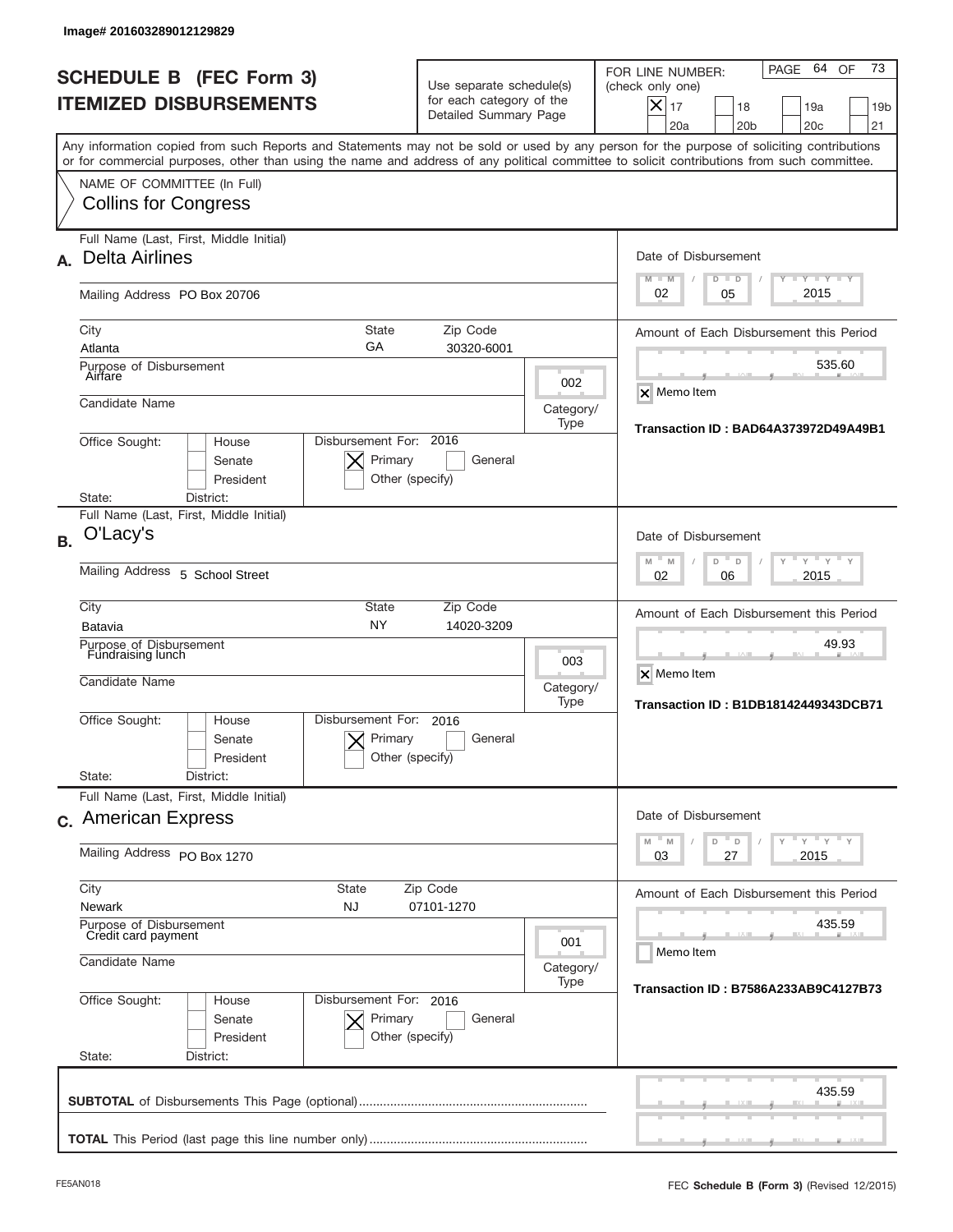|           | Image# 201603289012129830                                                                                                                                                                                                                                                               |                                                                  |                                                                               |                          |                                                                                                                                                                |
|-----------|-----------------------------------------------------------------------------------------------------------------------------------------------------------------------------------------------------------------------------------------------------------------------------------------|------------------------------------------------------------------|-------------------------------------------------------------------------------|--------------------------|----------------------------------------------------------------------------------------------------------------------------------------------------------------|
|           | <b>SCHEDULE B (FEC Form 3)</b><br><b>ITEMIZED DISBURSEMENTS</b>                                                                                                                                                                                                                         |                                                                  | Use separate schedule(s)<br>for each category of the<br>Detailed Summary Page |                          | 73<br>65<br>OF<br>PAGE<br>FOR LINE NUMBER:<br>(check only one)<br>$X _{17}$<br>19a<br>19 <sub>b</sub><br>18<br>20a<br>20 <sub>b</sub><br>20 <sub>c</sub><br>21 |
|           | Any information copied from such Reports and Statements may not be sold or used by any person for the purpose of soliciting contributions<br>or for commercial purposes, other than using the name and address of any political committee to solicit contributions from such committee. |                                                                  |                                                                               |                          |                                                                                                                                                                |
|           | NAME OF COMMITTEE (In Full)<br><b>Collins for Congress</b>                                                                                                                                                                                                                              |                                                                  |                                                                               |                          |                                                                                                                                                                |
| А.        | Full Name (Last, First, Middle Initial)<br><b>Tortilla Coast</b>                                                                                                                                                                                                                        |                                                                  |                                                                               |                          | Date of Disbursement<br>$I - Y - I - Y - I - Y$<br>$M - M$<br>$D$ $D$                                                                                          |
|           | Mailing Address 400 1st Street SE                                                                                                                                                                                                                                                       |                                                                  |                                                                               |                          | 2015<br>03<br>17                                                                                                                                               |
|           | City<br>Washington                                                                                                                                                                                                                                                                      | State<br>DC                                                      | Zip Code<br>20003-1826                                                        |                          | Amount of Each Disbursement this Period<br>47.93                                                                                                               |
|           | Purpose of Disbursement<br>Fundraising lunch<br>Candidate Name                                                                                                                                                                                                                          |                                                                  |                                                                               | 003<br>Category/         | <b>X</b> Memo Item                                                                                                                                             |
|           | Office Sought:<br>House<br>Senate<br>President<br>State:<br>District:                                                                                                                                                                                                                   | Disbursement For: 2016<br>Primary<br>Other (specify)             | General                                                                       | Type                     | Transaction ID: BA4CB74F3A5374060A60                                                                                                                           |
|           | Full Name (Last, First, Middle Initial)                                                                                                                                                                                                                                                 |                                                                  |                                                                               |                          |                                                                                                                                                                |
| <b>B.</b> | <b>Buffalo Proper</b><br>Mailing Address 333 Franklin Street                                                                                                                                                                                                                            |                                                                  |                                                                               |                          | Date of Disbursement<br>$-$ M<br>$Y = Y$<br>M<br>D<br>D<br>2015<br>03<br>19                                                                                    |
|           | City<br><b>Buffalo</b>                                                                                                                                                                                                                                                                  | <b>State</b><br><b>NY</b>                                        | Zip Code<br>14202-1702                                                        |                          | Amount of Each Disbursement this Period                                                                                                                        |
|           | Purpose of Disbursement<br>Fundraising dinner<br>Candidate Name                                                                                                                                                                                                                         |                                                                  |                                                                               | 003<br>Category/<br>Type | 387.66<br>X Memo Item<br>Transaction ID: BE7B02F0DBBB843BBAC8                                                                                                  |
|           | Disbursement For:<br>Office Sought:<br>House<br>Senate<br>President<br>State:<br>District:                                                                                                                                                                                              | 2016<br>Primary<br>Other (specify)                               | General                                                                       |                          |                                                                                                                                                                |
|           | Full Name (Last, First, Middle Initial)<br>c. American Express                                                                                                                                                                                                                          |                                                                  |                                                                               |                          | Date of Disbursement                                                                                                                                           |
|           | Mailing Address PO Box 1270                                                                                                                                                                                                                                                             | ≡ γ ≡ γ ≡ γ<br>$-M$<br>$\mathbb M$<br>D<br>D<br>03<br>23<br>2015 |                                                                               |                          |                                                                                                                                                                |
|           | City<br>State<br><b>Newark</b><br><b>NJ</b>                                                                                                                                                                                                                                             | Zip Code<br>07101-1270                                           |                                                                               |                          | Amount of Each Disbursement this Period                                                                                                                        |
|           | Purpose of Disbursement<br>Credit card payment<br>Candidate Name                                                                                                                                                                                                                        | 2279.71<br>Memo Item                                             |                                                                               |                          |                                                                                                                                                                |
|           | Office Sought:<br>House<br>Senate<br>President<br>State:<br>District:                                                                                                                                                                                                                   | Disbursement For: 2016<br>Primary<br>Other (specify)             | General                                                                       | Category/<br>Type        | Transaction ID: BFFDECB33041B4662959                                                                                                                           |
|           |                                                                                                                                                                                                                                                                                         |                                                                  |                                                                               |                          | 2279.71                                                                                                                                                        |
|           |                                                                                                                                                                                                                                                                                         |                                                                  |                                                                               |                          |                                                                                                                                                                |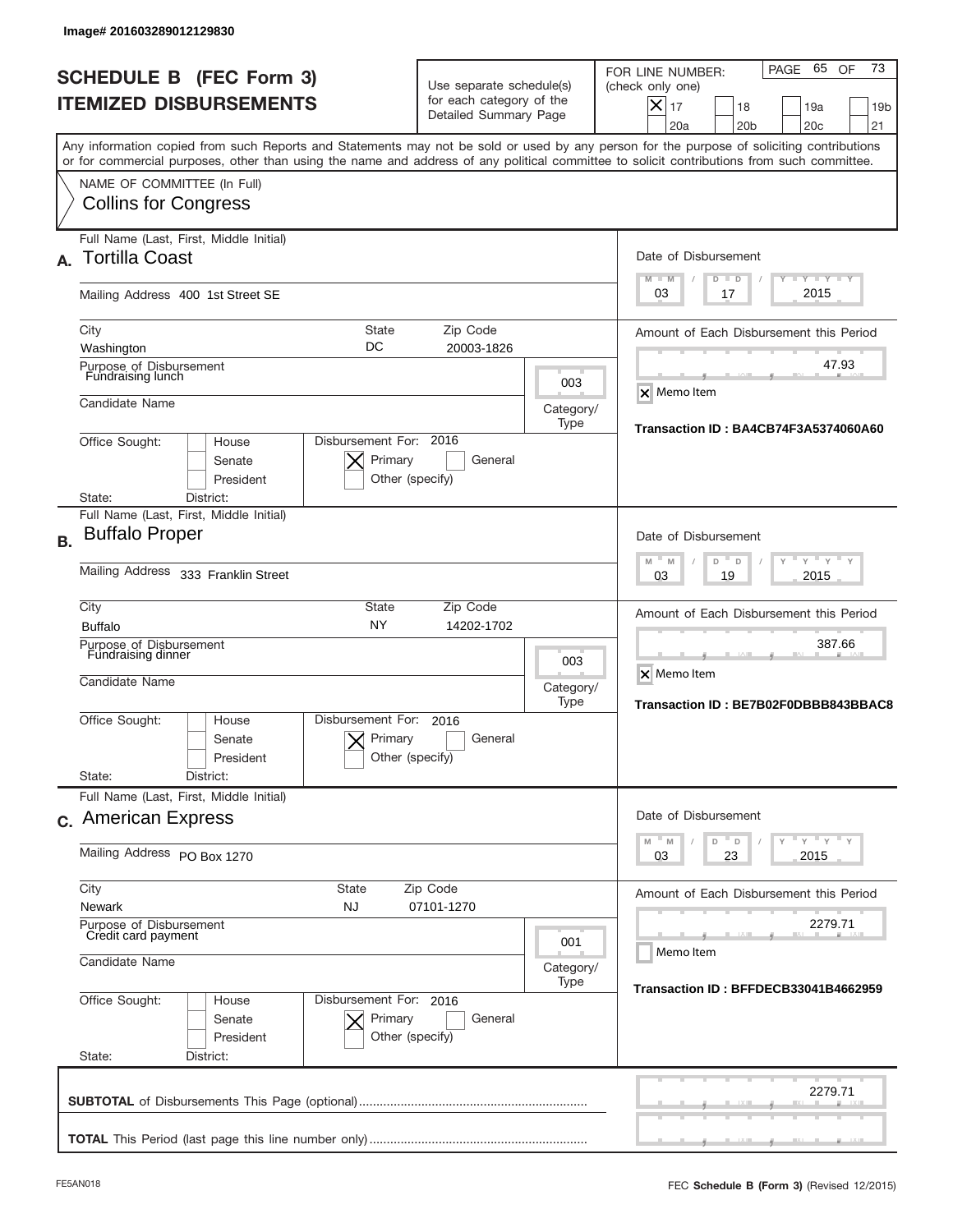| Image# 201603289012129831                                                                                                                                                                                                                                                               |                                                                               |                                                              |                                                                                                                                                                     |  |  |
|-----------------------------------------------------------------------------------------------------------------------------------------------------------------------------------------------------------------------------------------------------------------------------------------|-------------------------------------------------------------------------------|--------------------------------------------------------------|---------------------------------------------------------------------------------------------------------------------------------------------------------------------|--|--|
| <b>SCHEDULE B (FEC Form 3)</b><br><b>ITEMIZED DISBURSEMENTS</b>                                                                                                                                                                                                                         | Use separate schedule(s)<br>for each category of the<br>Detailed Summary Page |                                                              | 73<br>66<br>OF<br>PAGE<br>FOR LINE NUMBER:<br>(check only one)<br>$\times$<br>17<br>18<br>19a<br>19 <sub>b</sub><br>20a<br>20 <sub>b</sub><br>20 <sub>c</sub><br>21 |  |  |
| Any information copied from such Reports and Statements may not be sold or used by any person for the purpose of soliciting contributions<br>or for commercial purposes, other than using the name and address of any political committee to solicit contributions from such committee. |                                                                               |                                                              |                                                                                                                                                                     |  |  |
| NAME OF COMMITTEE (In Full)<br><b>Collins for Congress</b>                                                                                                                                                                                                                              |                                                                               |                                                              |                                                                                                                                                                     |  |  |
| Full Name (Last, First, Middle Initial)<br>A. LAZ Parking                                                                                                                                                                                                                               |                                                                               |                                                              | Date of Disbursement<br><b>LYLYLY</b><br>$M - M$<br>$D$ $D$                                                                                                         |  |  |
| Mailing Address 2001 S Street NW<br>Suite 610                                                                                                                                                                                                                                           |                                                                               |                                                              | 2015<br>12<br>02                                                                                                                                                    |  |  |
| City<br><b>State</b>                                                                                                                                                                                                                                                                    | Zip Code                                                                      |                                                              | Amount of Each Disbursement this Period                                                                                                                             |  |  |
| DC<br>Washington<br>Purpose of Disbursement<br>Parking                                                                                                                                                                                                                                  | 20009-1157                                                                    | 002                                                          | 20.00                                                                                                                                                               |  |  |
| Candidate Name                                                                                                                                                                                                                                                                          |                                                                               | Category/<br>Type                                            | <b>X</b> Memo Item                                                                                                                                                  |  |  |
| Disbursement For: 2016<br>Office Sought:<br>House<br>Primary<br>Senate<br>President<br>District:                                                                                                                                                                                        | General<br>Other (specify)                                                    |                                                              | Transaction ID: B9AA01413843743FA86A                                                                                                                                |  |  |
| State:<br>Full Name (Last, First, Middle Initial)                                                                                                                                                                                                                                       |                                                                               |                                                              |                                                                                                                                                                     |  |  |
| Capitol Hill Club<br><b>B.</b>                                                                                                                                                                                                                                                          |                                                                               |                                                              | Date of Disbursement<br>$Y$ $Y$ =<br>$M - M$<br>D<br>D                                                                                                              |  |  |
| Mailing Address 300 1st Street SE                                                                                                                                                                                                                                                       |                                                                               |                                                              |                                                                                                                                                                     |  |  |
| City<br>State<br>DC<br>Washington                                                                                                                                                                                                                                                       | Zip Code<br>20003-1801                                                        |                                                              | Amount of Each Disbursement this Period                                                                                                                             |  |  |
| Purpose of Disbursement<br>Fundraising lunch<br>Candidate Name                                                                                                                                                                                                                          | 003<br>Category/<br>Type                                                      | 47.70<br>X Memo Item<br>Transaction ID: B21F1ABAEC12F4F4BB61 |                                                                                                                                                                     |  |  |
| Disbursement For:<br>Office Sought:<br>House<br>Primary<br>Senate<br>President<br>State:<br>District:                                                                                                                                                                                   | 2016<br>General<br>Other (specify)                                            |                                                              |                                                                                                                                                                     |  |  |
| Full Name (Last, First, Middle Initial)                                                                                                                                                                                                                                                 |                                                                               |                                                              |                                                                                                                                                                     |  |  |
| c. Hawn n Dove                                                                                                                                                                                                                                                                          |                                                                               |                                                              | Date of Disbursement                                                                                                                                                |  |  |
| Mailing Address 329 Pennsylvania Avenue SE                                                                                                                                                                                                                                              | ≡ γ ≡ γ ≡ γ<br>D<br>M<br>M<br>D<br>02<br>25<br>2015                           |                                                              |                                                                                                                                                                     |  |  |
| City<br><b>State</b><br>Washington<br>DC                                                                                                                                                                                                                                                | Zip Code<br>20003-1148                                                        |                                                              | Amount of Each Disbursement this Period                                                                                                                             |  |  |
| Purpose of Disbursement<br>Fundraising lunch                                                                                                                                                                                                                                            | 003                                                                           |                                                              |                                                                                                                                                                     |  |  |
| Candidate Name                                                                                                                                                                                                                                                                          | X Memo Item<br>Category/<br>Transaction ID: BD105467B58D7457CB97              |                                                              |                                                                                                                                                                     |  |  |
| Office Sought:<br>Disbursement For: 2016<br>House<br>Primary<br>Senate<br>President<br>State:<br>District:                                                                                                                                                                              | General<br>Other (specify)                                                    |                                                              |                                                                                                                                                                     |  |  |
|                                                                                                                                                                                                                                                                                         |                                                                               |                                                              | 0.00                                                                                                                                                                |  |  |
|                                                                                                                                                                                                                                                                                         |                                                                               |                                                              |                                                                                                                                                                     |  |  |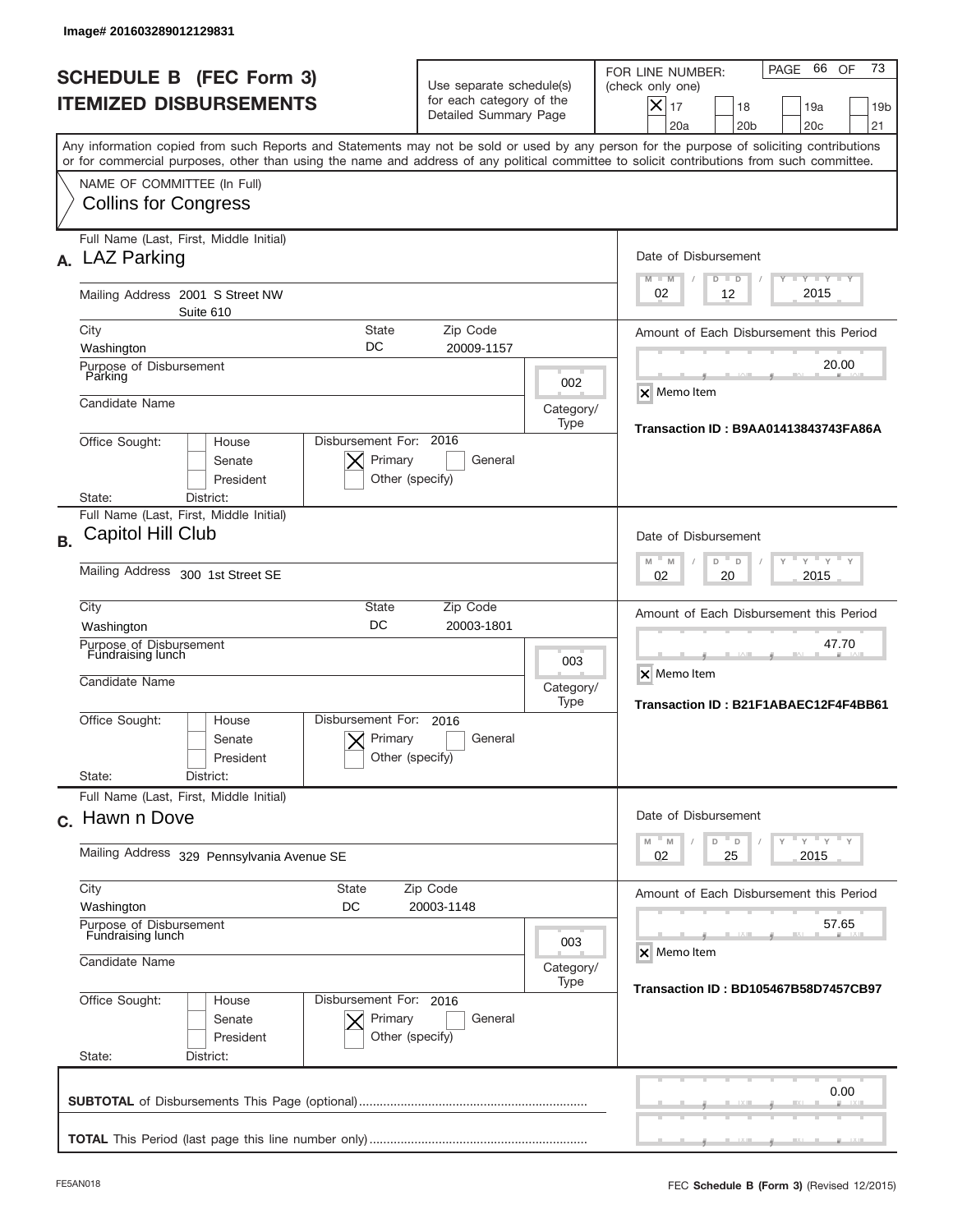|           | Image# 201603289012129832                                                                                                                                                                                                                                                               |                                                                               |                                                                     |                                                                                                                                                                |
|-----------|-----------------------------------------------------------------------------------------------------------------------------------------------------------------------------------------------------------------------------------------------------------------------------------------|-------------------------------------------------------------------------------|---------------------------------------------------------------------|----------------------------------------------------------------------------------------------------------------------------------------------------------------|
|           | <b>SCHEDULE B (FEC Form 3)</b><br><b>ITEMIZED DISBURSEMENTS</b>                                                                                                                                                                                                                         | Use separate schedule(s)<br>for each category of the<br>Detailed Summary Page |                                                                     | 73<br>67<br>OF<br>PAGE<br>FOR LINE NUMBER:<br>(check only one)<br>$X _{17}$<br>18<br>19a<br>19 <sub>b</sub><br>20a<br>20 <sub>b</sub><br>20 <sub>c</sub><br>21 |
|           | Any information copied from such Reports and Statements may not be sold or used by any person for the purpose of soliciting contributions<br>or for commercial purposes, other than using the name and address of any political committee to solicit contributions from such committee. |                                                                               |                                                                     |                                                                                                                                                                |
|           | NAME OF COMMITTEE (In Full)<br><b>Collins for Congress</b>                                                                                                                                                                                                                              |                                                                               |                                                                     |                                                                                                                                                                |
| А.        | Full Name (Last, First, Middle Initial)<br>Facebook                                                                                                                                                                                                                                     |                                                                               |                                                                     | Date of Disbursement                                                                                                                                           |
|           | Mailing Address 1601 Willow Road                                                                                                                                                                                                                                                        |                                                                               |                                                                     | $I - Y - I - Y - I - Y$<br>$M - M$<br>$D$ $D$<br>2015<br>02<br>28                                                                                              |
|           | State<br>City<br>СA<br>Menlo Park                                                                                                                                                                                                                                                       | Zip Code<br>94025-1452                                                        |                                                                     | Amount of Each Disbursement this Period<br>100.00                                                                                                              |
|           | Purpose of Disbursement<br>Ad<br>Candidate Name                                                                                                                                                                                                                                         |                                                                               | 004<br>Category/                                                    | X Memo Item                                                                                                                                                    |
|           | Disbursement For: 2016<br>Office Sought:<br>House<br>Senate<br>President                                                                                                                                                                                                                | Primary<br>General<br>Other (specify)                                         | Type                                                                | Transaction ID: B32C360922118433B924                                                                                                                           |
|           | District:<br>State:<br>Full Name (Last, First, Middle Initial)                                                                                                                                                                                                                          |                                                                               |                                                                     |                                                                                                                                                                |
| <b>B.</b> | Canandaigua Inn on the Lake                                                                                                                                                                                                                                                             |                                                                               |                                                                     | Date of Disbursement<br>$M - M$<br>$Y = Y$<br>D<br>D                                                                                                           |
|           | Mailing Address 770 S Main Street                                                                                                                                                                                                                                                       | 2015<br>03<br>01                                                              |                                                                     |                                                                                                                                                                |
|           | City<br><b>State</b><br><b>NY</b><br>Canandaigua                                                                                                                                                                                                                                        | Zip Code<br>14424-2215                                                        |                                                                     | Amount of Each Disbursement this Period                                                                                                                        |
|           | Purpose of Disbursement<br>Fundraising breakfast<br>Candidate Name                                                                                                                                                                                                                      | 003<br>Category/<br>Type                                                      | 27.89<br>X Memo Item<br><b>Transaction ID: B000A8C3178D84797A64</b> |                                                                                                                                                                |
|           | Disbursement For:<br>Office Sought:<br>House<br>Senate<br>President<br>State:<br>District:                                                                                                                                                                                              | 2016<br>Primary<br>General<br>Other (specify)                                 |                                                                     |                                                                                                                                                                |
|           | Full Name (Last, First, Middle Initial)                                                                                                                                                                                                                                                 |                                                                               |                                                                     |                                                                                                                                                                |
|           | c. Emma, Inc.                                                                                                                                                                                                                                                                           |                                                                               |                                                                     | Date of Disbursement<br>≡ γ ≡ γ ≡ γ<br>$-M$<br>M<br>D<br>D                                                                                                     |
|           | Mailing Address 2120 8th Avenue S                                                                                                                                                                                                                                                       | 03<br>2015<br>01                                                              |                                                                     |                                                                                                                                                                |
|           | City<br>State<br>Nashville<br>TN                                                                                                                                                                                                                                                        | Amount of Each Disbursement this Period                                       |                                                                     |                                                                                                                                                                |
|           | Purpose of Disbursement<br>Monthly email<br>Candidate Name                                                                                                                                                                                                                              | 157.67<br>X Memo Item                                                         |                                                                     |                                                                                                                                                                |
|           | Office Sought:<br>Disbursement For: 2016<br>House<br>Senate<br>President                                                                                                                                                                                                                | Primary<br>General<br>Other (specify)                                         | Category/<br>Type                                                   | Transaction ID: BE85F3506857A4F828D9                                                                                                                           |
|           | State:<br>District:                                                                                                                                                                                                                                                                     |                                                                               |                                                                     |                                                                                                                                                                |
|           |                                                                                                                                                                                                                                                                                         |                                                                               |                                                                     | 0.00                                                                                                                                                           |
|           |                                                                                                                                                                                                                                                                                         |                                                                               |                                                                     |                                                                                                                                                                |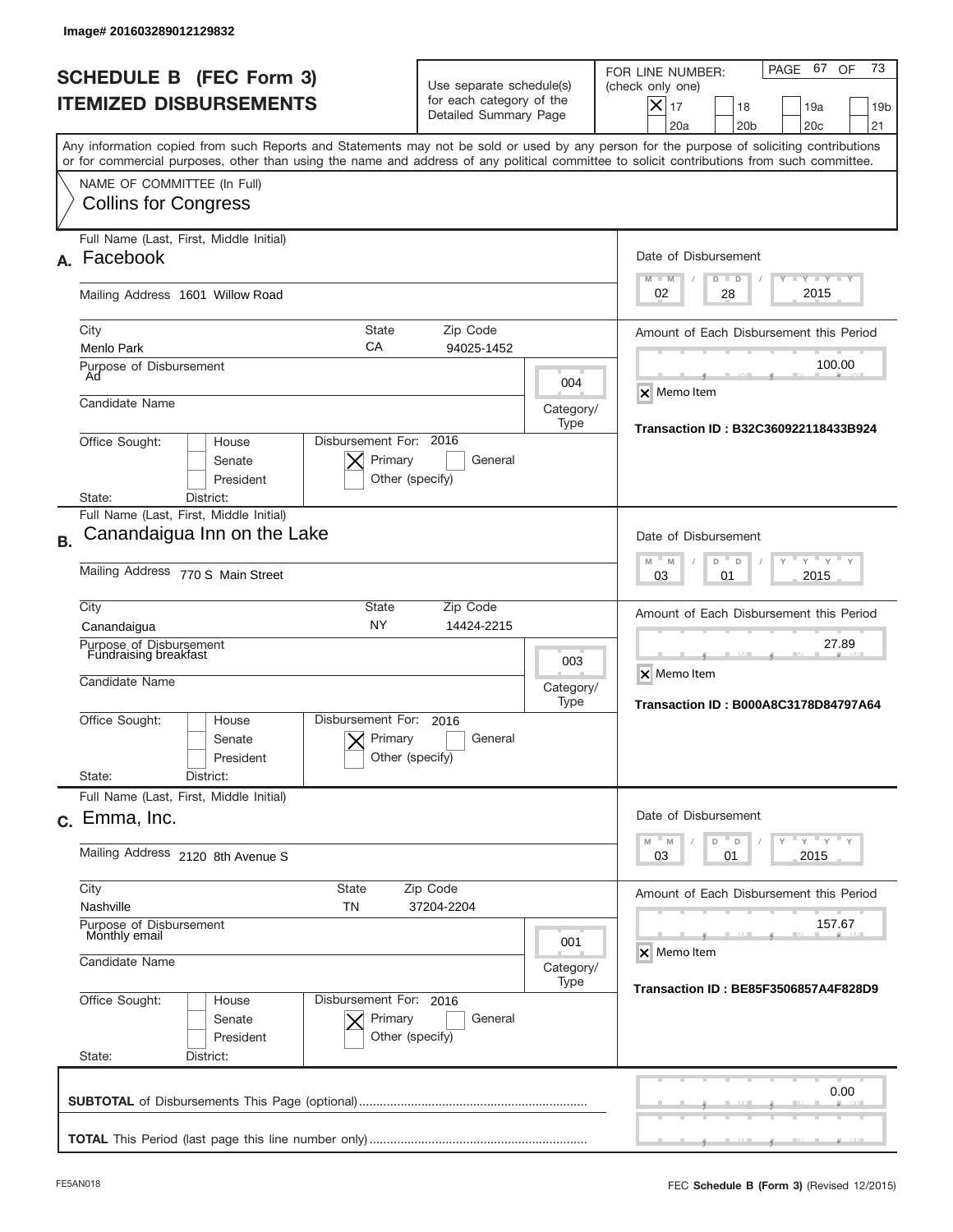| Image# 201603289012129833                                                                                                                                                                                                                                                               |                                                                               |                          |                                                                                                                                                                |
|-----------------------------------------------------------------------------------------------------------------------------------------------------------------------------------------------------------------------------------------------------------------------------------------|-------------------------------------------------------------------------------|--------------------------|----------------------------------------------------------------------------------------------------------------------------------------------------------------|
| <b>SCHEDULE B (FEC Form 3)</b><br><b>ITEMIZED DISBURSEMENTS</b>                                                                                                                                                                                                                         | Use separate schedule(s)<br>for each category of the<br>Detailed Summary Page |                          | 73<br>68<br>OF<br>PAGE<br>FOR LINE NUMBER:<br>(check only one)<br>$X _{17}$<br>18<br>19a<br>19 <sub>b</sub><br>20a<br>20 <sub>b</sub><br>20 <sub>c</sub><br>21 |
| Any information copied from such Reports and Statements may not be sold or used by any person for the purpose of soliciting contributions<br>or for commercial purposes, other than using the name and address of any political committee to solicit contributions from such committee. |                                                                               |                          |                                                                                                                                                                |
| NAME OF COMMITTEE (In Full)<br><b>Collins for Congress</b>                                                                                                                                                                                                                              |                                                                               |                          |                                                                                                                                                                |
| Full Name (Last, First, Middle Initial)<br>Aristotle<br>А.                                                                                                                                                                                                                              |                                                                               |                          | Date of Disbursement<br>$I - Y - I - Y - I - Y$<br>$M - M$<br>$D$ $D$                                                                                          |
| Mailing Address 205 Pennsylvania Avenue SE                                                                                                                                                                                                                                              |                                                                               |                          | 2015<br>03<br>01                                                                                                                                               |
| State<br>City<br>DC<br>Washington                                                                                                                                                                                                                                                       | Zip Code<br>20003-1164                                                        |                          | Amount of Each Disbursement this Period                                                                                                                        |
| Purpose of Disbursement<br>Monthly software<br>Candidate Name                                                                                                                                                                                                                           |                                                                               | 001                      | 500.00<br>X Memo Item                                                                                                                                          |
| Office Sought:<br>House<br>Senate                                                                                                                                                                                                                                                       | Disbursement For: 2016<br>Primary<br>General                                  | Category/<br>Type        | <b>Transaction ID: B8866CF03A471459EB91</b>                                                                                                                    |
| President<br>State:<br>District:<br>Full Name (Last, First, Middle Initial)                                                                                                                                                                                                             | Other (specify)                                                               |                          |                                                                                                                                                                |
| Acqua Al 2<br><b>B.</b>                                                                                                                                                                                                                                                                 |                                                                               |                          | Date of Disbursement                                                                                                                                           |
| Mailing Address 212 7th Street SE                                                                                                                                                                                                                                                       | $-M$<br>$Y = Y$<br>M<br>D<br>D<br>2015<br>03<br>04                            |                          |                                                                                                                                                                |
| City<br><b>State</b><br>DC<br>Washington                                                                                                                                                                                                                                                | Zip Code<br>20003-4311                                                        |                          | Amount of Each Disbursement this Period                                                                                                                        |
| Purpose of Disbursement<br>Event cost<br>Candidate Name                                                                                                                                                                                                                                 |                                                                               | 007<br>Category/<br>Type | 1242.80<br>X Memo Item<br>Transaction ID: B931A5A61930B428AA7A                                                                                                 |
| Disbursement For:<br>Office Sought:<br>House<br>Senate<br>President                                                                                                                                                                                                                     | 2016<br>Primary<br>General<br>Other (specify)                                 |                          |                                                                                                                                                                |
| State:<br>District:<br>Full Name (Last, First, Middle Initial)                                                                                                                                                                                                                          |                                                                               |                          |                                                                                                                                                                |
| c. Tunnicliffs                                                                                                                                                                                                                                                                          |                                                                               |                          | Date of Disbursement<br>≡ γ ≡ γ ≡ γ<br>M<br>M<br>D<br>D                                                                                                        |
| Mailing Address 222 7th Street SE<br>City<br>State                                                                                                                                                                                                                                      | 03<br>2015<br>04                                                              |                          |                                                                                                                                                                |
| Washington<br>DC                                                                                                                                                                                                                                                                        | Zip Code<br>20003-4306                                                        |                          | Amount of Each Disbursement this Period                                                                                                                        |
| Purpose of Disbursement<br>Fundraising lunch<br>Candidate Name                                                                                                                                                                                                                          | 126.00<br>X Memo Item<br>Category/                                            |                          |                                                                                                                                                                |
| Office Sought:<br>Disbursement For: 2016<br>House<br>Senate<br>President<br>State:<br>District:                                                                                                                                                                                         | Primary<br>General<br>Other (specify)                                         | Type                     | Transaction ID: B3E86F6EBD51D4923A2B                                                                                                                           |
|                                                                                                                                                                                                                                                                                         |                                                                               |                          | 0.00                                                                                                                                                           |
|                                                                                                                                                                                                                                                                                         |                                                                               |                          | 40458.50                                                                                                                                                       |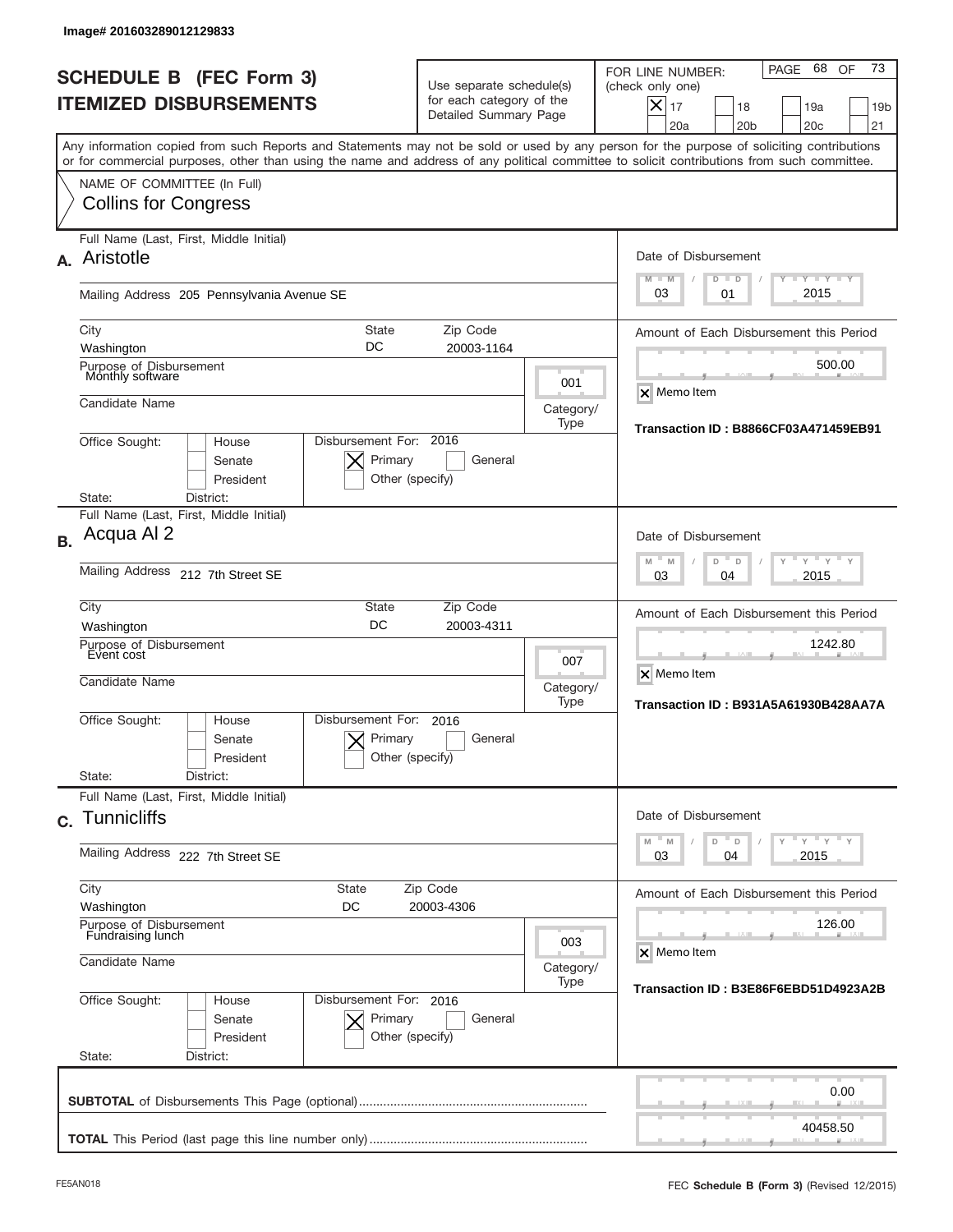| lmage#201603289012129834                                                                                                                   |                                                                                                                                   |                                                                                                                                                         |  |  |  |  |
|--------------------------------------------------------------------------------------------------------------------------------------------|-----------------------------------------------------------------------------------------------------------------------------------|---------------------------------------------------------------------------------------------------------------------------------------------------------|--|--|--|--|
| <b>SCHEDULE B (FEC Form 3)</b><br><b>ITEMIZED DISBURSEMENTS</b>                                                                            | Use separate schedule(s)<br>for each category of the<br>Detailed Summary Page                                                     | 73<br>69<br>PAGE<br>OF<br>FOR LINE NUMBER:<br>(check only one)<br>17<br>18<br>19a<br>19 <sub>b</sub><br>$\times$<br>20a<br>20 <sub>b</sub><br>20c<br>21 |  |  |  |  |
| or for commercial purposes, other than using the name and address of any political committee to solicit contributions from such committee. |                                                                                                                                   | Any information copied from such Reports and Statements may not be sold or used by any person for the purpose of soliciting contributions               |  |  |  |  |
| NAME OF COMMITTEE (In Full)<br><b>Collins for Congress</b>                                                                                 |                                                                                                                                   |                                                                                                                                                         |  |  |  |  |
| Full Name (Last, First, Middle Initial)<br><b>Lehrer Dance</b>                                                                             |                                                                                                                                   | Date of Disbursement<br>$T - Y$ $T - Y$ $T - Y$<br>$M - M$<br>$D$ $D$                                                                                   |  |  |  |  |
| Mailing Address 59 Shoshone Street                                                                                                         |                                                                                                                                   | 2015<br>03<br>15                                                                                                                                        |  |  |  |  |
| City<br>NY<br><b>Buffalo</b>                                                                                                               | State<br>Zip Code<br>14214-1031                                                                                                   | Amount of Each Disbursement this Period                                                                                                                 |  |  |  |  |
| Purpose of Disbursement<br>Donation                                                                                                        |                                                                                                                                   | 1000.00<br>012<br>Memo Item                                                                                                                             |  |  |  |  |
| Candidate Name                                                                                                                             | Category/<br>Type<br>Disbursement For: 2016<br>Office Sought:<br>House                                                            |                                                                                                                                                         |  |  |  |  |
| Senate<br>President<br>District:<br>State:                                                                                                 | Primary<br>General<br>Other (specify)                                                                                             |                                                                                                                                                         |  |  |  |  |
| Full Name (Last, First, Middle Initial)<br>Air Line Pilots Assoc. Int'l PAC<br><b>B.</b>                                                   |                                                                                                                                   | Date of Disbursement                                                                                                                                    |  |  |  |  |
| Mailing Address 1625 Massachusetts Ave NW                                                                                                  | $-M$<br>$Y = Y$<br>M<br>D<br>D<br>2015<br>01<br>15                                                                                |                                                                                                                                                         |  |  |  |  |
| City<br>Washington                                                                                                                         | Zip Code<br>State<br>DC<br>20036-2212                                                                                             | Amount of Each Disbursement this Period                                                                                                                 |  |  |  |  |
| Purpose of Disbursement<br>miss-deposited check returned, original deposit 12/23/14<br>Candidate Name<br>Air Line Pilots Assoc. Int'l PAC  |                                                                                                                                   | 2500.00<br>012<br>Memo Item<br>Category/<br>Type<br>Transaction ID: BDACB46E36F384D5B91B                                                                |  |  |  |  |
| Disbursement For:<br>Office Sought:<br>House<br>Senate<br>President<br>State:<br>District:                                                 | 2016<br>Primary<br>General<br>Other (specify)                                                                                     |                                                                                                                                                         |  |  |  |  |
| Full Name (Last, First, Middle Initial)<br>c. Donovan For Congress                                                                         |                                                                                                                                   | Date of Disbursement                                                                                                                                    |  |  |  |  |
| Mailing Address PO Box 723                                                                                                                 | $=\frac{1}{\gamma}$ $\frac{1}{\gamma}$ $\frac{1}{\gamma}$ $\frac{1}{\gamma}$<br>$-M$<br>$\mathbb M$<br>D<br>D<br>03<br>18<br>2015 |                                                                                                                                                         |  |  |  |  |
| City<br>State<br><b>CT</b><br>Meriden                                                                                                      | Zip Code<br>06450-0723                                                                                                            |                                                                                                                                                         |  |  |  |  |
| Purpose of Disbursement<br>Contribution                                                                                                    | 011                                                                                                                               |                                                                                                                                                         |  |  |  |  |
| Candidate Name<br>Donovan For Congress<br>Office Sought:<br>House<br>Senate<br>President<br>State:<br>District:                            | Disbursement For: 2016<br>Primary<br>General<br>Other (specify)                                                                   | Category/<br>Type<br><b>Transaction ID: B1517389BF1DA465788F</b>                                                                                        |  |  |  |  |
|                                                                                                                                            |                                                                                                                                   | 5500.00                                                                                                                                                 |  |  |  |  |
|                                                                                                                                            |                                                                                                                                   | 5500.00                                                                                                                                                 |  |  |  |  |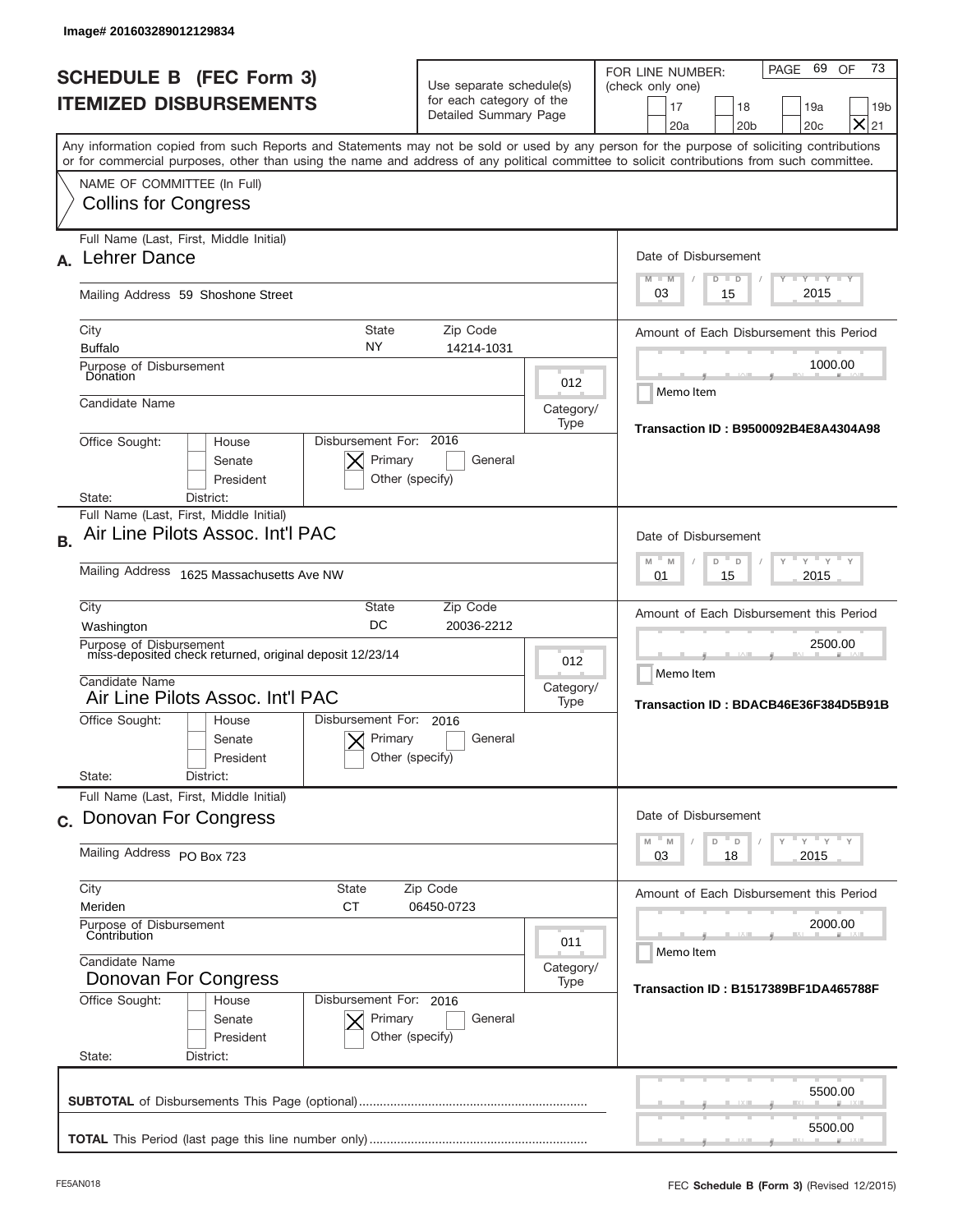| LOAN SOURCE Full Name (Last, First, Middle Initial) PERSONAL FUNDS]<br>State<br><b>NY</b><br>Cumulative Payment To Date<br>Date Due<br>D<br>M<br>D | 73<br>PAGE 70<br>OF<br>Use separate schedule(s)<br>FOR LINE NUMBER:<br>for each category of the<br>$\overline{\times}$<br>13a<br>(check only one)<br>Detailed Summary Page<br>13 <sub>b</sub><br>Transaction ID: CADDA0FBD2FDC4104B4F<br>Election:<br>2012<br>Memo Item<br>Primary<br>$\times$ General<br>Other (specify) $\blacktriangledown$<br>ZIP Code<br>14031-1576<br>Balance Outstanding at Close of This Period<br>0.00<br>150000.00<br>Interest Rate<br>Secured: |
|----------------------------------------------------------------------------------------------------------------------------------------------------|---------------------------------------------------------------------------------------------------------------------------------------------------------------------------------------------------------------------------------------------------------------------------------------------------------------------------------------------------------------------------------------------------------------------------------------------------------------------------|
|                                                                                                                                                    |                                                                                                                                                                                                                                                                                                                                                                                                                                                                           |
|                                                                                                                                                    |                                                                                                                                                                                                                                                                                                                                                                                                                                                                           |
|                                                                                                                                                    |                                                                                                                                                                                                                                                                                                                                                                                                                                                                           |
|                                                                                                                                                    |                                                                                                                                                                                                                                                                                                                                                                                                                                                                           |
|                                                                                                                                                    |                                                                                                                                                                                                                                                                                                                                                                                                                                                                           |
|                                                                                                                                                    |                                                                                                                                                                                                                                                                                                                                                                                                                                                                           |
|                                                                                                                                                    |                                                                                                                                                                                                                                                                                                                                                                                                                                                                           |
|                                                                                                                                                    | $N$ one $N$<br>0.00<br>$%$ (apr)                                                                                                                                                                                                                                                                                                                                                                                                                                          |
| List All Endorsers or Guarantors (if any) to Loan Source                                                                                           | Yes                                                                                                                                                                                                                                                                                                                                                                                                                                                                       |
|                                                                                                                                                    | Name of Employer                                                                                                                                                                                                                                                                                                                                                                                                                                                          |
|                                                                                                                                                    | Occupation                                                                                                                                                                                                                                                                                                                                                                                                                                                                |
| ZIP Code                                                                                                                                           | Amount<br>Guaranteed<br>Outstanding:                                                                                                                                                                                                                                                                                                                                                                                                                                      |
|                                                                                                                                                    | Name of Employer                                                                                                                                                                                                                                                                                                                                                                                                                                                          |
|                                                                                                                                                    | Occupation                                                                                                                                                                                                                                                                                                                                                                                                                                                                |
| ZIP Code                                                                                                                                           | Amount<br>Guaranteed<br>Outstanding:                                                                                                                                                                                                                                                                                                                                                                                                                                      |
|                                                                                                                                                    | Name of Employer                                                                                                                                                                                                                                                                                                                                                                                                                                                          |
|                                                                                                                                                    | Occupation                                                                                                                                                                                                                                                                                                                                                                                                                                                                |
| ZIP Code                                                                                                                                           | Amount<br>Guaranteed<br>Outstanding:                                                                                                                                                                                                                                                                                                                                                                                                                                      |
|                                                                                                                                                    | Name of Employer                                                                                                                                                                                                                                                                                                                                                                                                                                                          |
|                                                                                                                                                    | Occupation                                                                                                                                                                                                                                                                                                                                                                                                                                                                |
| ZIP Code                                                                                                                                           | Amount<br>Guaranteed<br>Outstanding:                                                                                                                                                                                                                                                                                                                                                                                                                                      |
|                                                                                                                                                    | 150000.00                                                                                                                                                                                                                                                                                                                                                                                                                                                                 |
|                                                                                                                                                    |                                                                                                                                                                                                                                                                                                                                                                                                                                                                           |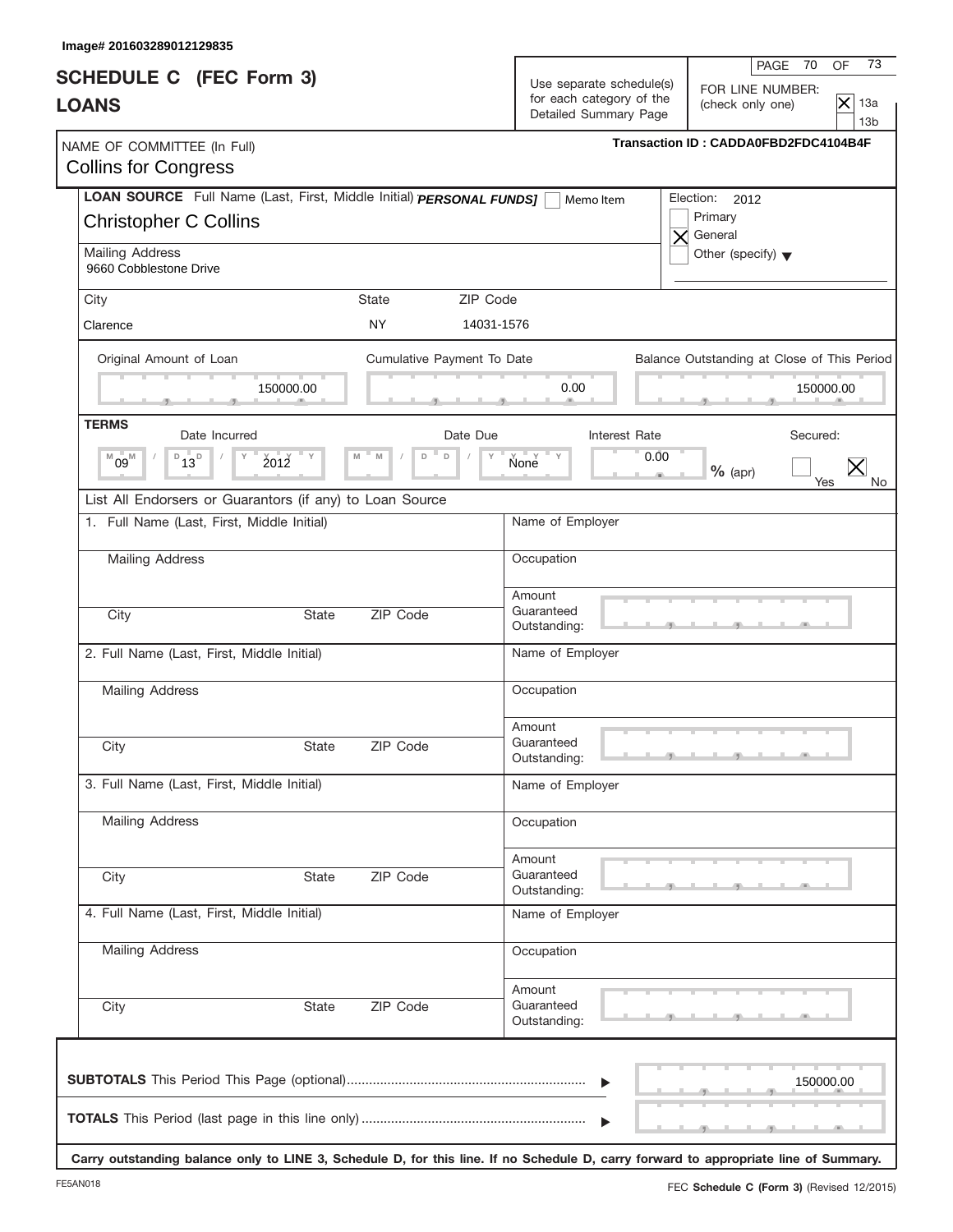| Image# 201603289012129836                                                                           |                                        |                                                                               |                                                                                                              |
|-----------------------------------------------------------------------------------------------------|----------------------------------------|-------------------------------------------------------------------------------|--------------------------------------------------------------------------------------------------------------|
| <b>SCHEDULE C</b> (FEC Form 3)<br><b>LOANS</b>                                                      |                                        | Use separate schedule(s)<br>for each category of the<br>Detailed Summary Page | 73<br>PAGE 71<br>OF<br>FOR LINE NUMBER:<br>$\overline{\times}$<br>13a<br>(check only one)<br>13 <sub>b</sub> |
| NAME OF COMMITTEE (In Full)<br><b>Collins for Congress</b>                                          |                                        |                                                                               | Transaction ID: CD6966E78E5E34DEAB2D                                                                         |
| LOAN SOURCE Full Name (Last, First, Middle Initial) PERSONAL FUNDS]<br><b>Christopher C Collins</b> |                                        | Memo Item                                                                     | Election: 2012<br>Primary<br>X<br>General                                                                    |
| Mailing Address<br>9660 Cobblestone Drive                                                           |                                        |                                                                               | Other (specify) $\blacktriangledown$                                                                         |
| City                                                                                                | State                                  | ZIP Code                                                                      |                                                                                                              |
| Clarence                                                                                            | <b>NY</b>                              | 14031-1576                                                                    |                                                                                                              |
| Original Amount of Loan<br>245500.00                                                                | Cumulative Payment To Date             | 0.00                                                                          | Balance Outstanding at Close of This Period<br>245500.00                                                     |
| <b>TERMS</b>                                                                                        |                                        |                                                                               |                                                                                                              |
| Date Incurred<br>$D_{17}D$<br>2012<br>$^{M}04^{M}$                                                  | Date Due<br>$\mathsf D$<br>M<br>M<br>D | Interest Rate<br>$N$ one $N$                                                  | Secured:<br>0.00<br>$%$ (apr)<br>Yes<br>No.                                                                  |
| List All Endorsers or Guarantors (if any) to Loan Source                                            |                                        |                                                                               |                                                                                                              |
| 1. Full Name (Last, First, Middle Initial)                                                          |                                        | Name of Employer                                                              |                                                                                                              |
| Mailing Address                                                                                     |                                        | Occupation                                                                    |                                                                                                              |
| City<br><b>State</b>                                                                                | ZIP Code                               | Amount<br>Guaranteed<br>Outstanding:                                          |                                                                                                              |
| 2. Full Name (Last, First, Middle Initial)                                                          |                                        | Name of Employer                                                              |                                                                                                              |
| <b>Mailing Address</b>                                                                              |                                        | Occupation                                                                    |                                                                                                              |
| City<br>State                                                                                       | ZIP Code                               | Amount<br>Guaranteed<br>Outstanding:                                          |                                                                                                              |
| 3. Full Name (Last, First, Middle Initial)                                                          |                                        | Name of Employer                                                              |                                                                                                              |
| Mailing Address                                                                                     |                                        | Occupation                                                                    |                                                                                                              |
| City<br>State                                                                                       | ZIP Code                               | Amount<br>Guaranteed<br>Outstanding:                                          |                                                                                                              |
| 4. Full Name (Last, First, Middle Initial)                                                          |                                        | Name of Employer                                                              |                                                                                                              |
| Mailing Address                                                                                     |                                        | Occupation                                                                    |                                                                                                              |
| City<br>State                                                                                       | ZIP Code                               | Amount<br>Guaranteed<br>Outstanding:                                          |                                                                                                              |
|                                                                                                     |                                        |                                                                               | 245500.00                                                                                                    |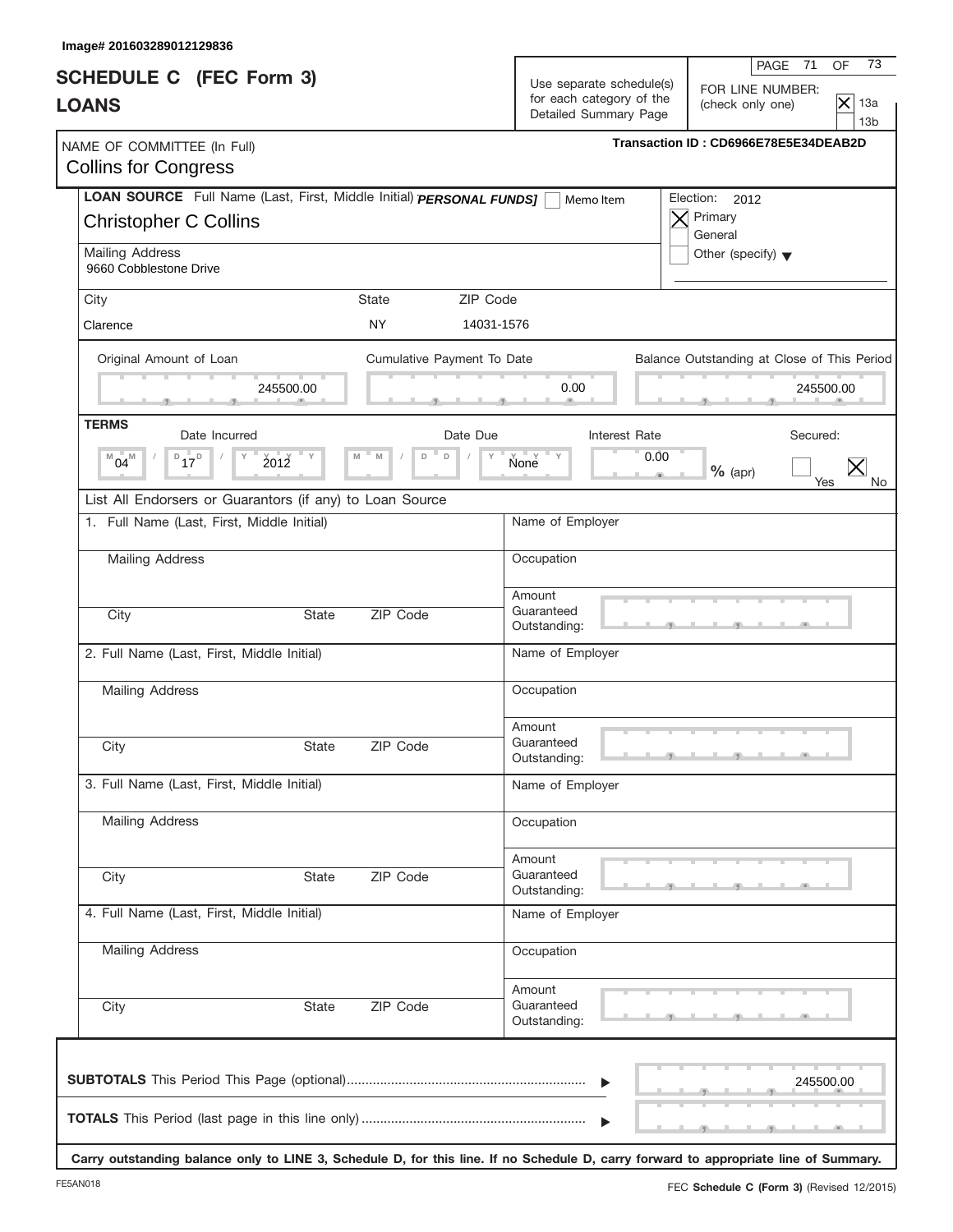| Image# 201603289012129837                                                                           |                            | 73                                                                                                                                                                                    |  |  |  |  |
|-----------------------------------------------------------------------------------------------------|----------------------------|---------------------------------------------------------------------------------------------------------------------------------------------------------------------------------------|--|--|--|--|
| <b>SCHEDULE C</b> (FEC Form 3)<br><b>LOANS</b>                                                      |                            | PAGE 72<br>OF<br>Use separate schedule(s)<br>FOR LINE NUMBER:<br>for each category of the<br>$\mathsf{\times}$<br>13a<br>(check only one)<br>Detailed Summary Page<br>13 <sub>b</sub> |  |  |  |  |
| NAME OF COMMITTEE (In Full)<br><b>Collins for Congress</b>                                          |                            | Transaction ID: C9E094F9391454CCCAFB                                                                                                                                                  |  |  |  |  |
| LOAN SOURCE Full Name (Last, First, Middle Initial) PERSONAL FUNDS]<br><b>Christopher C Collins</b> |                            | Election:<br>2012<br>Memo Item<br>Primary<br>X<br>General                                                                                                                             |  |  |  |  |
| Mailing Address<br>9660 Cobblestone Drive                                                           |                            | Other (specify) $\blacktriangledown$                                                                                                                                                  |  |  |  |  |
| City                                                                                                | ZIP Code<br>State          |                                                                                                                                                                                       |  |  |  |  |
| Clarence                                                                                            | NY.                        | 14031-1576                                                                                                                                                                            |  |  |  |  |
| Original Amount of Loan<br>4500.00                                                                  | Cumulative Payment To Date | Balance Outstanding at Close of This Period<br>0.00<br>4500.00                                                                                                                        |  |  |  |  |
| <b>TERMS</b>                                                                                        |                            |                                                                                                                                                                                       |  |  |  |  |
| Date Incurred<br>$D_{26}$<br>2012<br>$^{M}03^{M}$                                                   | Date Due<br>D<br>M<br>D    | Interest Rate<br>Secured:<br>$N$ one $N$<br>0.00<br>$%$ (apr)<br>Yes<br>No.                                                                                                           |  |  |  |  |
| List All Endorsers or Guarantors (if any) to Loan Source                                            |                            |                                                                                                                                                                                       |  |  |  |  |
| 1. Full Name (Last, First, Middle Initial)                                                          |                            | Name of Employer                                                                                                                                                                      |  |  |  |  |
| Mailing Address                                                                                     |                            | Occupation                                                                                                                                                                            |  |  |  |  |
| City<br><b>State</b>                                                                                | ZIP Code                   | Amount<br>Guaranteed<br>Outstanding:                                                                                                                                                  |  |  |  |  |
| 2. Full Name (Last, First, Middle Initial)                                                          |                            | Name of Employer                                                                                                                                                                      |  |  |  |  |
| Mailing Address                                                                                     |                            | Occupation                                                                                                                                                                            |  |  |  |  |
| City<br>State                                                                                       | ZIP Code                   | Amount<br>Guaranteed<br><u> 1   g   J   g   J   J</u><br>Outstanding:                                                                                                                 |  |  |  |  |
| 3. Full Name (Last, First, Middle Initial)                                                          |                            | Name of Employer                                                                                                                                                                      |  |  |  |  |
| Mailing Address                                                                                     |                            | Occupation                                                                                                                                                                            |  |  |  |  |
| City<br>State                                                                                       | ZIP Code                   | Amount<br>Guaranteed<br>Outstanding:                                                                                                                                                  |  |  |  |  |
| 4. Full Name (Last, First, Middle Initial)                                                          |                            | Name of Employer                                                                                                                                                                      |  |  |  |  |
| Mailing Address                                                                                     |                            | Occupation                                                                                                                                                                            |  |  |  |  |
| City<br>State                                                                                       | ZIP Code                   | Amount<br>Guaranteed<br>Outstanding:                                                                                                                                                  |  |  |  |  |
|                                                                                                     |                            | 4500.00                                                                                                                                                                               |  |  |  |  |

**Carry outstanding balance only to LINE 3, Schedule D, for this line. If no Schedule D, carry forward to appropriate line of Summary.**